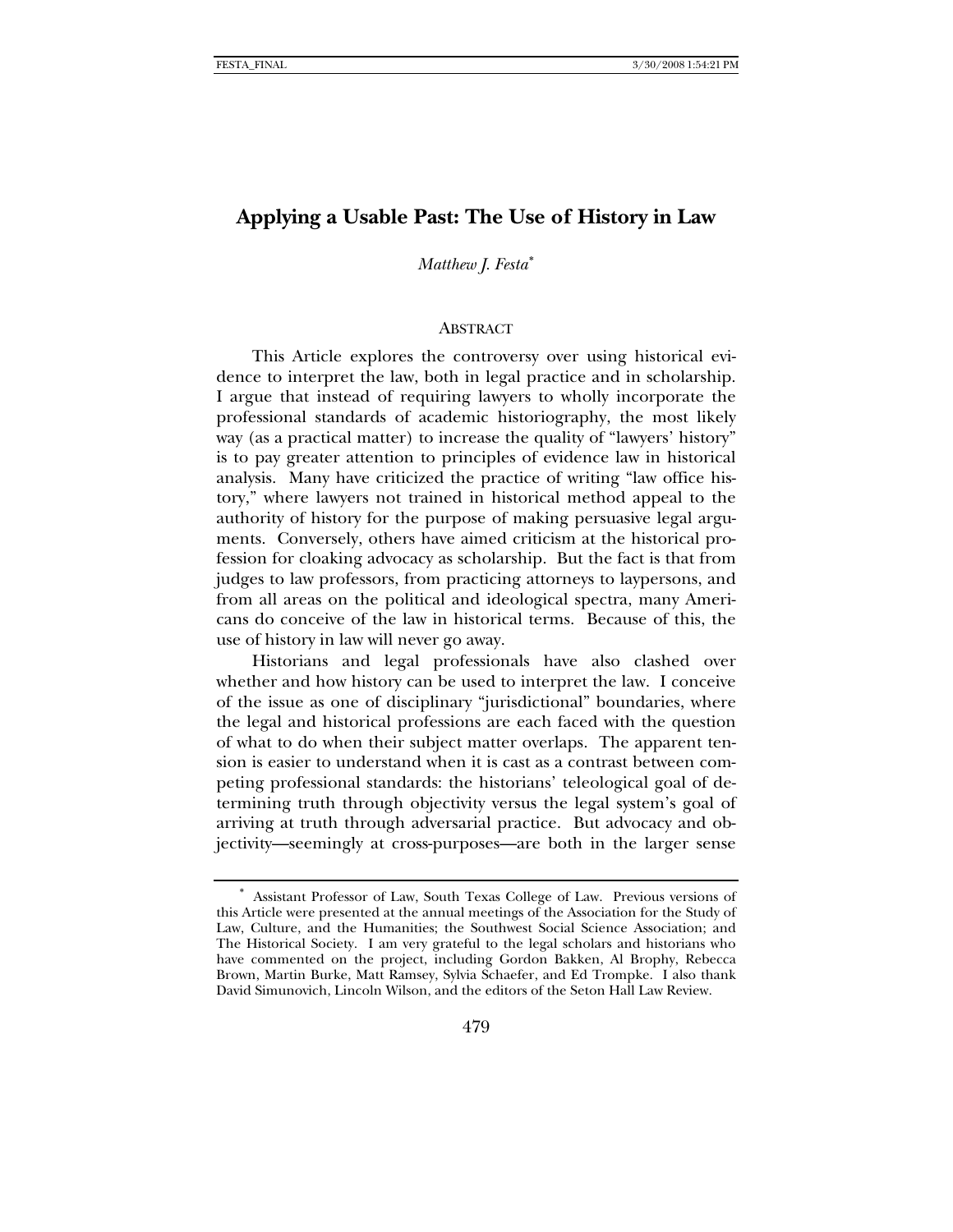systemic endeavors to gain the most just and accurate understanding of past events, based on appeals to authority and interpretation. Placing the issue in that framework helps us understand that jurisdiction over historical evidence need not be a turf battle or a zero-sum game, but an overlapping or collaborative venture.

There are several possible approaches for reconciling the standards of history with law, but most that have been suggested before are generally unrealistic or implausible. We already have a workable analytical tool, however, for evaluating historical claims at law: the law of evidence. While one possible approach toward improving the quality of historical evidence might be to use only court-appointed historical experts (in pursuit of objectivity), such a practice might only exacerbate the existing problems associated with using history in law. Rather, the legal system should treat historical evidence just like evidence from other areas of expertise—as facts and interpretations that a party may offer, about which the court can determine whether baseline criteria of professional reliability are satisfied, and then evaluate whether it is admissible, credible, and persuasive. If another party disagrees, it is free to challenge that historical evidence on the merits or to offer its own more persuasive interpretation. A combination of both adversarial and objective historical expertise, constrained by basic principles of evidence law, along with a greater attention to professional historical standards, can give us a workable (if not perfect) framework for using history reliably in legal interpretation. This can be applied in the litigation process and, by extension, in scholarship.

| I.   |  |                                                            |  |
|------|--|------------------------------------------------------------|--|
| H.   |  | HISTORY IN LEGAL INTERPRETATION: ITS USES AND ITS          |  |
|      |  |                                                            |  |
|      |  |                                                            |  |
|      |  | B. The Uneasy Place of History in Constitutional           |  |
|      |  |                                                            |  |
|      |  |                                                            |  |
|      |  | 2. Learning to Live with the Historical Turn499            |  |
|      |  |                                                            |  |
| III. |  | PROFESSIONAL STANDARDS, "JURISDICTION," AND BORDER         |  |
|      |  |                                                            |  |
|      |  |                                                            |  |
|      |  | B. Translating Standards Across the Disciplinary Divide510 |  |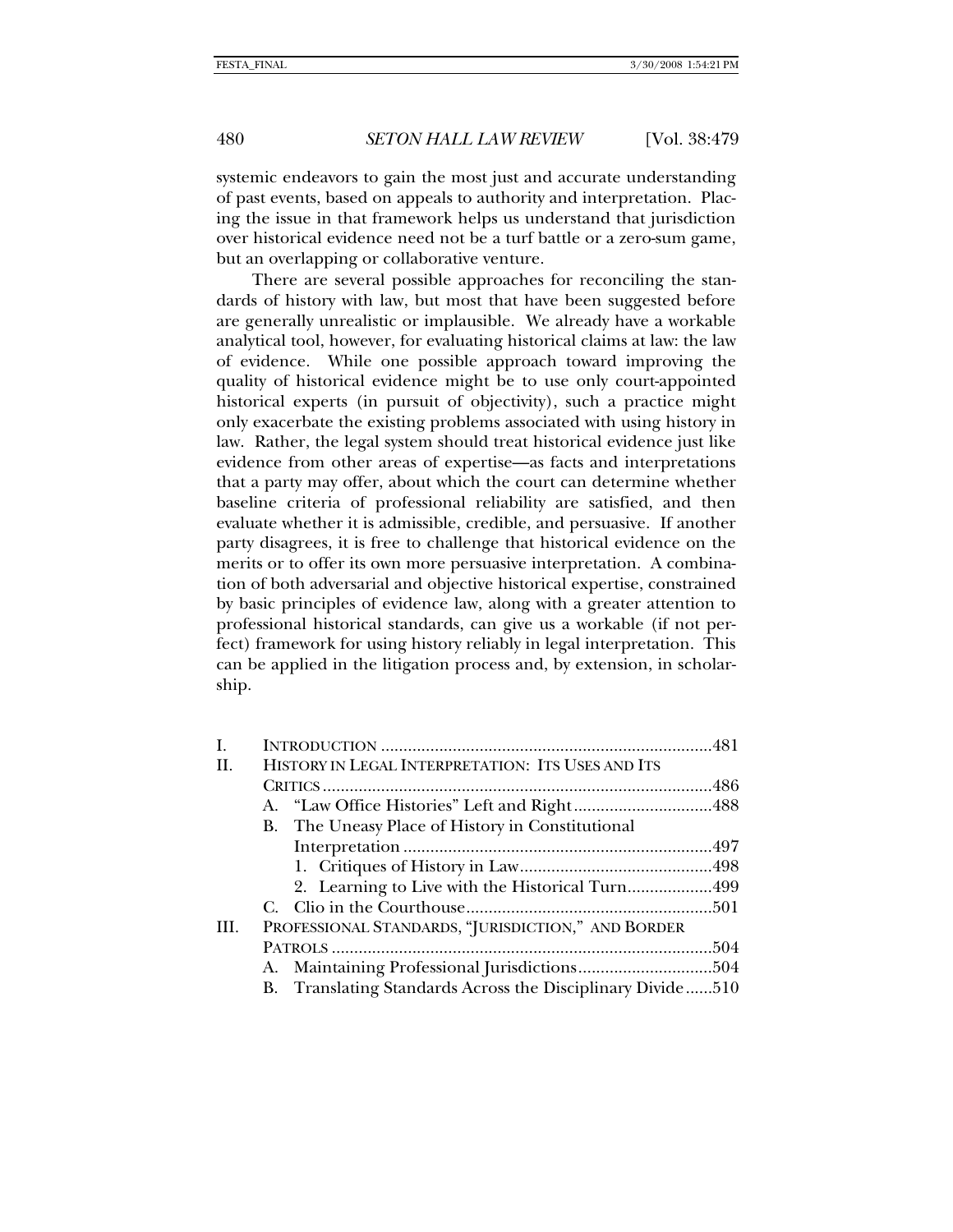<span id="page-2-0"></span>

| 2008] | APPLYING A USABLE PAST                                       | 481  |
|-------|--------------------------------------------------------------|------|
| IV.   | ADVOCACY AND OBJECTIVITY IN THE PROFESSIONAL                 |      |
|       |                                                              |      |
|       | Objectivity: The Historians' Canon for Discovering<br>А.     |      |
|       |                                                              |      |
|       |                                                              |      |
|       |                                                              |      |
|       | 3. Academic Dishonesty and Its Implications521               |      |
|       | Advocacy: The Law's Process for Determining Truth 524<br>В.  |      |
| V.    | POTENTIAL SOLUTIONS FOR USING HISTORY RESPONSIBLY            |      |
|       |                                                              |      |
|       | $A_{\cdot}$                                                  |      |
|       |                                                              |      |
|       |                                                              |      |
|       | Evaluating Law by Historians' Standards: Translational<br>В. |      |
|       |                                                              | .535 |
|       | Evaluating History by Lawyers' Standards: The Law of<br>C.   |      |
|       |                                                              |      |
|       |                                                              |      |
|       | 2. Historians as Expert Witnesses for the Parties  540       |      |
|       |                                                              |      |
|       | 4. Are Historians Any Different from Other Experts?  548     |      |
|       | Evidence Law and History in Legal Scholarship549<br>D.       |      |
| VI.   |                                                              |      |

## I. INTRODUCTION

The legal profession is undeniably fond of history. Lawyers, judges, and legal scholars love to cite historical evidence and to make historical arguments, for many reasons: it conveys a sense of authority and legitimacy; it grounds arguments in continuity with tradition and precedent; and, not least, because the law is in large part about the reconstruction of past events. Indeed, as Richard Posner has stated, "Law is the most historically oriented, or if you like the most back-ward-looking, the most 'past dependent,' of the professions."<sup>[1](#page-2-1)</sup>

For decades, however, historians and lawyers have debated the appropriateness and the utility of using history to understand the law.<sup>[2](#page-2-2)</sup> Many observers in both professions criticize the way in which

<span id="page-2-1"></span><sup>1</sup> Richard A. Posner, *Past-Dependency, Pragmatism, and Critique of History in Adjudication and Legal Scholarship*, 67 U. CHI. L. REV. 573, <sup>573</sup> (2000). 2

<span id="page-2-2"></span>*See generally* Alfred H. Kelly, *Clio and the Court: An Illicit Love Affair*, 1965 SUP. CT. REV. 119 (1965) (critiquing the use of history in opinions issued by the Warren Court).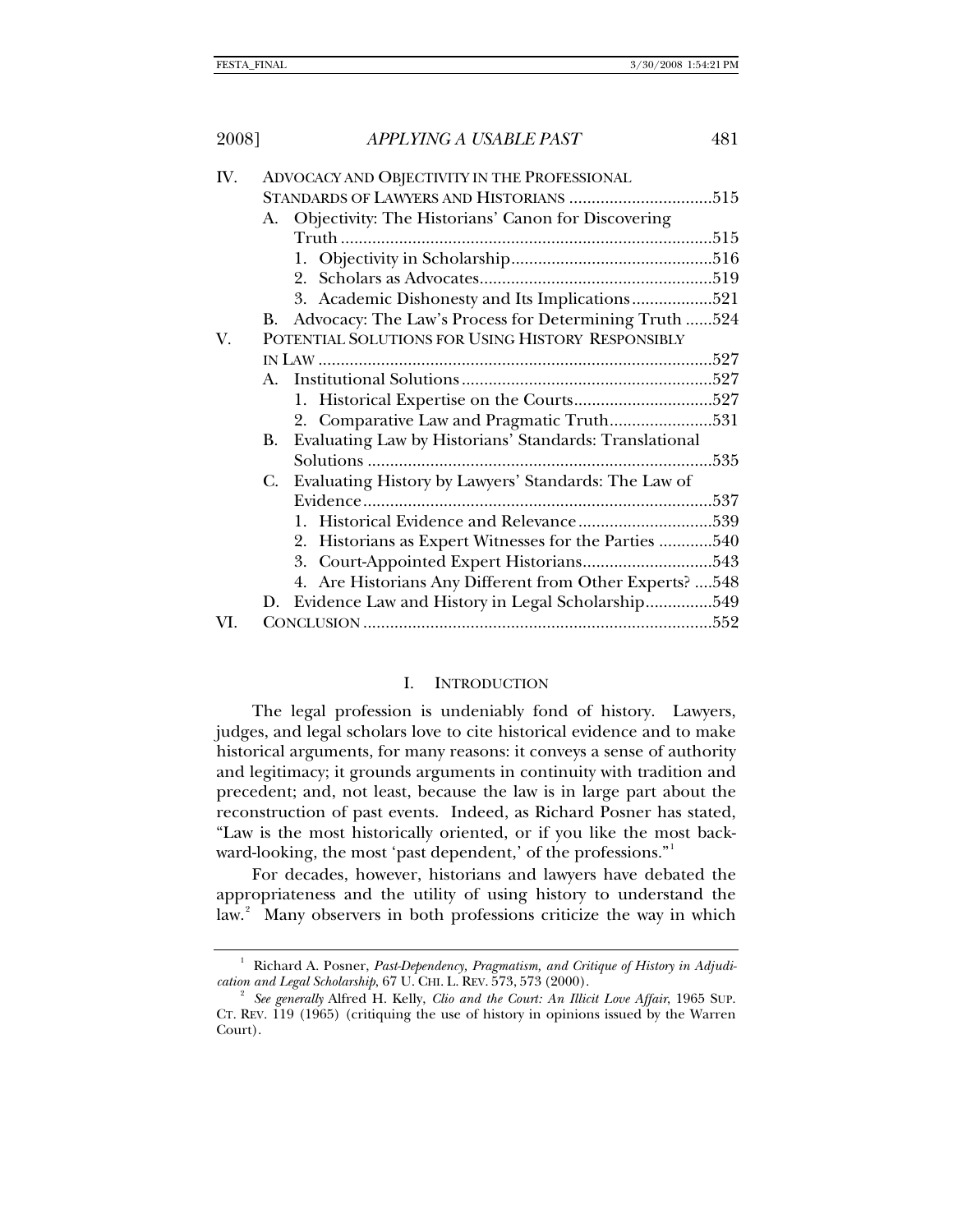lawyers without historical training treat historical evidence.<sup>[3](#page-3-0)</sup> Judges and scholars engaged in constitutional interpretation have had a par-ticularly well scrutinized relationship with the history muse Clio.<sup>[4](#page-3-1)</sup> Within the legal profession, debates have taken place over whether using historical evidence in the resolution of legal questions is a proper normative methodology, or is even a legitimate enterprise.<sup>3</sup> And, in an extended dialogue with historians, legal scholars and practitioners have also grappled with practical and methodological ques-tions concerning the application of historical evidence to law.<sup>[6](#page-3-3)</sup> Some historians and legal scholars question whether it is possible to make legitimate connections between past events and present controversies, arguing that history's salient feature is the uniqueness of the past in its own contexts—"the pastness of the past."<sup>[7](#page-3-4)</sup> Applying history to

<span id="page-3-2"></span> *See, e.g.*, Vasan Kesavan & Michael Stokes Paulsen, *The Interpretive Force of the Constitution's Secret Drafting History*, 91 GEO. L.J. 1113 (2003) (discussing the controversy over whether it is proper to use historical evidence from notes of the Constitutional Convention to interpret the original meaning of constitutional provisions). 6

<span id="page-3-3"></span> *See generally* KALMAN, *supra* note 3; Flaherty, *supra* note 3; Larry D. Kramer, *When Lawyers Do History*, 72 GEO. WASH. L. REV. 387 (2003); Jack N. Rakove, *Fidelity Through History (Or to It)*, 65 FORDHAM L. REV. <sup>1587</sup> (1997). 7

<span id="page-3-4"></span> MICHAEL KAMMEN, SELVAGES AND BIASES: THE FABRIC OF HISTORY IN AMERICAN CULTURE 116–17 (1987) (noting the shift among academic historians in the midtwentieth century from searching for a "usable past" to focusing on the "'pastness of the past,' which means to accept the past on its own terms rather than to transmogrify it into our own contemporary frame of reference"); Stuart Banner, *Legal History and Legal Scholarship*, 76 WASH. U. L.Q. 37, 37 (1998) ("History, or at least history written according to the conventions of late twentieth century professional historians,

<span id="page-3-0"></span><sup>3</sup> LAURA KALMAN, THE STRANGE CAREER OF LEGAL LIBERALISM 167–68 (1996); Martin S. Flaherty, *History "Lite" in Modern American Constitutionalism*, 95 COLUM. L. REV. 523, 554 (1995); Daniel T. Rodgers, *Republicanism: The Career of a Concept*, 79 J. AM. HIST. 11, 30–34 (1992). 4

<span id="page-3-1"></span>Neil Richards, *Clio and the Court: A Reassessment of the Supreme Court's Uses of History*, 13 J. L. & POL. 809, 810 (1997). Professor Richards' title references Professor Kelly's seminal article on the study of the use of history in Supreme Court jurisprudence. *See* Kelly, *supra* note 2, at 809. Indeed, the "Clio and the Court" metaphor has proven quite catchy, as a number of articles examining the effects of historical evidence in law have invoked the Greek muse of history. *E.g.*, Peter Irons, *Clio on the Stand: The Promise and Perils of Historical Review*, 24 CAL. W. L. REV. 337, 354 (1988); Calvin H. Johnson, *Homage to Clio: The Historical Continuity from the Articles of Confederation into the Constitution*, 20 CONST. COMMENT. 463 (2003); Buckner F. Melton, Jr., *Clio at the Bar: A Guide to Historical Method for Legists and Jurists*, 83 MINN. L. REV. 377 (1998); George Rutherglen, *The Improbable History of Section 1981: Clio Still Bemused and Confused*, 55 SUP. CT. REV. 303 (2003); Jay I. Sabin, *Clio and the Court Redux: Toward a Dynamic Mode of Interpreting Reconstruction Era Civil Rights Laws*, 23 COLUM. J.L. & SOC. PROBS. 369 (1990); John C. Yoo, *Clio at War: The Misuse of History in the War Powers Debate*, 70 U. COLO. L. REV. 1169 (1999). Law review authors invoked Clio even before Professor Kelly. *See* Julius Goebel, Jr., *Ex Parte Clio*, 54 COLUM. L. REV. 450, 451, 483 (1954) (reviewing WILLIAM W. CROSSKEY, POLITICS AND THE CONSTITUTION IN THE HISTORY OF THE UNITED STATES (1953)).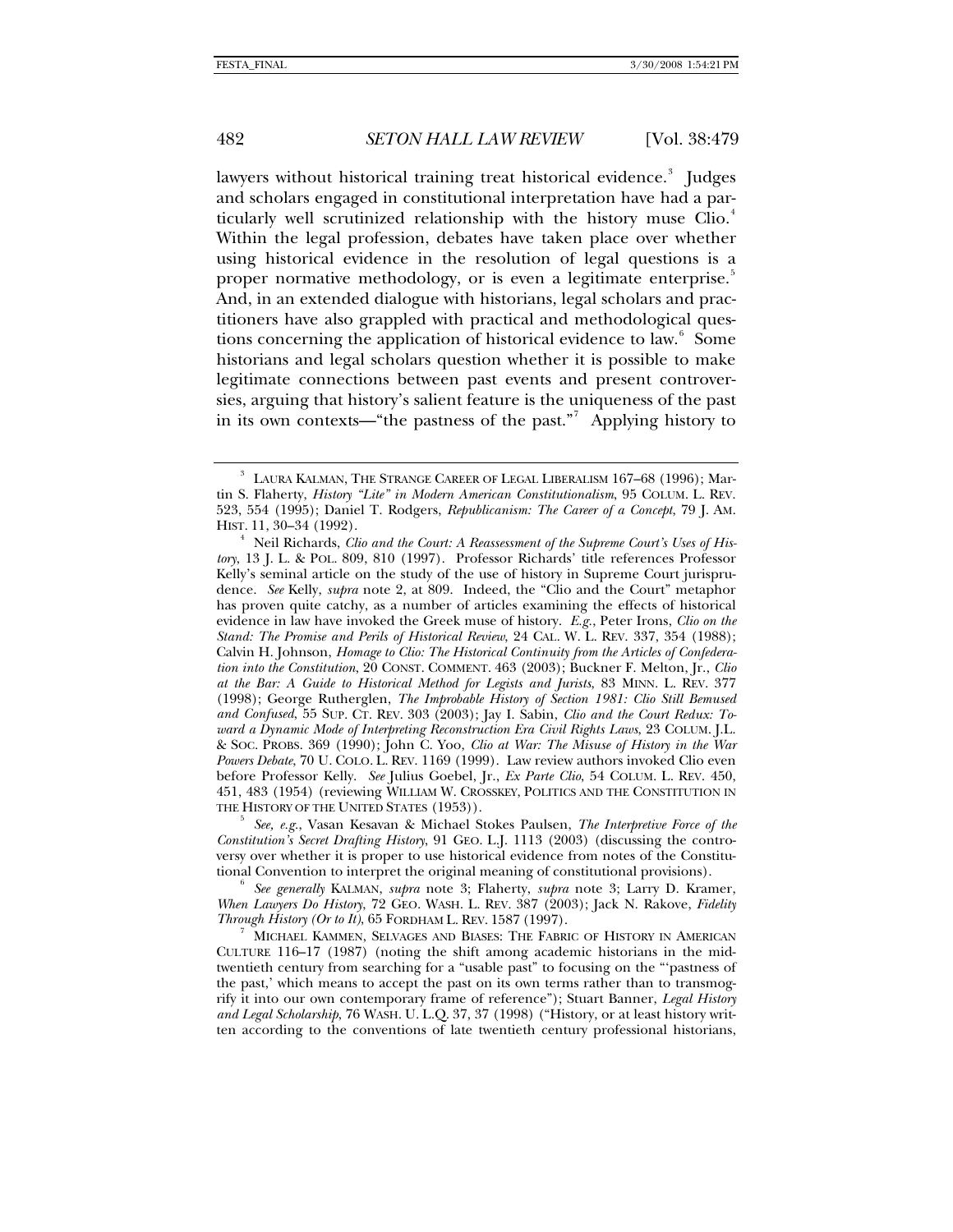contemporary issues would therefore be inappropriately "presentist."[8](#page-4-0) Most significantly, many observers in both professions criticize the way in which non-historically-trained judges and legal scholars use history in their analyses. Critics charge them with writing "law office history," disregarding the professional standards by which history ought to be written in order to marshal historical authority for the purpose of persuading the reader in favor of the author's desired result.

Many of those who criticize the use of history by lawyers $^{10}$  $^{10}$  $^{10}$  acknowledge that one of the major problems inherent in the enterprise (beyond the lack of professional training in the standards of historical method among legal practitioners) is the fundamentally different purposes toward which the respective professions are engaged. Both historians and lawyers are, at least ostensibly, engaged in a search for "truth"—an accurate interpretation of past events. But while historians attempt to do this by being (in theory) objective and neutral, in

<span id="page-4-0"></span>8  *See* KALMAN, *supra* note 3, at 181, 183–84; PETER NOVICK, THAT NOBLE DREAM: THE "OBJECTIVITY QUESTION" AND THE AMERICAN HISTORICAL PROFESSION 12, 99 (1988); Jack M. Balkin & Sanford Levinson, *Law and the Humanities: An Uneasy Relationship*, 18 YALE J.L. & HUMAN. 155, 176 (2006); Howard Schonberger, *Purposes and Ends in History: Presentism and the New Left*, 7 THE HIST. TCHR. 448, 448 (1974) ("Presentism is a fighting word within the historical profession."); *but see* David L. Hull, *In Defense of Presentism*, 18 HIST. & THEORY 1, 2 (1979) (defending "certain forms of presentism" as legitimate).

with an emphasis on the ways in which the past differed from the present—history as an account of the pastness of the past, as the standard expression goes—enormously complicates the task of legal argument."); Jonathan D. Martin, *Historians at the Gate: Accommodating Expert Historical Testimony in Federal Courts*, 78 N.Y.U. L. REV. 1518, 1526 (2003) (quoting Richard B. Bernstein, *Charting the Bicentennial*, 87 COLUM. L. REV. 1565, 1568 (1987) (arguing that originalist history fails "to understand the past on its own terms and maintain a respect for its integrity")). Contrast this modern emphasis on history's "pastness" with historian Warren Susman's 1964 lamentation: "How few historians, professional or otherwise, really seem interested in the pastness of the past!" Warren I. Susman, *History and the American Intellectual: Uses of a Usable Past*, 16 AM. Q. 243, 257 (1964).

<span id="page-4-1"></span>JACK N. RAKOVE, ORIGINAL MEANINGS: POLITICS AND IDEAS IN THE MAKING OF THE CONSTITUTION 11 (1996); Flaherty, *supra* note 3, at 554; *see also, e.g.*, Balkin & Levinson, *supra* note 8, at 165; Mitchell Gordon, *Adjusting the Rear-View Mirror: Rethinking the Use of History in Supreme Court Jurisprudence*, 89 MARQ. L. REV. 475, 478 (2006); Amy Kapczynski, *Historicism, Progress, and the Redemptive Constitution*, 26 CARDOZO L. REV. 1041, 1072 (2005); Jed Rubenfeld, *The Paradigm-Case Method*, 115 YALE L.J. 1977, 1981 n.12 (2006).<br><sup>10</sup> For the purposes of this analysis, I will often refer throughout the paper to

<span id="page-4-2"></span>judges, attorneys, and legal scholars collectively as "lawyers" or "legal practitioners." While the difference between writing legal scholarship, advocating a position on behalf of clients, and judging actual disputes is important, the groups share many of the same challenges and critiques regarding the use of history in law, and my primary intent is to differentiate law professionals as a group from historians as a group.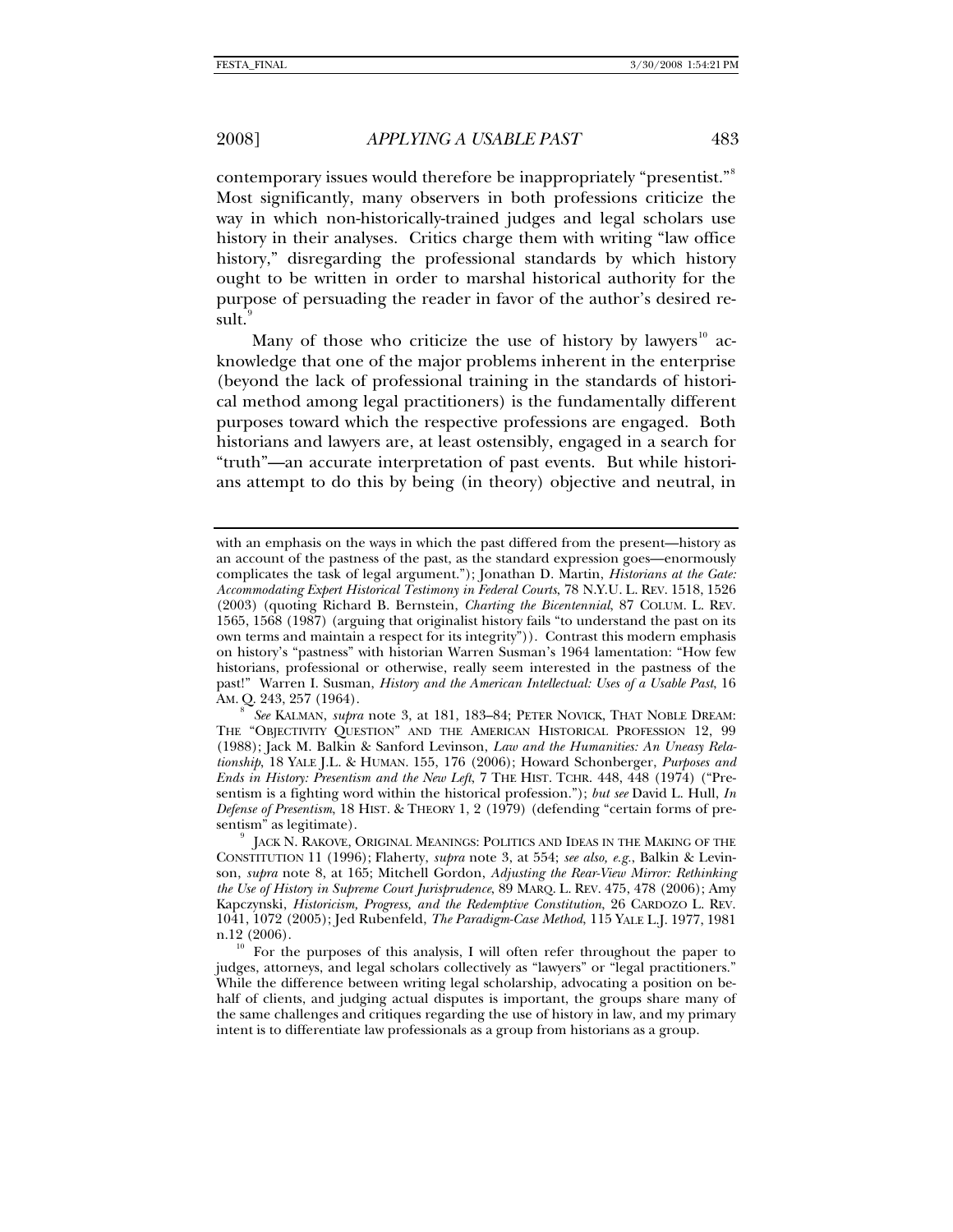the legal system the "truth" is (in theory) attained through the adversarial process. Therefore, each lawyer is bound to act as an advocate for one side, interpreting the facts in the light most favorable to her client. Some commentators see this conflict as an argument for restricting the use of history in law, both in the courtroom and, by ex-tension, in scholarship.<sup>[11](#page-5-0)</sup> Others would allow lawyers to "do" history, but only with a strict adherence to or a heightened awareness of the standards of professional historiography.<sup>[12](#page-5-1)</sup> Despite their differences, however, in one larger sense law and history share a similar objective. At bottom, the legal system and the writing of history are both concerned with establishing the facts of past events and with providing interpretations that establish a workable understanding of the truth.

While the normative debate continues over whether we *should* use history in legal adjudication and scholarship, the fact is that the use of history by courts, advocates, and legal scholars has risen sharply in recent years. $13$  I believe that we must recognize that law and history are fundamentally intertwined in at least three ways. First, history is essential to understand the meaning of legal text in constitutions, statutes, and other lawmaking materials, both in legal scholarship and in public discourse. On issues ranging from constitutional war powers, to the role of religion in public life, to the protection of private property rights, scholars and commentators regularly turn to history when trying to explain the important questions of the day. $14$  Second, our common law traditions of legal practice are bound up with interpreting the legal past in the form of our consideration of precedent. And third, the adversarial litigation system is itself an exercise in historical reconstruction of past events. Recognizing the practical reality that history *is* heavily used in legal arguments and shows no signs of going away, this Article focuses on the latter, methodological issue: when lawyers "do" history, how can we

<span id="page-5-0"></span><sup>&</sup>lt;sup>11</sup> See generally LEONARD W. LEVY, ORIGINAL INTENT AND THE FRAMERS' CONSTITUTION (1988) (criticizing the use of history to support legal arguments based

<span id="page-5-2"></span><span id="page-5-1"></span><sup>&</sup>lt;sup>12</sup> *E.g.*, H. Jefferson Powell, *Rules for Originalists*, 73 VA. L. REV. 659 (1987).<br><sup>13</sup> *See generally* G. Edward White, *The Arrival of History in Constitutional Scholarship*, 88 VA. L. REV. 485 (2002) (discussing alternative explanations for the "turn to his-<br>tory" in constitutional scholarship in the late twentieth century).

<span id="page-5-3"></span><sup>&</sup>lt;sup>14</sup> See, e.g., James W. Ely, Jr., *"Poor Relation" Once More: The Supreme Court and the Vanishing Rights of Property Owners*, 4 CATO. SUP. CT. REV. 39 (2005) (historical analysis of property rights); Vincent Phillip Muñoz, *The Original Meaning of the Establishment Clause and the Impossibility of its Incorporation*, 8 U. PA. J. CONST. L. 585 (2006) (historical analysis of church/state relations); Robert J. Pushaw, Jr., *The "Enemy Combatant" Cases in Historical Context: The Inevitability of Pragmatic Judicial Review*, 82 NOTRE DAME L. REV. 1005 (2007) (historical analysis of war powers).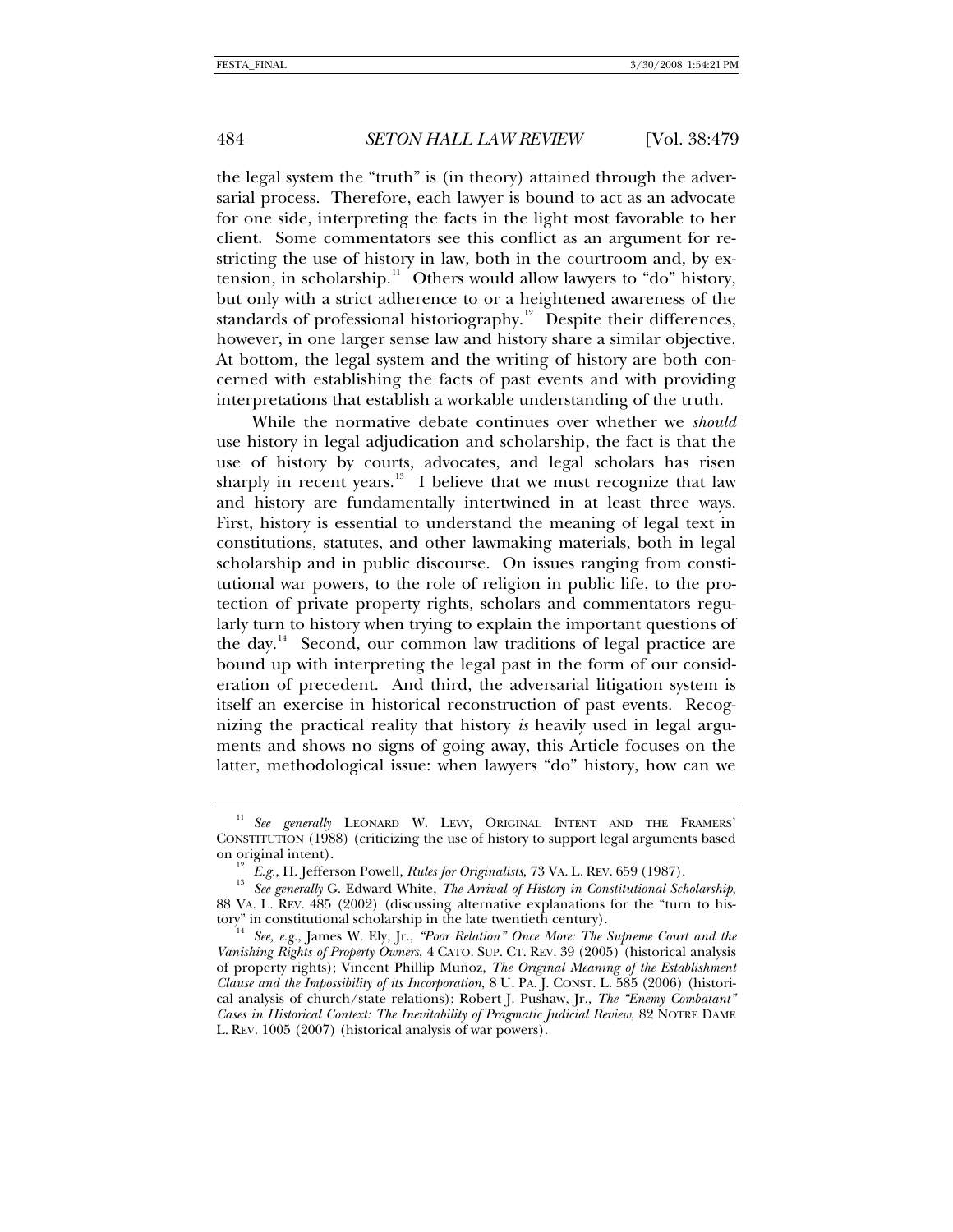make sure that they do it "right"—or, at least, with some minimum degree of legitimacy?

I argue that requiring lawyers to adopt strictly the methodologies of professional academic historiography reflects a salutary but probably unattainable goal. While incorporating the professional standards of historians to the practice of law would be desirable, requiring lawyers to produce academic-quality historiography would prove difficult to achieve in practice and would not necessarily be that helpful to the decisionmakers in actual legal controversies. Given the reality that lawyers will continue to use history, asking lawyers to write academic history would potentially be counterproductive as well, discouraging the conscientious production of "good" lawyers' history and ceding the field to the "bad" law office histories in the battle to shape public legal understandings.

Instead, a helpful, if imperfect, apparatus already exists by which we can evaluate historical claims and account for some degree of the professional norms of the historical profession: the law of evidence. Using evidentiary rules and principles to evaluate historical claims may not resolve the normative issues. However, the law of evidence is an overlooked, yet potentially effective, way of thinking about how history can be used to illuminate legal issues with a minimum level of reliability, and without doing violence to the professional standards of historians. Evidence law can be a helpful way to assess the use of historical evidence not only in the actual litigation process but, by extension, in legal scholarship as well.

Introducing historical evidence at court will pose challenges for the judge and the jury. One response has been to call for the use only of court-appointed historians under the evidence rules (to the exclusion of expert witnesses proffered by the parties) as a means to increase *objectivity* in the legal process.<sup>[15](#page-6-0)</sup> I contend, however, that this would only exacerbate the methodological and practical problems of history in law. Instead, the rules of evidence for the adversarial process provide a workable system for allowing the court to perform its gatekeeping function and for the jury to evaluate competing claims with some degree of reliability, without the dangers inherent when only one historical interpretation may be considered. A contest of competing historical interpretations may not resolve all historical questions to the standards of professional historiography, but as this Article will show, controversies over the meaning of the past play a

<span id="page-6-0"></span><sup>15</sup> *See, e.g.*, Martin, *supra* note 7, at 1519 (advocating the use of court-appointed historians as expert witnesses, rather than allowing the parties to present expert historians of their own choosing).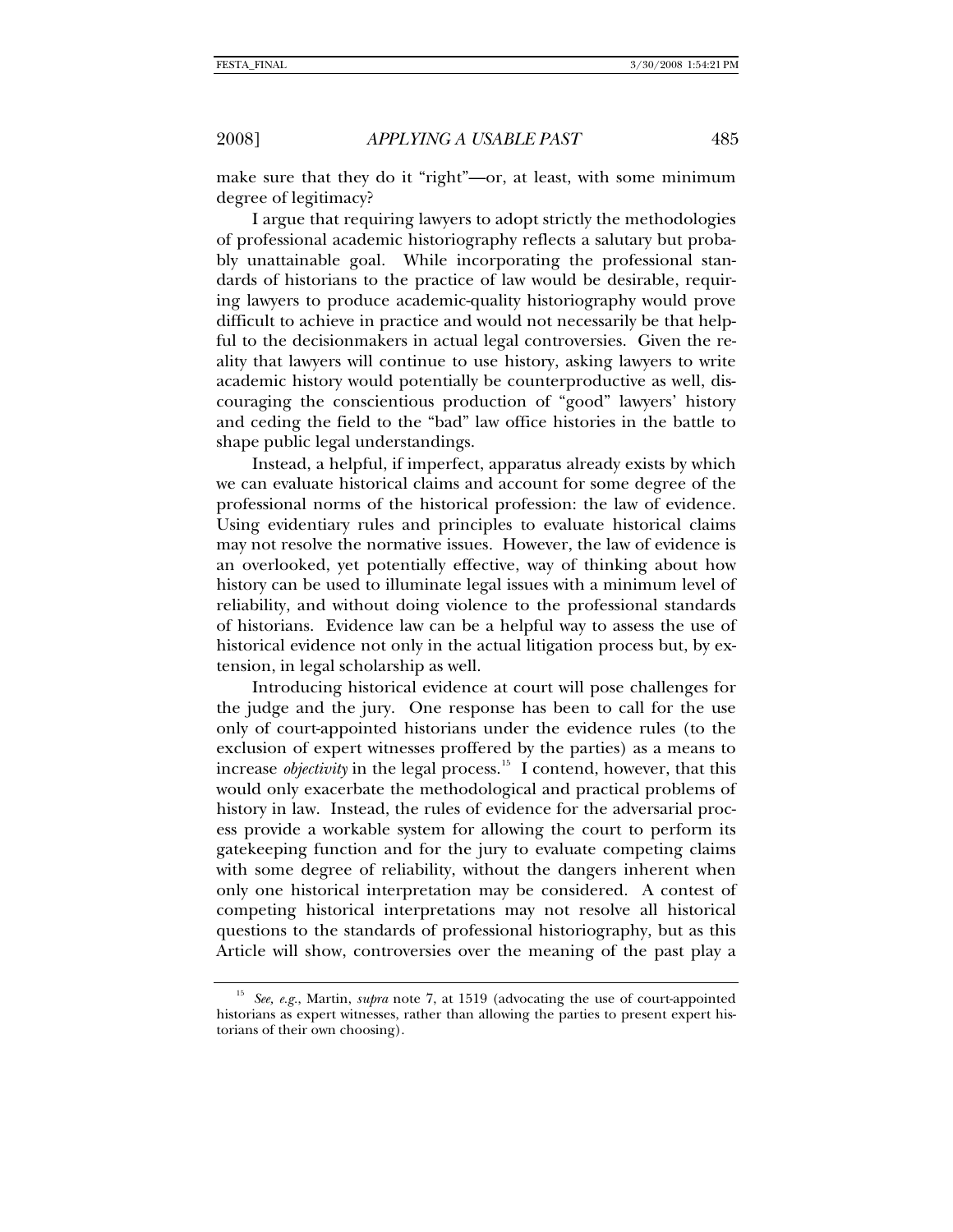large role in public debate and are also inherent in the historical enterprise itself. The larger point is that evidence law also provides a workable analytical framework for analyzing how history should and can be used in law, both in litigation and in scholarship.

In Part II of this Article, I analyze some of the leading arguments for and against the use of history in legal interpretation, focusing on the apparent cross-purposes of the two professions. This discussion will also chronicle the reality that history is, in fact, heavily used by lawyers of all political and ideological persuasions, and thus the issue shows no sign of going away. In Part III, I examine the supposedly conflicting goals and irreconcilable standards of the two professions, drawing on the sociology of the professions to analyze the conflict in terms of contests for professional jurisdiction. In Part IV, I focus on the apparent distinction between objectivity and advocacy as the key issue in this area of controversy, and also suggest possible weaknesses in the argument that we should necessarily prefer ostensibly "objective" legal history. In Part V, I evaluate several of the possible ways of overcoming or reducing the dangers attendant when lawyers foray into the territory of historians, focusing on the potential application of the law of evidence to evaluate historical claims. I address the question of whether historical truth in law is best attained by the use of court-appointed historians or by competing historical explanations offered through the adversarial process.

The use of history in law is here to stay. Thus, while the normative debate is certainly useful—especially in areas where public understanding of the meaning of the law plays a role in interpretation it is important to attempt to determine how to account for the standards of professional historiography in the law, and also to craft a workable process for evaluating historical evidence, both in the courtroom and in legal scholarship.

# II. HISTORY IN LEGAL INTERPRETATION: ITS USES AND ITS CRITICS

If the practice of "law office history" is so pervasive,  $16$  there must be some reason that historical evidence is so appealing to lawyers for supporting their arguments. Critics key in on the perceived difference in the underlying purposes of the respective professions: objectivity versus advocacy. They argue that because of these different

<span id="page-7-0"></span>

<span id="page-7-1"></span><sup>&</sup>lt;sup>16</sup> Flaherty, *supra* note 3, at 524 ("Lawyers, judges, and . . . legal academics regularly turn to history when talking about the Constitution, and not merely as a rhetorical trope.").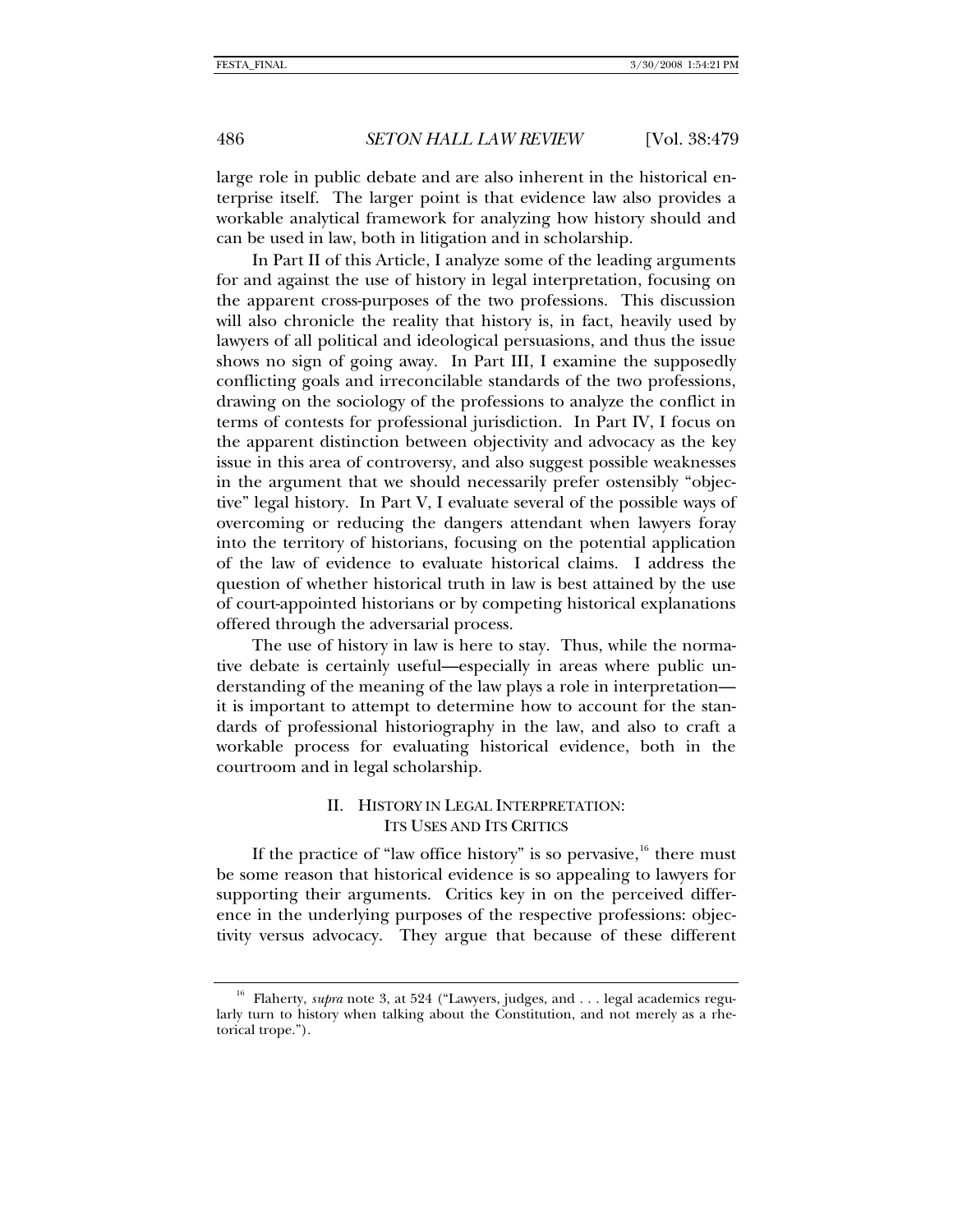ends, the use of history is irreconcilable with the process of analyzing legal issues. Yet the two professions<sup>[17](#page-8-0)</sup> also have something in common: a basic appeal to *authority*. Historians seek to make authoritative interpretations of the past by properly canvassing and weighing the sources. Lawyers invoke legal authority to support their argu-ments about how legal issues should be resolved.<sup>[18](#page-8-1)</sup>

Historical evidence is so appealing to lawyers in part because it provides historical authority for legal interpretations.<sup>[19](#page-8-2)</sup> Daniel Farber has noted that "[t]he linkage between past and present is especially central in law."[20](#page-8-3) Common law adjudication is based upon stare decisis, meaning that the body of prior caselaw that developed over the course of time must be interpreted to apply to new controversies.<sup>[21](#page-8-4)</sup> Our substantive doctrines of property, tort, and contract have developed over centuries of tradition. In statutory construction, legislative history is often consulted to illuminate the intentions of the law's drafters.<sup>[22](#page-8-5)</sup> And in American constitutional theory, the past is cen-trally important both to originalists and nonoriginalists alike.<sup>[23](#page-8-6)</sup> The mythology of the Founding Fathers undoubtedly plays a large role in

<span id="page-8-4"></span>*Exclusion of Evidence in Adversarial and Inquisitorial Justice Systems*, 12 INT'L LEGAL PERSP. 185, 192 (2002); Posner, *supra* note 1, at 593. 22 Alan G. Gless, *A Simple Country Judge's Musings on the Use of History by Trial Law-*

<span id="page-8-0"></span>I use the terms "profession" and "discipline" here to describe law and history somewhat more interchangeably than the terms are used in different contexts. History is best described as a discipline within the academic profession, while law is its own profession with academic members. But are law professors members of a discipline within the academic profession or of the scholarly wing of the legal profession?

<span id="page-8-1"></span>It may depend on whom you ask. 18 *See* John Philip Reid, *Law and History*, 27 LOY. L.A. L. REV. 193, 195–96 (1993) (noting, however, that the different understandings of the role of evidence and authority "make the ways that the two professions interpret the past almost incompati-

<span id="page-8-2"></span>ble").<br><sup>19</sup> Kramer, *supra* note 6, at 395 ("When lawyers, judges, and legal scholars turn to history, they do so because they believe, and want their readers to believe, that a historical pedigree adds authority to their argument."). 20 Daniel A. Farber, *Adjudication of Things Past: Reflections on History as Evidence*, 49

<span id="page-8-3"></span>HASTINGS L.J. 1009, 1030 (1998). 21 Matthew T. King, *Security, Scale, Form, and Function: The Search for Truth and the* 

<span id="page-8-5"></span>*yers*, 7 GREEN BAG 2D 343, 343 (2004) ("History is what trial courts do . . . . The trial court team engages in historical inquiry whenever it searches for and chooses among precedents and interprets statutes and administrative rules."). *But see* ANTONIN M. SCALIA, A MATTER OF INTERPRETATION (1997) (criticizing the use of legislative history as an interpretive source). 23 David Thomas Konig, *Constitutional Contexts: The Theory of History and the Process* 

<span id="page-8-6"></span>*of Constitutional Change in Revolutionary America*, *in* CONSTITUTIONALISM AND AMERICAN CULTURE: WRITING THE NEW CONSTITUTIONAL HISTORY 3–4 (Sandra F. VanBurkleo et al. eds., 2002) ("[H]istory always has played a major role in constitutional interpretation . . . ."); Rebecca L. Brown, *History for the Non-Originalist*, 26 HARV. J.L. & PUB. POL'Y 69, 72 (2003); Farber, *supra* note 20, at 1031.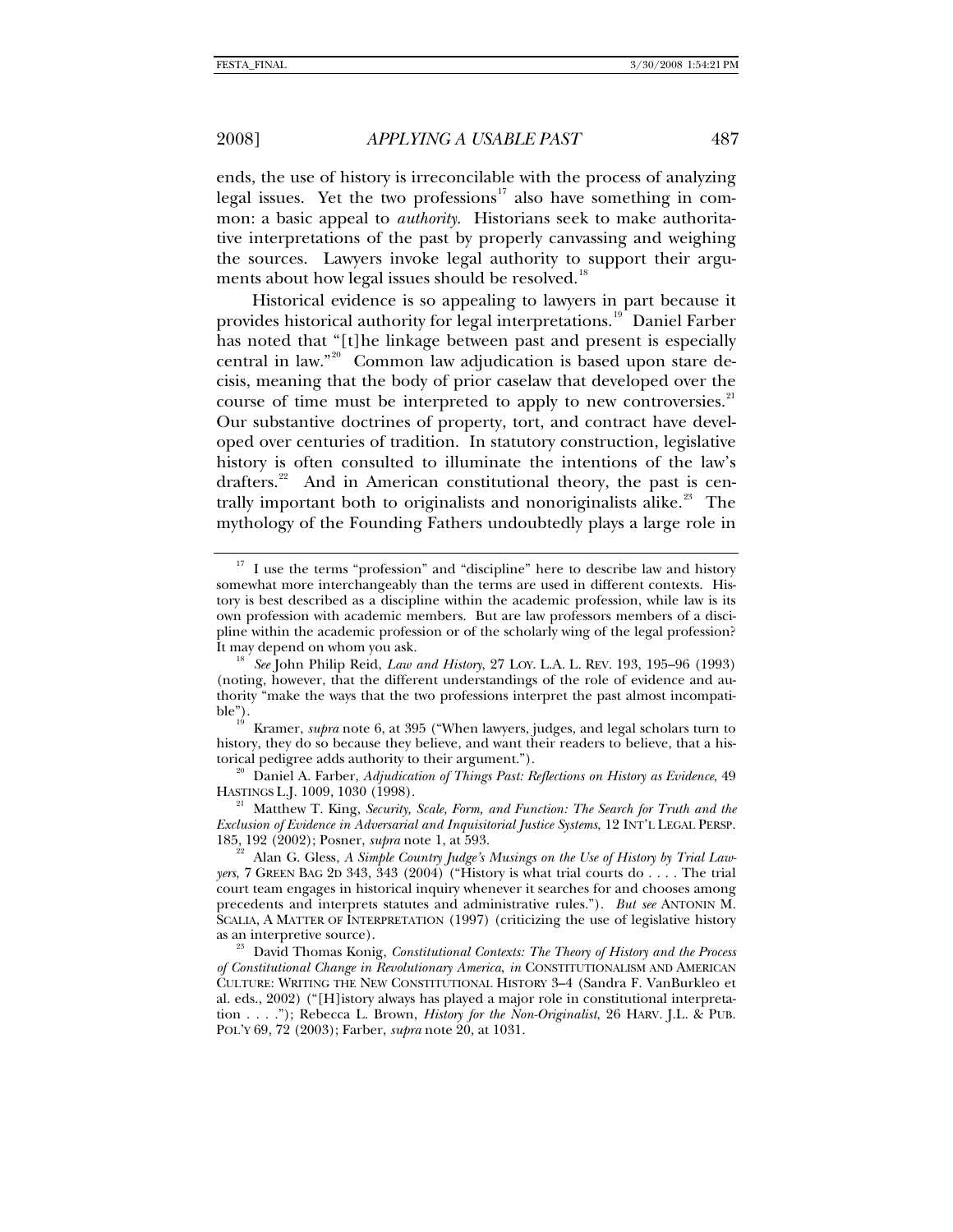<span id="page-9-0"></span>understanding the structure of American government for many lay people and professionals (perhaps now more than ever if one is to judge by the wealth of recent popular books on founding-era figures). $24$  So does the general sense of fidelity to original meaning or text,<sup>[25](#page-9-2)</sup> or the inherent authority or influence of tradition.<sup>[26](#page-9-3)</sup>

Indeed, the past is itself authoritative to a certain degree in the legal system. Law is at its core based on resolving issues presented by past conduct. The practice of litigation is, to a great extent, an exercise in establishing a certain interpretation of past events. What actually happened? Who is at fault? The outcome of a case may hinge on which side does the best at convincing the court that its *story* about what happened—its version of *historical truth*—is the most accurate. Thus, in spite of the professional differences between law and history, it is the very thing that they have in common (at a certain level of abstraction) that makes history so powerful as a rhetorical and evidentiary device: the appeal to an authoritative explanation of the past. Given its strong appeal and its widespread popularity among practicing lawyers and legal scholars of all ideological stripes, the use of history in law can not—and should not—be prevented.

# *A. "Law Office Histories" Left and Right*

Methodological debates and disciplinary turf battles often take place completely within the professions involved, or within the academic community. But the issue of history in legal interpretation has entered the wider realm of public consciousness. While courts often appealed to history in making decisions, $27$  the debate began to gain wider public recognition in the early 1980s. During the years of the Reagan Administration, to support the appointment of judges with conservative values who would practice "judicial restraint," prominent conservative politicians called for a "jurisprudence of original inten-

<span id="page-9-1"></span> $^{24}$  H.W. Brands, *Founders Chic: Our Reverence for the Fathers Has Gotten Out of Hand*, ATLANTIC MONTHLY, Sept. 2003, at 101.

<span id="page-9-2"></span>Rakove, *supra* note 6, at 1587; *see also* Konig, *supra* note 23, at 3 ("Although the concept of coherent and conclusive historical intent is itself ahistorical, a search for some type of historical 'fidelity' remains persistently attractive and intellectually legitimate among scholars."). 26 Rebecca L. Brown, *Tradition and Insight*, 103 YALE L.J. 177, 178 (1993) (arguing

<span id="page-9-3"></span>that tradition should be valued in legal interpretation more for its pedagogical value than for any inherent claim to authority qua tradition).<br><sup>27</sup> *E.g.*, Everson v. Bd. of Educ., 330 U.S. 1 (1947) (holding that the Fourteenth

<span id="page-9-4"></span>Amendment incorporated the Establishment Clause against the States, and discussing the appropriateness of Thomas Jefferson's metaphor of a "wall of separation" between church and state).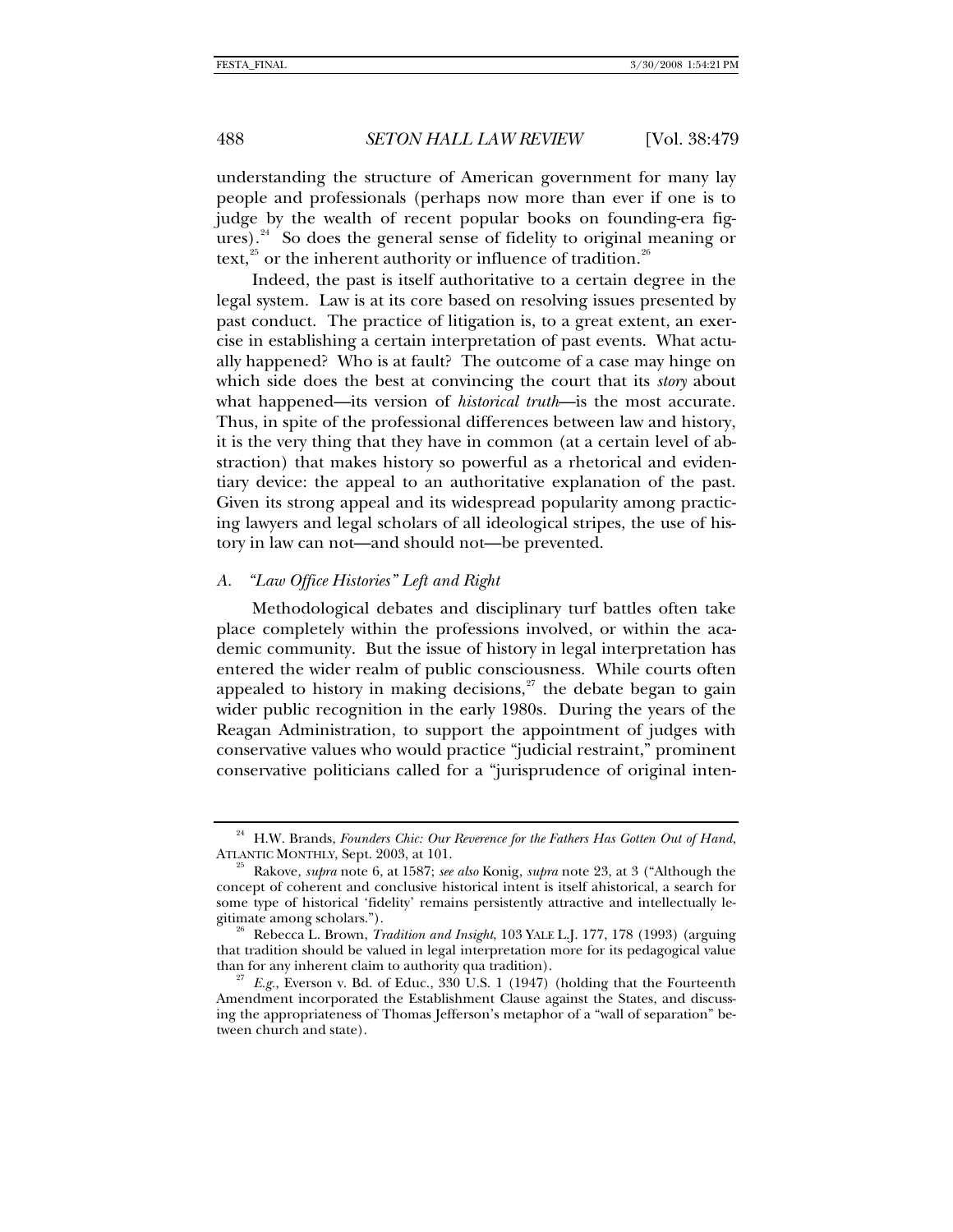tion."[28](#page-10-0) "The original meaning of constitutional provisions and statutes," argued then-Attorney General Edwin Meese, provided "the only reliable guide for judgment."<sup>[29](#page-10-1)</sup> Judicial fidelity to original intent would supposedly result in interpretations of the Constitution that showed proper deference to the political branches of government, and would limit the degree to which judges decided cases based on their "ideological predilections" or subjective policy preferences.<sup>[30](#page-10-2)</sup>

For the next several years, the debate over originalism raged, and it still continues today (indeed, it has seen something of a revival recently).<sup>[31](#page-10-3)</sup> Justice William Brennan, in response to the originalists, asserted that the Constitution's meaning is not fixed by the world as it was at the various moments of enactment, but rather in the aspira-tions it signified.<sup>[32](#page-10-4)</sup> Justice Brennan advocated the metaphor of a "liv-ing Constitution."<sup>[33](#page-10-5)</sup> The nomination and rejection of Judge Robert Bork to the Supreme Court was based in part on controversy over Judge Bork's originalist judicial philosophy.<sup>[34](#page-10-6)</sup> And in the legal academy, the theory of original intent was treated with considerable derision. Law professors and legal historians penned a barrage of articles discussing the normative and methodological flaws that would plague any attempt to conduct modern jurisprudence according to original intent.<sup>[35](#page-10-7)</sup> Proponents of originalism were charged with placing today's

<span id="page-10-0"></span><sup>28</sup> *See* Edwin Meese III, *Interpreting the Constitution*, *in* INTERPRETING THE CONSTITUTION: THE DEBATE OVER ORIGINAL INTENT 13, 19 (Jack N. Rakove ed., 1990)

<span id="page-10-3"></span><span id="page-10-2"></span><span id="page-10-1"></span><sup>[</sup>hereinafter INTERPRETING THE CONSTITUTION].<br><sup>29</sup> INTERPRETING THE CONSTITUTION, *supra* note 28, at 3.<br><sup>30</sup> Id.<br><sup>31</sup> See, e.g., Randy E. Barnett, *Scalia's Infidelity: A Critique of "Faint-Hearted" Originalism*, 75 U. CIN. L. REV. 7 (2006); Michael W. McConnell, *Active Liberty: A Progressive Alternative to Textualism and Originalism?*, 119 HARV. L. REV. 2387 (2005) (reviewing STEPHEN BREYER, ACTIVE LIBERTY: INTERPRETING OUR DEMOCRATIC CONSTITUTION (2005)); John O. McGinnis & Michael B. Rappaport, *A Pragmatic Defense of Originalism*, 101 NW. U. L. REV. 383 (2007); Robert Post & Reva Siegel, *Originalism as a Political Practice: The Right's Living Constitution*, 75 FORDHAM L. REV. 545 (2006); Mitchell N. Berman, *Originalism and its Discontents (Plus a Thought Or Two About Abortion)* (Univ. of Texas Pub. Law Research Paper No. 117, 2007), *available at* http://ssrn.com/abstract

<span id="page-10-4"></span><sup>=957630.</sup> 32 William J. Brennan, Jr., *The Constitution of the United States: Contemporary Ratification* (Oct. 12, 1985), *reprinted in* INTERPRETING THE CONSTITUTION, *supra* note 28, at

<span id="page-10-7"></span><span id="page-10-6"></span><span id="page-10-5"></span><sup>&</sup>lt;sup>33</sup> Id.<br><sup>34</sup> See ROBERT BORK, THE TEMPTING OF AMERICA 267–350 (1991).<br><sup>35</sup> See, e.g., James H. Hutson, *The Creation of the Constitution: The Integrity of the Documentary Record*, 65 TEX. L. REV. 1 (1986), *reprinted in* INTERPRETING THE CONSTITUTION, *supra* note 28, at 151 (raising questions about the reliability of founding-era sources about the drafting and ratification of the Constitution); H. Jefferson Powell, *The Original Understanding of Original Intent*, 98 HARV. L. REV. 885 (1985), *reprinted in* INTERPRETING THE CONSTITUTION, *supra* note 28, at 53 (criticizing conserva-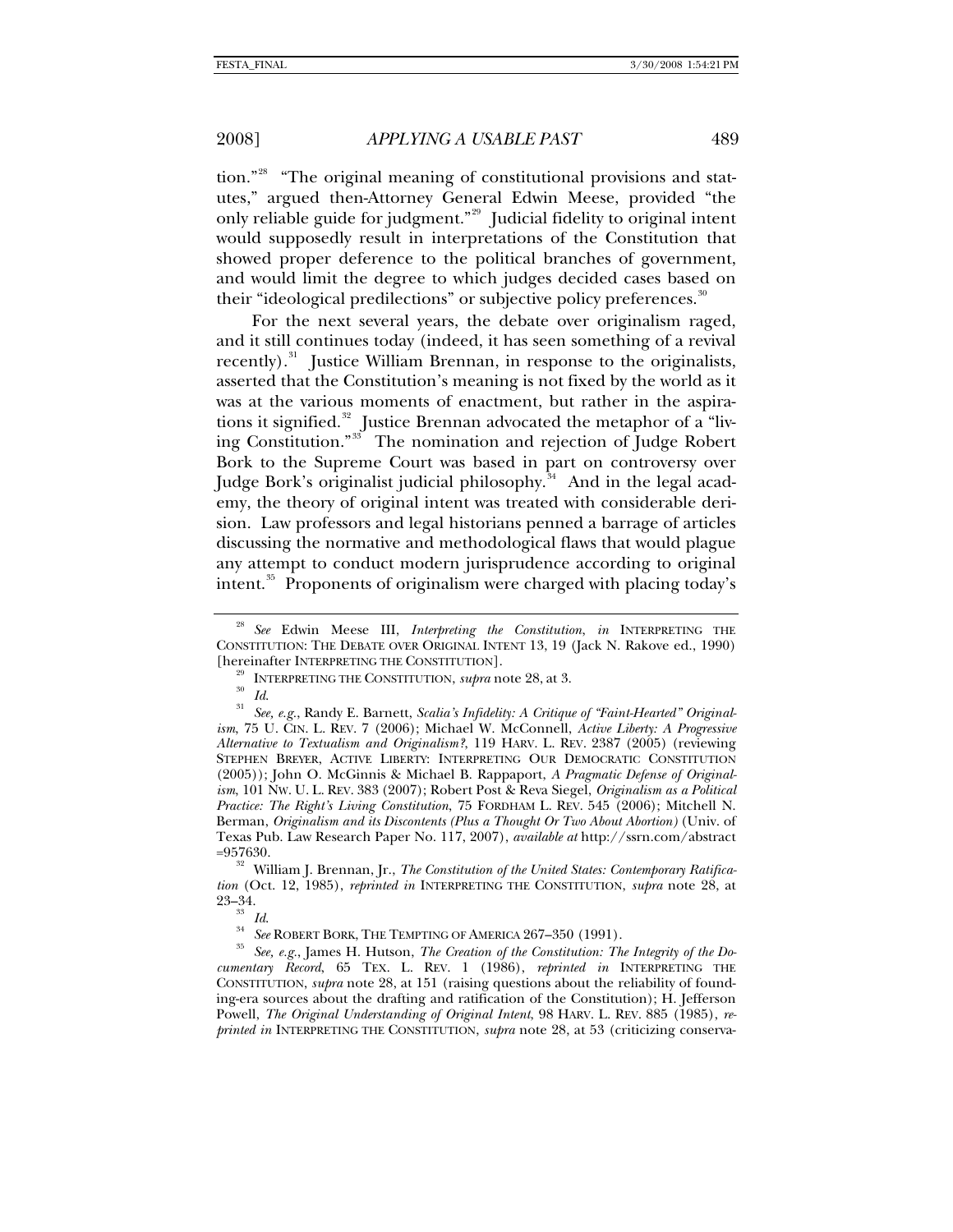law under the constraints of the irrelevant opinions of long-dead white men, with being mouthpieces of the Reagan administration, or with fundamentally misreading history.<sup>[36](#page-11-0)</sup>

To this day, many people still think of the use of history in constitutional interpretation as primarily an interpretive technique favored by the political right. To be sure, originalism is usually advocated by conservative or libertarian scholars and judges. $37$  But regardless of the merits of originalism as a normative theory, prominent scholars from a broad variety of interpretive schools and political persuasions rely on historical support for their legal analyses. Akhil Amar, Bruce Ackerman, Cass Sunstein, and Larry Kramer, to name just a few examples, have published important books that offer historical accounts of the Constitution's meaning.<sup>[38](#page-11-2)</sup> The different perspectives among constitutional theorists continue to engender debate, but increasingly they tend to rely on history.

In fact the modern practice of using history to support legal arguments has had roots on both ends of the political spectrum, both before and after the height of the controversy over "original intent" in the 1980s. In 1965, historian Alfred Kelly wrote an influential article, *Clio and the Court: An Illicit Love Affair*, one of the first prominent academic critiques of "law office history."[39](#page-11-3) Kelly charged the Court with wantonly and inappropriately using historical evidence, often in a highly selective manner, in order to achieve results consonant with the Justices' political ideology.<sup> $40$ </sup> Kelly's target, however, was the use of history not by conservative Justices, but rather by the liberal and activist Warren Court.<sup>[41](#page-11-5)</sup>

<span id="page-11-5"></span><span id="page-11-4"></span><span id="page-11-3"></span><span id="page-11-2"></span>See generally BRUCE ACKERMAN, WE THE PEOPLE: VOL. 2: TRANSFORMATIONS (1998); AKHIL REED AMAR, AMERICA'S CONSTITUTION: A BIOGRAPHY (2005); LARRY D. KRAMER, THE PEOPLE THEMSELVES: POPULAR CONSTITUTIONALISM AND JUDICIAL REVIEW (2004); CASS SUNSTEIN, THE PARTIAL CONSTITUTION (1993). 39 Kelly, *supra* note 2, at 119. 40 *Id*. 41 *Id.*; *see also* Richards, *supra* note 4, at 809.

tive originalists for relying on the intentions of individual Framers by arguing that the Framers themselves would not have done so).

<span id="page-11-1"></span><span id="page-11-0"></span><sup>&</sup>lt;sup>36</sup> See, e.g., Powell, *supra* note 35, at 88. 37<br><sup>37</sup> See generally, e.g., RANDY E. BARNETT, RESTORING THE LOST CONSTITUTION: THE PRESUMPTION OF LIBERTY (2004); SCALIA, *supra* note 22; Barnett, *supra* note 31; McGinnis & Rappaport, *supra* note 31. Professor Barnett and other scholars advocate a more nuanced version of originalism based on the original *meaning* of the constitutional text in 1787, rather than trying to ascertain the original *intent* of the drafters. *See* RAKOVE, *supra* note 9, at 7–11 (explicating the differences between interpretive theories based on original intent, original meaning, and original understanding of the Constitution); Kesevan & Paulsen, *supra* note 5, at 1113.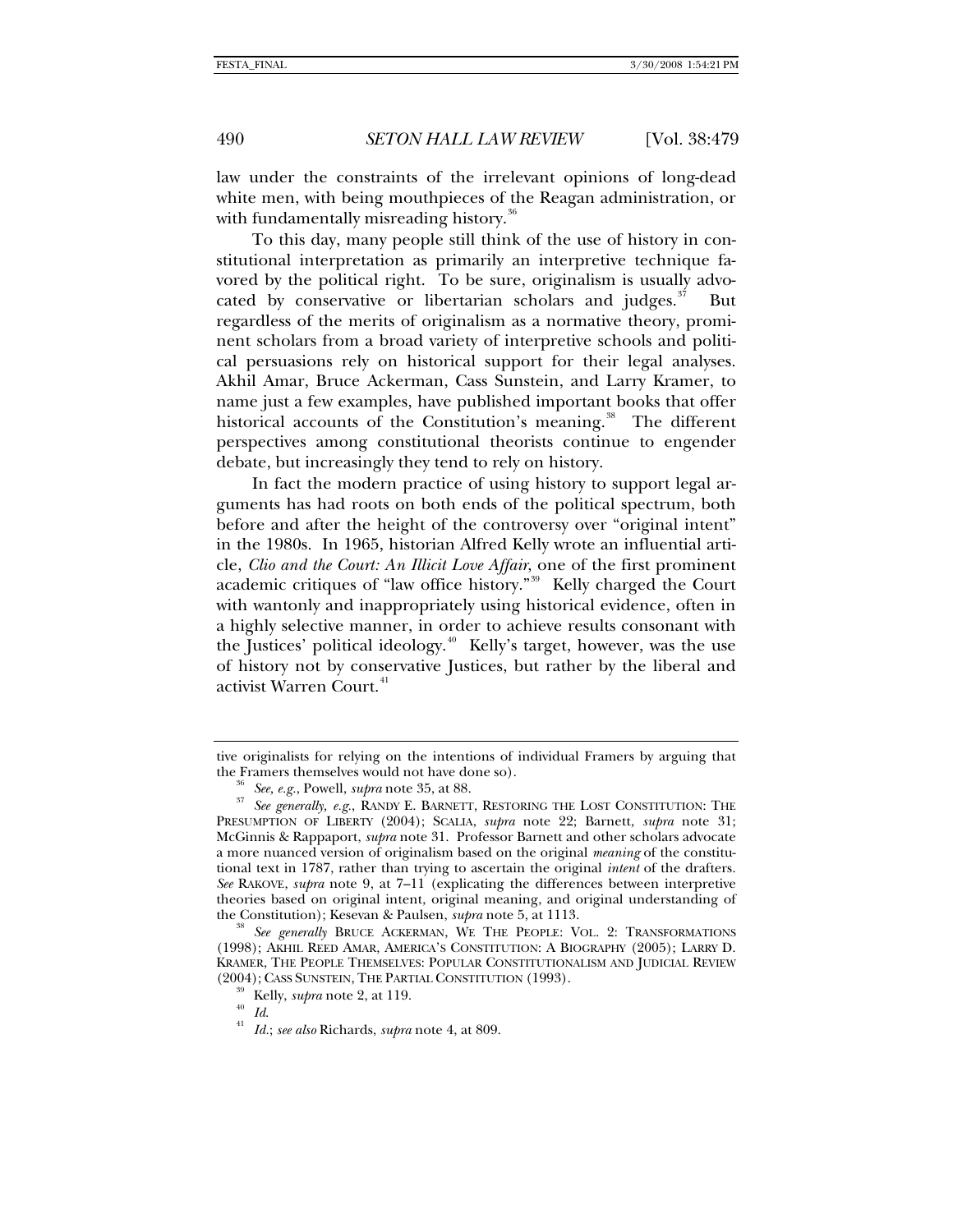Kelly was not as concerned about the particular political or ideological uses toward which historical arguments were directed, but rather about the problems inherent in transforming historical facts into legal evidence and about the necessity of choosing to emphasize some facts and deemphasize others—as lawyers must—in the course of shaping a forceful argument.<sup>[42](#page-12-0)</sup> Kelly himself, along with noted southern historian C. Vann Woodward, had assisted then-NAACP counsel Thurgood Marshall in crafting historical interpretations to lend support to Marshall's argument in *Brown v. Board of Education*, [43](#page-12-1) and Kelly later expressed some ambivalence about having partici-pated in the shaping of history for advocacy purposes.<sup>[44](#page-12-2)</sup> Well before originalism became prominent in the 1980s, therefore, scholars recognized that using history as a means of attaining desired legal results was a problematic reality, not simply a curious outgrowth of any particular ideological agenda.

In the context of the controversy over original intent, most of the debates about the use of history in law focused on whether using history was appropriate, legitimate, or likely to produce desired results. Even today the normative debate is still visited frequently. Some commentators on both the left and right maintain that history is directly relevant to contemporary constitutional interpretation.<sup>[45](#page-12-3)</sup> Others, including many liberals and even some conservatives such as

<span id="page-12-0"></span><sup>42</sup> *See generally* Kelly, *supra* note 2. While the historian must also make choices about which sources and which facts to emphasize over others, the historian's need to do this is less intuitively obvious than the lawyer's, and (perhaps) less driven by the imperative to conform the evidence to a preferred narrative. 43 347 U.S. 483 (1954).

<span id="page-12-2"></span><span id="page-12-1"></span><sup>44</sup> *See* Laura Kalman, *Border Patrol: Reflections on the Turn to History in Legal Scholarship*, 66 FORDHAM L. REV. 87, 118 (1997). Kelly said,

I am very much afraid that . . . I ceased to function as [sic] and instead took up the practice of law without a license. The problem we faced was not the historian's discovery of the truth, the whole truth, and nothing but the truth; the problem instead was the formulation of an adequate gloss on the fateful events of 1866 sufficient to convince the Court that we had something of an historical case . . . . It is not that we were engaged in formulating lies; there was nothing as crude and naive as that. But we were using facts, emphasizing facts, bearing down on facts, sliding off facts in a way to do what Marshall said we had to do . . . .

*Id.* at 118–19 (quoting RICHARD KLUGER, SIMPLE JUSTICE: THE HISTORY OF BROWN V. BOARD OF EDUCATION AND BLACK AMERICA'S SEARCH FOR EQUALITY 640 (1976)).

<span id="page-12-3"></span>See, e.g., ACKERMAN, *supra* note 38 (liberal); AKHIL REED AMAR, THE BILL OF RIGHTS, CREATION AND RECONSTRUCTION (1998) (liberal); Michael W. McConnell, *The Origins and Historical Understanding of Free Exercise of Religion*, 103 HARV. L. REV. 1409 (1990) (conservative); Yoo, *supra* note 4 (conservative).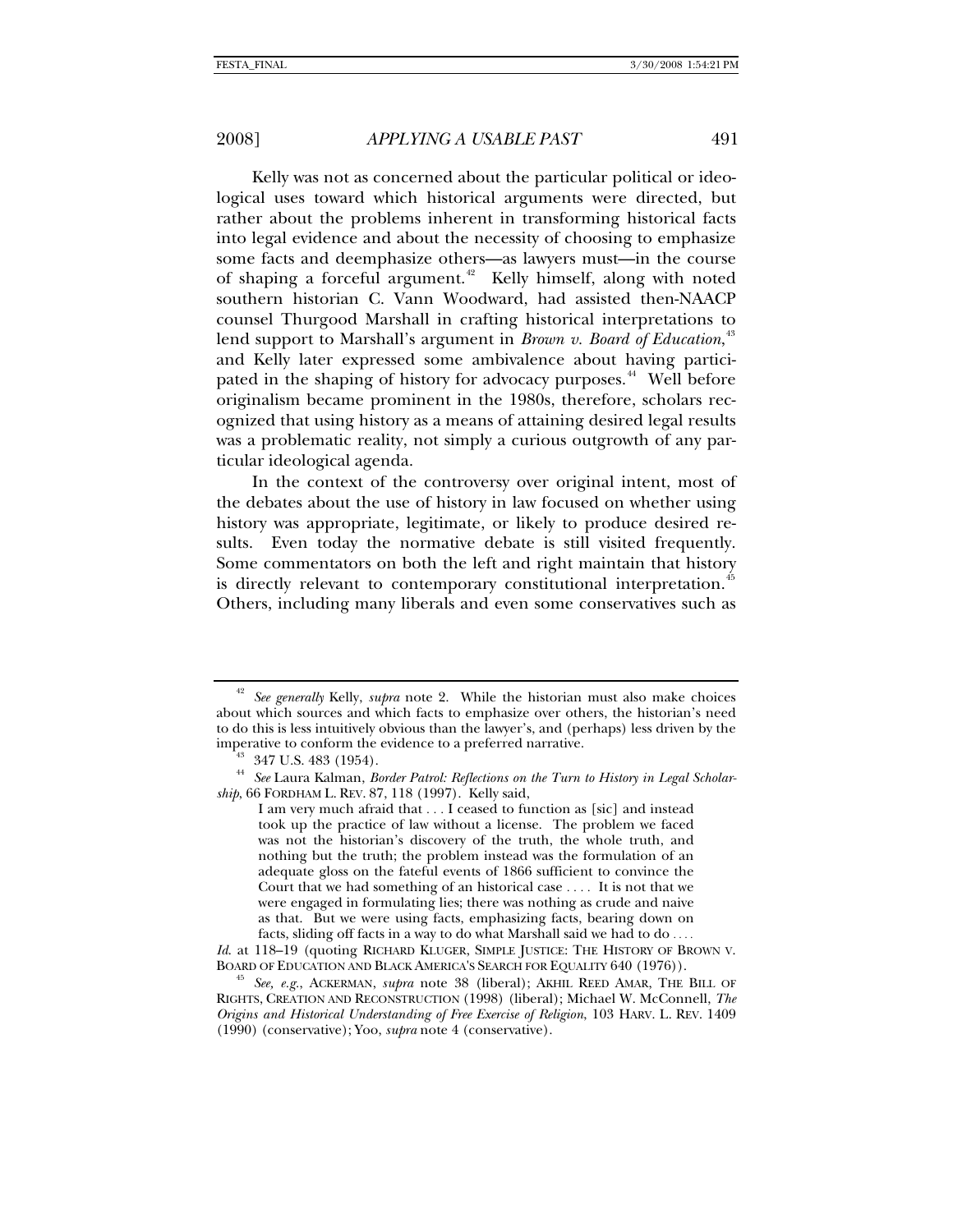Judge Posner, argue that over-reliance on the historical record is an

While many legal scholars scathingly derided the originalism movement for its reliance on history, $47$  they nonetheless understood intuitively the persuasive power of an appeal to historical authority in legitimizing legal arguments. In the 1980s, several began to advocate an approach to constitutional interpretation that was more consonant with their more liberal political views yet nonetheless was delib-erately built upon a historical pedigree.<sup>[48](#page-13-2)</sup> Advocated by Cass Sunstein, Frank Michelman, and others, the theory of "civic republicanism" sought to apply to constitutional theory the insights of classical republican political theory as invoked by members of the founding generation.<sup>[49](#page-13-3)</sup> Based loosely on the work of historians of the founding era, legal advocates of civic republican theory argued that the Constitution should be interpreted not simply as a literal document protecting individual rights and circumscribing government ac-tion.<sup>[50](#page-13-4)</sup> They argued that the Constitution should instead be seen as a more holistic mechanism for achieving the community-oriented goals in process and policy that they associated with the classical republican ideology of the revolutionary and founding generations.<sup>[51](#page-13-5)</sup>

inappropriate or inefficient way to achieve legal results. $46$ 

While the ensuing debate over this "republican revival" was confined mostly to academic circles, it was a part of the larger normative discussion over the use of history in law—but this time the battle lines were not as clearly determined by political persuasion. Originalism provided an easy target for both liberal legal scholars and left-leaning historians to criticize. It was this "civic republican" version of lawyers appealing to history, however, that generated the most significant and sustained examination of the methodological aspects of using history in law. Because they shared an academic purpose as well as a general political orientation with historians—and because they relied on the historians' own scholarship—the liberal legal scholars who sought to apply a civic republican approach to contemporary issues had to be taken more seriously.

<span id="page-13-0"></span><sup>&</sup>lt;sup>46</sup> Flaherty, *supra* note 3 (citing liberal anti-history critics); Posner, *supra* note 1, at 573.

<span id="page-13-1"></span>See, e.g., Powell, *supra* note 35, at 53–54 (arguing that the members of the founding generation itself never intended for future generations to be constrained by their own eighteenth century understandings). 48 KALMAN, *supra* note 3, at 139. 49 *Id*.; *see also* Frank Michelman, *Law's Republic*, 97 YALE L.J. 1493 (1988); Cass R.

<span id="page-13-5"></span><span id="page-13-4"></span><span id="page-13-3"></span><span id="page-13-2"></span>Sunstein, *Beyond the Republican Revival*, 97 YALE L.J. 1539 (1988). 50 *See generally supra* note 49. 51 SUNSTEIN, *supra* note 44, at 20–21.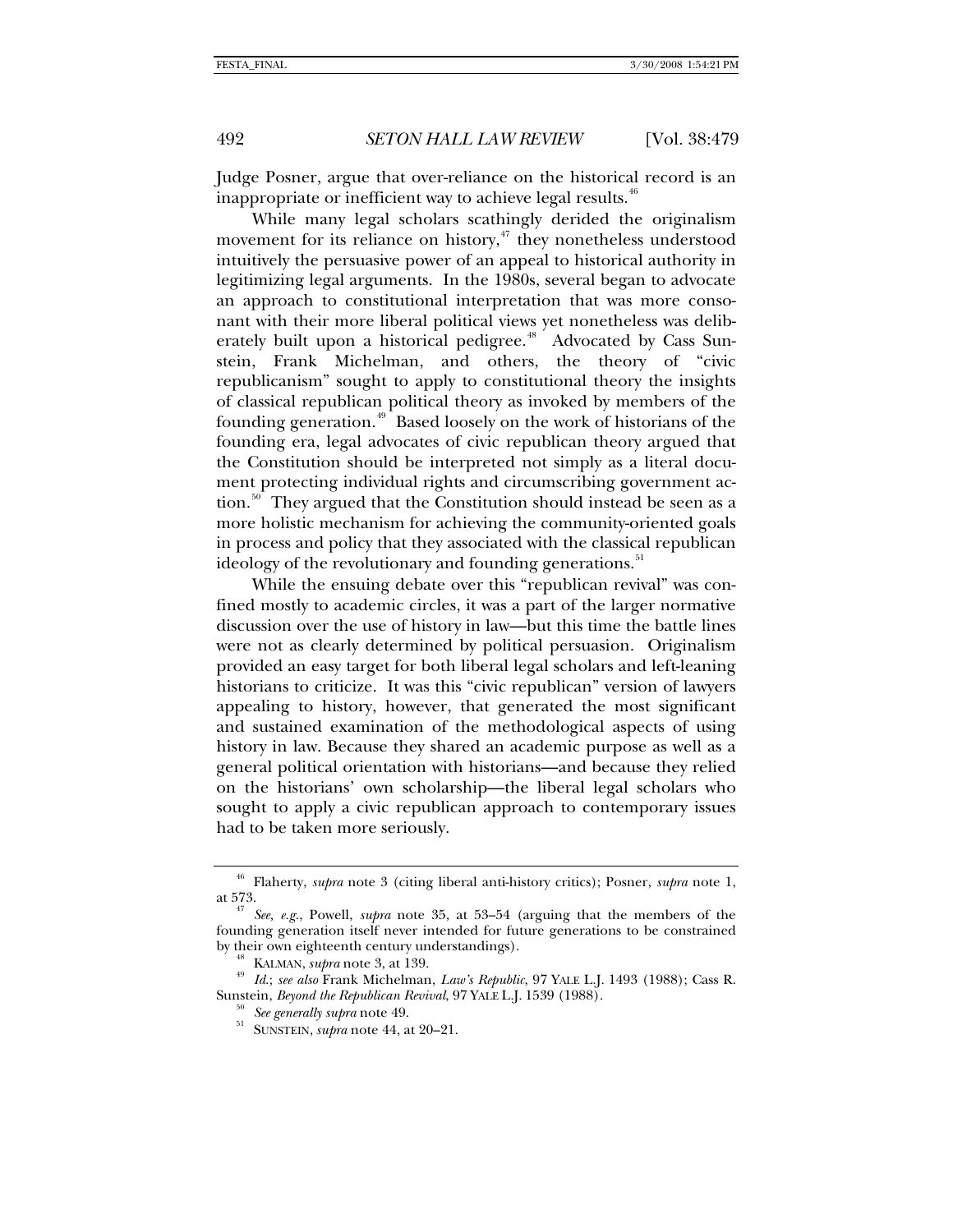In its standard narrative,<sup>[52](#page-14-0)</sup> the "republican synthesis" in histo-riography<sup>[53](#page-14-1)</sup> was developed by American historians of the founding era, based largely on the insights first offered by Bernard Bailyn, Gordon Wood, and J.G.A. Pocock.<sup>[54](#page-14-2)</sup> Writing in the 1960s and 1970s, these and other historians contended that the understanding of the intellectual history of the Revolution and Constitution propounded by the then-dominant "liberal consensus school"<sup>[55](#page-14-3)</sup> was an insufficient explanation of the ideology of the founding generation. Consensus historians, such as Daniel Boorstin and Richard Hofstadter, advanced theses that purported to explain broad themes of the American experience.[56](#page-14-4) Scholars such as Louis Hartz posited that Americans in the late eighteenth century had a relatively uniform political outlook based largely on the philosophy of John Locke, emphasizing personal rights and liberties more than providing for the collective welfare.<sup>[57](#page-14-5)</sup> Baylin, Wood, Pocock, and others, however, argued in various ways that late-eighteenth century American political theory in fact drew as much or more from the English political tradition variously described as "opposition," "commonwealth," or "country" ideology.<sup>[58](#page-14-6)</sup> In their account, Americans were more obsessed with the organic health of their society as a whole than with an individual-rights orientation or with concern for interest-group pluralism.<sup>[59](#page-14-7)</sup>

<span id="page-14-0"></span> $52$  Ironically, the "republican synthesis" has a canonical "founding myth" of its own! *See supra* notes 48–51 and accompanying text; *see infra* notes 53–55 and accom-

<span id="page-14-1"></span>panying text.<br><sup>53</sup> Robert E. Shalhope, *Toward a Republican Synthesis: The Emergence of an Under-*<br>*standing of Republicanism in American Historiography*, 29 WM. & MARY Q. 49 (1972).

<span id="page-14-2"></span><sup>&</sup>lt;sup>54</sup> BERNARD BAILYN, THE IDEOLOGICAL ORIGINS OF THE AMERICAN REVOLUTION (1967); J.G.A. POCOCK, THE MACHIAVELLIAN MOMENT: FLORENTINE POLITICAL THOUGHT AND THE ATLANTIC REPUBLICAN TRADITION (1975); GORDON S. WOOD, THE CREATION OF THE AMERICAN REPUBLIC, 1776–1787 (1967).<br><sup>55</sup> A note on terminology: in the debates over "liberalism" versus "republicanism"

<span id="page-14-3"></span>as the animating political philosophy behind the Constitution, "liberalism" refers to an emphasis on individual liberties and interest-group pluralism, while "republicanism" refers to the more collective, organic view of the polity prioritizing the "common good." This obviously has the potential to confuse given the contemporary po-<br>litical orientation of "liberal" as left of center and "republican" as conservative.

<span id="page-14-4"></span>See, e.g., DANIEL J. BOORSTIN, THE AMERICANS: THE NATIONAL EXPERIENCE (2002); RICHARD HOFSTADTER, THE AMERICAN POLITICAL TRADITION: AND THE MEN WHO MADE IT (1989).

<span id="page-14-6"></span><span id="page-14-5"></span>LOUIS HARTZ, THE LIBERAL TRADITION IN AMERICA 8 (1955). Poor Louis Hartzfor having argued that the U.S. was founded on Lockean individual-rights principles, he now plays the part of the preeminent expositor of the liberal-consensus interpretation, for which he is rewarded with an almost ritual condemnation in most accounts of the historiographical turns toward a republican synthesis. 58 *See generally supra* note 54. 59 WOOD, *supra* note 54; *see also* THE FEDERALIST NO. <sup>10</sup> (James Madison).

<span id="page-14-7"></span>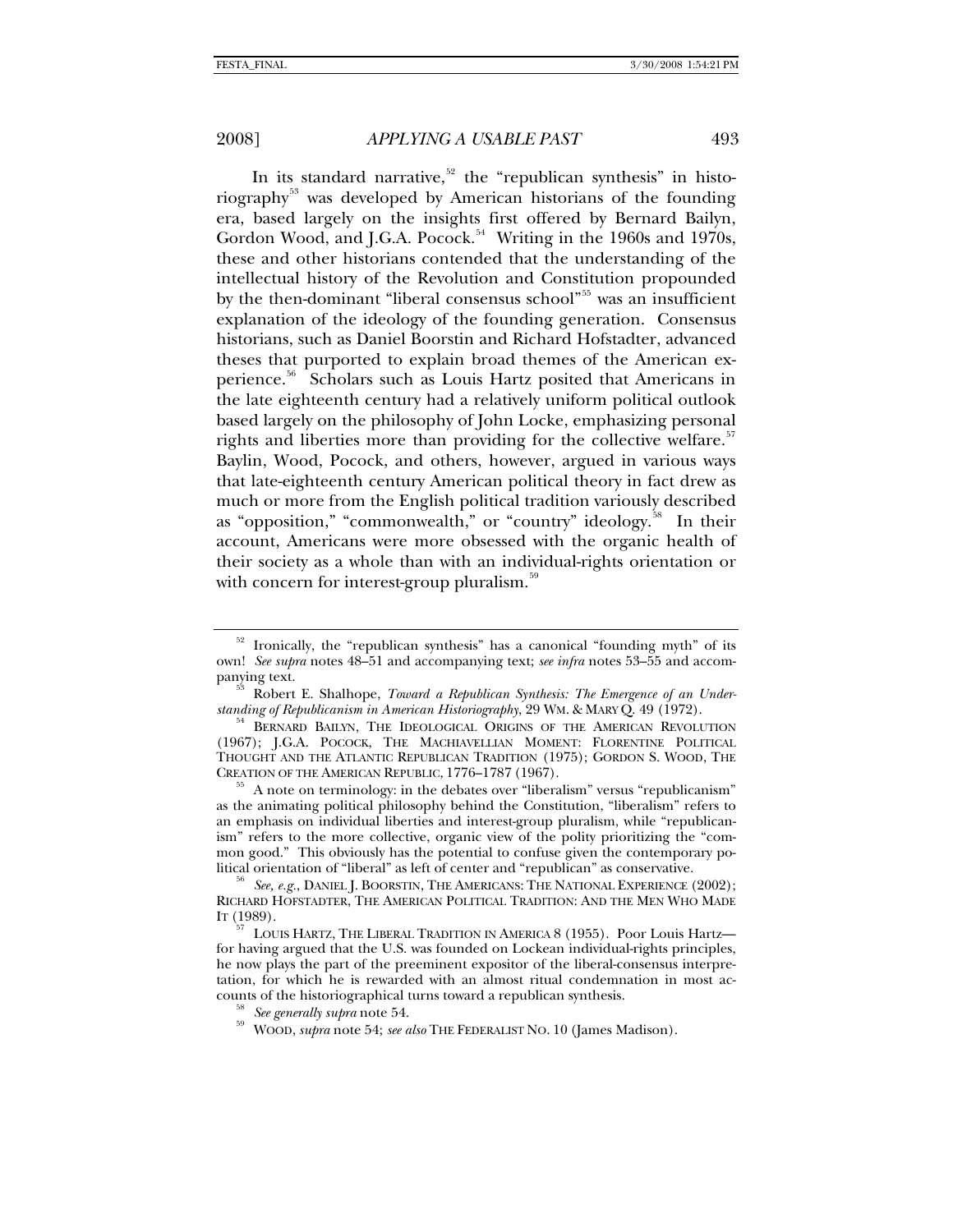Granted, republicanism did not disregard individual liberty as one of the foundations for republican values. But republicanism, according to its latter-day expositors, was primarily concerned with achieving the "common good," which could only be accomplished through a politics that emphasized "public and private virtue." The greatest threats to civic life also were couched in moralistic terminology as "corruption" and "tyranny."[60](#page-15-0) In the early 1970s, Robert Shalhope argued that this interpretation of the founding constituted a "paradigm change" in historiography as important as those described by Thomas Kuhn's model in *The Structure of Scientific Revolutions*. [61](#page-15-1) The "republican synthesis" soon became the dominant school for understanding the American founding among historians for the next generation. In fact, more recent scholarship has begun to posit that republicanism did indeed embrace individual rights as a bulwark for advancing the common good; but in the earlier years during which the republican synthesis was advanced, individual liberties had primarily been associated with the allegedly diametrically opposed theory of liberalism or interest-group pluralism that proponents of republicanism sought to dislodge.

Legal scholars began to find these republican ideas congenial to the substantive theories of constitutional interpretation that they advocated. Laura Kalman, in *The Strange Career of Legal Liberalism*, has written the definitive historians' critique of this "turn to history" in the legal academy.<sup>[62](#page-15-2)</sup> As Kalman writes, liberal legal scholars seized upon the concepts of "civic virtue" and the "common good" as foun-dational metaphors for understanding the Constitution.<sup>[63](#page-15-3)</sup> By tying the Constitution to republican ideology, they could argue for results based on community-oriented values rather than on an individualistic, content-neutral rights approach—and they could invoke the historical authority of the founding generation in doing so. The "republican revival" in the legal academy generated so much interest that by the late 1980s it was the subject of special symposia in prominent law reviews and historical journals.<sup>[64](#page-15-4)</sup>

While republicanism served as the dominant paradigm among the ranks of professional historians, other prominent historians such as Joyce Appleby, Isaac Kramnick, and John Patrick Diggins also ex-

<span id="page-15-4"></span><span id="page-15-3"></span><span id="page-15-2"></span><span id="page-15-1"></span><span id="page-15-0"></span><sup>&</sup>lt;sup>60</sup> WOOD, *supra* note 54, at 36.<br><sup>61</sup> See generally ThOMAS KUHN, THE STRUCTURE OF SCIENTIFIC REVOLUTIONS (1962); Shalhope, *supra* note 53.<br><sup>62</sup> KALMAN, *supra* note 3.<br><sup>63</sup> See Michelman, *supra* note 49, at 1504; Sunstein, *supra* note 49, at 1541.<br><sup>64</sup> See Symposium, *The Republican Civic Tradition*, 97 YALE L.J. 1493 (1988).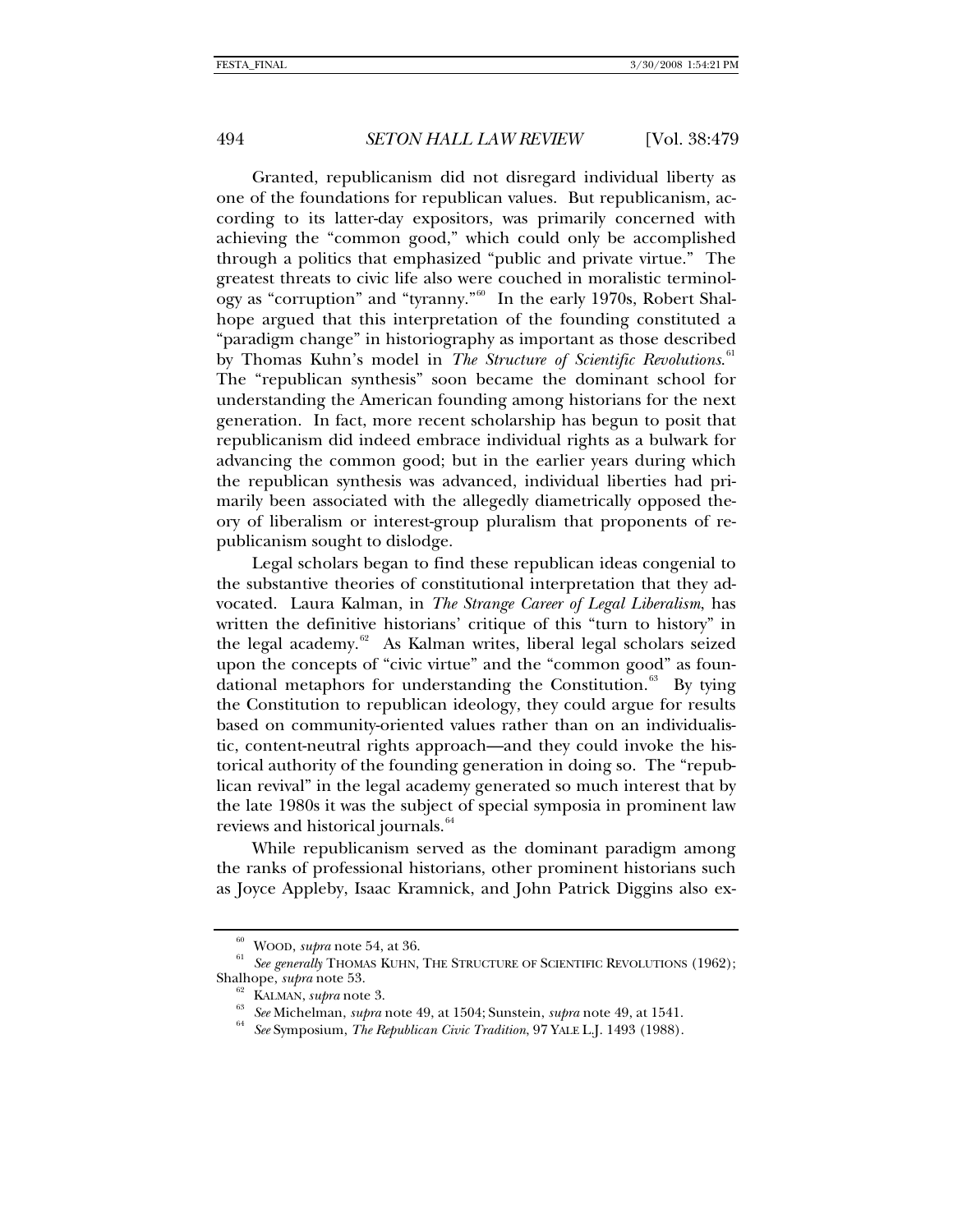pressed skepticism towards the ascendancy of the republican synthe-sis in historiography.<sup>[65](#page-16-0)</sup> But then—just as the debate was starting to subside in the historical community—historians got wind of how members of the legal academy were advancing republicanism as an interpretive theory relevant to resolving present-day legal debates.<sup>[66](#page-16-1)</sup> While ordinarily one might expect such borrowing to be flattering and while the historians often shared the political views of the legal scholars who appropriated republicanism—the historians' reaction ranged from a tepid distancing from the legal scholars' arguments to outright condemnation. $67$  Even the most avid proponents of the "republican synthesis" as a construct for understanding the intellectual history of eighteenth century Americans were lukewarm at best towards the use of it as a construct for explaining legal and policy issues today.<sup>[68](#page-16-3)</sup>

Rather than being pleased that prominent constitutional theorists were reading and using their work, many historians were upset that the "civic republicans" in the law schools were using their historical findings, out of historical context, to shore up arguments in a contemporary policy debate.<sup>[69](#page-16-4)</sup> Modern civic republicanism appeared to be "law office history" at its worst, disregarding the canons of historical scholarship for the sake of prescriptions on contemporary pol-icy issues.<sup>[70](#page-16-5)</sup> It was easy for historians to write off the conservative originalists.<sup>[71](#page-16-6)</sup> Originalists tended to rely mostly on selected primary evidence from the founding era purporting to show original intent. But the civic republicans, with whose left-leaning politics the historians often agreed, were citing (and thus, implicating) not simply *The Federalist* or Blackstone, but also the scholarly work of the professional historians themselves.<sup>[72](#page-16-7)</sup> In this, the civic republicans sought to invoke the authority not just of historical evidence itself, but also of the pro-

<span id="page-16-0"></span><sup>&</sup>lt;sup>65</sup> See generally JOYCE APPLEBY, LIBERALISM AND REPUBLICANISM IN THE HISTORICAL IMAGINATION (1992).

<span id="page-16-2"></span><span id="page-16-1"></span>*See* Rodgers, *supra* note 3. Today most historians understand that there were elements of both liberalism and republicanism present in the founding era. *See, e.g.*, MARC W. KRUMAN, BETWEEN AUTHORITY AND LIBERTY: STATE CONSTITUTION MAKING IN REVOLUTIONARY AMERICA, at xi (1997) (hoping to "transcend the increasingly fruitless debate over whether late-eighteenth- and early-nineteenth-century America was 'republican' or 'liberal'").<br>
<sup>67</sup> KALMAN, *supra* note 3, at 175.<br>
<sup>69</sup> *Id.*<br>
<sup>70</sup> Flaherty, *supra* note 3, at 554<br>
<sup>71</sup> *Id.*<br>
<sup>72</sup> *Id.* 

<span id="page-16-3"></span>

<span id="page-16-7"></span><span id="page-16-6"></span><span id="page-16-5"></span><span id="page-16-4"></span>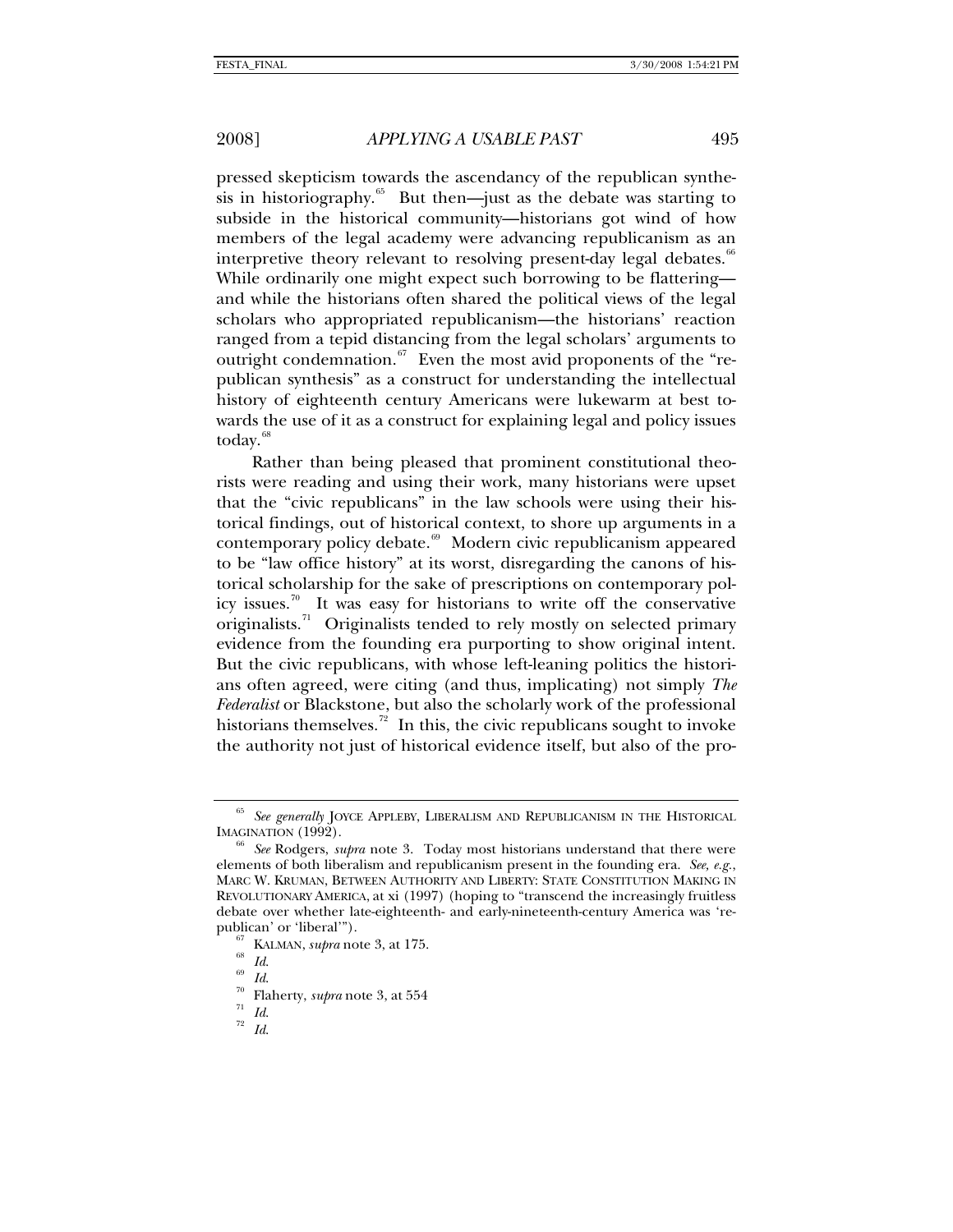fessional expertise of the historians who interpreted it.<sup>[73](#page-17-0)</sup> In a sense, then, the civic republicans were trying to do the conservative originalists one better by seeking the imprimatur of the modern scholarship in addition to the primary-source evidence from the past.

Kalman criticizes the appropriation not only of the historiography of republicanism by liberal law professors, but also the larger "turn to history" by members of the legal academy as a means of grounding contemporary policy arguments in historical context.<sup>[74](#page-17-1)</sup> Kalman is suspicious of the legal scholars' attempt to portray a historical pedigree for their "republican" agenda. Despite their disclaimers that they are only appropriating republicanism as a political theory rather than as an authoritative historical account that de-mands contemporary adherence to historical interpretation,<sup>[75](#page-17-2)</sup> Kalman understands rightly that they nonetheless want to "imbue the past with prescriptive authority."<sup>[76](#page-17-3)</sup> This is problematic because lawyers' arguments tend to paint history with a broad brush rather than to situate republicanism in the complexity of its historical contexts. They seek to invoke an appeal to history without accommodating the actual historical development and outcomes of republican ideology.<sup>[77](#page-17-4)</sup> Today, the normative debates over republicanism itself have died down, but it still underlies legal-historical analyses sounding in argu-ments for "the common good."<sup>[78](#page-17-5)</sup> And legal scholars of all persuasions are using history more than ever. The charge of inappropriateness, however, lingers.

Today, once again, originalism is hot—several important articles on the subject have recently been published, discussing the norma-

<sup>73</sup> Kalman, *supra* note 44, at 96. 74 *Id*. 75 *See generally* MICHAEL SANDEL, DEMOCRACY'S DISCONTENT (1998); *see also* Sun-

<span id="page-17-5"></span><span id="page-17-4"></span><span id="page-17-3"></span><span id="page-17-2"></span><span id="page-17-1"></span><span id="page-17-0"></span>stein, *supra* note 49, at 1576.<br><sup>76</sup> Kalman, *supra* note 44, at 103.<br><sup>77</sup> KALMAN, *supra* note 3, at 175–78.<br><sup>78</sup> BREYER, *supra* note 31, at 1; RICHARD A. EPSTEIN, PRINCIPLES FOR A FREE SOCIETY: RECONCILING INDIVIDUAL LIBERTY WITH THE COMMON GOOD 3 (1998); Jill E. Fisch, *The "Bad Man" Goes to Washington: The Effect of Political Influence on Corporate Duty*, 75 FORDHAM L. REV. 1593, 1611 (2006) ("Scholars offer a variety of models of the political process, but at opposite ends of the spectrum are civic republicanism and some form of public choice theory. Civic republicanism conceives of lawmakers as publicregarding, viewing 'legislatures as forums for public deliberation and civic virtue.' . . . '[C]ivic republicanism portrays government as a moral force for the common good.'" (quoting Jody Freeman, *The Private Role in Public Governance*, 75 N.Y.U. L. REV. 543, 562 (2000))); Richard W. Garnett, *The Right Questions About School Choice: Education, Religious Freedom, and the Common Good*, 23 CARDOZO L. REV. 1281, 1311–12 (2002).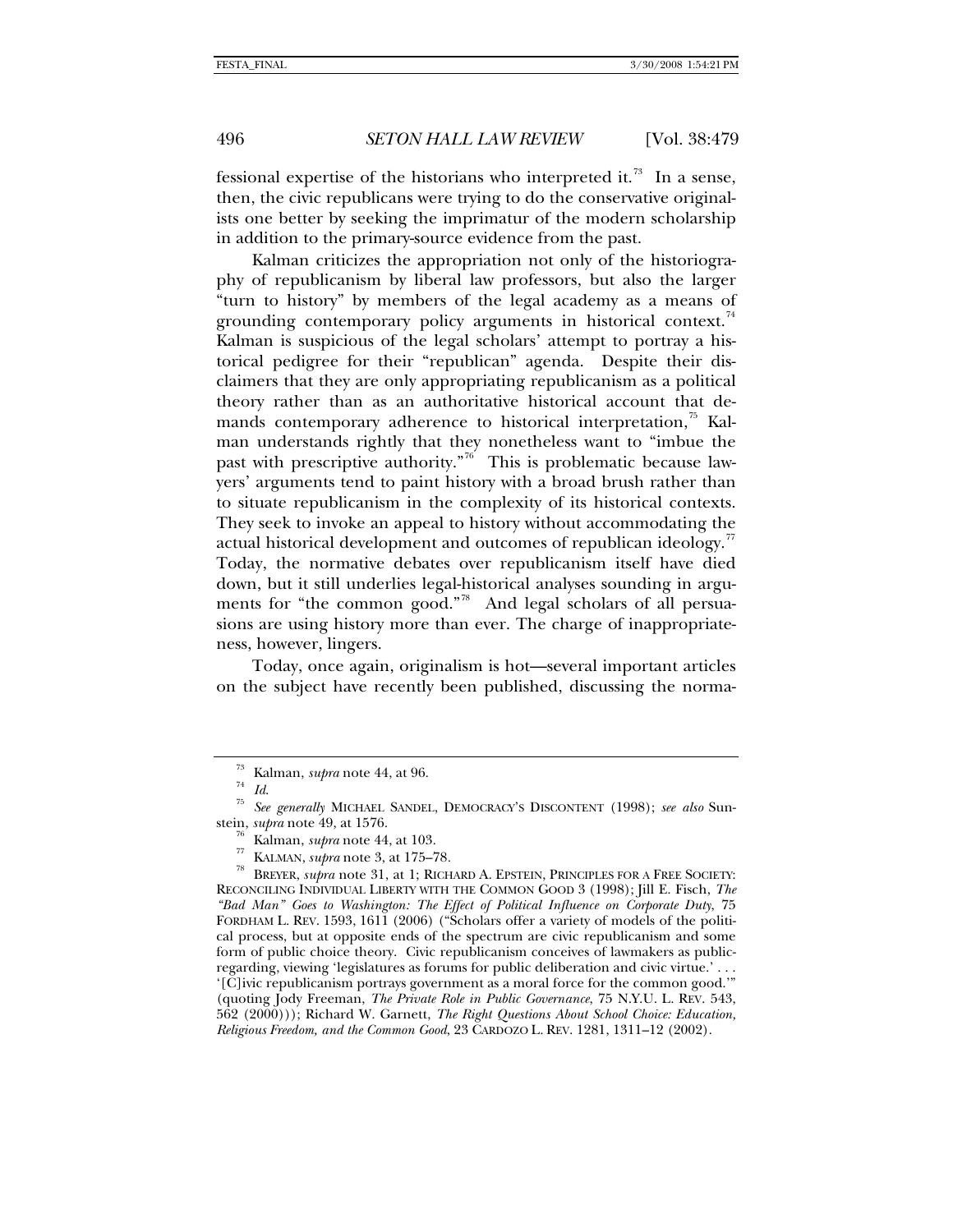<span id="page-18-0"></span>

tive merits of originalism and living constitutionalism, $\frac{79}{2}$  $\frac{79}{2}$  $\frac{79}{2}$  and debates continue on legal scholarship websites, blogs, and news magazines.<sup>[80](#page-18-2)</sup> Because of this resurgence in historical thinking about the law it is more important than ever for us to think about how history is used, and by what methods.

### *B. The Uneasy Place of History in Constitutional Interpretation*

The story of the controversy over civic republicanism and the continuing debate over originalism underscores the fact that the use of history in deciding legal issues cannot be tied to or dismissed as the tactic of those of any one particular political persuasion, conservative or liberal. This recognition is important because it moves the debate beyond assigning blame to the other camp (and thereby evading a serious examination of the issue), and because it highlights the fact that regardless of normative debates lawyers will continue to use historical evidence and arguments in the foreseeable future. The fact that advocates from diametrically opposing positions on the ideological spectrum can consult the evidence of history and reach diametrically opposing conclusions may surprise few. It also speaks to one of the underlying questions of the subject: is historical evidence essentially indeterminate when used in legal analysis? Furthermore, the debate over originalism, republicanism, and history in interpretation reveals that historians and legal scholars have become concerned not just with those normative questions of whether we can or should use

<span id="page-18-1"></span><sup>79</sup> *See generally, e.g.*, Randy E. Barnett, *supra* note 31; Ethan J. Leib, *Why Supermajoritarianism Does Not Illuminate the Interpretive Debate Between Originalists and Non-Originalists*, 101 NW. U. L. REV. 1905 (2007); McGinnis & Rappaport, *A Pragmatic Defense of Originalism*, 101 NW. U. L. REV. 383 (2007); John O. McGinnis & Michael B. Rappaport, *Original Interpretative Principles as the Core of Originalism*, 24 CONST. COMMENT (2007); Bernadette Meyler, *Towards a Common Law Originalism*, 59 STAN. L. REV. 551 (2006); Robert Post & Reva Siegel, *Originalism as a Political Practice: The Right's Living Constitution*, 75 FORDHAM L. REV. 545 (2006); Lee J. Strang, *Originalism, the Declaration of Independence, and the Constitution: A Unique Role in Constitutional Interpretation?*, 111 PENN ST. L. REV. 413 (2006); William Michael Treanor, *Original Understanding and the Whether, Why, and How of Judicial Review*, 116 YALE L.J. POCKET PART 218 (2007), http://thepocketpart.org/2007/01/09/treanor.html; Jack M. Balkin, Abortion and Original Meaning, 24 CONST. COMMENT. (forthcoming 2008).

<span id="page-18-2"></span><sup>&</sup>lt;sup>3</sup> E.g., Jack M. Balkin, *Alive and Kicking: Why No One Truly Believes in a Dead Constitution*, SLATE, Aug. 29, 2005, http://www.slate.com/id/2125226/; Dahlia Lithwick, *Reasons to Go On Living: Does Anyone Believe in a "Living Constitution" Anymore?*, SLATE, Aug. 23, 2005, http://www.slate.com/id/2124891/; Posting of Jack M. Balkin, *Confusion About Originalism?*, to Balkinization, http://balkin.blogspot.com/2006/08/conf usion-about-originalism.html (Aug. 19, 2006, 5:07 PM); Posting of Lawrence B. Solum, *The Fourth Amendment in the Blogosphere and Constitutional Theory*, to Legal Theory Blog, http://lsolum.typepad.com/legaltheory/2006/08/the\_fourth\_amen.html (Aug. 19, 2006, 1:59 PM).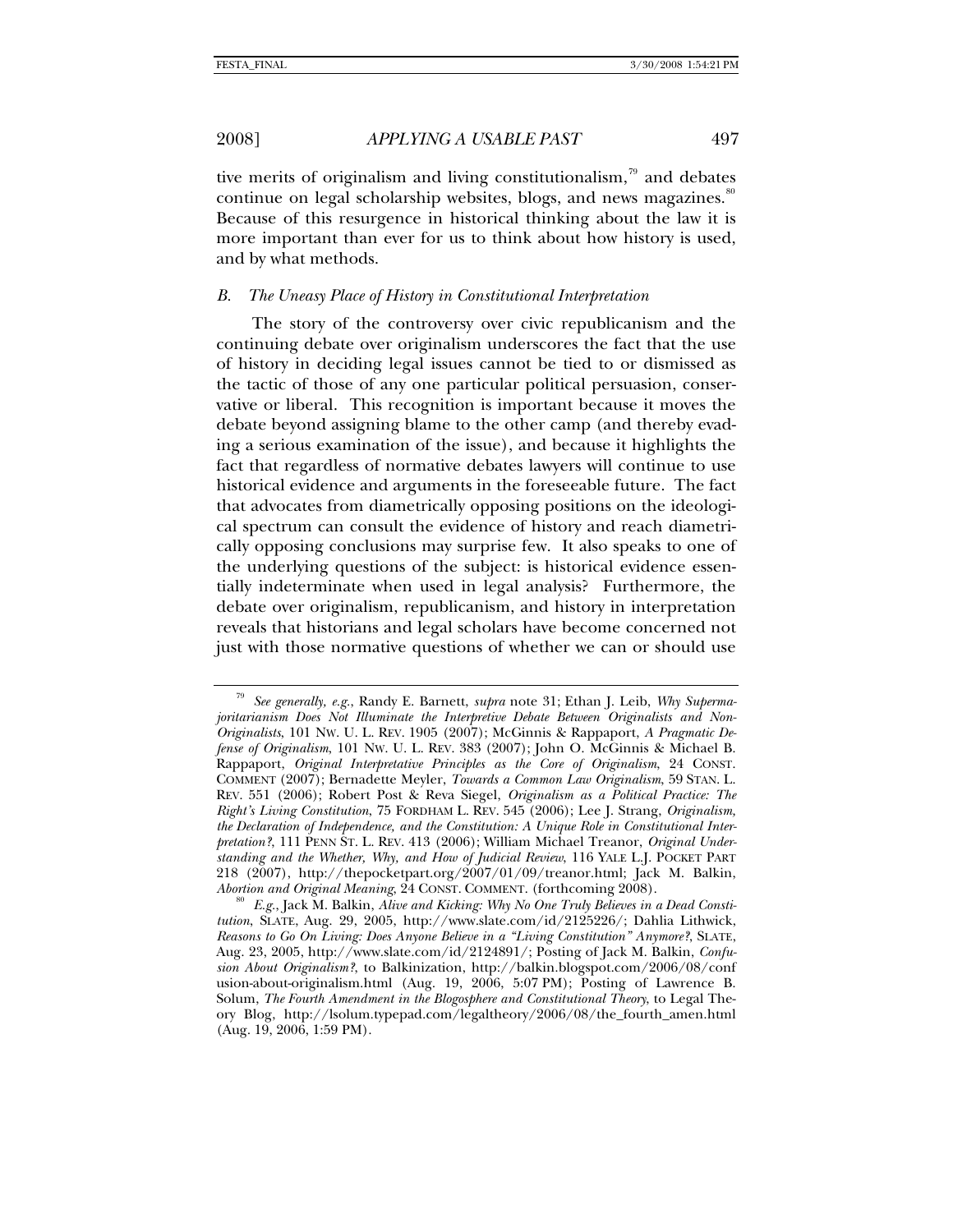<span id="page-19-0"></span>

history, but also with the methodological question of how it can be done in light of the different, and often contradictory, standards of the two professions.

1. Critiques of History in Law

There is no shortage of scholars who question the use of historyas-applied by courts and legal scholars—their targets range from the Rehnquist Court to political originalists to left-leaning civic republicans in the academy. $81$  As discussed above, the rise of originalism in the 1980s was met with a torrent of criticism on both normative and methodological grounds.<sup>[82](#page-19-2)</sup> Even as the focus shifted away from conservative original-intent originalism in the 1990s, the use of history in law continued to draw scrutiny. Martin Flaherty published an influential article in 1995 titled *History "Lite" in Modern American Constitutionalism* raising methodological concerns.<sup>[83](#page-19-3)</sup> As the title suggests, Professor Flaherty argues that when applying historical arguments to questions of constitutional theory, there is a tendency with lawyers even with some of the most acclaimed legal scholars—to present a version of history that is often watered-down and meagerly supported: that is, history "lite."<sup>[84](#page-19-4)</sup> Whether or not their assertions may be supportable by historical inquiry, Flaherty contends, the "habits of poorly supported generalization—which at times fall below even the standards of undergraduate history writing—pervade the work of many of the most rigorous theorists when they invoke the past to talk about the Constitution."[85](#page-19-5)

Some prominent scholars have argued that because historical inquiry can lead to diametrically opposing or ambiguous conclusions, historical evidence should itself be treated with extreme caution. Suzanna Sherry, who has herself written from a civic republican perspective, ${}^{86}$  ${}^{86}$  ${}^{86}$  argues that lawyers should be wary of consulting history to reveal authoritative determinations of specific legal issues: "professional historians do not attempt to answer the questions . . . because they recognize that history is indeterminate."<sup>[87](#page-19-7)</sup> Historian James

<span id="page-19-4"></span><span id="page-19-3"></span><span id="page-19-2"></span><span id="page-19-1"></span><sup>&</sup>lt;sup>81</sup> See KALMAN, supra note 3, at 134–36, 175.<br>
<sup>82</sup> See supra Part II.A.<br>
<sup>83</sup> See supra Part II.A.<br>
<sup>83</sup> Flaherty, *supra* note 3, at 523.<br>
<sup>84</sup> Id. at 526.<br>
<sup>86</sup> See generally Suzanna Sherry, *Civic Virtue and the Femi Adjudication*, 72 VA. L. REV. 543, (1986); Suzanna Sherry, *Responsible Republicanism: Educating for Citizenship*, 62 U. CHI. L. REV. 131 (1995).<br><sup>87</sup> Suzanna Sherry, *The Indeterminacy of Historical Evidence*, 19 HARV. J.L. & PUB.

<span id="page-19-7"></span><span id="page-19-6"></span><span id="page-19-5"></span>POL'Y 437, 441 (1995).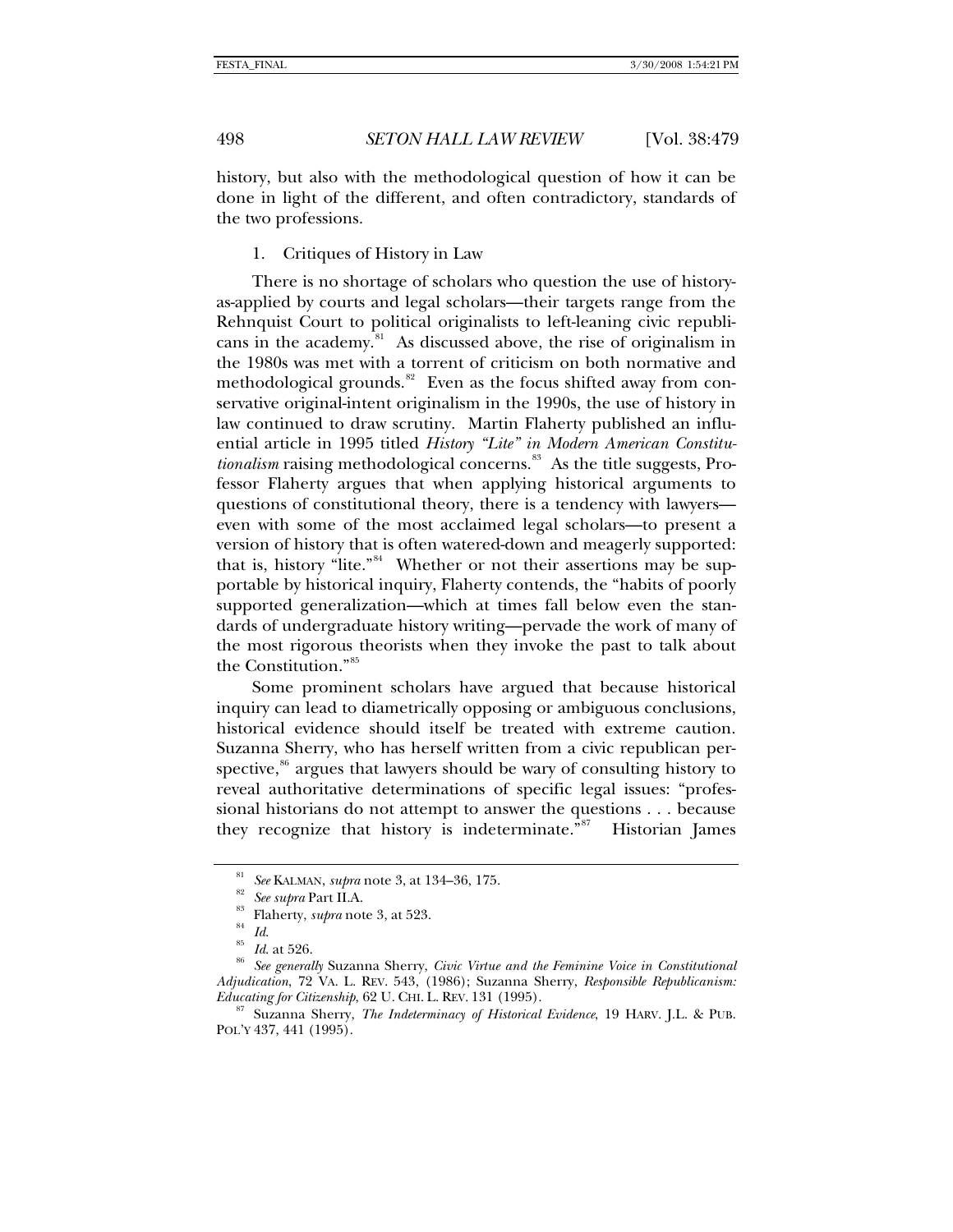<span id="page-20-0"></span>Hutson has raised doubts about "the integrity of the documentary record," showing that some of the leading sources of historical evidence about the Framing—such as Madison's oft-cited notes of the Constitutional Convention—may themselves be unreliable, or at minimum a less-than-accurate transcription, to the extent that determining original intent "may be an impossible hermeneutic assignment."<sup>[88](#page-20-1)</sup>

From the conservative side, Judge Posner—famous for his advocacy of judging based on pragmatic principles such as wealthmaximization, rather than on theories that appeal to external sources of authority<sup>[89](#page-20-2)</sup>—is likewise skeptical of the practicability of using his-torical evidence.<sup>[90](#page-20-3)</sup> In Posner's view, history has three potential pur-poses in legal arguments: rhetorical, normative, and informational.<sup>[91](#page-20-4)</sup> History is troublesome as a rhetorical device, according to Posner, because the "indeterminacy of most historical inquiries" allows a judge to appropriate historical rhetoric as "a useful mask for deci-sions reached on other grounds."<sup>[92](#page-20-5)</sup> Posner rejects outright the normative justification for history. $\frac{9}{3}$  Though still to be pursued cautiously, Judge Posner seems to believe the only legitimate use of historical evidence is to fill informational gaps when deciding cases based on precedent. In such instances, history is consulted because of the "path-dependence" of common law reasoning and has "noth-ing to do with a veneration of the past" itself.<sup>[94](#page-20-7)</sup> Regarding the consultation of the work of academic historians to interpret the law, Posner argues that it is unacceptable unless there is a clear scholarly consensus on the issue among historians: "Legal professionals are not com-petent to umpire historical disputes."<sup>[95](#page-20-8)</sup>

### 2. Learning to Live with the Historical Turn

Other scholars, while counseling caution and often rejecting the claim that judges must be strictly constrained by the framers' intent or by original meaning, still believe there is a proper role for historical inquiry in constitutional analysis. According to Rebecca Brown, history is important for non-originalists because "[o]nly by looking at

<span id="page-20-4"></span><span id="page-20-3"></span><span id="page-20-2"></span><span id="page-20-1"></span><sup>&</sup>lt;sup>88</sup> Hutson, *supra* note 35, at 152 (advocating a more sophisticated "original meaning originalism," rather than relying primarily on original intent); *but see* BARNETT, supra note 37.<br>
<sup>89</sup> See RICHARD A. POSNER, THE ECONOMICS OF JUSTICE (1989).<br>
<sup>90</sup> Posner, *supra* note 1, at 580.<br>
<sup>91</sup> Id. at 593.<br>
<sup>93</sup> Id. at 588–92.<br>
<sup>94</sup> Id. at 583, 591.<br>
Id. at 585, 591.<br>
<sup>95</sup> Id. at 595.

<span id="page-20-7"></span><span id="page-20-6"></span><span id="page-20-5"></span>

<span id="page-20-8"></span>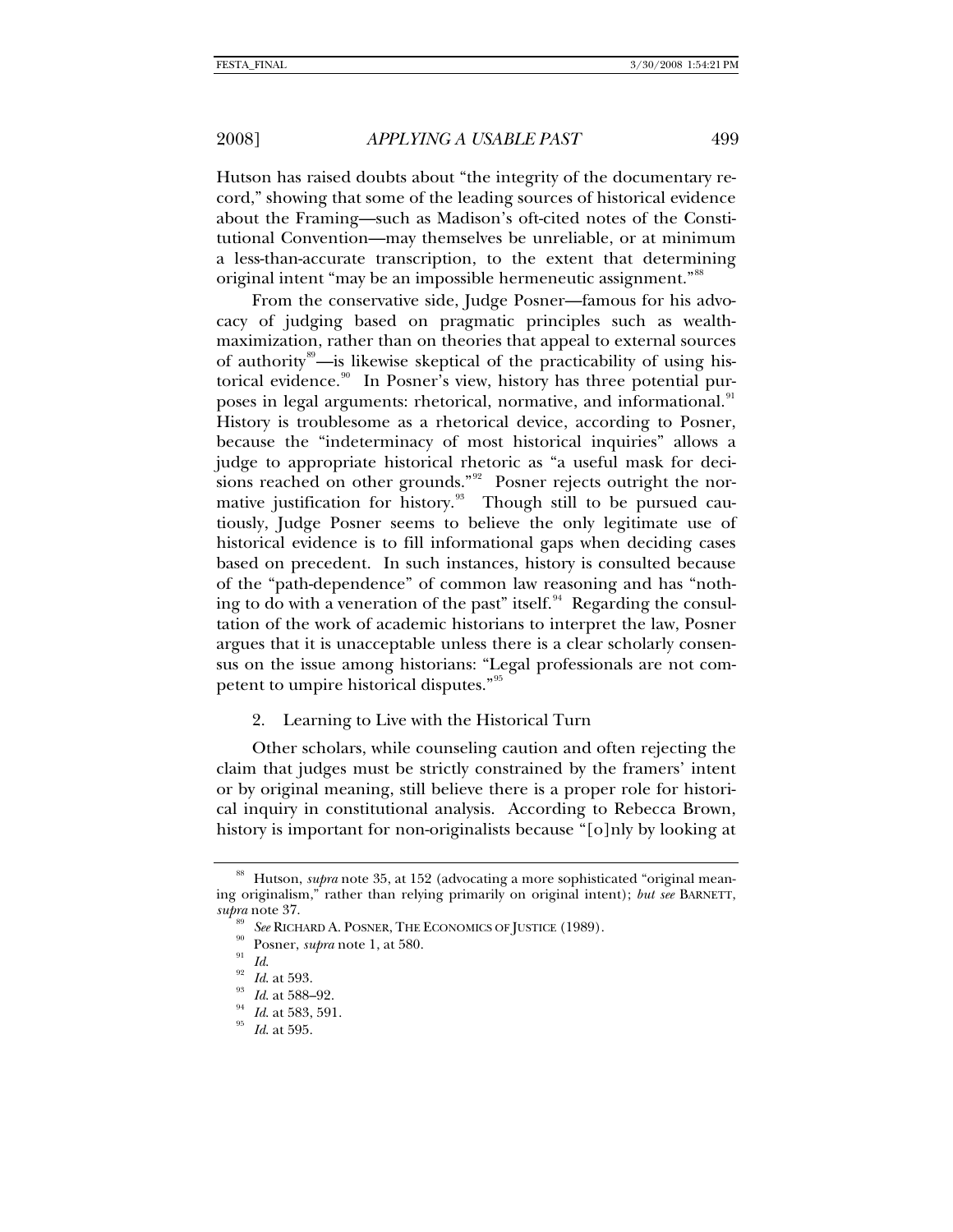our history . . . can we hope to gain a sense of what values must be credited in striking the balance of ordered liberty for our own times."<sup>[96](#page-21-0)</sup> Larry Kramer has written that history is normatively important because constitutional law is essentially "the end product of his-torically evolving understandings of the text."<sup>[97](#page-21-1)</sup> Neither does the indeterminacy of historical evidence, nor the contested nature of historical argument, thwart scholars such as Barry Friedman and Scott Smith from consulting history: "[h]istory is also contested, but the proper role of the constitutional interpreter is to address this contest over deeper commitments."<sup>[98](#page-21-2)</sup> Not surprisingly (though not inappropriately), some professional historians counsel for greater attention to the academic historiography. Kalman, after her extended critique of the "turn to history," nonetheless concludes that historical inquiry, when done right, can serve useful purposes in illuminating constitutional issues.<sup>[99](#page-21-3)</sup> Elsewhere, Kalman has argued that both "historians' legal history" (objective legal history written according to the standards of professional historians) and "lawyers' legal history" (historical interpretations offered for the purpose of making legal arguments) can be both legitimate and useful to scholars and practitio-ners if done with a certain level of professionalism.<sup>[100](#page-21-4)</sup>

Historian Jack Rakove, addressing the fact that judges are generally not trained in the professional standards of historians, nevertheless acknowledges that history can have a role in illuminating legal questions: "[s]kepticism about the limits of judicial reasoning does not require a blanket dismissal of the possibility that historically grounded approaches . . . might indeed yield fruitful results."<sup>[101](#page-21-5)</sup> Professional historiography may not necessarily point to ultimate conclusions on legal issues, but historians can help in "narrowing and ranking the available range of meanings, or perhaps more important, [in]

<span id="page-21-0"></span><sup>96</sup> Brown, *supra* note 23, at 77; *see also* Brown, *supra* note 26, at 180 ("[T]he Constitution should be viewed as part of a body of tradition that can teach present and future generations the principles that will allow society not merely to change, but to mature."). 97 Kramer, *supra* note 6, at 388; *see also* Larry Kramer, *Fidelity to History—and* 

<span id="page-21-1"></span>*Through It*, 65 FORDHAM L. REV. 1627, 1627 (1997) ("[H]istory is essential to constitutional theory because our understandings, our values, and the actual structure of our government are constantly, inevitably, changing.").

<span id="page-21-2"></span><sup>&</sup>lt;sup>98</sup> Barry Friedman & Scott B. Smith, *The Sedimentary Constitution*, 147 U. PENN. L. REV. 1, 87 (1998).

<span id="page-21-5"></span><span id="page-21-4"></span><span id="page-21-3"></span><sup>&</sup>lt;sup>99</sup> KALMAN, *supra* note 3, at 236.<br><sup>100</sup> Kalman, *supra* note 44, at 114–15; *see also* Richard B. Bernstein, *Charting the Bicentennial*, 87 COLUM. L. REV. 1565, 1578 (1987) (noting, and criticizing, the disparity between "lawyers' legal history" and "historians' legal history"). 101 Rakove, *supra* note 6, at 1588.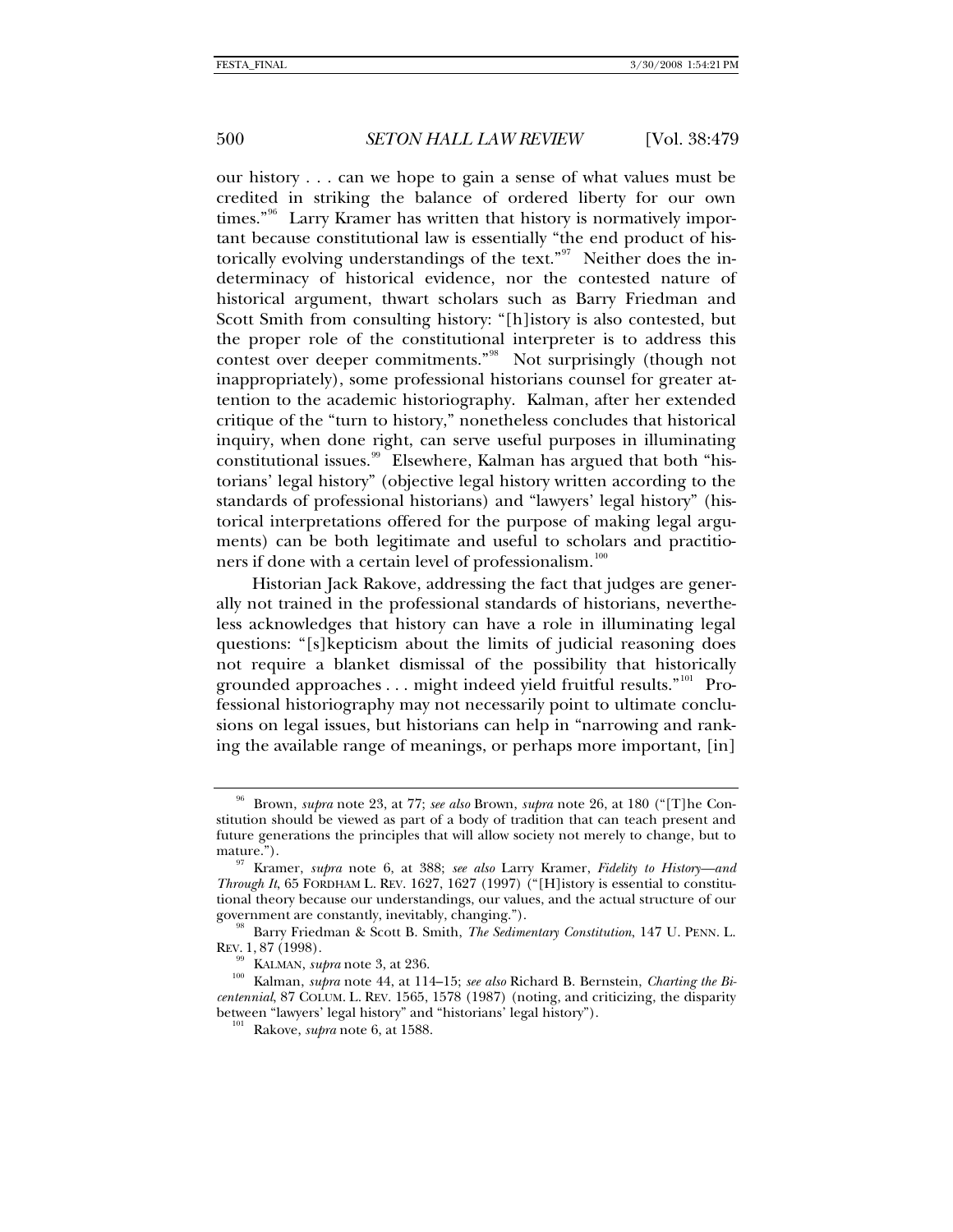<span id="page-22-0"></span>demonstrating the sheer implausibility of particularly egregious mis-readings of the text."<sup>[102](#page-22-1)</sup> William Forbath agrees: "[t]he historians' role is to scold the law scholars for doing law-office history, for 'getting it wrong,' ironing out context and discontinuity to muster the past into present service."<sup>[103](#page-22-2)</sup>

These scholars' approaches to history in law are much more realistic. The use of history in legal discussions has increased greatly over the last generation.<sup>[104](#page-22-3)</sup> As Larry Kramer proclaimed, invoking Jefferson tongue-in-cheek, "[w]e are all originalists, we are all non-originalists."<sup>[105](#page-22-4)</sup> The use of history has seemingly won the day, or at least its opponents have temporarily withdrawn from the field. And many acknowledge that the quality of some work in the area has greatly improved its accordance with historiographical standards.<sup>[106](#page-22-5)</sup> This might ameliorate, if not eliminate, the risks inherent in lawyers' doing history. However, the old debates over originalism are resurfacing. A number of recent and forthcoming articles by major scholars promise to revive the public debate over whether and how histori-cal meaning should interpret contemporary legal interpretation.<sup>[107](#page-22-6)</sup>

### *C. Clio in the Courthouse*

The historical turn in law is not limited to the pages of the law reviews. In actual litigation, history is discussed frequently. The Justices of the Supreme Court engage in historical analysis all the time. Most of the current Justices have cited *The Federalist* in an opinion, for

<span id="page-22-2"></span><span id="page-22-1"></span><sup>&</sup>lt;sup>102</sup> *Id.* at 1589.<br><sup>103</sup> William E. Forbath, *Constitutional Change and the Politics of History*, 108 YALE L.J.<br>1917, 1917 (1999).

<span id="page-22-4"></span><span id="page-22-3"></span><sup>&</sup>lt;sup>104</sup> Richards, *supra* note 4, at 834.<br><sup>105</sup> Larry D. Kramer, *Madison's Audience*, 112 HARV. L. REV. 611, 677 (1999). Interestingly, this turn of phrase has become so popular as to be attributed not only to Dean Kramer, but also to Lawrence Tribe, *see* Emery G. Lee III, *Overruling Rhetoric: The Court's New Approach to Stare Decisis in Constitutional Cases*, 33 U. TOL. L. REV. 581, 585 (2002) (citing Laurence H. Tribe, *Comment*, *in* SCALIA, *supra* note 22); Sanford Levinson, *see* Richard B. Saphire, *Doris Day's Constitution*, 46 WAYNE L. REV. 1443, 1445 (2000) (citing Sanford Levinson, *The Limited Relevance of Originalism in the Actual Performance of Legal Roles*, 19 HARV. J.L. & PUB. POL'Y 495, 496 (1996)); and Ronald Dworkin, *see* Jeffrey Rosen, *Translating the Privileges or Immunities Clause*, 66 GEO. WASH. L. REV. 1241, 1243 (1998) (citing Ronald Dworkin, *Comment*, *in* SCALIA, *supra*  note 22 (distinguishing different forms of originalism)). I take this preponderance of distinguished potential authors as evidence that the sentiment is generally ac-

<span id="page-22-6"></span><span id="page-22-5"></span><sup>&</sup>lt;sup>106</sup> KALMAN, *supra* note 3, at 239. 107 *See* Bruce Ackerman, *The Living Constitution*, 120 HARV. L. REV. 1737 (2007); Balkin, *supra* note 79; *see also* Ethan J. Leib, *The Perpetual Anxiety of Living Constitutionalism*, 24 CONST. COMMENT. (forthcoming 2008) (discussing the current state of the originalism-vs.-living constitutionalism debate).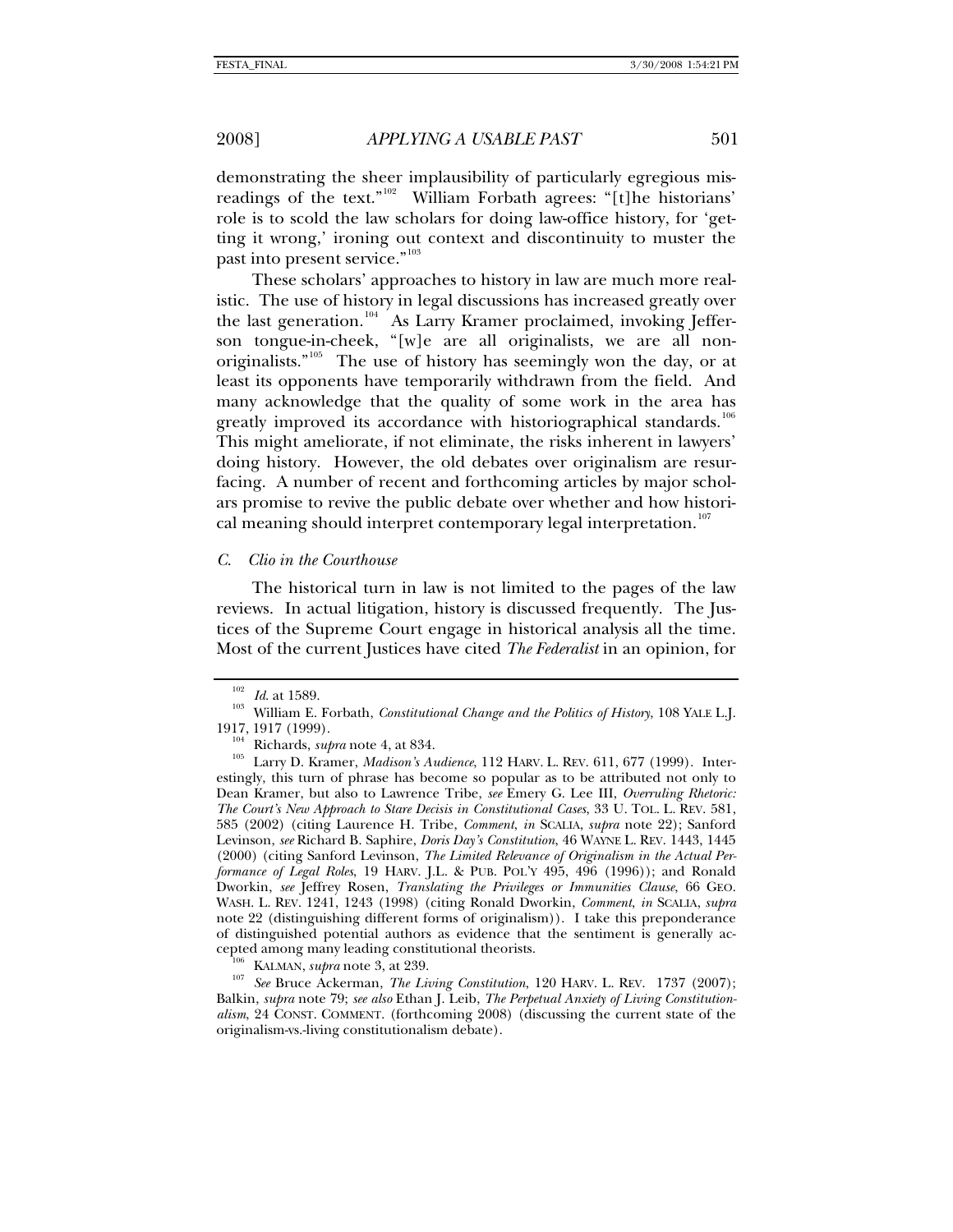example, to invoke historical authority from the founding era.<sup>[108](#page-23-0)</sup> It is a frequent occurrence for one opinion to invoke historical evidence as authority for a decision (such as whether Congress has the power to pass a certain law), and then be opposed by an opinion from a dissenting Justice with an equally engaging discussion of how the major-ity misreads history.<sup>[109](#page-23-1)</sup>

One of the classic examples of this phenomenon was the 1997 decision *Printz v. United States.*<sup>[110](#page-23-2)</sup> Justice Scalia wrote for the majority in *Printz* holding the Brady Handgun Violence Prevention  $Act^{\text{III}}$  un-constitutional.<sup>[112](#page-23-4)</sup> Justice Scalia examined the historical understanding of federalism, citing *The Federalist* over twenty times.<sup>[113](#page-23-5)</sup> In dissent, Justice Stevens cited *The Federalist* ten times;[114](#page-23-6) Justice Souter went even further, stating that "it is The Federalist that finally determines my position," citing Publius ten times in directly challenging Justice Scalia's historical interpretations.<sup>[115](#page-23-7)</sup> Printz shows how attractive historical evidence is to legal decisionmakers, especially historical evidence that invokes the founders. Opinions of the Supreme Court from the last decade are positively rife with historical citations, not only in structural cases such as *Printz* but also in cases in the individual-rights area, including First Amendment speech and religion is-sues,<sup>[116](#page-23-8)</sup> Fourth and Fifth Amendment criminal procedure issues,<sup>[117](#page-23-9)</sup> the death penalty, $^{118}$  $^{118}$  $^{118}$  and the historical meaning of individual prop-

<span id="page-23-0"></span><sup>108</sup> Buckner F. Melton, Jr., *The Supreme Court and The Federalist: A Citation List and Analysis, 1789–1996*, 85 KY. L.J. 243, 253–54 (1996); Buckner F. Melton, Jr. & Jennifer J. Miller, *The Supreme Court and the Federalist: A Supplement, 1996–2001*, 90 KY. L.J. 415,

<span id="page-23-1"></span><sup>&</sup>lt;sup>109</sup> Compare, e.g., City of Boerne v. Flores, 521 U.S. 507, 516 (1997) (Kennedy, J.) (citing *The Federalist*), *with id.* at 549 (O'Connor, J., dissenting) (citing *The Federalist*); *compare* Printz v. United States, 521 U.S. 898, 910–14, 919–24 (1997) (Scalia, J.) (citing *The Federalist*), *with id.* at 943–47, 959 (Stevens, J., dissenting) (citing *The Federalist*) *and id.* at 971–76 (Souter, J., dissenting) (citing *The Federalist* and stating that he

<span id="page-23-4"></span><span id="page-23-3"></span><span id="page-23-2"></span><sup>&</sup>lt;sup>110</sup> *Printz*, 521 U.S. 898. 111 **Brady Handgun Violence Prevention Act, Pub. L. 103-159, 107 Stat. 1536** (1993) (commanding state and local law enforcement officers to conduct background checks on prospective handgun purchasers and to perform certain related tasks).<br>  $^{112}$  521 U.S. at 934–35.<br>  $^{113}$  *Id.* at 909–35.<br>  $^{114}$  *Id.* at 939–70 (Stevens, J., dissenting).<br>  $^{115}$  *Id.* at 971–76 (Souter, J., dissenting).<br>  $^{115}$  *Id.* at 971–76 (Souter, J., dissenting).<br>  $^{1$ 

<span id="page-23-6"></span><span id="page-23-5"></span>

<span id="page-23-8"></span><span id="page-23-7"></span>

<span id="page-23-10"></span><span id="page-23-9"></span>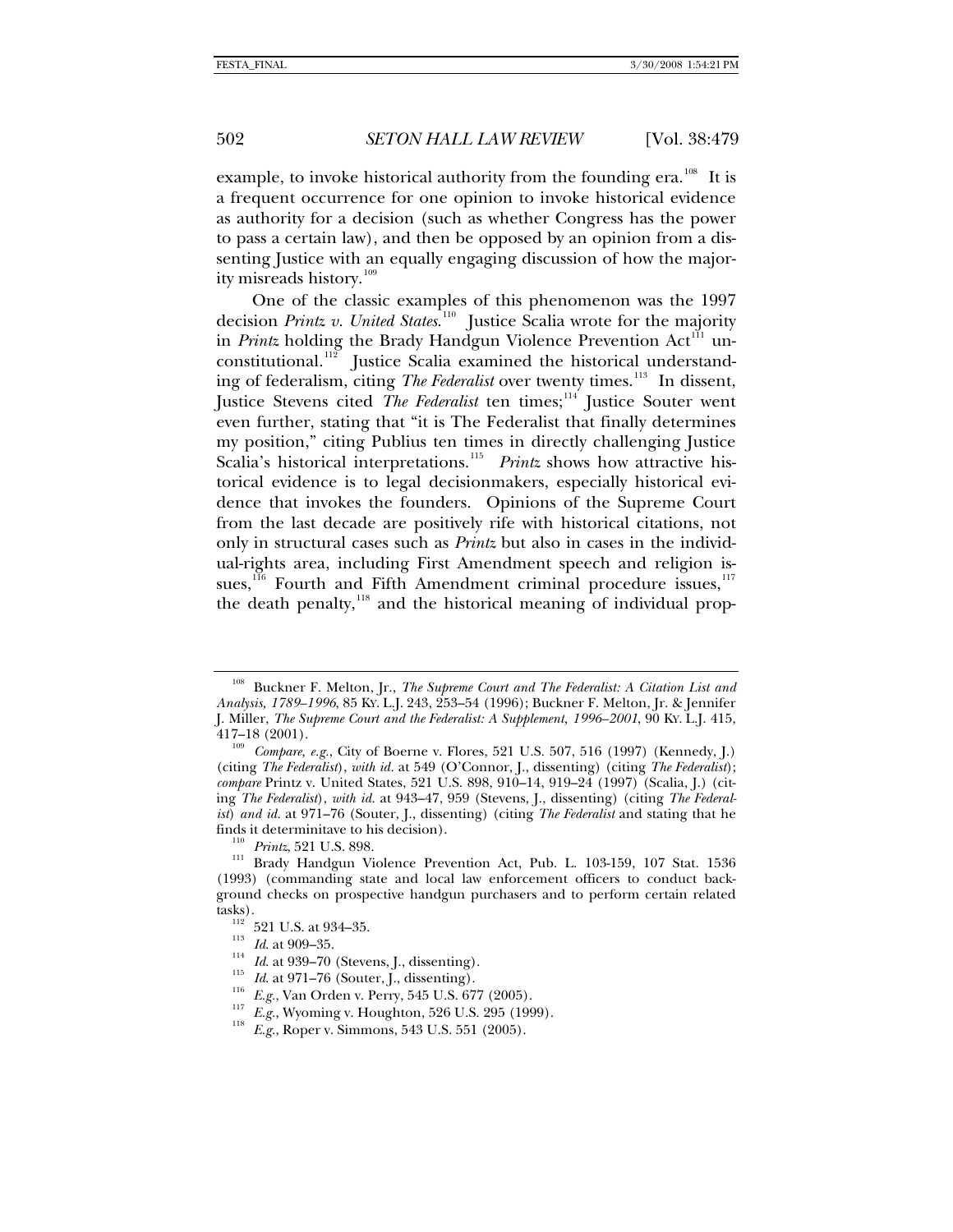erty rights, $119$  to name just a few. The Court's cases often result in opinions based on historical interpretation that, in turn, inspire public debate over the meaning of the Constitution. $120$ 

Historical interpretation often takes place in the lower appellate courts as well. One example is Second Amendment litigation. There is a circuit split over whether there is an individual or only a collective right to keep and bear arms, and therefore whether certain gun con-trol measures violate the Constitution. The Ninth<sup>[121](#page-24-2)</sup> and Fifth Cir-cuits<sup>[122](#page-24-3)</sup> split over this issue as a historical matter, and in 2007 the D.C. Circuit weighed in on the side of the individual rights interpretation—an interpretation that the U.S. Supreme Court has reviewed based in large part on history.<sup>[123](#page-24-4)</sup> All three Circuit Courts and the U.S. Supreme Court engaged in historical analyses of what the Second Amendment has been interpreted to mean throughout its history. Nor is the increase in judicial use of history found only in the federal appellate context. As one state judge noted, "more and more state courts are turning to history to support their decisions as to the meaning of their constitutions."<sup>[124](#page-24-5)</sup> Nor is it confined to courts of appeal: history is also litigated at trial, sometimes even involving historians as expert witnesses. $125$  As noted, a trial is itself in a very great sense a tribunal convened precisely to render a judgment based on a historical reconstruction of past events.

The question, then, is whether we should throw up barriers to using history, in order to avoid the risk of doing it incorrectly, or should we recognize the undeniable fact of its pervasive, irresistible appeal and increasing use, and try to help lawyers apply history well? If there is hope for the application of history to law (or even if not,

<sup>119</sup> *E.g.*, Kelo v. City of New London, 545 U.S. 469, 511–14 (2005) (Thomas, J., dis-

<span id="page-24-1"></span><span id="page-24-0"></span>senting).<br><sup>120</sup> E.g., Philip Morris USA v. Williams, 127 S. Ct. 1057, 1063–64 (2007) (discussing history of remedies at law); Clark v. Arizona, 126 S. Ct. 2709, 2719–22 (2006) (discussing history of criminal law); *Roper*, 543 U.S. at 560–64 (discussing historical meaning of Eighth Amendment); *Kelo*, 545 U.S. at 511–14 (Thomas, J., dissenting)

<span id="page-24-2"></span><sup>(</sup>discussing history of property rights).<br>
<sup>121</sup> Silveira v. Lockyer, 312 F.3d 1052 (9th Cir. 2002) (holding that the Second<br>
Amendment protects only a collective right to bear arms).

<span id="page-24-3"></span><sup>&</sup>lt;sup>122</sup> United States v. Emerson, 270 F.3d 203 (5th Cir. 2001) (upholding the indi-<br>vidual-rights interpretation of the Second Amendment).

<span id="page-24-4"></span> $v_1^{123}$  Parker v. District of Columbia, 478 F.3d 370 (D.C. Cir. 2007) (upholding the individual-rights interpretation based on a historical reading of Second Amendment). The Supreme Court has since granted certiorari. District of Columbia v. Heller, 128 S. Ct. 645 (U.S. Nov. 20, 2007) (No. 07-290).<br><sup>124</sup> Honorable Jack L. Landau, *A Judge's Perspective on the Use and Misuse of History in* 

<span id="page-24-6"></span><span id="page-24-5"></span>*State Constitutional Interpretation*, 38 VAL. U. L. REV. 451, 451 (2004). 125 *See infra* Part V.C.2.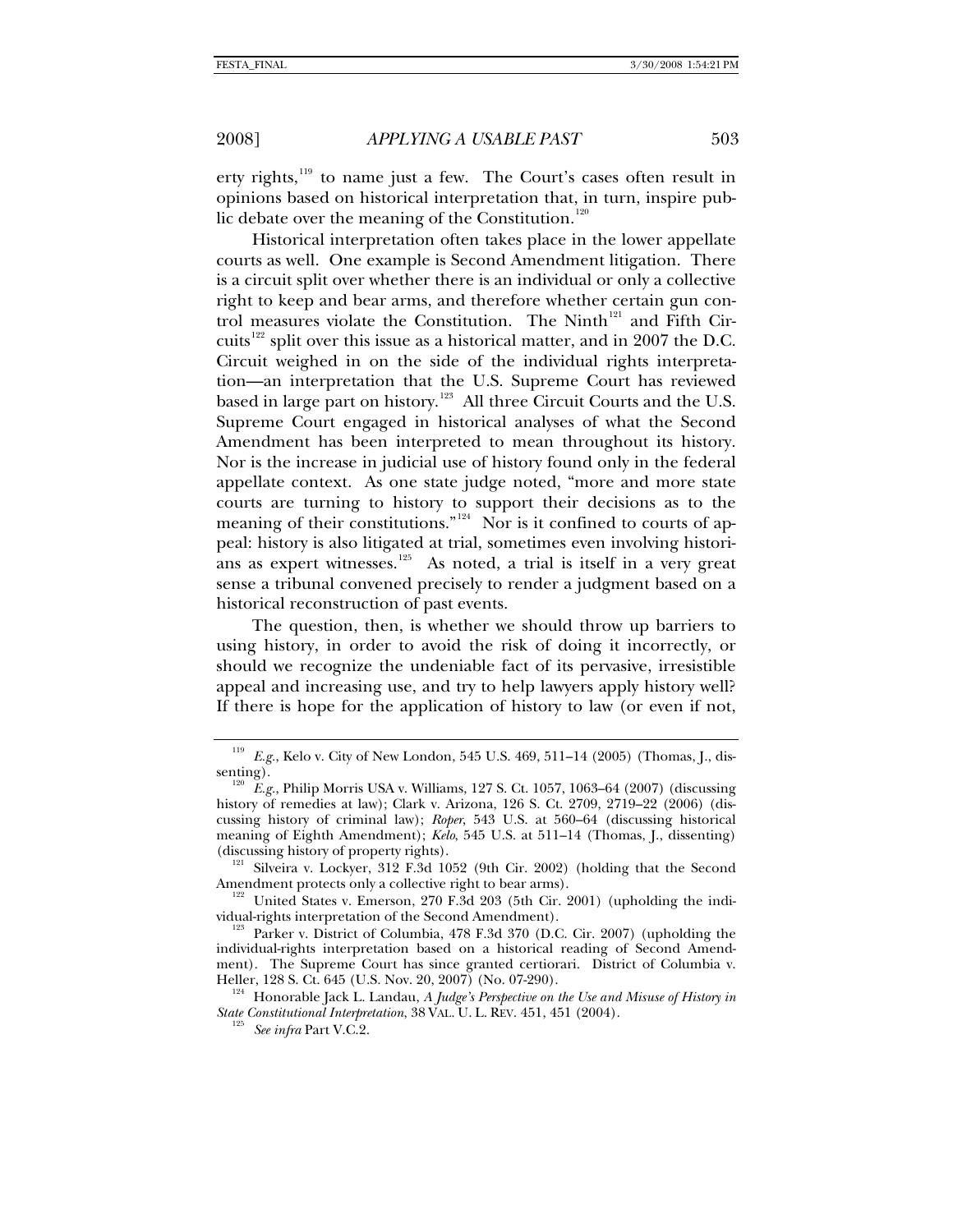<span id="page-25-0"></span>given the fact that lawyers are going to do it anyway) the next questions, then, involve understanding what these referred-to professional standards are, and how they might be applied across the disciplinary boundary. To the extent that history-in-law is going to be done, we should attempt to find a framework for doing it as well as possible, in order to provide analysis and interpretations that are valuable for both scholars and policymakers.

# III. PROFESSIONAL STANDARDS, "JURISDICTION," AND BORDER PATROLS

## *A. Maintaining Professional Jurisdictions*

To most historians and legal scholars, this debate seems to revolve around the substantive areas where history is applied to questions of law (often involving constitutional interpretation or other questions of public law) and the methodological standards for interpreting history correctly, as best exemplified in the debates over originalism.<sup>[126](#page-25-1)</sup> Beyond the norms of law and history, however, an inquiry into the literature on the sociological history of the professions suggests a more subtle issue that might be underlying this dialogical contest: an inter-professional struggle for "jurisdiction" over knowledge. This literature on the professions has not been adequately studied by scholars seeking to understand the relationship between other academic fields and law, especially considering the popularity of interdisciplinary legal scholarship.<sup>[127](#page-25-2)</sup>

In the study of the professions, leading scholars have pointed out that one of the defining characteristics of a profession is that it has "jurisdiction" over certain areas of skill or knowledge.<sup>[128](#page-25-3)</sup> Eliot Freidson's model posits that a "profession" is characterized by certain traits that combine to allow its members to "make a living while controlling their own work."[129](#page-25-4) The status of an occupation as a "profes-sion" depends on whether it meets these certain characteristics.<sup>[130](#page-25-5)</sup>

<span id="page-25-2"></span><span id="page-25-1"></span><sup>&</sup>lt;sup>126</sup> See generally INTERPRETING THE CONSTITUTION, *supra* note 28.<br><sup>127</sup> See, e.g., Anthony D'Amato, *The Interdisciplinary Turn in Legal Education* (Northwestern University Pub. Law Research Paper No. 06-32, 2006), *available at* http://ssrn.com/abstract=952483 (critiquing the popularity of interdisciplinary scholarship in the legal academy).<br><sup>128</sup> ELIOT FREIDSON, PROFESSIONALISM: THE THIRD LOGIC (2001). One of the other

<span id="page-25-5"></span><span id="page-25-4"></span><span id="page-25-3"></span>leading paradigms has been the "functionalist" model associated with Talcott Parsons. *See generally* TALCOTT PARSONS, THE SOCIAL SYSTEM (1951); TALCOTT PARSONS, THE STRUCTURE OF SOCIAL ACTION (1937). 129 FREIDSON, *supra* note 128, at 17. 130 *Id*.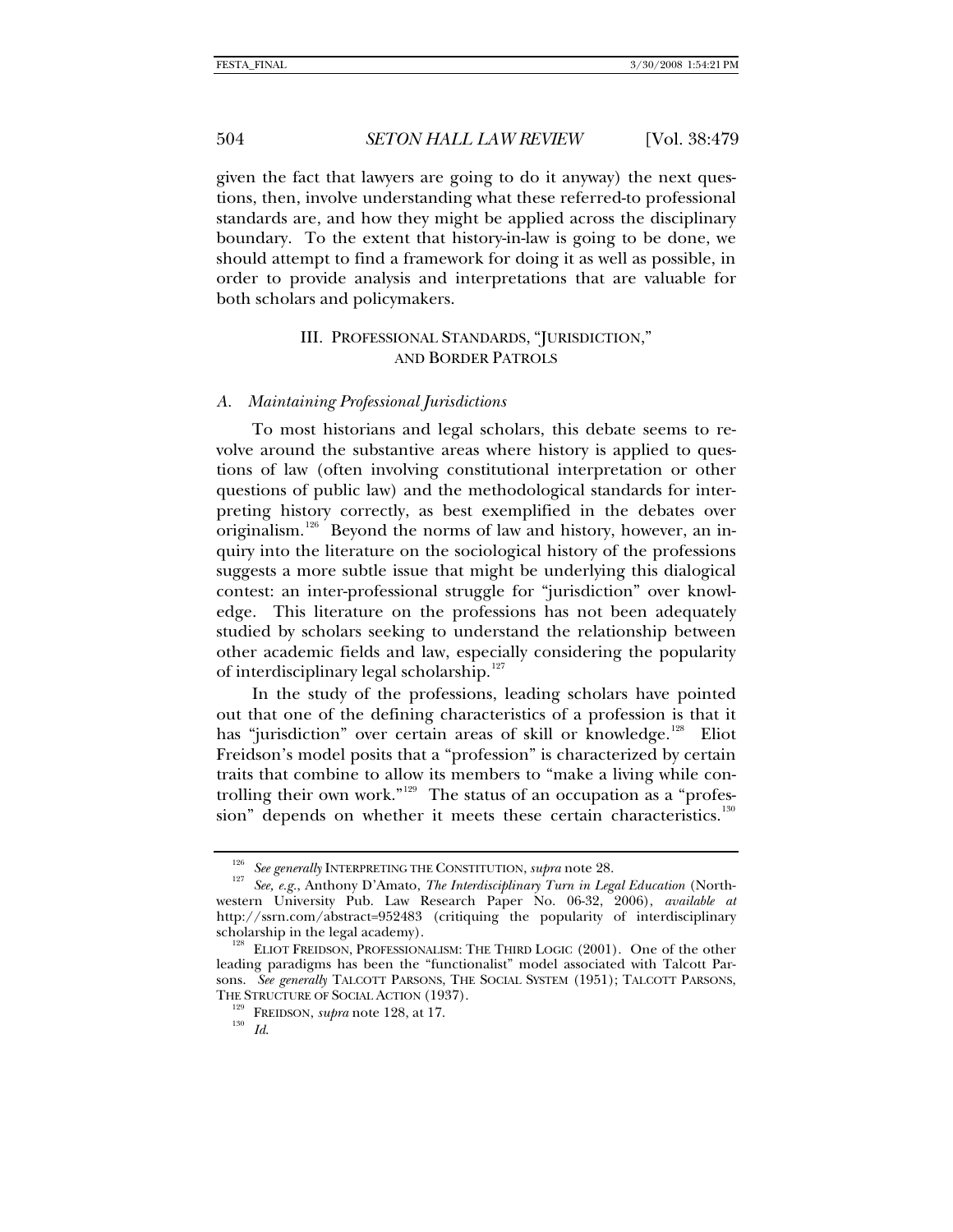Freidson contrasts professionalism with two other ideal-typical occupational models: the free market, and the rational-legal bureaucracy theorized by Max Weber.<sup>[131](#page-26-0)</sup> Freidson's general model for professionalism has five characteristics: (1) it engages in specialized work in an established field that involves theoretical knowledge; (2) it requires a high degree of formal training; (3) the profession has exclusive *jurisdiction* over the type of work it performs and over its members; (4) it has a sheltered position that is protected by the specific credentials required for membership and by the profession's exclusive ability to provide both the training and the credentials; and (5) each profession has its own professional "ideology" that involves a devotion to the process and applications of specific professional standards to the area of expertise it governs.<sup>[132](#page-26-1)</sup> A profession's ideology claims specialized knowledge that is *authoritative*.<sup>[133](#page-26-2)</sup> A common thread running through these traits is the ethic of service—a commitment to the quality and public service of the work performed.<sup>[134](#page-26-3)</sup> Law and history can both be treated as professions under Freidson's model.<sup>[135](#page-26-4)</sup> Law, of course, along with medicine and the ministry, has for centuries been regarded as one of the traditional professions.<sup>1</sup>

The existence of academic history and law as separate professions in our society may help explain in part the controversies over using historical evidence in law. According to Freidson's model, the essence of a profession lies in its ability to operate with autonomy and to exercise control over its members. Some scholars described in the previous section, such as Professors Kalman, Rakove, and Forbath, seemed to accept the use of history by lawyers, but only when super-

<span id="page-26-0"></span><sup>131</sup> *Id*.; *see also* FROM MAX WEBER: ESSAYS IN SOCIOLOGY 295–301 (H. H. Gerth & C. Wright Mills eds. & trans., 1958) (theorizing three types of authority in human experience: (1) traditional authority; (2) charismatic authority; and (3) rational-legal bureaucracy).<br><sup>132</sup> FREIDSON, *supra* note 128.<br><sup>133</sup> *Id.* 144 *Id.* at 108.<br><sup>135</sup> Law overall is generally regarded as one of the traditional professions, but it is

<span id="page-26-4"></span><span id="page-26-3"></span><span id="page-26-2"></span><span id="page-26-1"></span>not clear whether academic historians constitute a "profession" or simply a "discipline" within the larger scholarly profession. I do not attempt to resolve that question but assume for the issues discussed in this paper that the translation of the products of history to the practice of law at some level constitutes a crossing of professional boundaries. 136 ELLIOT A. KRAUSE, DEATH OF THE GUILDS: PROFESSIONS, STATES, AND THE

<span id="page-26-5"></span>ADVANCE OF CAPITALISM 1 (1996). Other traditional professions include engineering and the university professoriate; in the modern era the concept of professionalism has also been applied to accounting, the military, and managers in public or corporate bureaucracies. *See* HAROLD PERKIN, THE THIRD REVOLUTION: PROFESSIONAL ELITES IN THE MODERN WORLD 1 (1996).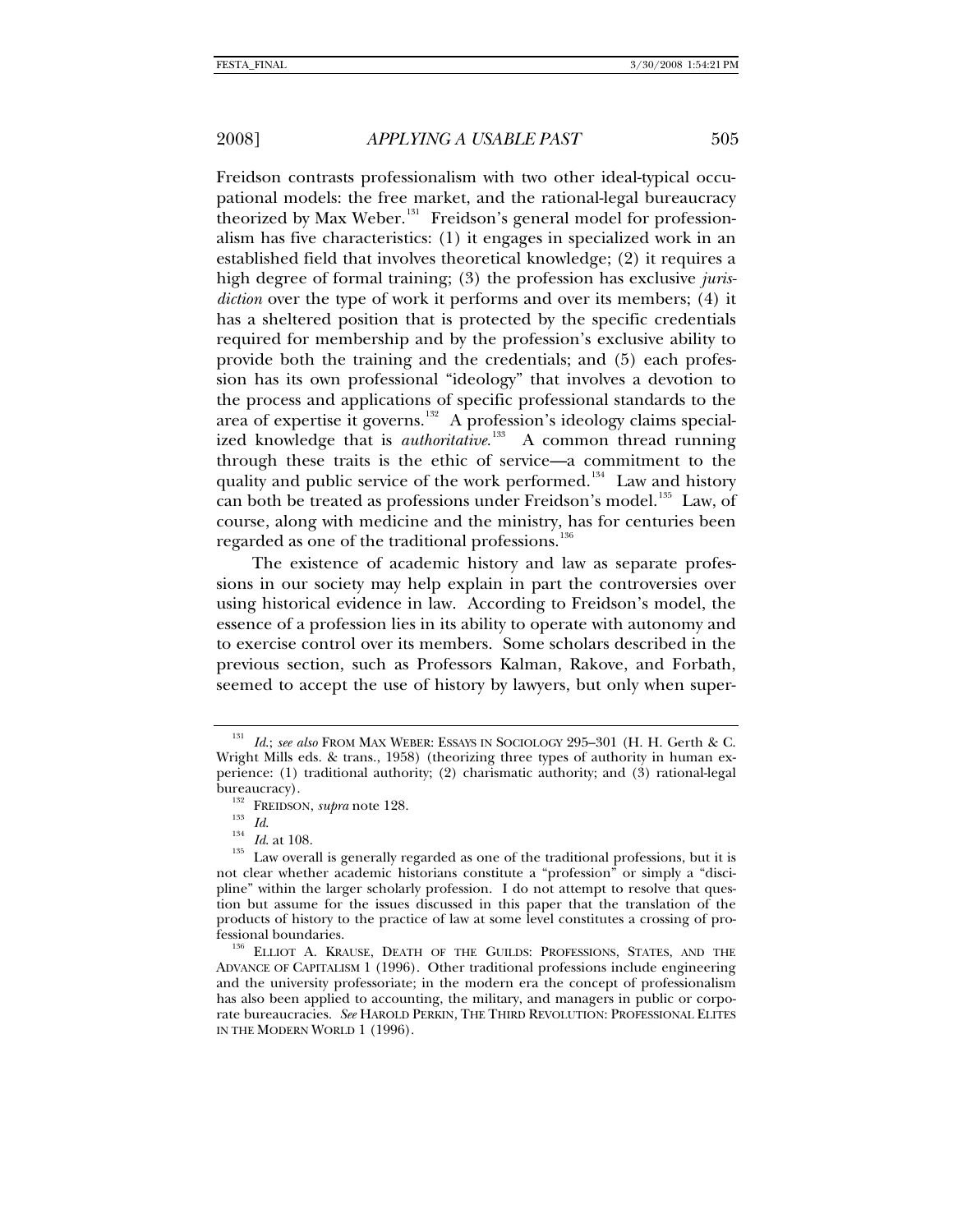vised to some degree by members of the *historical profession*. I<sub>n</sub> other words, historians are perhaps troubled to see non-professional historians (i.e., lawyers) appropriating their work without appealing to the professionals for approval in assessing the standards or the nature of the history they produce. This is a challenge to the historians' *control* over the services they provide. Professor Kalman describes her own critiquing of law office history as an exercise in "border patrol."[138](#page-27-1) This is consistent with Freidson's observation that profes-sionalism is based partly on control over knowledge.<sup>[139](#page-27-2)</sup>

I do not mean to suggest that historians have somehow consciously conspired to foreclose all nonhistorians' prerogative to interpret history and to thus threaten historians' monopoly over provid-ing historical interpretations.<sup>[140](#page-27-3)</sup> But historians' professional interests might help explain why they have such concern over this issue. They see laymans' history done all the time: in the media, by politicians, by lay writers for popular audiences, and others. Indeed, the historical profession has clearly—and to a great degree deliberately—distanced itself from the writing of popular history for the masses.<sup>[141](#page-27-4)</sup> While academic historians often disregard popular histories written by nonacademic historians (such as military histories, celebratory biographies, or History Channel television fare), they are more likely to criticize the popular histories on the merits than they are to challenge the nonacademic writers' very right to try to interpret the past.

But lawyers' use of history is more problematic because it is a more direct challenge to the historians' control over the subject matter. When a court interprets history, its version becomes "official" and (legally) authoritative.<sup>[142](#page-27-5)</sup> The court's historical interpretation may become part of the findings of fact, determine the outcome of the case, be entered in the official public records, become available for citation as binding precedent, and even establish a form of "offi-cial" public meaning of laws or of the Constitution itself.<sup>[143](#page-27-6)</sup> In other

<span id="page-27-2"></span><span id="page-27-1"></span><span id="page-27-0"></span><sup>137</sup> *See supra* Part I.B.2; *see also* Reid, *supra* note 18. 138 Kalman, *supra* note 44. 139 FREIDSON, *supra* note 128, at 96 ("What gives [professional schools' faculty] and the profession of which they are a part the capacity to preserve and even expand their jurisdiction is the fact that in addition to teaching, their faculties can devote themselves to systematizing, refining, and expanding the body of knowledge and skill

<span id="page-27-3"></span>over which the profession claims jurisdiction.").<br><sup>140</sup> However, the tension between scholarly or academic history and popular or<br>amateur history is a longstanding issue in the historical profession.

<span id="page-27-6"></span><span id="page-27-5"></span><span id="page-27-4"></span><sup>&</sup>lt;sup>141</sup> PETER CHARLES HOFFER, PAST IMPERFECT (2003).<br><sup>142</sup> See generally Richards, *supra* note 4.<br><sup>143</sup> See Gordon Morris Bakken, *The Promise of American History in Law*, 24 CAL. W. L. REV. 277, 285 (1988).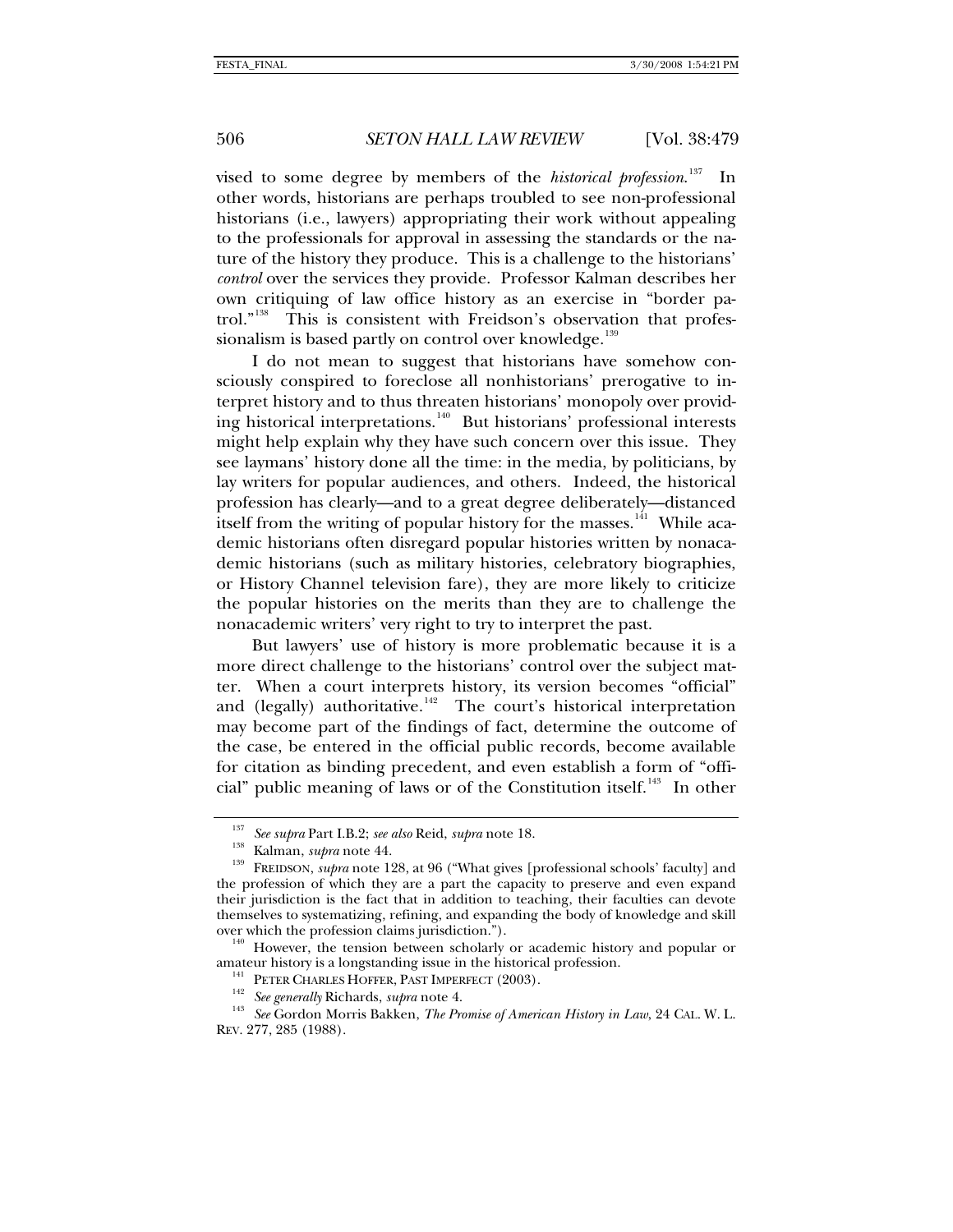words, lawyers and judges can create an authoritative interpretation of the past that stands as an official government record, which can have real-world effects.

When the Supreme Court makes historical analyses, the effects are even more far-reaching. Supreme Court opinions not only become nationwide legal precedent, but can even in turn shape our collective public memory about the meaning of the past. One need look no further than the Court's First Amendment Establishment Clause jurisprudence, for example, where the Court in 1947 took Thomas Jefferson's letter to the Danbury Baptists advocating a "wall of separation" between church and state and turned it into a constitutional doctrine that operates to guide courts' interpretation of the original meaning of the First Amendment.<sup>[144](#page-28-0)</sup> This metaphor has proven powerful not only in jurisprudence but also in the public imagination because of its historical pedigree, coming from Jefferson himself, and its implicit historical authority. Regardless of its normative merits, Professor Kelly in 1965 pointed to the *Everson* case and the church-state cases in general as an example of particularly bad law office history by lawyers and by the courts themselves.<sup>[145](#page-28-1)</sup>

Likewise, the Court's Eighth Amendment jurisprudence depends on our collective sense of history because "evolving standards of decency" are contrasted with the supposedly fixed 1789 standards for what constitutes cruel and unusual punishment.<sup>[146](#page-28-2)</sup> The blockbuster federalism cases of the Rehnquist Court, such as *Printz*, *City of Boerne v. Flores*, and others, all rested in part on the Justices' historical understandings of constitutional structure.<sup>[147](#page-28-3)</sup> No matter where the chips fall in terms of results, it is clear that the stakes for using history in law are especially high because legal decisions establish an interpretation of truth for past events.

Returning to the sociology of the professions, Andrew Abbott offers a different paradigm—though one no less revealing to the present question. Like Freidson, Abbott focuses on a profession's ability to maintain its power and control.<sup>[148](#page-28-4)</sup> Abbott, however, opposes the

<span id="page-28-0"></span><sup>144</sup> *See* Everson v. Bd. of Educ., 330 U.S. 1, 16 (1947); *see also* Van Orden v. Perry, 545 U.S. 677, 708 (2005); McCreary County v. ACLU of Ky., 545 U.S. 844, 878

<span id="page-28-2"></span><span id="page-28-1"></span><sup>&</sup>lt;sup>145</sup> Kelly, *supra* note 2.<br><sup>146</sup> *See* U.S. CONST. amend. VIII; Roper v. Simmons, 543 U.S. 551 (2005); Atkins v.<br>Virginia, 536 U.S. 304 (2002).

<span id="page-28-3"></span>Printz v. United States, 521 U.S. 898 (1997); City of Boerne v. Flores, 521 U.S. 507 (1997).<br><sup>148</sup> ANDREW ABBOTT, THE SYSTEM OF PROFESSIONS: AN ESSAY ON THE DIVISION OF

<span id="page-28-4"></span>EXPERT LABOR 86–91 (1988).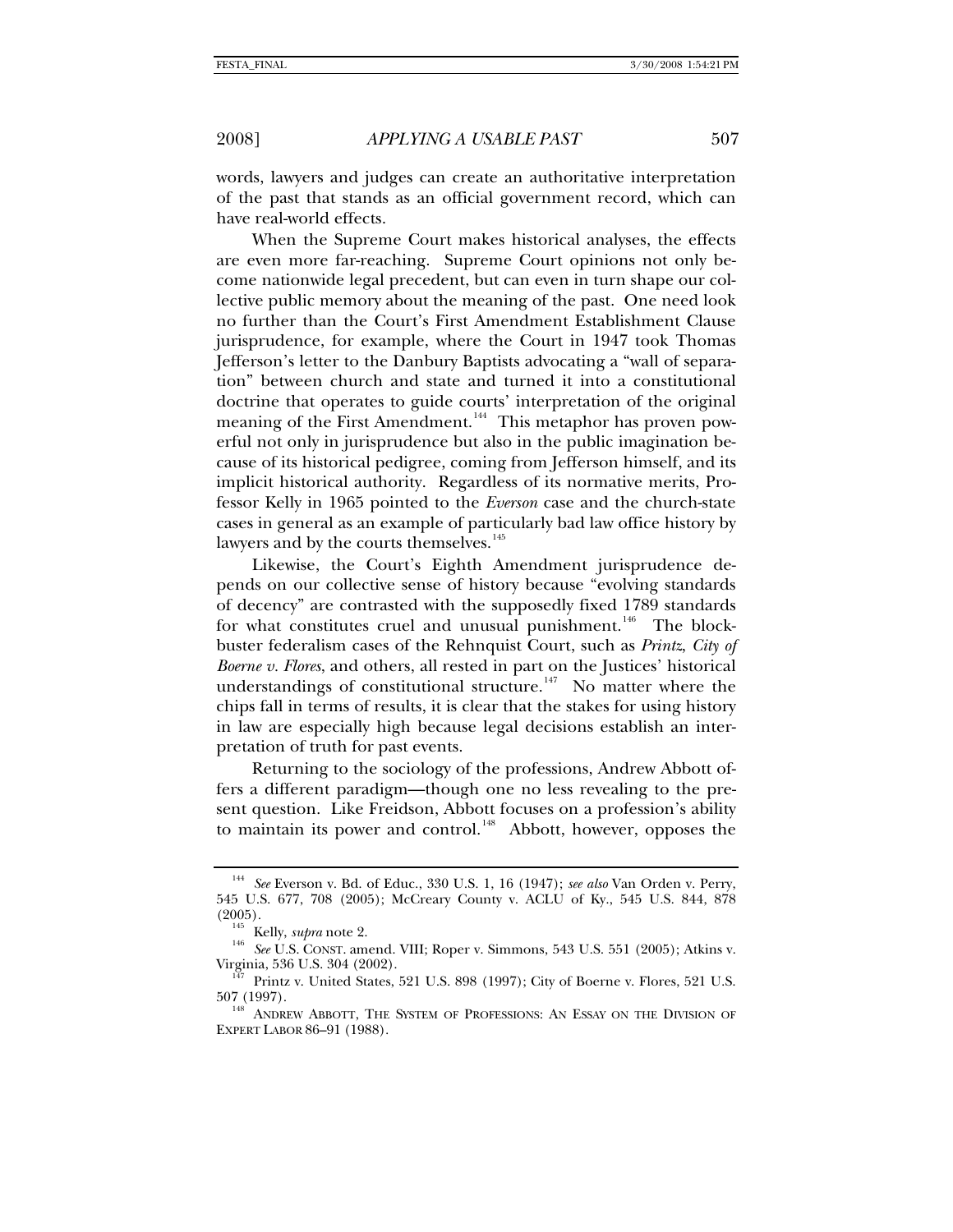synthetic nature of Freidson's model and argues instead that we should study the work the profession actually does as the best way to understand how it operates. The most important of Freidson's characteristics in this context is the concept of "jurisdiction."[149](#page-29-0) According to Abbott, professions compete with rival occupations for recognition of their cognitive claims and for the exclusive right to deal with specific types of problems.<sup>[150](#page-29-1)</sup> The definitions of tasks (e.g., what constitutes historiography) and the patterns of jurisdiction (e.g., who gets to write history) are contingent, varying with changing social circumstances.[151](#page-29-2) Control over professional jurisdiction is therefore the key to maintaining professional autonomy. $152$ 

The concept of "jurisdiction" is an interesting one to apply to this discussion because of its obvious particular meaning for lawyers. Of course, the issue of legal jurisdiction of courts and government bodies has a particular meaning in law. Jurisdiction, in law, means power—power to decide a case, power to order the legal rights and status of persons and property in a certain domain.<sup>[153](#page-29-4)</sup> The concept of "jurisdiction" of different professions and the boundaries of their subject matter and methods may seem less clear and more constructed than traditional legal jurisdiction, but that is not necessarily the case. I think, however, that this underscores the point perfectly. Because again, if we look at the legal history of the United States, we can see that legal jurisdiction itself is a constructed, and contested, concept.<sup>[154](#page-29-5)</sup> The jurisdictional framework of American law demon-

<span id="page-29-5"></span>not a violation of due process for a state to exercise jurisdiction over a nonresident defendant, but splitting 4-4-1 over the rationale for upholding jurisdiction). In *Burnham*, Justice Scalia's opinion emphasized the historical foundations of jurisdictional theory based on sovereignty, *id*. at 609–11, while Justice Brennan's concurrence argued that the "minimum contacts" test of fair play and substantial justice should govern the inquiry into whether allowing jurisdiction was consistent with due process. *Id*. at 630. Neither opinion commanded a majority, leaving us an unsettled jurisdiction doctrine. *Id*. at 609–15, 623–27, 629–34. This underscores the notion that jurisdiction, even in the legal sense, is something that is developed by authorities

<span id="page-29-4"></span>

<span id="page-29-3"></span><span id="page-29-2"></span><span id="page-29-1"></span><span id="page-29-0"></span><sup>&</sup>lt;sup>149</sup> *Id.*<br><sup>150</sup> *Id.*<br><sup>151</sup> *Id.*<br><sup>152</sup> *Id.*<br><sup>153</sup> Id. 152<sup>3</sup> Id.<br><sup>153</sup> IAMES FLEMING, JR., ET. AL., CIVIL PROCEDURE 55 (5th ed. 2001). Or, as I tell my students, it is a concept of authority exemplified in the classic car-chase movie scenario, where the local sheriff stops his pursuit at the state or county line due to a perceived lack of jurisdiction (and notwithstanding any doctrine of hot pursuit). *But see* SMOKEY AND THE BANDIT (Universal Pictures 1977) (Jackie Gleason as Texas Sheriff Buford T. Justice continues pursuit of Burt Reynolds as "The Bandit" from Texas to Georgia, despite repeated assertions against his jurisdiction from other lawenforcement agencies).<br><sup>154</sup> See, e.g., Burnham v. Superior Court, 495 U.S. 604 (1990) (holding that it was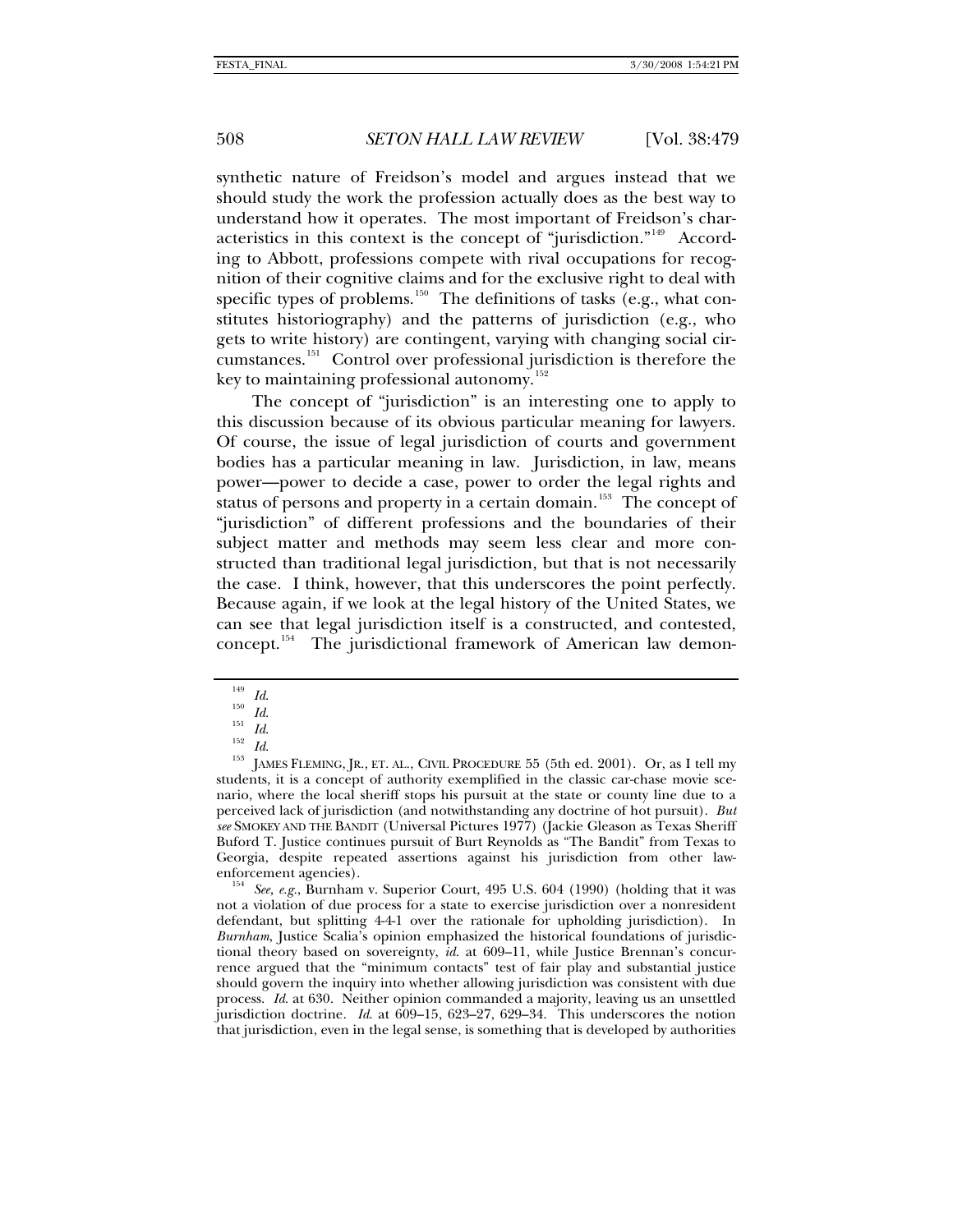strates this with different jurisdictional mandates for different levels and bodies of government and for different courts, all set forth by constitutions and statutes and interpreted in case law. Why do states have sovereignty in some areas but not others?<sup>[155](#page-30-0)</sup> Why do the federal courts have exclusive jurisdiction to hear certain cases based on the subject matter? In other cases, different levels of government or different courts of the same sovereign have concurrent jurisdiction. There is no foreordained jurisdictional framework; it was and is a constructed system. It is the result of how we have collectively decided—through the ratification of the Constitution and through our legislators—to set jurisdictional rules as a means of finding the best balance under the circumstances. Specific choices were made in the Constitutional Convention and the  $1789$  Judiciary Act<sup>[156](#page-30-1)</sup> and were refined over time to establish the actual framework of jurisdictional rules that govern our legal system. This framework is the result of particular choices that were seen as the best way to adapt principles to reality. Our particular structure of jurisdiction in U.S. courts was crafted and tweaked to reflect decisions about the proper distribution of power and authority to determine questions of law.

We are faced with a similar question in discussing the use of history in law. Rather than fall back on the disciplinary boundaries that the legal and historical professions constructed for themselves, we ought to work toward an accommodation that recognizes the reality that the subject matter is going to overlap in the minds of Americans. Outside the academy, people tend to think of history and law together in understanding the foundations of our common society and government. We should recognize that the de facto lines of jurisdiction are going to be contingent on our collective decisions, and will also be sometimes obscure.

Furthermore, according to Professor Abbott, academic knowledge is also subject to this sort of interprofessional rivalry over "intel-lectual jurisdiction."<sup>[157](#page-30-2)</sup> Indeed, in arguing that the standards of academic history are not necessarily applicable in the legal environment,

on a case-by-case basis to resolve actual disputes over the assertion of power in an area. *See also* William Gallie, *Essentially Contested Concepts*, 56 PROCEEDINGS OF THE ARISTOTELIAN SOCIETY 167 (1956) (introducing the idea that some philosophical

<span id="page-30-2"></span><span id="page-30-1"></span><span id="page-30-0"></span><sup>&</sup>lt;sup>155</sup> Compare Tennessee v. Lane, 541 U.S. 509, 533–34 (2004) (holding that Title II of the ADA did validly abrogate state sovereignty), *with* Bd. of Tr. of the Univ. of Ala. v. Garrett, 531 U.S. 356, 374 (2001) (holding that Title I of the ADA did not abrogate

<sup>&</sup>lt;sup>156</sup> Judiciary Act of 1789, ch. 20, §§ 9–16, 1 Stat. 73.<br><sup>157</sup> ABBOTT, *supra* note 148, at 75.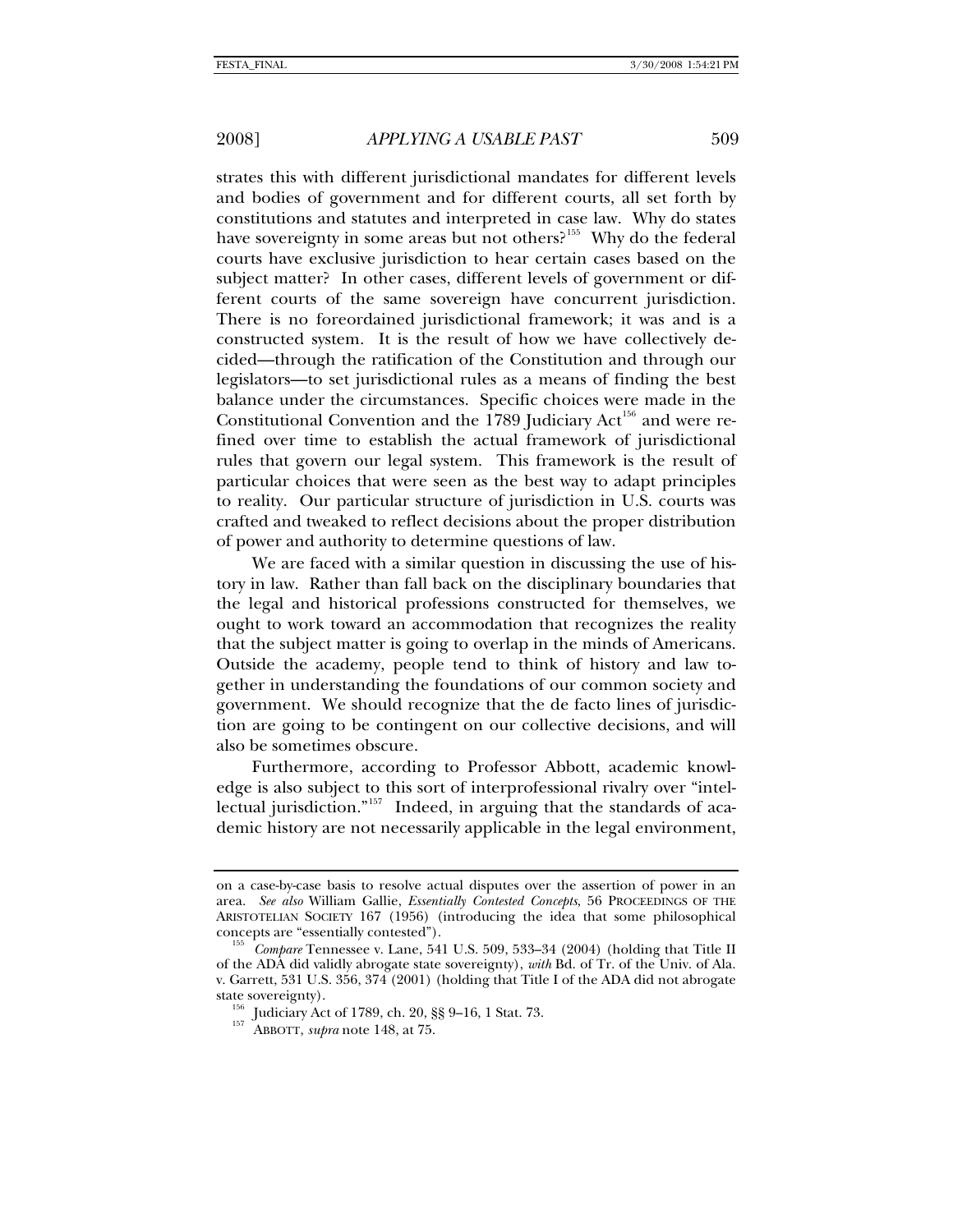<span id="page-31-0"></span>Professor Tushnet contends, "[t]he criteria for evaluating [law-office history] . . . must be drawn from legal practice rather than from historical practice."[158](#page-31-1) I agree, and will elaborate on this observation in arguing for the application of evidence law rather than academic his-torical methodology in evaluating historical claims at law.<sup>[159](#page-31-2)</sup> Framing the debate over the use of history in law as that of a sociological contest for control over the jurisdiction of historical knowledge provides a useful analogy for thinking about what may be at stake, or why members of the respective professions should care.

### *B. Translating Standards Across the Disciplinary Divide*

I turn now to the question of interdisciplinary scholarship to see what insights can be gained for applying the methods and theories of one body of knowledge to another.<sup>[160](#page-31-3)</sup> Since Kelly wrote his critique of the Court's attempts at history in 1965, interdisciplinary scholar-ship has increased dramatically in the legal academy.<sup>[161](#page-31-4)</sup> Perhaps this phenomenon derives from the common observation that lawyers are "natural scavengers"; $162$  perhaps it is because legal scholars tend to assay into other fields without compunction, begetting what one scholar has called the "lawyers-as-astrophysicists" phenomenon;<sup>[163](#page-31-6)</sup> perhaps it is part of a larger academic trend in the wake of postmod-

<span id="page-31-1"></span><sup>&</sup>lt;sup>158</sup> Mark Tushnet, *Interdisciplinary Legal Scholarship: The Case of History-in-Law*, 71 CHI.-KENT L. REV. 909, 934–35 (1996).

<span id="page-31-3"></span><span id="page-31-2"></span><sup>&</sup>lt;sup>159</sup> See infra Part V.C.<br><sup>160</sup> Having just completed a discussion of law and history as "professions," treating them here as "disciplines" might sound different. However, it is not my intent to determine whether law and history are more properly characterized as professions or disciplines. I described them as "professions" above for the light it potentially sheds on the contest behind the debate; I describe them as "disciplines" here because my inquiry regards the narrower question of how academic knowledge can be applied from one area of academic study to another. This risks confusing the practice with the scholarship of law, but, as noted above, I treat them as essentially similar enter-<br>prises for the purposes of this paper.

<span id="page-31-5"></span><span id="page-31-4"></span>prises for the purposes of this paper. 161 *See* Richards, *supra* note 4, at 809. 162 *See* Rodgers, *supra* note 3, at 33; *see also* Kathryn Abrams, *Law's Republicanism*, 97 YALE L.J. 1591, 1591 (1988) ("Legal scholars are natural scavengers."). Of course, in this Article I am guilty of "scavenging" from several disciplines including U.S. history,

<span id="page-31-6"></span>sociology, and political science, as well as a variety of fields of legal scholarship. 163 Mark Tushnet, *Truth, Justice, and the American Way: An Interpretation of Public Law Scholarship in the Seventies*, 57 TEX. L. REV. 1307, 1338 n.140 (1979) (quoted in Melton, *supra* note 4, at 384). Tushnet complained that some legal scholars seemed to think "that the generalist training of lawyers allows any lawyer to read a text on astrophysics over the weekend and launch a rocket on Monday."*Id.* at 1338 n.140.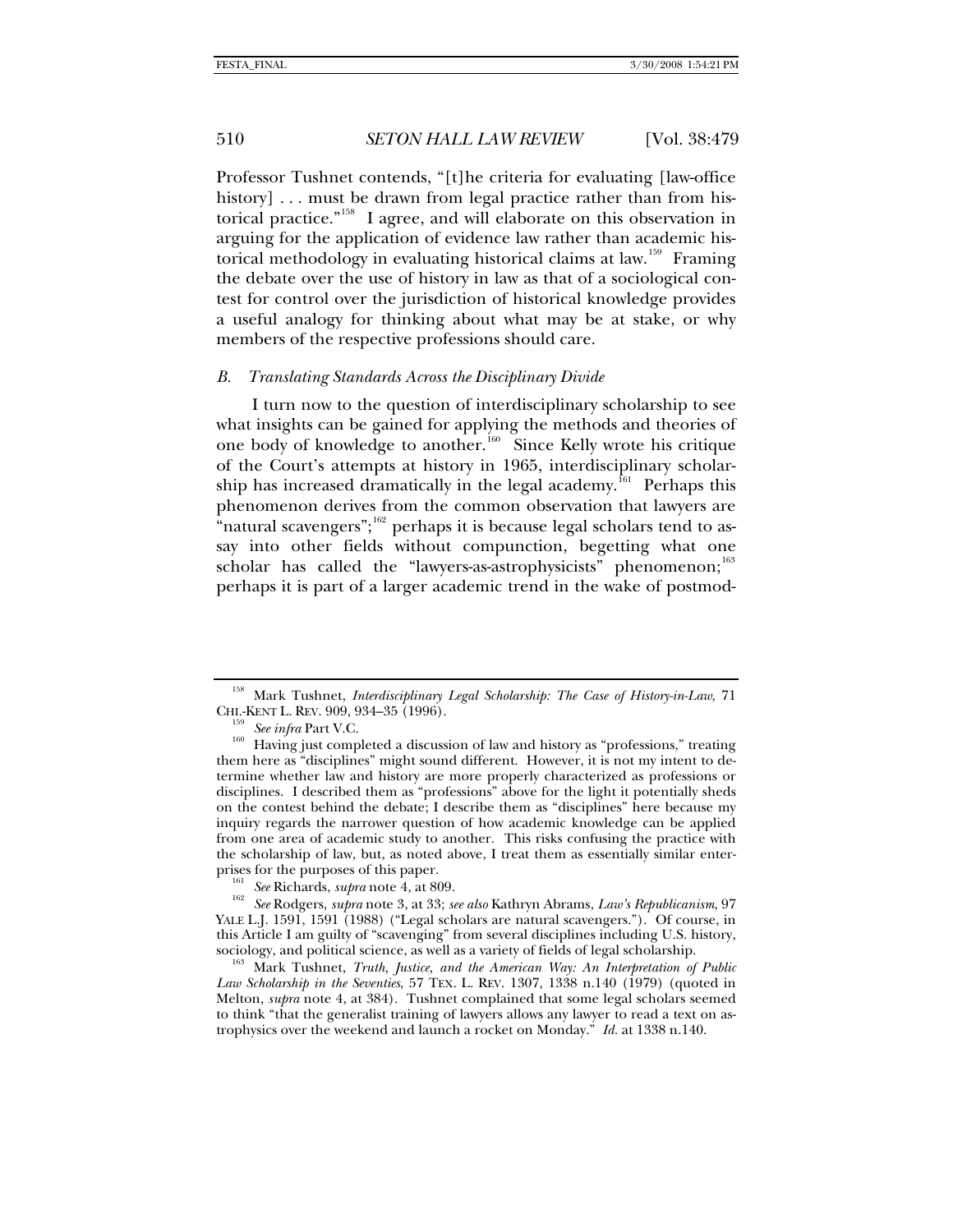ernism and cultural studies;  $164$  or perhaps there is some other reason. Whatever the cause, the result has been not only an increase in the number of professionally-trained legal historians, but also a recognition of the problems that come with applying the standards of one discipline to the work of another, as a parade of "law-ands" has pervaded the academy—law and economics, law and philosophy, law and literature, law and political science, as well as law and history.<sup>[165](#page-32-1)</sup> To understand how history might be applied to law, we can find insights by reviewing other discussions about whether and how to conform to the standards of another external discipline while engaging in "law and . . ." studies: the intersection of law and social science.

Other prominent scholars have discussed the application of social science methods to legal scholarship. Political scientists Lee Epstein and Gary King contend that legal scholars attempting to conduct empirical studies should adhere to the professional standards for empirical research in the social sciences.<sup>[166](#page-32-2)</sup> They argue that legal scholars who purport to engage in empirical research fail, with alarming regularity, to pay due attention to those disciplinary standards for empirical analyses—the "rules of inference."<sup>[167](#page-32-3)</sup> According to Epstein and King, the empirical research process must be conducted accord-ing to general guidelines of scholarly inquiry.<sup>[168](#page-32-4)</sup> They contend that legal scholars frequently overlook important rules that govern how social scientists form research questions, select evidence for observation, summarize data, and make both descriptive and causal infer-ences.<sup>[169](#page-32-5)</sup> Epstein and King paint a dim picture of the state of legal scholarship and advocate a heightened self-consciousness of methodology by both the producers (the legal academy) and the consumers (attorneys and judges) of legal research.<sup>[170](#page-32-6)</sup> It may be arguable that the state of affairs has improved in the last several years with the pro-gress of the Empirical Legal Studies movement,<sup>[171](#page-32-7)</sup> but undoubtedly Epstein and King's critique points to a serious issue.

<span id="page-32-0"></span>Or perhaps it is because when one does interdisciplinary scholarship, one is usually writing partly outside the expertise of any given reader—with the potential to

<span id="page-32-7"></span><span id="page-32-6"></span>

<span id="page-32-5"></span><span id="page-32-4"></span><span id="page-32-3"></span><span id="page-32-2"></span><span id="page-32-1"></span>be fooling half of the audience.<br>
<sup>165</sup> See KALMAN, *supra* note 44, at 91.<br>
<sup>166</sup> Lee Epstein & Gary King, *The Rules of Inference*, 69 U. CHI. L. REV. 1 (2002).<br>
<sup>167</sup> *Id.*<br>
<sup>168</sup> See id.<br>
<sup>169</sup> See id.<br>
<sup>170</sup> *Id.* at L. REV. 1741 (2004); Lee Epstein et al., *On the Effective Communication of the Results of Empirical Studies, Part I*, 59 VAND. L. REV. 1811 (2006); Tracey E. George, *An Empirical Study of Empirical Legal Scholarship: The Top Law Schools*, 81 IND. L.J. 141 (2006).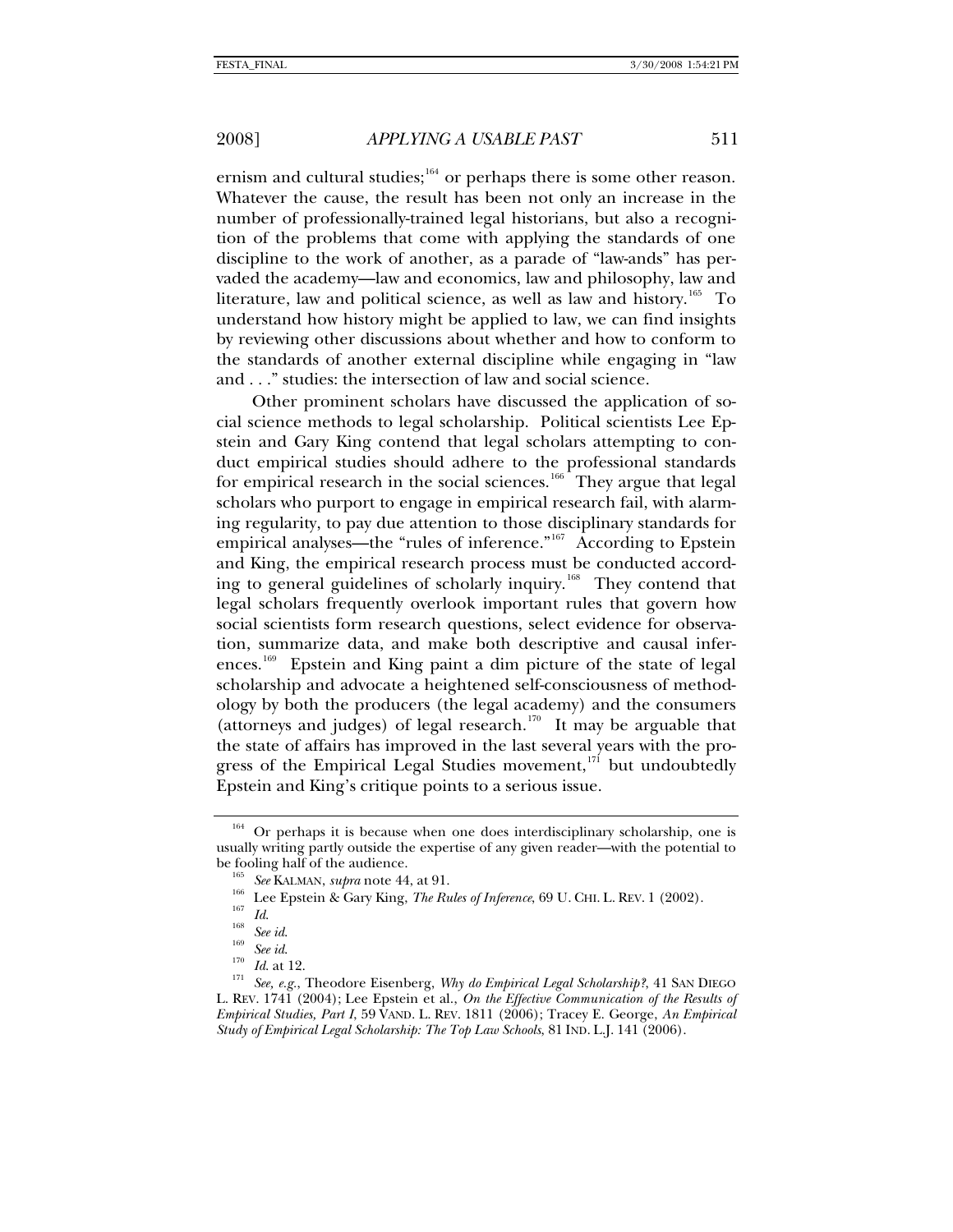To analogize the theory of Professors Epstein and King to the debate over the methodological standards of history, one might argue that any lawyer who wants to invoke historical evidence or authority ought to learn and apply all of the rules of academic history. While the specific methods differ from those of political or social science, historians are similarly charged with making valid and reliable assessments constructed around a chain of inferences based on the available evidence. And like lawyers researching political science, lawyers consulting history might be required to adopt the historian's standards of objectivity and reliability for evaluating primary and secondary sources, weighing historical evidence, making descriptive inferences, and for attempting to explain historical causation. This would be undoubtedly a good goal toward which legal studies of history should strive, and we should certainly encourage it to the maximum extent possible. We should applaud the application of these standards when done properly, putting aside the question of whether such application is practically feasible to expect from lawyers and judges with limited time and without historical training. Professors Epstein and King's critique is certainly well-taken, and provides a valuable caution to those attempting to use historical evidence in law.

But it may not necessarily be a complete indictment of the basic reliability of lawyers' histories, however, if they fail to achieve completely these professional historians' standards. Returning to the empirical social science analogy, Jack Goldsmith and Adrian Vermeule argue—in a response to Professors Epstein and King—that requiring strict adherence to the rules of inference is appropriate for empirical legal scholarship per se, but that such strict adherence is misplaced in the vast body of legal scholarship that has normative, interpretive, and doctrinal purposes, rather than simply empirical ones.<sup>[172](#page-33-0)</sup> In support of their argument, Goldsmith and Vermeule comment that "[l]egal scholars often are just playing a different game than the empiricists play, which means that no amount of insistence on the empiricists' rules can indict legal scholarship—any more than strict adherence to the rules of baseball supports an indictment of cricket."[173](#page-33-1) In particular, those who study legal questions face "tradeoffs between rigor and accuracy, on the one hand, and timeliness, relevance, and utility, on the other."[174](#page-33-2) These tradeoffs are especially important for the law, which is "professionally and practically in-

<span id="page-33-2"></span><span id="page-33-1"></span><span id="page-33-0"></span><sup>&</sup>lt;sup>172</sup> Jack Goldsmith & Adrian Vermeule, *Empirical Methodology and Legal Scholarship*, 69 U. CHI. L. REV. 153, 153–54 (2002). 173 *Id*. 174 *Id*. at 154.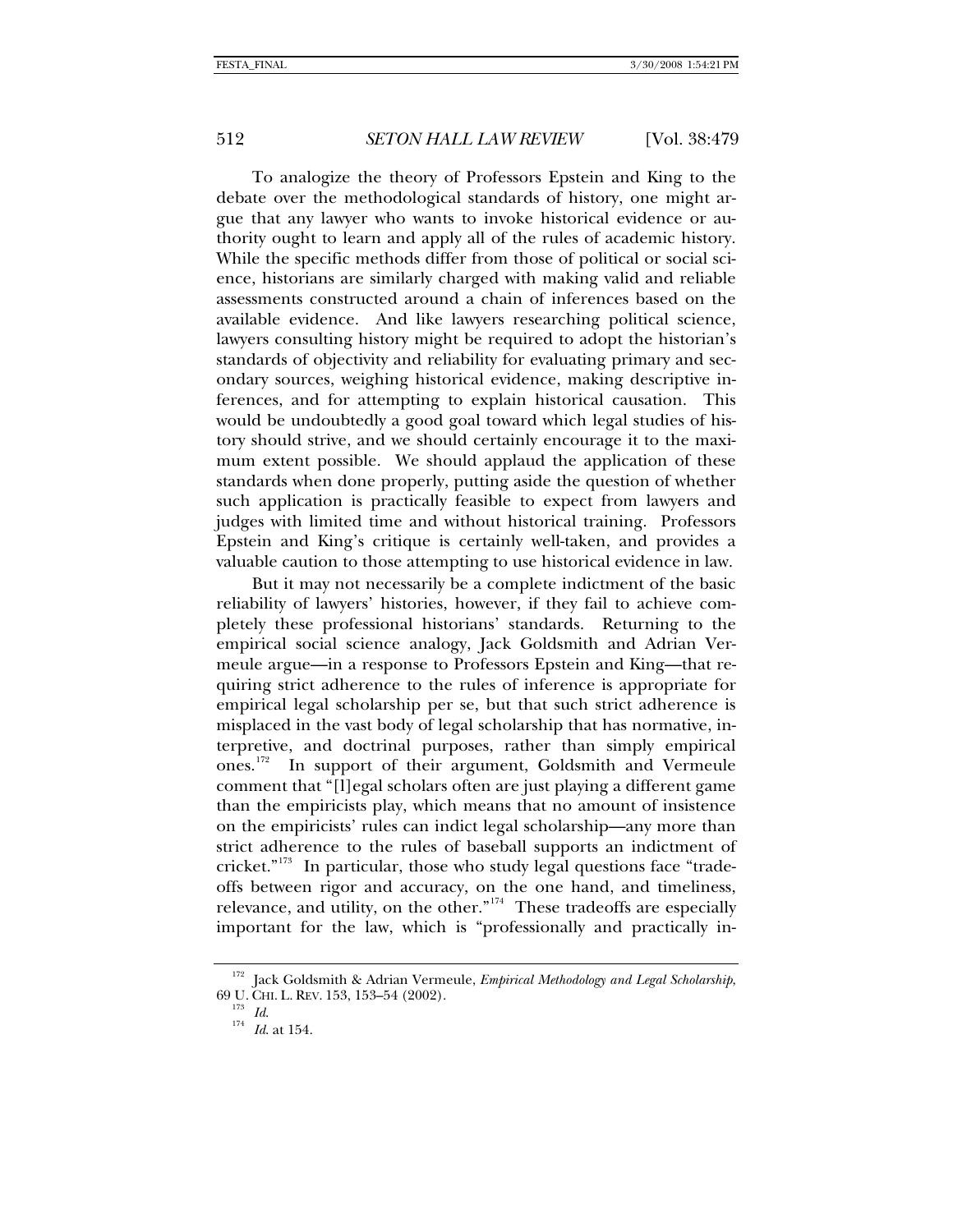volved in the business of courts and other governmental institutions that must constantly reach decisions despite profound empirical uncertainty."[175](#page-34-0)

More particularly, Goldsmith and Vermeule argue that the claim that legal scholarship must be "objectively" correct overlooks the possibility that, when viewed systematically, the institution of legal scholarship is in fact well equipped to sort out arguments and reach an approximation of truth.<sup>[176](#page-34-1)</sup> They write that "the contest of 'particular versions' of truth ventilated by legal articles that are tendentious when taken separately may, at the systemic level, produce increasingly accurate approximations of truth."<sup>[177](#page-34-2)</sup> In other words, while the standards of another discipline (such as history) toward objectivity would in theory be nice to replicate, in practice legal analyses depend more on the adversarial process: "[I]t is the premise of our litigation system, that the aggregate effect of individual tendentiousness is a fully rounded picture of the truth .... In both the academic and courtroom settings, there is a system-level justification for the competitive production of evidence ...."<sup>[178](#page-34-3)</sup> Thus, drawing on Goldsmith and Vermeule, the adversarial nature of legal inquiry might serve as an adequate mechanism to systemically protect the integrity of the historical record when discussed by legal scholars through the production and evaluation of competing versions of historical evidence. This difference is reflected in the prevailing norms of publishing in the respective fields: while historical (and most other humanities and social science) journals are peer-reviewed and ostensibly objective, law reviews are famously student-edited, wide-ranging in subject matter and points of view presented, and more given to debates, to response articles, and symposia to further the exchange and debate of ideas.

In the law, therefore, we might in fact prefer to have competing historical accounts from which to develop a fuller picture of the past through the process of considering and weighing the actual historical evidence on its merits, rather than to try to rely solely on one purportedly authoritative interpretation. This idea mitigates the concern that in the legal system advocates develop arguments for various positions. In fact, it turns that critique on its head by pointing out that

<span id="page-34-3"></span><span id="page-34-2"></span><span id="page-34-1"></span><span id="page-34-0"></span>Id. In addition, the demand for up-to-date relevance in legal scholarship may have led to the professional norm of publishing quickly and often in the legal academy. *See* Flaherty, *supra* note 3, at 552–55.<br><sup>176</sup> *See* Goldsmith & Vermeule, *supra* note 172, at 156.<br><sup>178</sup> *Id.* 178 *Id.*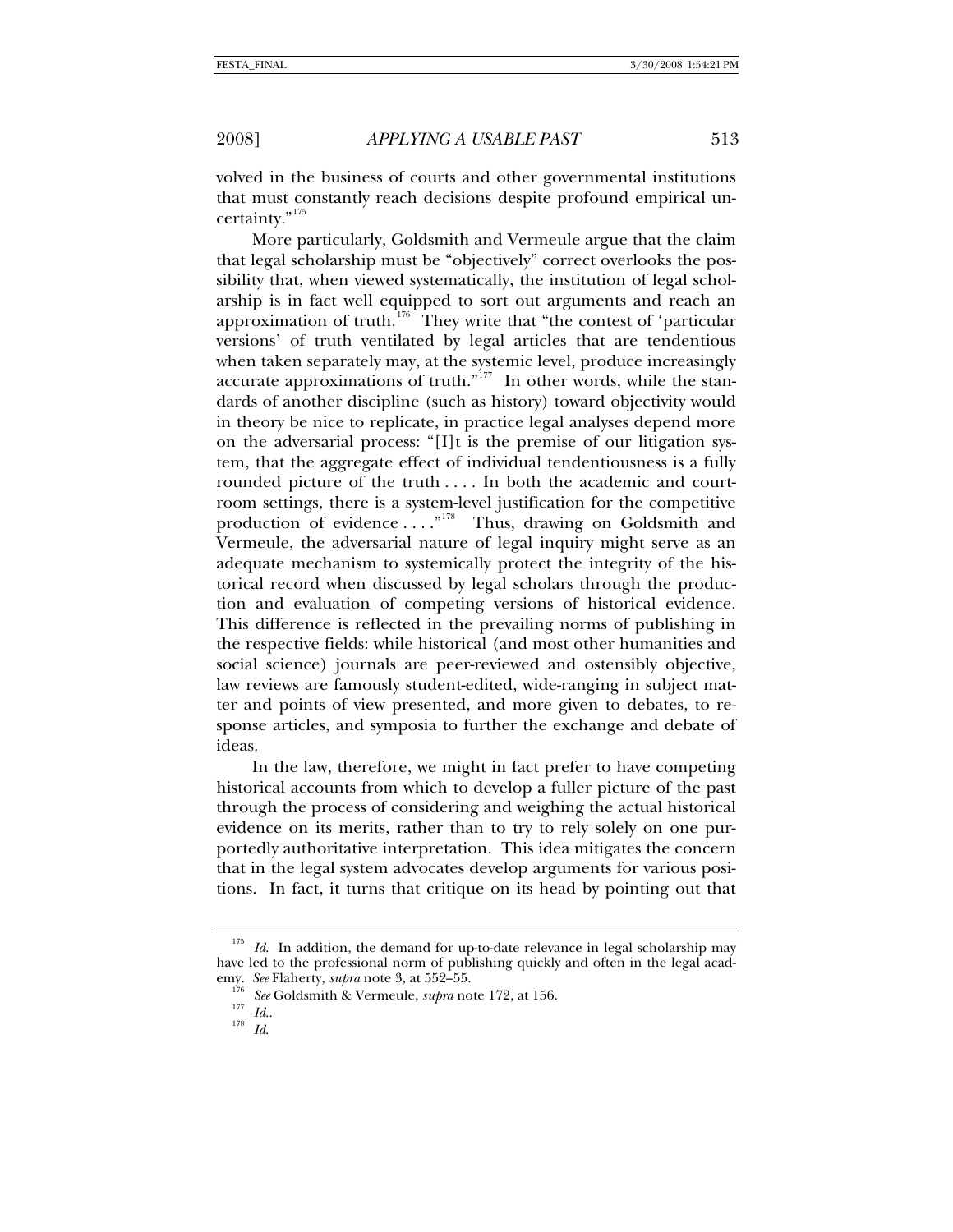the very purpose of the competing adversarial accounts is to have the court—or the legal academy as a whole—establish a reliable interpretation of the past by assessing and weighing the arguments and evidence from different versions. And it reaffirms that the ultimate end of both the legal and historical processes is to determine the truth to the best extent possible within the inherent limitations of their respective missions.

The eminent constitutional historian John Phillip Reid, however, takes a less tolerant view of the potential problems of historical evi-dence in an adversarial system.<sup>[179](#page-35-0)</sup> "[T]he crossing of history with law," he writes, "is a mixture containing more snares than rewards, as it risks confusing rules of evidence basic to one profession with canons of proof sacrosanct to another."[180](#page-35-1) Reid believes that what appears to many as "a similarity between the methodology of law and the meth-odology of history<sup>"<sup>[181](#page-35-2)</sup> in reality is simply that "[t]he lawyer and the</sup> historian . . . go to the past for evidence, but there the similarity largely ends."<sup>182</sup> The fundamental difference between the ap-The fundamental difference between the approaches is that the historian's duty is to "the logic of evidence," while the lawyer seeks "the logic of authority," in order to settle the legal question.<sup>[183](#page-35-4)</sup> These different "logics" produce different meanings, and the adversary ethic of the legal process is what leads to the production of "law office history."[184](#page-35-5) Reid, like other scholars, argues for a watchdog role for academic historians when lawyers attempt interdisciplinary historical studies: "We have to learn to harass historical jurisprudence, not reject it," because professional historians, unlike lawyers, are versed in "the academic canons of the historical method."[185](#page-35-6) I believe that legal scholars should welcome historians to perform this watchdog role and to collaborate whenever possible, but that ultimately it is our own responsibility to arrive at historical analyses that are both well-grounded and contribute to the advancement of legal interpretation. Or, to put it another way, we should not completely cede jurisdiction over the application of history to law.

- <span id="page-35-4"></span>
- <span id="page-35-6"></span><span id="page-35-5"></span>
- 

<span id="page-35-0"></span><sup>&</sup>lt;sup>179</sup> See generally Reid, *supra* note 18.<br><sup>180</sup> *Id.* at 193.<br><sup>181</sup> *Id.* at 195.<br><sup>183</sup> *Id. Id.* at 197.<br><sup>185</sup> Reid, *supra* note 18, at 204–05.

<span id="page-35-3"></span><span id="page-35-2"></span><span id="page-35-1"></span>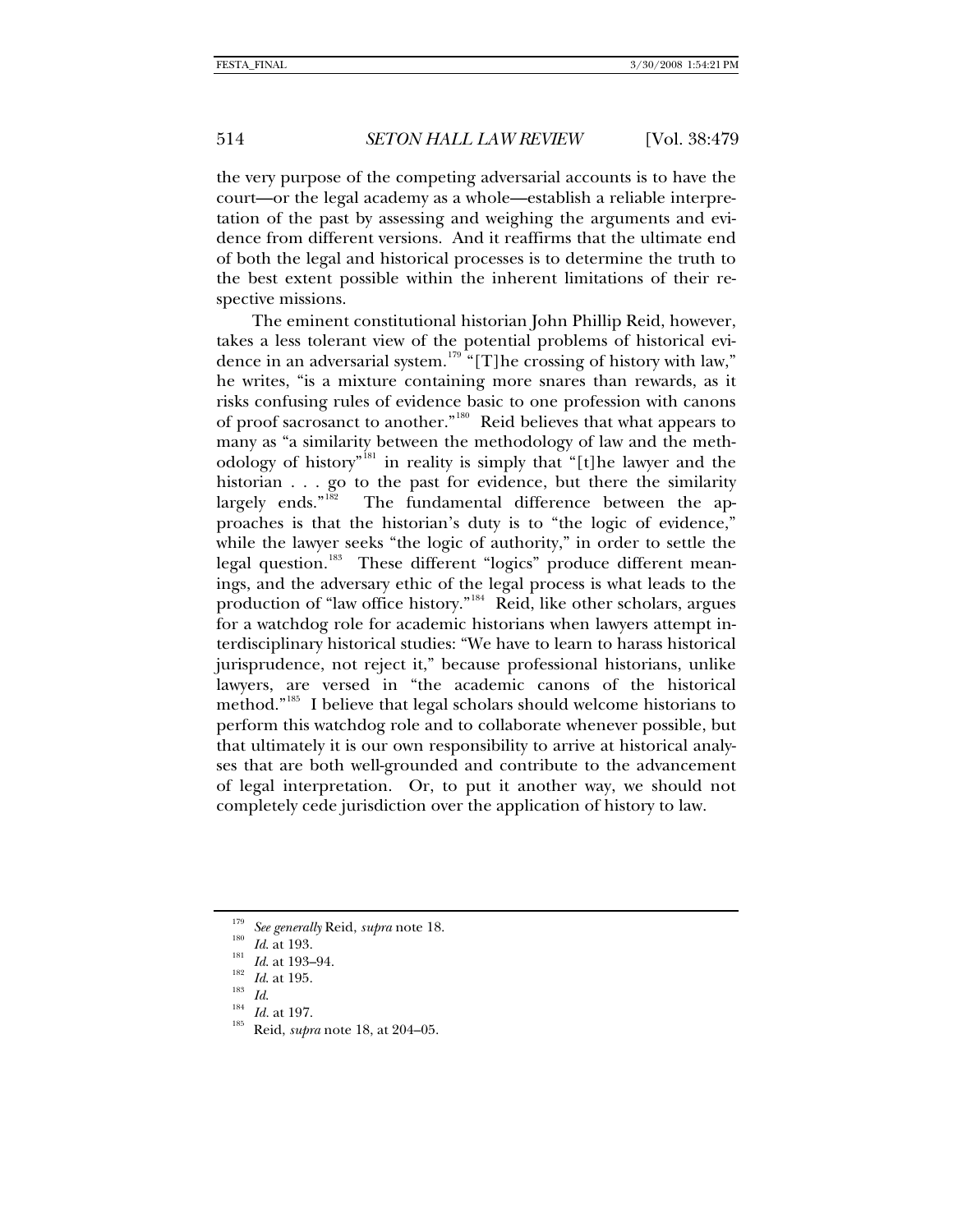# IV. ADVOCACY AND OBJECTIVITY IN THE PROFESSIONAL STANDARDS OF LAWYERS AND HISTORIANS

What, in fact, are these "standards" to which the commentators keep referring, when critiquing the attempts of lawyers to "do history"? As noted above, the fundamental tension seems to be between the historian's supposed creed of objectivity and the lawyer's duty of advocacy. This presumed objectivity-versus-advocacy "tension" is itself worth analyzing. In this Part, I will undertake a brief inquiry into several particular aspects of the professional standards of law and history. In examining "standards," I am not referring to the actual techniques of historical method or legal practice, of working in the archives, canvassing the sources, making causal inferences, and so on. Nor am I purporting to offer a comprehensive assessment of the norms of the respective professions. Historical methodology is contested, and historians are notoriously reluctant to describe any defini-tive set of "standards" for their craft.<sup>[186](#page-36-0)</sup> I use the term here to refer to the general theoretical orientation of the work that historians and lawyers do. The objectivity/advocacy issue is not new, but it has tremendous relevance to the debates over history in law, given the sociological distinctions discussed above. For historians, I will analyze the longstanding debate over whether "objectivity" is an attainable goal.<sup>[187](#page-36-1)</sup> For lawyers, I examine whether "lawyers' legal history" should even be subject to the standards of professional historiography.

## *A. Objectivity: The Historians' Canon for Discovering Truth*

The critics who assert that there is a tension in making historical arguments to interpret legal issues seem to assume that because the historian's professional posture is one of objectivity, historical evidence should not be deployed by those whose role is advocacy. Advocacy, they claim, risks distorting the historical record, which, to be accurate, requires more explanation of context and a better understanding of its differences from our world today than can be provided in the situation of a discrete trial or legal controversy. Advocates, of course, seek to marshal favorable evidence in order to persuade, and the implications for "objective" historical truth are obvious. Or, as Kalman puts it, "[w]here lawyers focus on text and continuity in order to prescribe, we [historians] concern ourselves with context and

<span id="page-36-1"></span><span id="page-36-0"></span><sup>186</sup> *See* Martin, *supra* note 7, at 1533. Indeed, the idea that there is any established, undisputed methodological canon to which all historians advert is just the kind of reductive assumption about their profession that infuriates them. 187 *See generally* NOVICK, *supra* note 8.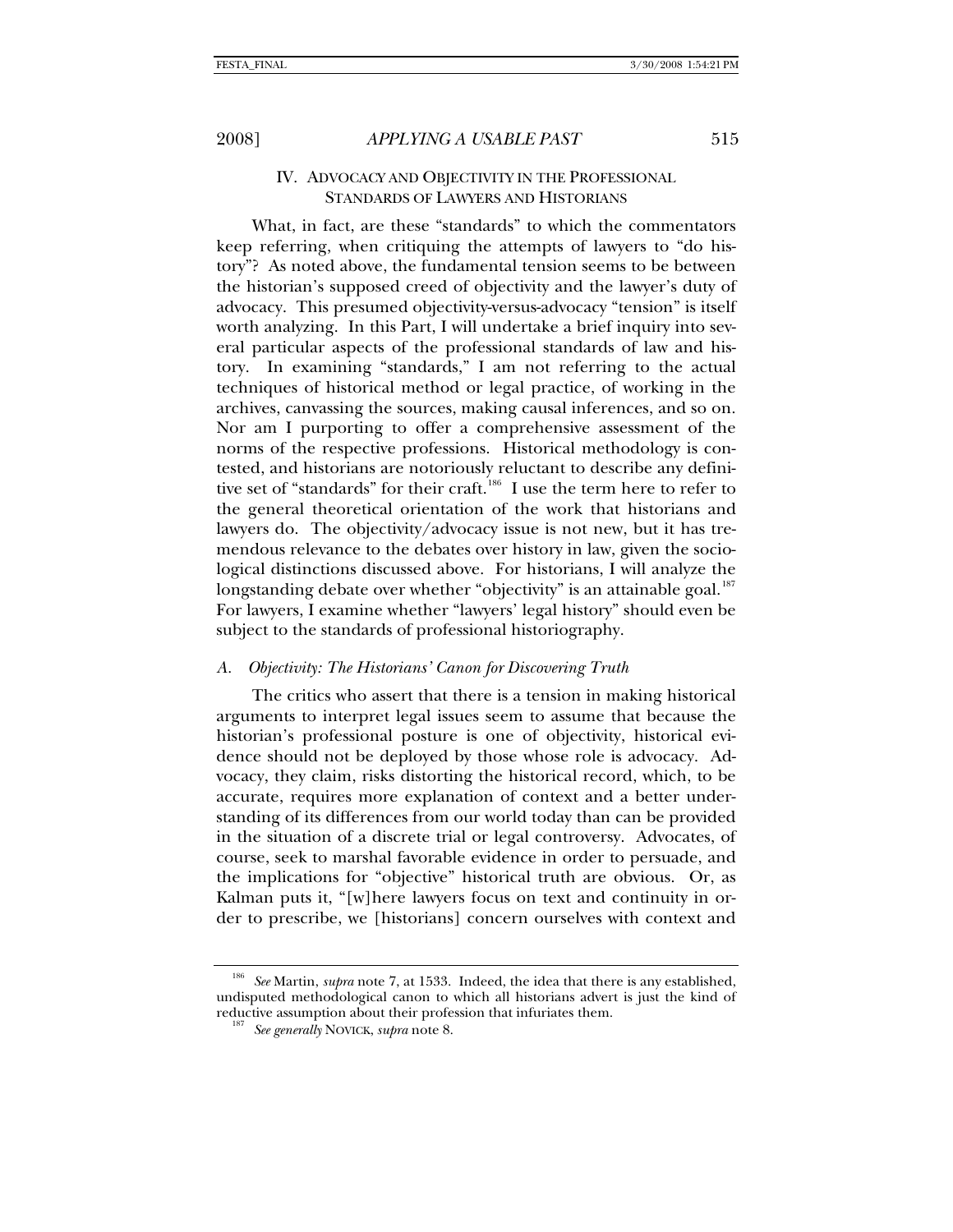change over time with an eye to explaining."<sup>[188](#page-37-0)</sup> Some contend that interpreting historical events should be left to those committed to doing so with neutrality, with a solid grounding in the methods of weighing various sources, and with no personal stake in the outcome of the inquiry.<sup>[189](#page-37-1)</sup> The conventional wisdom behind the critique does not resolve the matter in favor of exclusion, however, for three reasons: (1) the concept of objectivity in scholarship is open to debate in the historical profession itself; (2) historians have, willingly or not, increasingly become participants in the culture wars; and (3) recent events have shown that history, like any other profession, is subject to rare, but serious, cases of academic dishonesty.

## 1. Objectivity in Scholarship

The standard critique of "law office history" proceeds from the observation that lawyers, by their very professional orientation, are essentially not objective. This critique assumes—by implication—that historians, to the contrary, are objective in their work. But historians themselves have cast doubt on the very notion of objectivity in their own profession.<sup>[190](#page-37-2)</sup> What is "objectivity" for a historian? According to historians Paul Conkin and Roland Stromberg, the concept can be applied only in a limited context, "when the term 'objective' has a practical and very restricted meaning" and not as a quest for absolute truth: "[i]f it has any bearing on history at all, 'objectivity' means that the clearly cognitive (truth-claiming) parts of a historical narrative must specifically refer to and be inferable from some perceptual evidence of a public sort, and that the cognitive claim must go no further."[191](#page-37-3) In other words, to be objective, historians must strictly limit their interpretations to that which is directly supportable by the evidentiary record as a whole.

The most well-known account of the troubled relationship of American historians to the ideal of objectivity is Peter Novick's *That Noble Dream: The "Objectivity Question" and the American Historical Profes-*

<span id="page-37-0"></span><sup>&</sup>lt;sup>188</sup> Laura Kalman, *The (Un?)Bearable Liteness of E-Mail: Historians, Impeachment and* Bush v. Gore, 4 THEORETICAL INQUIRIES L. 579, 594 (2003).

<span id="page-37-1"></span>See generally Martin, *supra* note 7 (arguing that only court-appointed historical experts should be permitted in litigation to mitigate concerns over historians testifying on behalf of the parties); *see also* THOMAS L. HASKELL, OBJECTIVITY IS NOT

<span id="page-37-3"></span><span id="page-37-2"></span>NEUTRALITY (1998).<br><sup>190</sup> See HOFFER, *supra* note 141.<br><sup>191</sup> PAUL K. CONKIN & ROLAND N. STROMBERG, HERITAGE AND CHALLENGE: THE HISTORY AND THEORY OF HISTORY 192 (1989).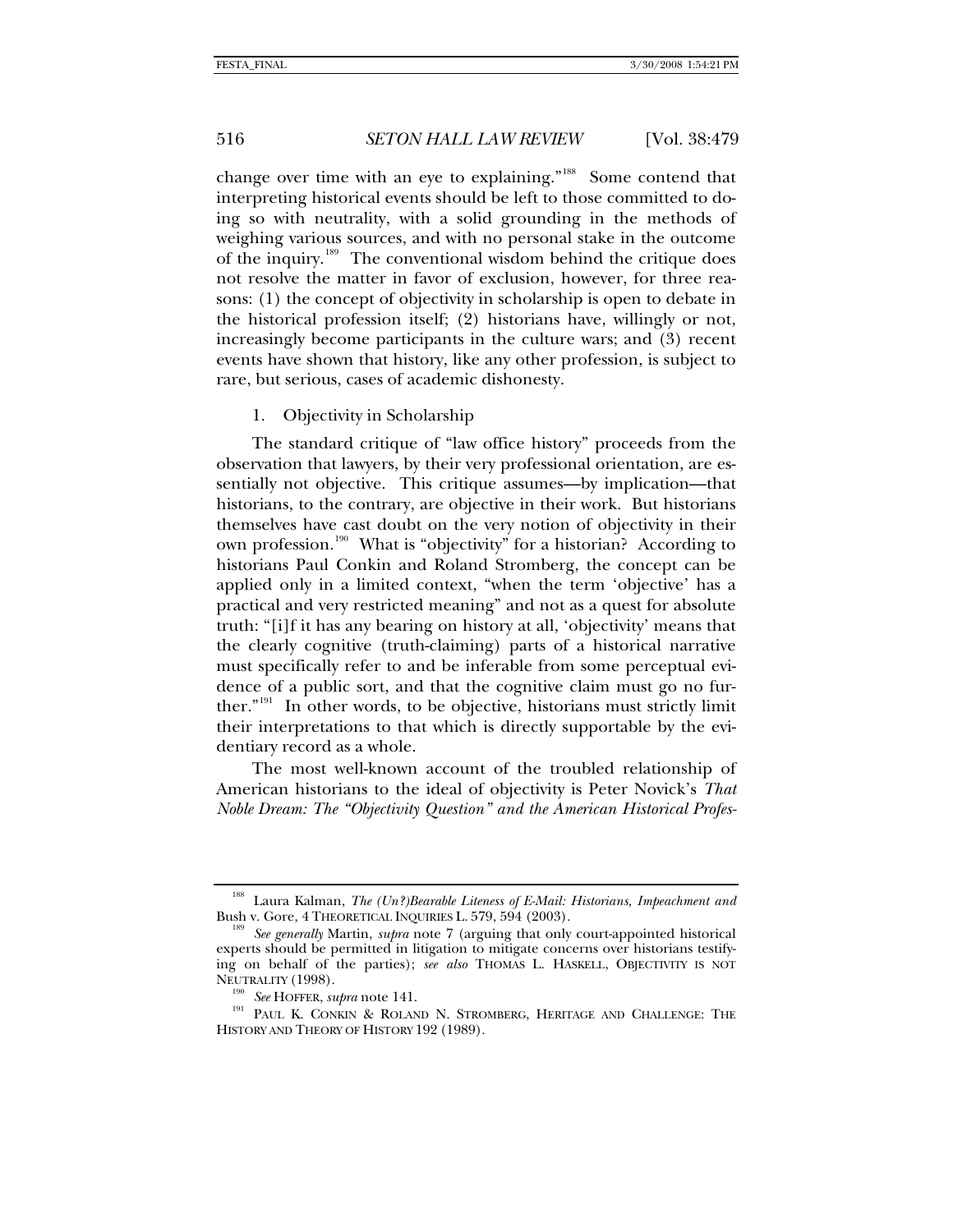sion.<sup>[192](#page-38-0)</sup> Novick chronicles the professionalization of historiography in the U.S. and the longstanding controversy over the profession's norms.<sup>[193](#page-38-1)</sup> The first major American historians, such as George Bancroft, tended to write celebratory narratives that were esteemed more for their didactic value in fostering patriotic virtue than for their his-torical analysis.<sup>[194](#page-38-2)</sup> Then, in the late nineteenth century, armed with Ph.D.s from European universities, a new cadre of American historians began to develop a new professional identity.[195](#page-38-3) In reacting to the overtly patriotic and romantic history of predecessors such as Ban-croft and Francis Parkman,<sup>[196](#page-38-4)</sup> the new American historical profession prided itself on its grounding in modern social science techniques and standards and its commitment to objectivity—a commitment that, according to Novick, would eventually turn out to be only a "noble dream."[197](#page-38-5)

According to Novick, the idea that historians can practice their craft with true objectivity suffered two major assaults in the twentieth century.[198](#page-38-6) First came the post-World War I realization that American historians had been guilty of subordinating their principles in support of nationalist propaganda—in other words, engaging in advocacy.[199](#page-38-7) And historians from nations on both sides of the War had done this, suggesting that perhaps one could not truly transcend the biases of one's nationality, class, or race to write history objectively.<sup>[200](#page-38-8)</sup> In World War II and the early Cold War, the moral certitude of the times enabled historians to once again craft a consensus and con-

<span id="page-38-0"></span><sup>192</sup> NOVICK, *supra* note 8; *see also generally* MARY O. FURNER, ADVOCACY & OBJECTIVITY: A CRISIS IN THE PROFESSIONALIZATION OF AMERICAN SOCIAL SCIENCE, 1865– 1905 (1975); GEORG G. IGGERS, HISTORIOGRAPHY IN THE TWENTIETH CENTURY: FROM SCIENTIFIC OBJECTIVITY TO THE POSTMODERN CHALLENGE (1997); MARK C. SMITH, SOCIAL SCIENCE IN THE CRUCIBLE: THE AMERICAN DEBATE OVER OBJECTIVITY AND PURPOSE, 1918–1941 (1994); OBJECTIVITY, METHOD AND POINT OF VIEW: ESSAYS IN THE PHILOSOPHY OF HISTORY (W.J. Van Der Dussen et al. eds., 1991).

<span id="page-38-2"></span><span id="page-38-1"></span><sup>&</sup>lt;sup>193</sup> NOVICK, *supra* note 8, at 1–17.<br><sup>194</sup> E.g., GEORGE BANCROFT, HISTORY OF THE UNITED STATES OF AMERICA, FROM THE DISCOVERY OF THE AMERICAN CONTINENT (1899). Note that the idea that history is important for its pedagogical value survives today, albeit in vastly different form. *See,* 

<span id="page-38-4"></span><span id="page-38-3"></span>*e.g.*, Brown, *supra* note 26, at 181.<br><sup>195</sup> See NOVICK, *supra* note 8, at 47–60.<br><sup>196</sup> See, e.g., FRANCIS PARKMAN, THE OREGON TRAIL: SKETCHES OF PRAIRIE AND ROCKY-<br>MOUNTAIN LIFE (Dodd, Mead & Co., Inc. 1964) (1849).

<span id="page-38-7"></span><span id="page-38-6"></span><span id="page-38-5"></span>See NOVICK, *supra* note 8, at 259, 269. The phrase "that noble dream" comes from the title of progressive historian Charles A. Beard's 1934 seminal essay in the *American Historical Review*, in which he satirized the objectivity ideal. *See* Charles A. Beard, *That Noble Dream*, 41 AMER. HIST. REV. 1, 74–87 (1935). 198 *See* NOVICK, *supra* note 8, at 111,415. 199 *Id*. at 111. 200 *Id*. at 113-16.

<span id="page-38-8"></span>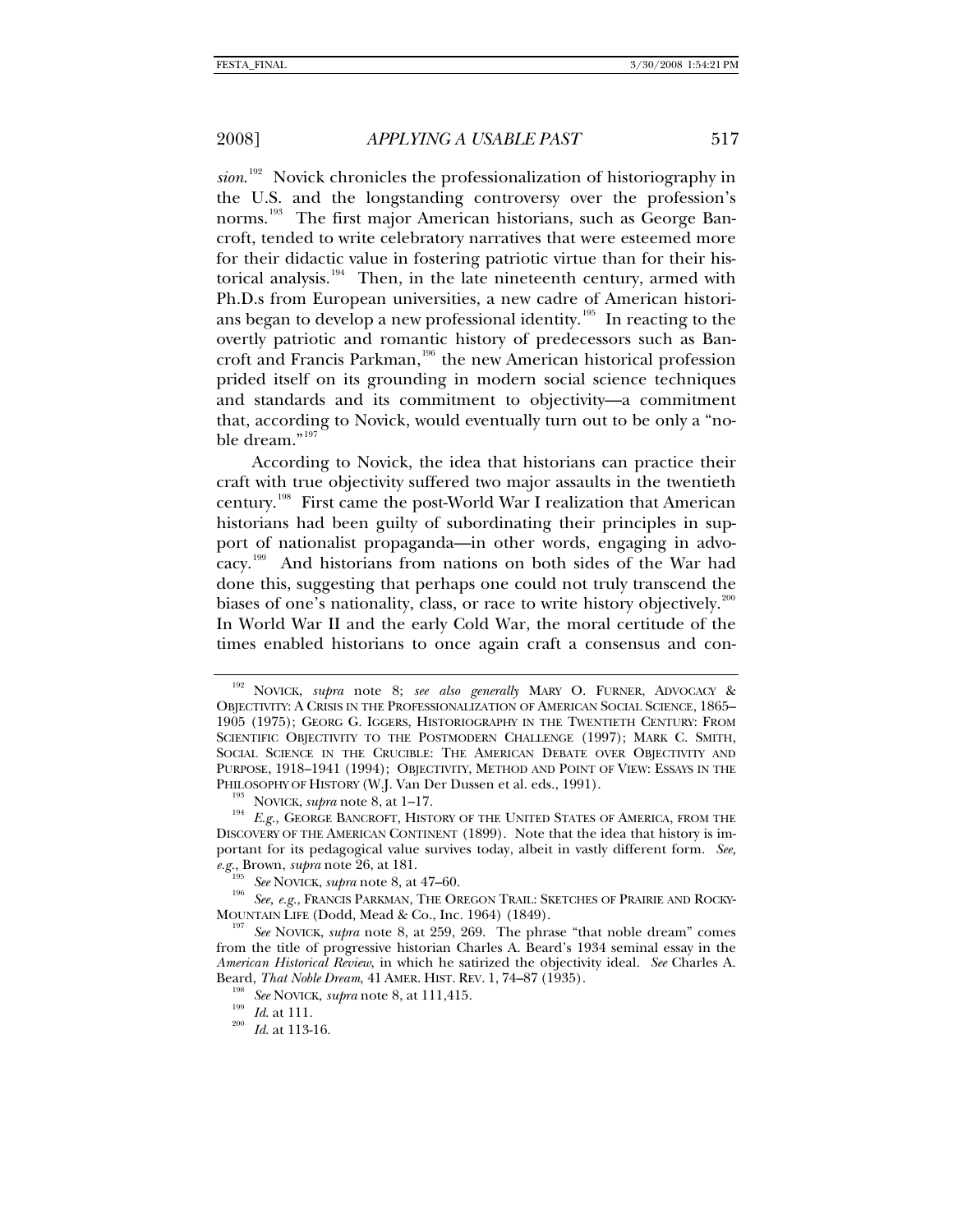vince themselves that they were objectively expressing universal prin-ciples.<sup>[201](#page-39-0)</sup> But the upheaval of the 1960s fractured the profession.<sup>[202](#page-39-1)</sup> The methodological orthodoxy of the traditional focus on political history was challenged by new schools of historiography such as social history and other "new history" movements. Other disciplines offered postmodernist and critical theory perspectives that attacked the very concept of objective truth. This turmoil left the profession in its current state of fragmented agendas and disparate tactics.<sup>[203](#page-39-2)</sup>

Novick's account is filled with stories of how individual historians have grappled with the possibility that their work, rather than offering an objective account of history, actually has been tainted by subtle bias, if not outright advocacy.<sup>[204](#page-39-3)</sup> Novick seems to believe that the very ideal of objectivity for the historical profession is now obsolete, but not all historians agree. Thomas L. Haskell instead argues for "continuing to honor the ideal [of objectivity], meanwhile ridding it of unwanted connotations."<sup>[205](#page-39-4)</sup> Haskell believes that a proper amount of professional detachment will enable historians to pursue valuable research without unnecessarily fetishizing political "neutrality" on nor-mative questions.<sup>[206](#page-39-5)</sup> We need not decide between Novick's and Haskell's conceptions of objectivity; it is enough to note for our purposes that, within the historical profession itself, there are serious debates over whether "objectivity" is something that can or should be achieved, and that understanding the context of that debate should give us pause before assuming that if we, as lawyers, simply defer any judgment on historical issues to members of the historical profession, it will automatically resolve the age-old advocacy-vs.-objectivity issue. We can see that the historical profession has itself been engaged in a struggle to understand these issues.

It would seem, therefore, that if one moves beyond the standard critiques of law office history, one would find that the historical profession itself is far from having a consensus on the actual achievement or applicability of the objectivity ideal. This does not necessarily mean that the asserted "tension" between the underlying values of the two professions does not exist, or that historians are not generally

<span id="page-39-5"></span>

<span id="page-39-4"></span><span id="page-39-3"></span><span id="page-39-2"></span><span id="page-39-1"></span><span id="page-39-0"></span><sup>&</sup>lt;sup>201</sup> *Id.* at 281–82.<br><sup>202</sup> *Id.* at 415.<br><sup>203</sup> *See* HOFFER, *supra* note 141.<br><sup>204</sup> *See generally* NOVICK, *supra* note 8.<br><sup>205</sup> *See* HASKELL, *supra* note 189, at 148.<br><sup>206</sup> *Id.* at 150 ("My conception of objectivi shared by historians today) is compatible with strong political commitment.").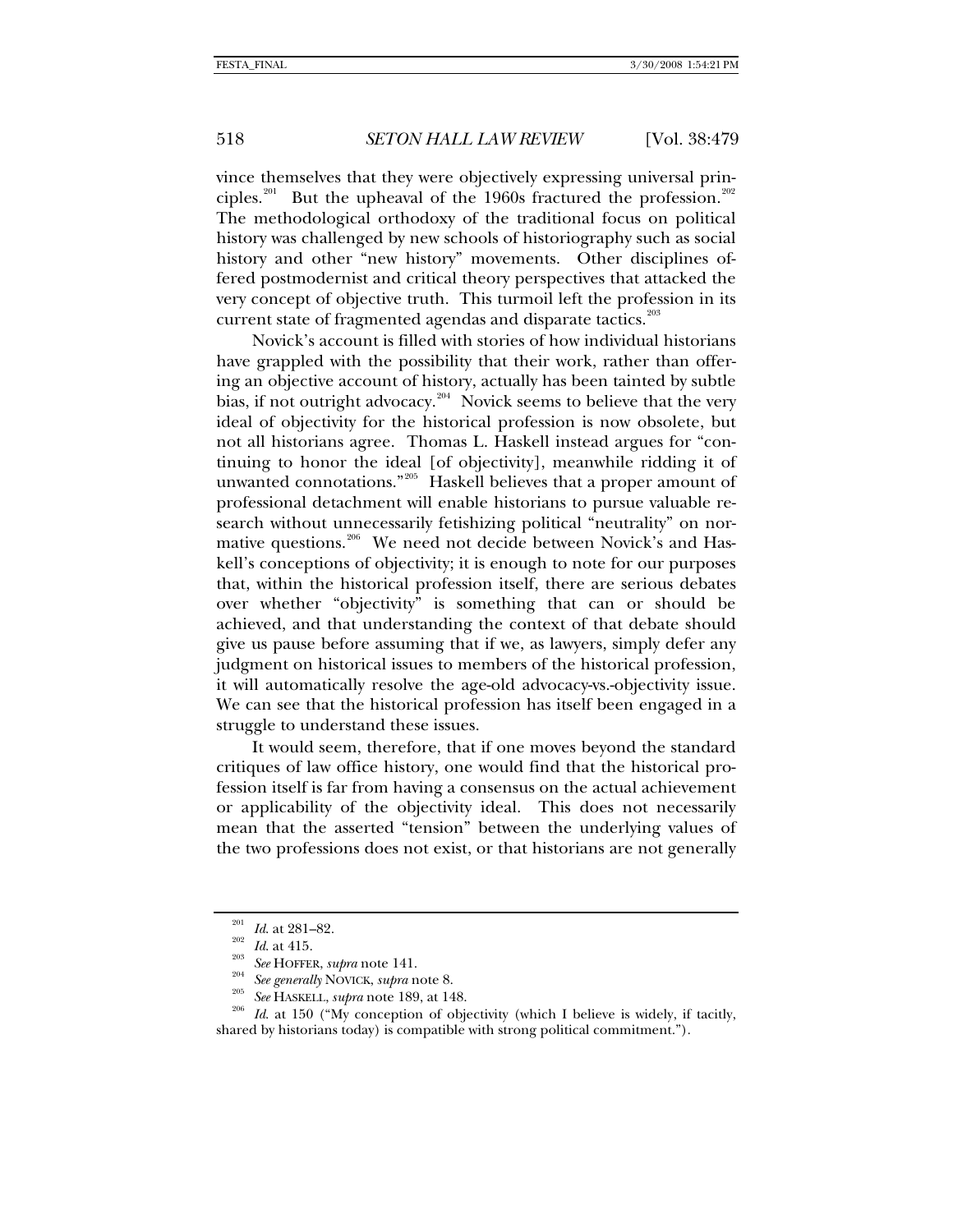more oriented toward objectivity than lawyers.<sup>[207](#page-40-0)</sup> It does suggest that the issue of applying history in law may not be so easily reducible to simply positing a fundamental, irreconcilable conflict between objectivity and advocacy. At any rate, scholars from both professions who participate in the debate over history in law are well aware of the fraughtness of any claims to objectivity as the sine qua non of profes-sional history.<sup>[208](#page-40-1)</sup> Those who call for leaving history to the historians based on historians' presumably more impartial, dispassionate, objective stance in interpreting history—should bear in mind the problems that the historical profession itself has had with the concept of objectivity.

### 2. Scholars as Advocates

Indeed, many historians themselves might say that the idea that they are objective, authoritative arbiters of the meaning of the past is an outdated, somewhat romanticized conception of the historical profession that went the way of the passenger pigeon with the displacement of postwar "consensus history." Since the 1960s historians have increasingly become diversified and specialized in their fields of study.<sup>[209](#page-40-2)</sup> The profession has moved towards concentrating on social history, and towards relating the stories of previously oppressed or underrepresented groups.<sup>[210](#page-40-3)</sup> It has been influenced by and has borrowed from postmodernism, critical theory, and other interdisciplinary currents. Indeed, historians might be much more likely today to conceive of their own scholarly agendas as providing "narratives" of certain peoples, groups, or events rather than as attempting to render an "objective," synthetic, comprehensive account.

Some historians even view their scholarship as being essentially "activist" in orientation; even those who do not still find themselves participating in political and cultural controversies on occasion. Peter Hoffer, in *Past Imperfect*, has chronicled how in the past generation individual historians have participated in such "culture war" issues as the debate over Columbus Day, the National History Standards, the display of the *Enola Gay* at the Smithsonian, and the impeachment of

<span id="page-40-0"></span>Reuel Schiller, *The Strawhorsemen of the Apocalypse: Relativism and the Historian as Expert Witness*, 49 HASTINGS L.J. 1169, 1169 (1998) ("Reports of objectivity's demise, at

<span id="page-40-2"></span><span id="page-40-1"></span>least within the historical profession, are premature."). 208 *See* Rakove, *supra* note 6, at 1607; *see also* Farber, *supra* note 20, at 1010; Kramer, *supra* note 6, at 396; Posner, *supra* note 1, at 592; Schiller, *supra* note 207, at 1169–72; Cass R. Sunstein, *The Idea of a Useable Past*, 95 COLUM. L. REV. 601, 601 (1995). 209 HOFFER, *supra* note 141, at 15. 210 *Id.*

<span id="page-40-3"></span>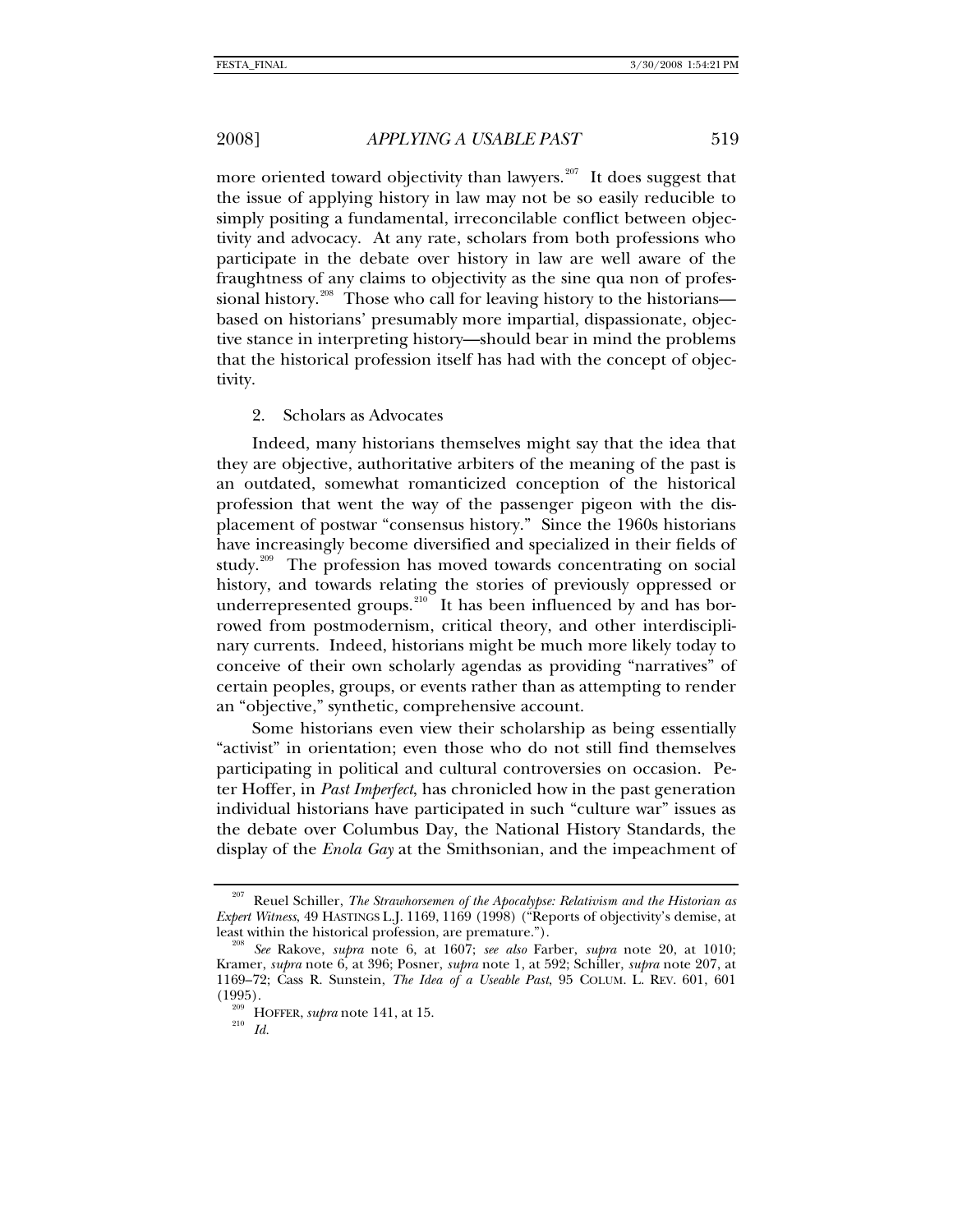President Clinton.<sup>[211](#page-41-0)</sup> Historians furthermore have inserted themselves collectively into controversial public policy issues such as impeachment and the *Bush v. Gore* decision by issuing group statements expressing opinions purportedly based on their professional exper-tise.<sup>[212](#page-41-1)</sup> Most recently, the American Historical Association—the primary professional organization for historians of all fields in the U.S.—issued a resolution condemning the Iraq War.<sup>[213](#page-41-2)</sup>

This sort of advocacy regarding hot-button political and cultural issues may or may not be agreed upon by all members of the historical profession, but it should at a minimum disabuse us of the notion that historians are necessarily above the fray when it comes to advocating certain points of view to achieve preferred policy outcomes. While there is a clear distinction between this sort of advocacy and the writing of scholarship, one can just as easily make the same distinction between lawyers' advocacy and legal scholarship, or judicial opinion-writing. We are left with the reality that there are different ideas and ideologies animating individual members of the historical profession, and this may in turn influence historians' approaches to, revisions of, and debates over history and its application. Thus, the idea that lawyers can advert to any source of academic historiography as a singular authoritative interpretation of historical meaning may itself be a mistaken idea of what the historical profession means to provide; it may be a foreign concept to many historians.<sup>[214](#page-41-3)</sup>

Other scholars have noted the "subjectivization" of professional historiography, as successive interpretations seek to challenge and revise previous ones in a polemical dialogue. Buckner Melton advises lawyers to turn to historiography to find support for and weaknesses in competing positions. Melton understands the reality that in most disputes either side can be buttressed by historical interpretation, noting John Hope Franklin's assessment that "[i]n virtually every area where evidence from the past is needed to support the validity of a

<span id="page-41-1"></span><span id="page-41-0"></span><sup>&</sup>lt;sup>211</sup> HOFFER, *supra* note 148, at 93–130.<br><sup>212</sup> Kalman, *supra* note 197, at 599 (expressing caution over the seeming ease with which historians of all fields signed on to these statements, regardless of whether or not they had particular expertise on the issues discussed).

<span id="page-41-2"></span><sup>&</sup>lt;sup>213</sup> American Historical Association, *Resolution on United States Government Practices Inimical to the Values of the Historical Profession*, PERSPECTIVES, Feb. 2007, *available at* http://www.historians.org/perspectives/issues/2007/0702/0702aha3.cfm (last visited March 28, 2008) (The Resolution was approved by a vote of 76 percent to 24 percent in electronic voting March 1–9, 2007.); *see also* Scott Jaschik, *Historians Vote to Condemn War in Iraq*, INSIDE HIGHER ED., Mar. 13, 2007, http://www.insidehighered. com/news/2007/03/13/iraq. 214 Kalman, *supra* note 188, at 592 ("Historians appreciate the pastness of the

<span id="page-41-3"></span>past.").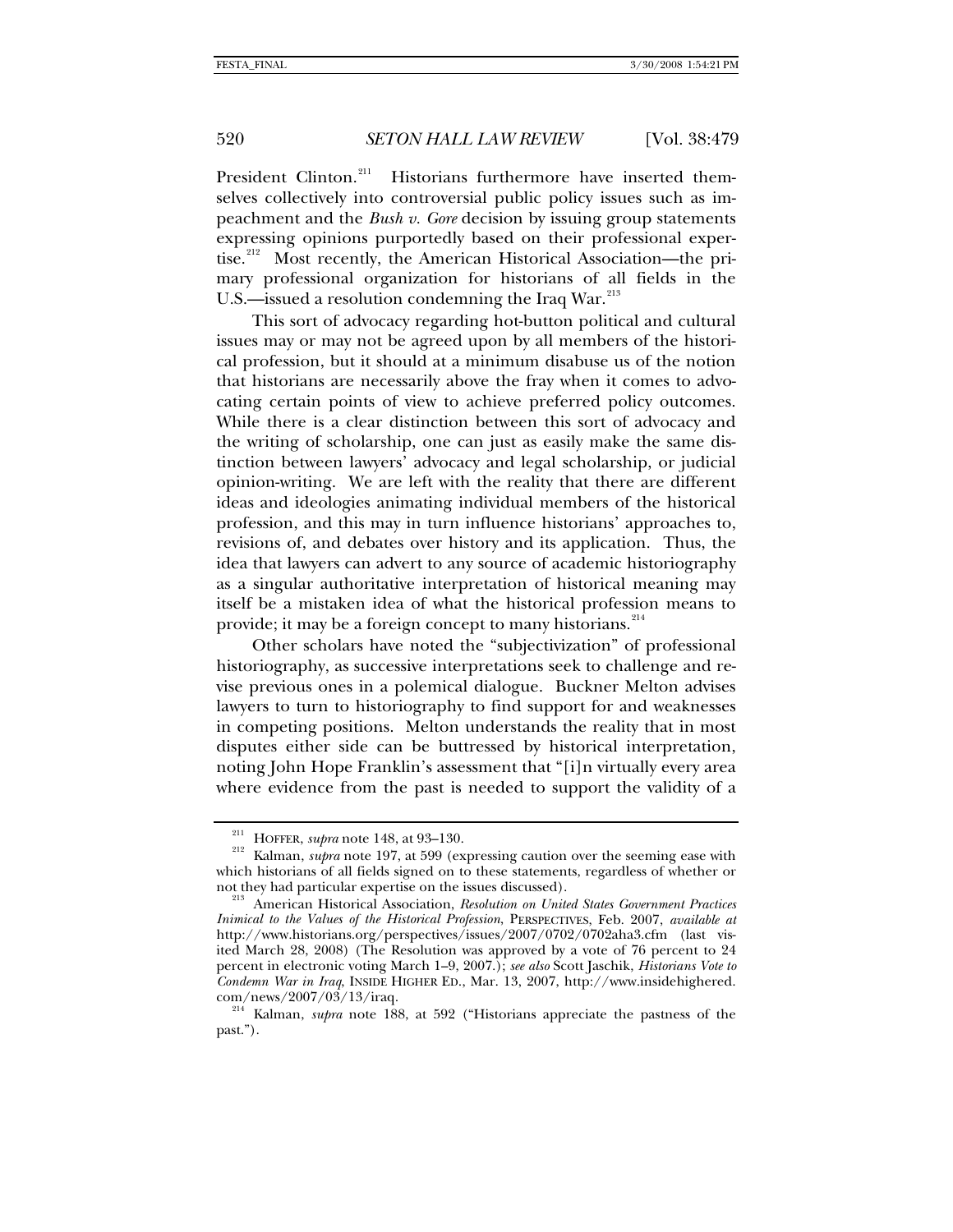given proposition, an historian can be found who will provide the evidence that is needed.'"[215](#page-42-0) Melton advises lawyers to utilize the work of academic historians because, as he quotes Peter Irons, in the final analysis, "scholarship is a form of advocacy."[216](#page-42-1)

### 3. Academic Dishonesty and Its Implications

Critics charge that lawyers doing history should adhere to the standards of the historical profession or else rely exclusively on professional historians. But while the focus of this critique is toward getting history "right," relying on historians' work may not always be a failsafe plan. As certain scandals in recent years have shown, there is always the possibility that some historians themselves may not be applying the rigorous standards demanded by their profession. Not only has objectivity as a goal of historians been questioned, thus weakening the argument that academic historians have exclusive professional jurisdiction over issuing objective interpretations of the past, but the actual practice of certain historians has come under fire too. Scandals have erupted over the use or misuse of sources or fabrication of stories by several prominent historians, including Stephen Ambrose, Doris Kearns Goodwin, and Joseph Ellis.<sup>[217](#page-42-2)</sup> While these instances of academic dishonesty only involve an infinitesimally small proportion of the historical profession, their attendant controversies caution us from overreliance on importing expertise from another discipline as an automatic panacea for our concern over objectivity.

The now-paradigmatic example, which has had concrete implications for constitutional law and social policy, is the familiar case of Michael Bellesiles. His book *Arming America: The Origins of a National Gun Culture* was praised by historians and awarded the 2001 Bancroft Prize.<sup>[218](#page-42-3)</sup> Bellesiles's research seemed to indicate that relatively few Americans through the late nineteenth century actually owned firearms, and he concluded that the historical evidence does not support the myth of a historical American gun culture.<sup>[219](#page-42-4)</sup> Current guncontrol debates draw a great deal from competing claims about whether the Framers intended that the Second Amendment guaran-

<span id="page-42-1"></span><span id="page-42-0"></span><sup>215</sup> Melton, Jr., *supra* note 4, at 426 (quoting John Hope Franklin, *The Historian*  and the Public Policy, in RACE AND HISTORY: SELECTED ESSAYS, 1938–1988 (1992)).<br><sup>216</sup> Id. at 425 (quoting Irons, *supra* note 4, at 354).<br><sup>217</sup> See HOFFER, *supra* note 141, at viii–ix.<br><sup>218</sup> MICHAEL A. BELLESILES, ARMING

<span id="page-42-4"></span><span id="page-42-3"></span><span id="page-42-2"></span>CULTURE  $(2000)$ .<br><sup>219</sup> *Id.*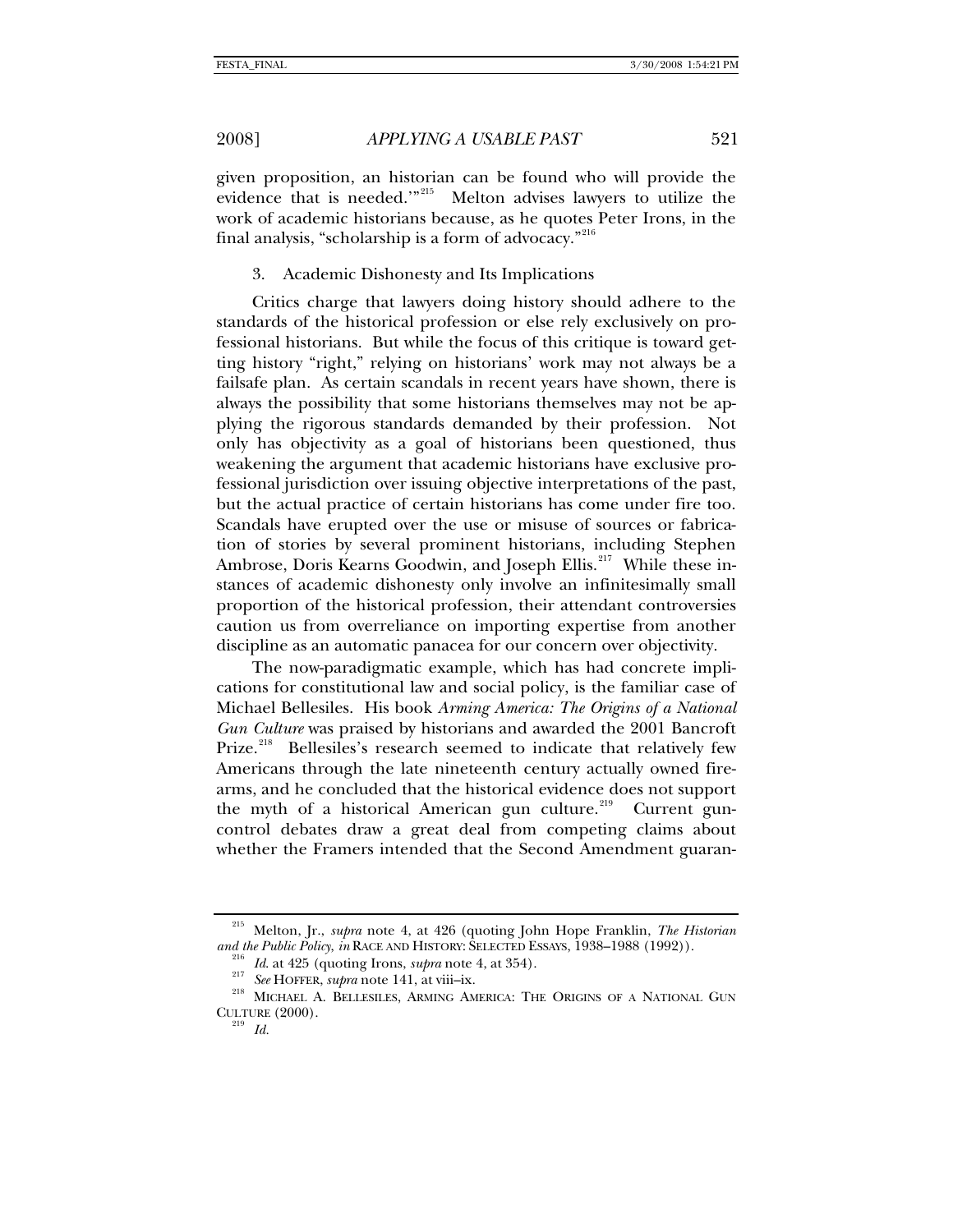tee an individual right to keep and bear arms, or instead only the col-lective right of States to equip their militias.<sup>[220](#page-43-0)</sup>

At the time, Bellesiles's thesis was poised to become the dominant academic paradigm in public discourse over the meaning of the Second Amendment and in policy debates over gun control. Controversial appellate interpretations recently have split the federal circuit courts, each opinion relying on historical interpretations of the original meaning of the Second Amendment.<sup>[221](#page-43-1)</sup> Bellesiles himself even signed an amicus brief advocating the collective-rights interpretation as a matter of historical fact in one of the appellate cases. $222$ Because Bellesiles's argument bears directly on a high-profile question of constitutional meaning, his work received much publicity. That publicity in turn led to intense scrutiny of the evidentiary basis for his assertions by groups with a stake in the outcome of the current policy debates on which the book touched.<sup>[223](#page-43-3)</sup> Critics challenged his evidentiary support, including notes that Bellesiles later claimed to have lost in an office flood and nineteenth-century California probate records that in fact were destroyed in the 1906 San Francisco earthquake. $224$ 

Despite an initial circling of the wagons around Bellesiles by academic historians and Bellesiles's own response seeming to blame the critiques on right-wing gun nuts,<sup>[225](#page-43-5)</sup> the critics' arguments proved meritorious and led to further investigations by scholars. Eventually,

<span id="page-43-0"></span><sup>&</sup>lt;sup>220</sup> SAUL CORNELL, A WELL-REGULATED MILITIA: THE FOUNDING FATHERS AND THE ORIGINS OF GUN CONTROL IN AMERICA (2006); *see also* Sanford Levinson, *The Embar-*

<span id="page-43-1"></span><sup>&</sup>lt;sup>221</sup> See Parker v. District of Columbia, 438 F.3d 370 (D.C. Cir. 2007) (holding, based partly on historical analysis, that the Second Amendment guarantees both a collective and an individual right to bear arms), *cert. granted*, *sub nom.* District of Columbia v. Heller, 128 S. Ct. 645 (U.S. Nov. 20, 2007) (No. 07-290); Silveria v. Lockyer, 312 F.3d 1052 (9th Cir. 2002) (holding, based partly on historical analysis, that the Second Amendment does not guarantee an individual right to bear arms, but rather only that the of the States to collectively arm their militias), *cert. denied*, 124 S. Ct. 803 (2003); United States v. Emerson, 270 F.3d 203 (5th Cir. 2001) (holding, based partly on historical analysis, that the Second Amendment guarantees both

<span id="page-43-2"></span>a collective and an individual right to bear arms ).<br><sup>222</sup> Brief for Ad Hoc Group of Law Professors and Historians as Amici Curiae Supporting Appellant (the "Yassky Brief"), United States v. Emerson, 270 F.3d 203 (5th Cir. 2001) (No. 99-10331).

<span id="page-43-3"></span>See Michael A. Bellesiles, *Disarming the Critics*, NEWS. OF THE ORG. OF AM. HISTORIANS, Nov. 2001, *available at* http://www.oah.org/pubs/nl/2001nov/bellesiles. html (responding to criticisms of his methodology). 224 James Lindgren, *Fall From Grace:* Arming America *and the Bellesiles Scandal*, 111

<span id="page-43-5"></span><span id="page-43-4"></span>YALE L.J. 2195, 2230 n.206 (2002); James Lindgren & Justin L. Heather, *Counting Guns in Early America*, 43 WM. & MARY L. REV. 1777, <sup>1826</sup> (2002). 225 Bellesiles, *supra* note 223.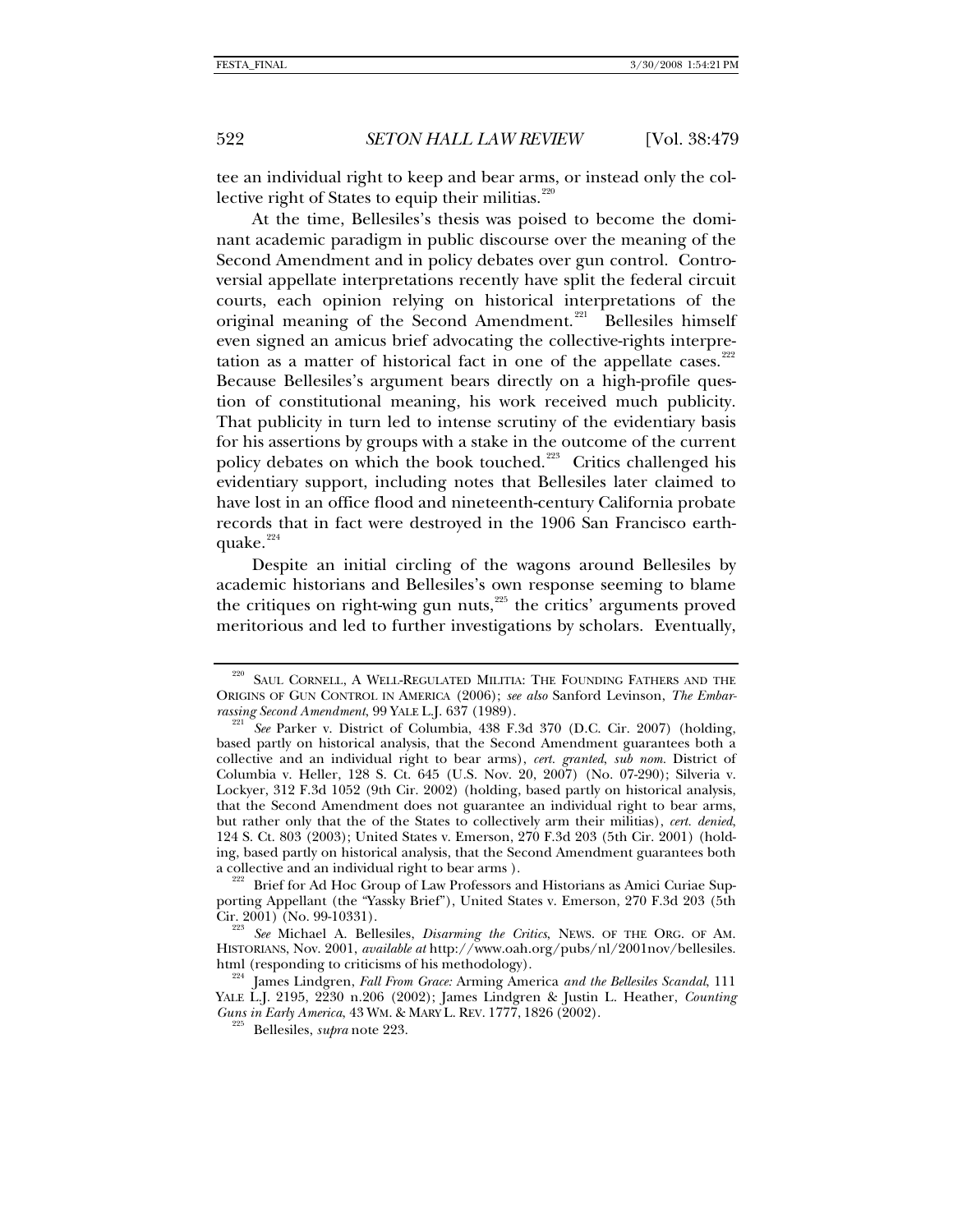Bellesiles's employer, Emory University, retained a panel of eminent historians to investigate the allegations, and while their report stopped short of finding intentional fraud, it was clear that Bellesiles had unacceptably deviated from professional norms in producing scholarship that could not be supported by any reliable evidence.<sup>[226](#page-44-0)</sup> His Bancroft Prize was subsequently revoked,<sup>[227](#page-44-1)</sup> and Bellesiles eventu-ally resigned his position at Emory.<sup>[228](#page-44-2)</sup> One wonders if the desire to prove the correctness of his theory and the high political stakes of the question led Bellesiles to abandon the historian's fidelity to facts and evidence.

It is worth noting that the reason Emory had to rely on an ad hoc panel was that the American Historical Association had gotten out of the business of policing academic dishonesty among historians shortly before the Bellesiles scandal broke.<sup>[229](#page-44-3)</sup> However, the ad hoc panel approach worked not only for Emory, but also for the University of Colorado when controversial ethnic studies professor Ward Churchill came under fire for his alleged plagiarism, falsification, and fabrication in his scholarship after his criticisms of victims of the Sep-tember 11th attacks achieved notoriety.<sup>[230](#page-44-4)</sup>

The Bellesiles scandal rocked the historical profession, and rightly so. Because the work of nearly all historians is above reproach in terms of ethics, historians rightly felt that Bellesiles's fraud undermined the integrity of the profession. The scandal plays a necessary part in this discussion not to impugn historians' scholarship but rather to remind us that in any legal context, relying on one source

<span id="page-44-0"></span><sup>&</sup>lt;sup>226</sup> REPORT OF THE INVESTIGATIVE COMM. IN THE MATTER OF PROFESSOR MICHAEL BELLESILES (2002), http://www.news.emory.edu/Releases/Final\_Report.pdf. The distinguished historians on the panel were Stanley Katz, Janna Gray, and Laurel Thatcher Ulrich. *Id.* 227 Announcement by the Columbia University Board of Trustees (Dec. 13, 2002),

<span id="page-44-1"></span>*available at* http://hnn.us/articles/1157.html (announcing the revocation of Bellesiles's Bancroft Prize).<br><sup>228</sup> News Release, Emory University, Michael Bellesiles Resigns from Emory Fac-

<span id="page-44-2"></span>ulty, (Oct. 25, 2002), *available at* http://www.news.emory.edu/Releases/bellesiles

<span id="page-44-4"></span><span id="page-44-3"></span><sup>&</sup>lt;sup>229</sup> HOFFER, *supra* note 141, at 165, 238–39.<br><sup>230</sup> REPORT OF THE INVESTIGATIVE COMM. OF THE STANDING COMM. ON RESEARCH MISCONDUCT AT THE UNIV. OF COLORADO AT BOULDER CONCERNING ALLEGATIONS OF ACADEMIC MISCONDUCT AGAINST PROFESSOR WARD CHURCHILL (2006), *available at*: http://www.colorado.edu/news/reports/churchill/churchillreport051606.html.

The investigative committee found unanimously that Churchill committed "serious research misconduct," but split as to whether termination or suspension was the more appropriate sanction. *Id.* The University fired Churchill on July 24, 2007. *See* Berny Morson, *CU Regents Fire Churchill*, ROCKY MOUNTAIN NEWS, July 25, 2007, *available at* http://www.rockymountainnews.com/news/2007/jul/25/cu-regents-fire-ward -churchill/.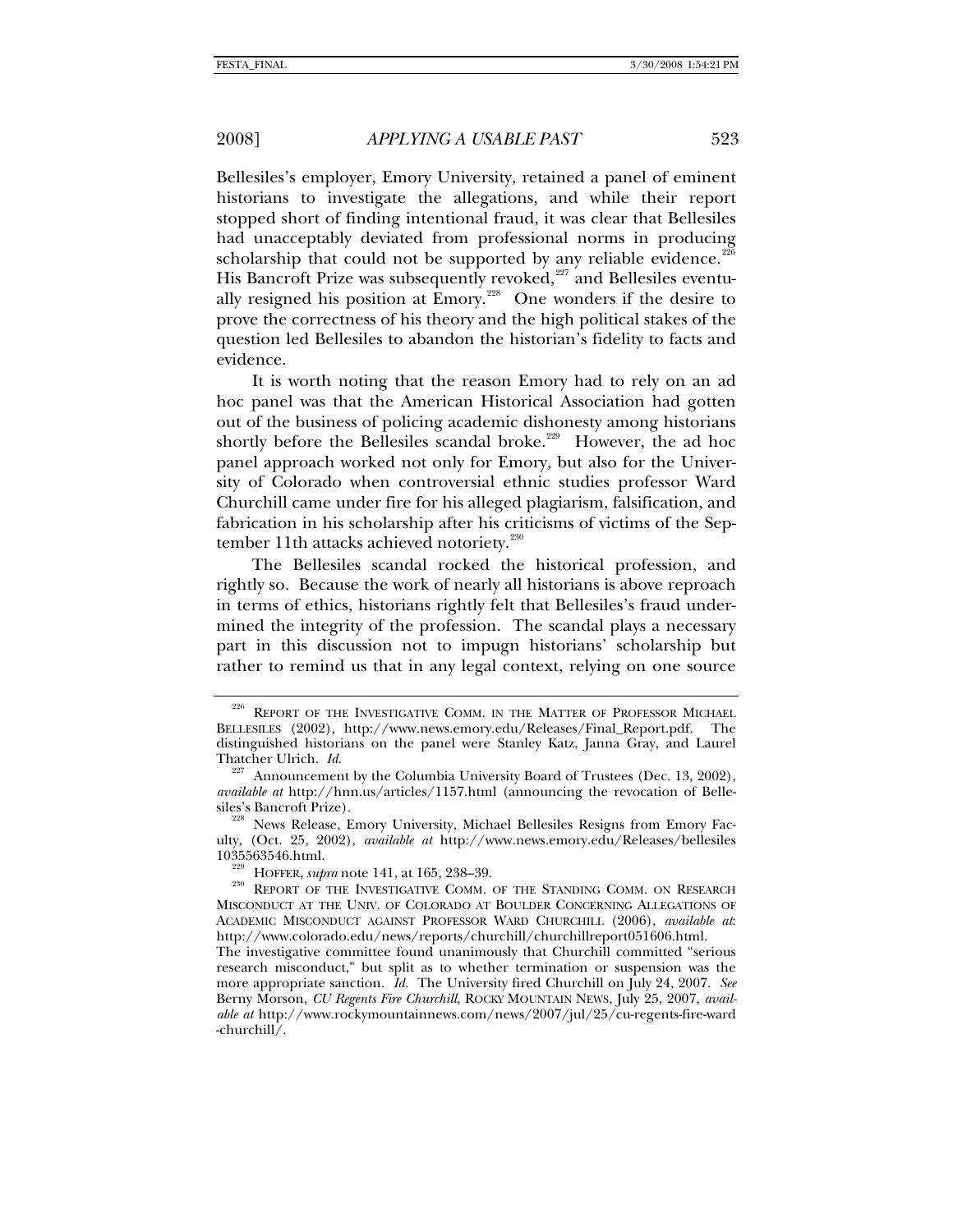alone, without "cross-examining" that source through the ventilation of opposing accounts or interpretations, bears risks. We continue to expect historians to produce accurate and reliable interpretations of the past. On the whole, historians are indeed best equipped to assess evidence and make inferences as to causation and meaning of historical information. But as with the objectivity question, it may be too simplistic to assert that by definition historians are objective and get history right, while lawyers are mere advocates and only manipulate history to serve their partisan ends.

### *B. Advocacy: The Law's Process for Determining Truth*

The professional standards of practicing lawyers regarding their posture toward a given legal issue, on the other hand, are fairly easy and straightforward to describe: in general, lawyers who represent clients in legal controversies are duty-bound to act as advocates for the clients' interests. $^{231}$  $^{231}$  $^{231}$  And we should not want it any other way. Indeed, the lawyers' duty is often referred to as one of "zealous advo-cacy."<sup>[232](#page-45-1)</sup> However, despite the duty of advocacy, lawyers are constrained by certain ethical standards that require their work product to meet a minimum threshold of truth and reliability. A lawyer may not distort the evidentiary record; may not make claims that are factually untrue; may not make frivolous claims; and may not ignore evi-dence that is damaging to his client's position.<sup>[233](#page-45-2)</sup> Thus, while lawyers are engaged in advocacy, by their own professional standards lawyers are no less obligated to adhere to the truth and to respect the evidence than are historians. Lawyers are thus in theory no more entitled to distort or abuse historical evidence, or make unsupportable historical claims, than are historians.

In reality, of course, no sane observer would argue that most individual lawyers prioritize reaching the abstract truth, except perhaps at a systemic level, than they do about competently representing their clients' interests. The nature of the adversary process and the professional obligation to serve their clients can seem to be the dominant forces influencing lawyers' conduct. But a refresher in professional ethics reminds us that lawyers are indeed obligated to serve the larger

<span id="page-45-0"></span><sup>&</sup>lt;sup>231</sup> See MODEL RULES OF PROF'L CONDUCT R. 3.1 cmt. 1 (1998) ("The advocate has a duty to use legal procedure for the fullest benefit of the client's cause . . . .").

<span id="page-45-2"></span><span id="page-45-1"></span>See, e.g., Shannan E. Higgins, Note, *Ethical Rules of Lawyering: An Analysis of Rolebased Reasoning from Zealous Advocacy to Purposivism*, 2 GEO. J. LEGAL ETHICS 639 (1999).We should rightly be more concerned if historians characterized the bases of their particular historical interpretations as driven by "zeal." 233 *See, e.g.*, MODEL RULES OF PROF'L CONDUCT R. 3.1, 3.3 (1998).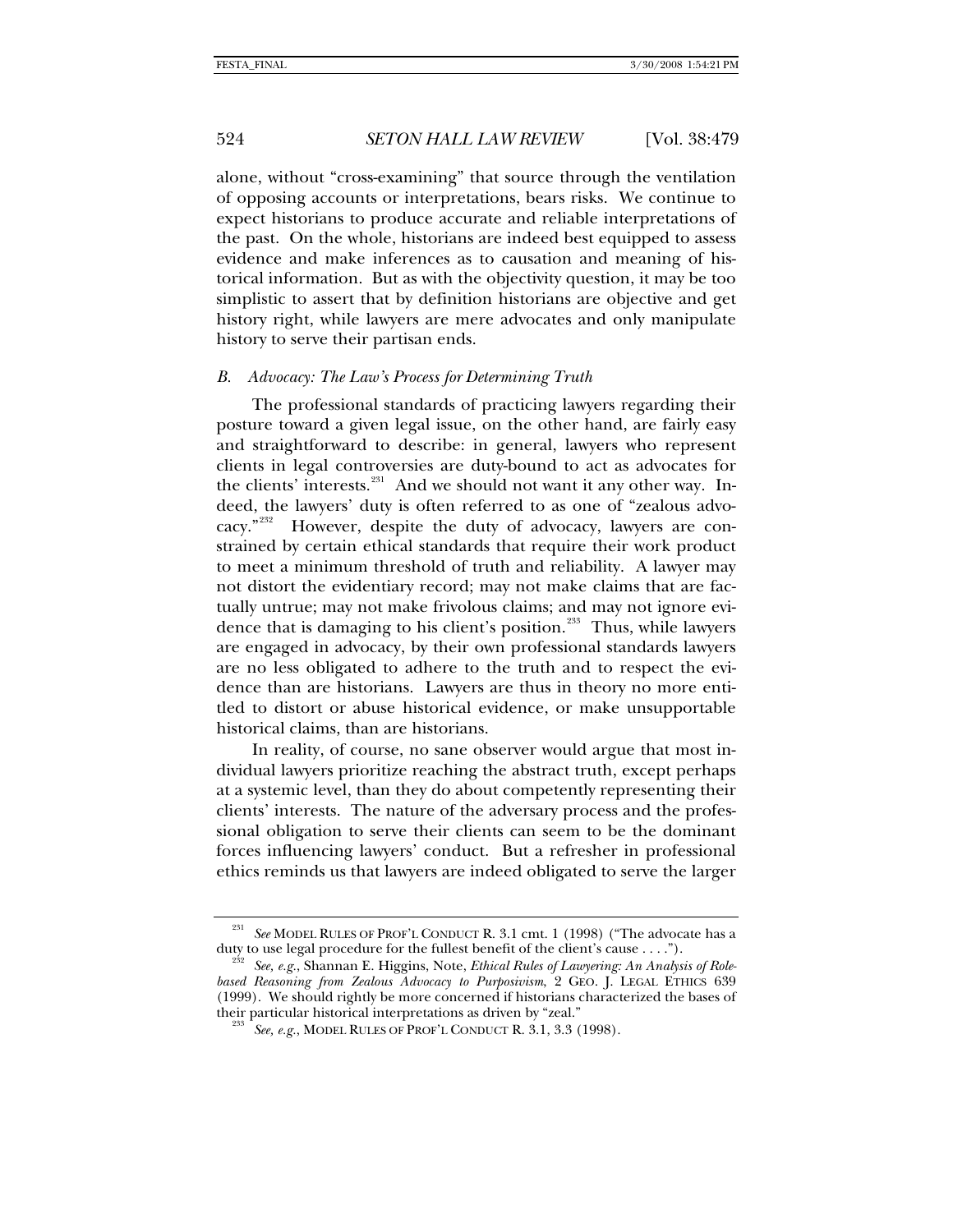ends of the legal system, which demands respect for evidence and procedural standards and does not allow for arguments that are flatly untrue. At least in theory, lawyers could be subject to court sanctions under most court rules $^{234}$  $^{234}$  $^{234}$  and to professional bar discipline under the various state bar rules of professional conduct for improper treat-ment of historical evidence.<sup>[235](#page-46-1)</sup> I freely acknowledge that a professional disciplinary action against a lawyer for "misusing" history would be extremely unlikely to happen (in fact, I have found no such cases). The problem is that the scope of the rules is intentionally broad, and the range of "acceptable" historical assertions is practically limitless. But a reminder that a lawyer's abuse of evidence—historical or otherwise—is just as unethical as a historian's, and is specifically prohibited by ethical rules, serves the purpose of putting the question of professional jurisdiction to use history in a broader context.

The role of judges and courts (and, secondarily, of legal scholars) is more compelling. Are judges, unlike the parties and their advocates, more "objective"? The court system's assignment of the adversarial roles to the attorneys is designed to produce between them the legal approximation of "truth" in the courtroom. Are judges who are so often the subject of criticism for the way in which they use history in deciding cases—more like impartial arbiters of the interpretation of historical fact, in the sense that historians are supposed to be impartial? Probably so. In general, both judges and historians are charged with the responsibility of reviewing the factual record in its entirety, of weighing all of the evidence, and of rendering an interpretation of the "truth" as accurately as possible. In fact the comparison between the role of the historian and that of the judge "has had a lasting life," according to eminent historiographer Carlo Ginzburg.<sup>[236](#page-46-2)</sup> Ginzburg acknowledges that the roles have much in common: "[w]e can conclude, therefore, that the tasks of both the historian and the judge imply the ability to demonstrate, according to specific rules, that *x* did *y* . . . ." while noting that in the end, "histori-

<span id="page-46-0"></span>E.g., FED. R. CIV. P. 11 (requiring truthfulness by attorneys in making representations to court in pleadings); FED. R. CIV. P. 37 (providing for sanctions against attorneys who fail to cooperate in discovery—i.e., the process by which both sides gather evidence to support arguments about truth).<br><sup>235</sup> See, e.g., TEX. DISC. R. PROF'L CONDUCT 3.01 (requiring attorneys to make only

<span id="page-46-1"></span>meritorious claims and contentions); TEX. DISC. R. PROF'L CONDUCT 3.03 (requiring candor toward the tribunal).

<span id="page-46-2"></span>Carlo Ginzburg, *Checking the Evidence: The Judge and the Historian, in* QUESTIONS OF EVIDENCE: PROOF, PRACTICE, AND PERSUASION ACROSS THE DISCIPLINES 290, 291 (James Chandler et al. eds., 1994) (citing historian-judge comparisons dating back to Henri Griffet in 1769 and Hegel).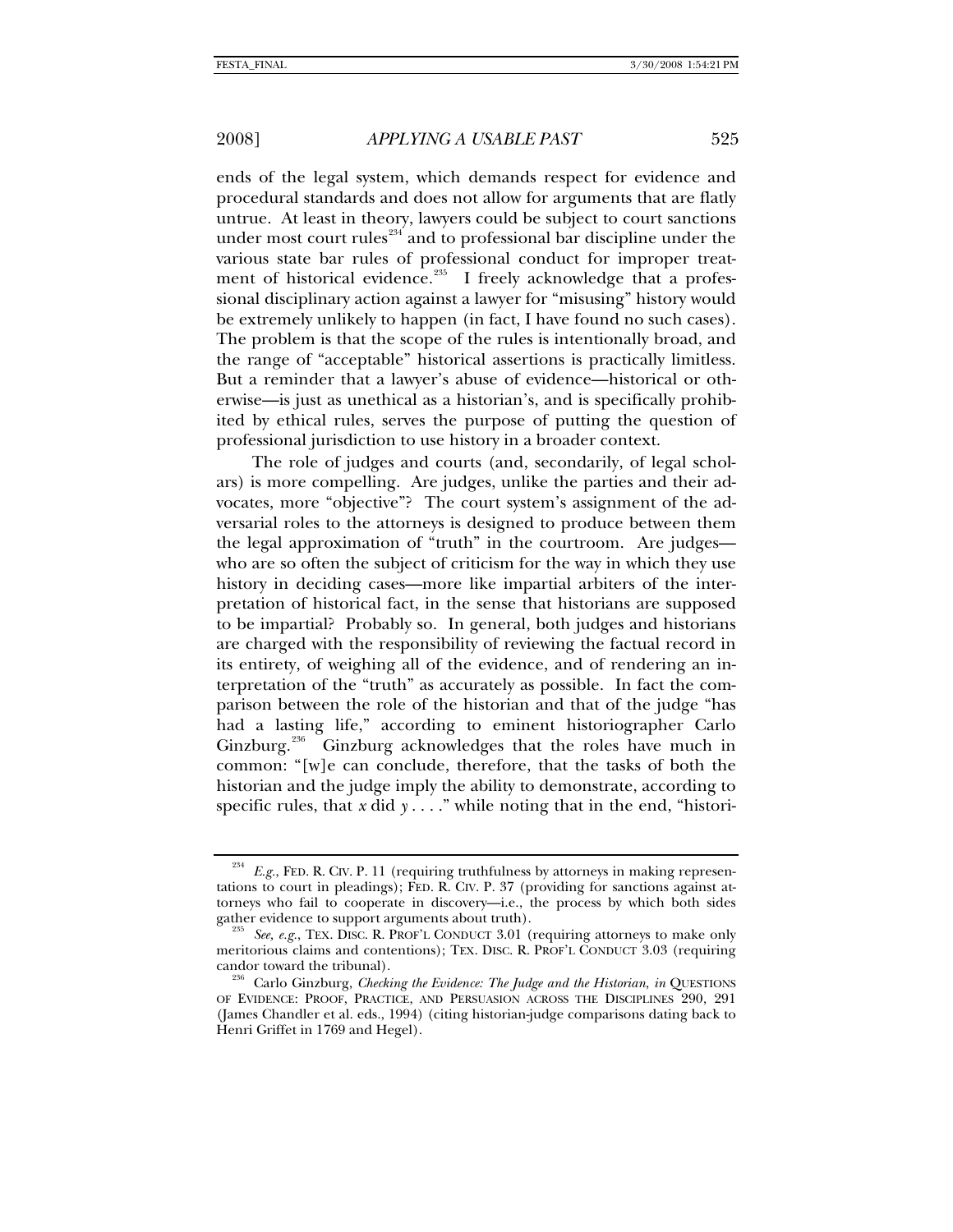ans and judges traditionally have had widely divergent aims."<sup>[237](#page-47-0)</sup> Does this qualified similarity mean, then, that judges ought to be allowed to "do" history, since they are institutionally free to consider history objectively? That is a tougher question. Having a neutral posture is only half of the problem. The other half is the contention, pointed out by Professor Rakove and others, that judges are not trained in the methods of professional historians.<sup>[238](#page-47-1)</sup>

Some prominent commentators argue, however, that we should not prevent judges, or for that matter, legal scholars, or even practicing lawyers, from engaging in historical analysis merely because they are not experienced in the professional standards of academic historiography. Mark Tushnet and Cass Sunstein, in advocating civic republicanism as an aspirational interpretive theory, have argued that the historical accounts written by lawyers have fundamentally different purposes from those of the professional historians and should not be held to the same standards. $239$  Nor must they necessarily be sneered at as inferior "law office history" or "history lite."<sup>[240](#page-47-3)</sup> This is because "the historian and the constitutional lawyer have legitimately different roles . . . and what a constitutional lawyer finds from history may, for legitimately different reasons relating to that purpose and role, be quite different from what a historian finds there."<sup>[241](#page-47-4)</sup>

For Sunstein, the lawyer's role is to make "the best constructive sense out of historical events" in order to provide a "useable past."<sup>[242](#page-47-5)</sup> Tushnet agrees that the purposes of what he calls "history-in-law" are not the same as those of academic history. Rather than give us actual information about the past or provide determinative authority, "lawyers' history" is intended to shed light on how we think about legal issues. Under this reasoning, calls to require the professional "standards" of historians when lawyers engage in historical inquiry are misplaced: "[l]aw-office history is a legal practice, not a historical one."<sup>[243](#page-47-6)</sup> And from the conservative side of the spectrum, even Judge Posner seems to agree that, because the use of history in interpreting legal issues (in the limited universe of cases where he would find it acceptable) has a fundamentally different purpose than that of aca-

<span id="page-47-2"></span><span id="page-47-1"></span><span id="page-47-0"></span><sup>&</sup>lt;sup>237</sup> *Id.* at 295–96.<br><sup>238</sup> Rakove, *supra* note 6, at 1588 (noting that "there is good historical evidence that jurists rarely make good historians" (citing the work of Charles A. Miller, Leo-

<sup>&</sup>lt;sup>239</sup> Sunstein, *supra* note 208; Tushnet, *supra* note 158.<br>
<sup>240</sup> Sunstein, *supra* note 208, at 603.<br>
<sup>242</sup> Id. at 602.<br>
<sup>242</sup> Id.<br>
Tushnet, *supra* note 158, at 934.

<span id="page-47-5"></span><span id="page-47-4"></span><span id="page-47-3"></span>

<span id="page-47-6"></span>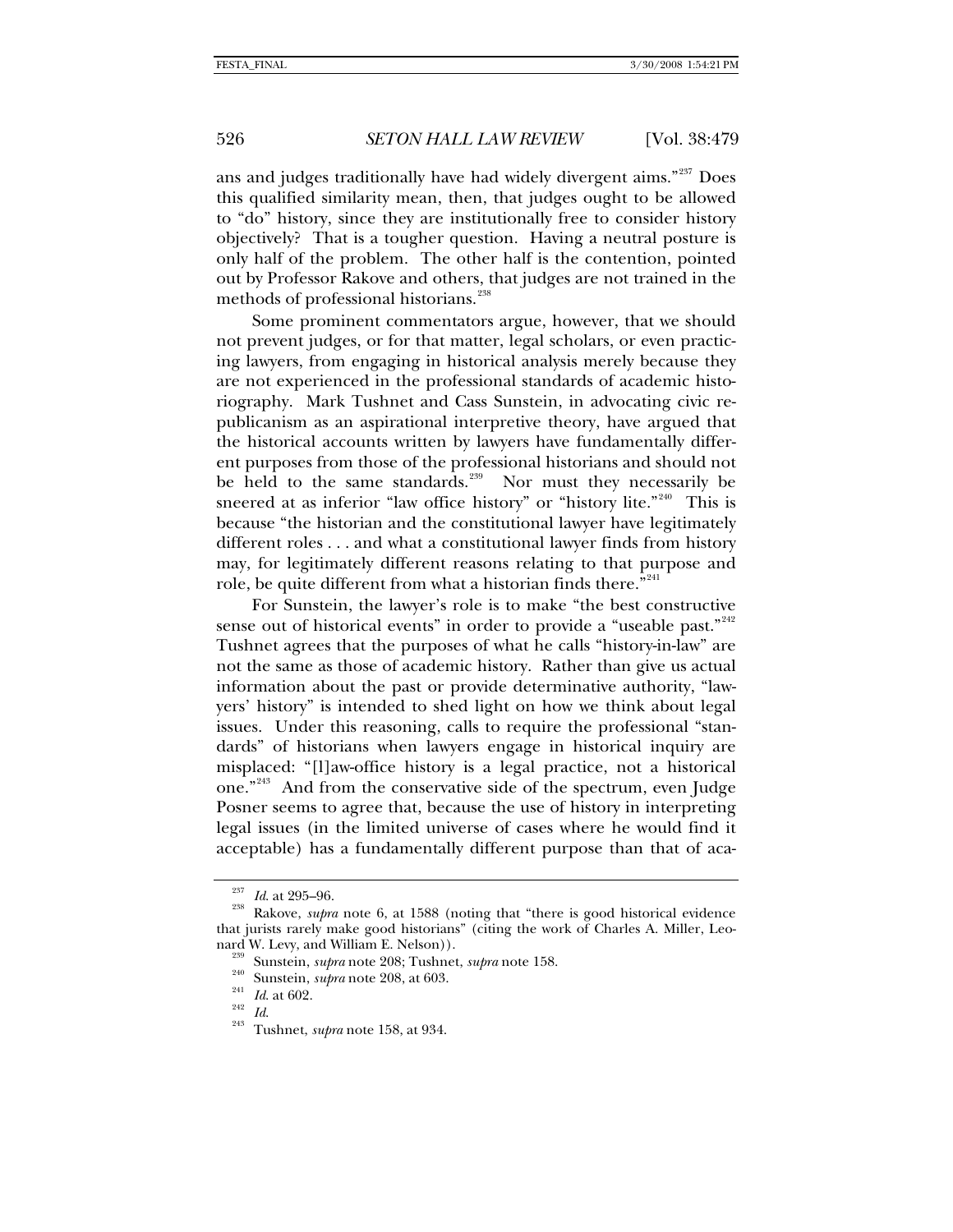demic history, the same standards should not be required.<sup>[244](#page-48-0)</sup> Finally, from the ranks of the historians, Kalman—while steadfastly refusing to allow any compromise on requiring the maximum amount of methodological rigor possible—also agrees that "lawyers' legal history" is a different enterprise, with different purposes, than "historians' legal history."

# V. POTENTIAL SOLUTIONS FOR USING HISTORY RESPONSIBLY IN LAW

The foregoing has shown that while the use of historical arguments or evidence is often criticized for normative and methodological reasons, lawyers of various ideological persuasions rely on history more than ever. In attempting to strike a balanced approach to evaluating methodological questions when lawyers "do history," it is useful to examine the phenomenon in terms of the dialogues over disciplinary and professional standards. The debates over the appropriateness of judges, attorneys, and legal scholars using historical analysis cannot be easily resolved, but—as the adversarial process itself fleshes out truth through the airing of competing views—the debates over history in law can help us understand the central issues.

In this Part, I examine some of the possible practical measures through which the problems inherent in using history in legal interpretation might be addressed. While many of these measures have been suggested by others, in practice most have proven unrealistic. Adding historians or a level of systemic professional historical review to the legal system would interfere with the prerogatives of the advocates. But this discussion helps us understand how the professional standards of historians could theoretically be applied across jurisdictional lines to the law. In the final analysis, the best, most usable framework for incorporating minimum standards of historical reliability in the law already exists in the form of evidence law and theory. Greater attention to the rules of evidence will improve how history is used in court, and legal scholars studying history can profit from thinking in terms of evidence law as well.

## *A. Institutional Solutions*

1. Historical Expertise on the Courts

<span id="page-48-0"></span>One of the potential solutions is to create some sort of formal mechanism for the participation of professional historians in the

<sup>244</sup> Posner, *supra* note 1.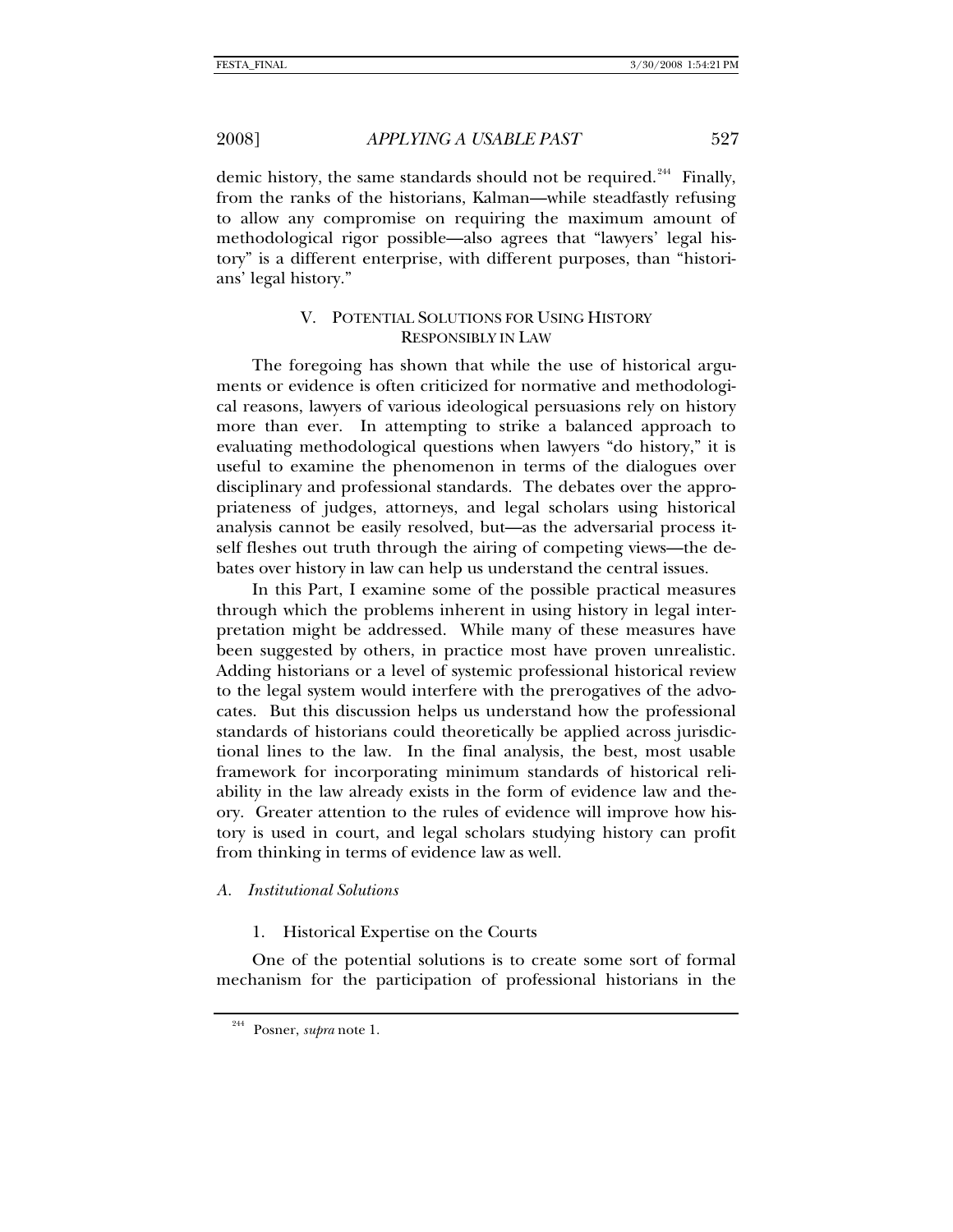court systems. Possibilities include employing official court historians or special courts to decide historical questions. These institutional solutions are purely theoretical; any such attempt would require fundamental changes to our judicial system such that it would be highly unlikely that they would ever be implemented. But it is a useful thought exercise for considering the theoretical problems of history in law in light of the practical realities. In trying to flesh out some pragmatic middle ground in the debate over applying historical standards to legal interpretation, it is worth considering these ideas.

Leonard Levy suggested the establishment of an official Office of Supreme Court Historian.<sup>[245](#page-49-0)</sup> Professor Levy was long known as one of the harshest critics of the Supreme Court's use of history.<sup>[246](#page-49-1)</sup> He suggested the idea of employing an official historian in his foundational *Original Intent and the Framers' Constitution*. [247](#page-49-2) Though unrealistic as a practical matter, it is an interesting idea coming from one of the most prominent American constitutional historians. The benefit of this institution would presumably be the ability of the Justices to consult the advice of a professional historian steeped in the standards and methodological norms of academic history. This could result in "better" judicial history (measured against professional historiography) entering the volumes of the Supreme Court Reporter. But there are potential drawbacks as well.

First of all, one might question whether it is desirable for the Supreme Court's historical interpretations to gain even more legitimacy than they already have. One of the leading concerns about the Justices' historical interpretations is that the version of history set forth in a Court opinion attains a degree of official authoritativeness. The very presence of an official Historian on the Court's staff would imply that the historical pronouncements of the Justices bear the stamp of professional approval by a historian, and thus could become even more authoritative than they currently are. Given the problems discussed above, do we really want the Court's version of history to seem even more authoritative? The Court's jurisprudence of the First, Fifth, Eleventh, and Fourteenth Amendments, to name just a

<span id="page-49-0"></span><sup>&</sup>lt;sup>245</sup> LEVY, *supra* note 11. Note that Levy's suggested Court Historian was not intended to be like other governmental in-house historians who do research on the institutions where they are lodged. Levy's Supreme Court Historian would actively participate in the business of the Court by evaluating historical arguments made in actual cases and providing historical advice to the Justices. 246 *See* Gordon Morris Bakken, *The Promise of American History in Law*, 24 CAL. W. L.

<span id="page-49-2"></span><span id="page-49-1"></span>REV. 277, 285 (1988) ("Levy . . . deplores the uses of history by the Supreme Court leading to disastrous ends."). 247 LEVY, *supra* note 11*.*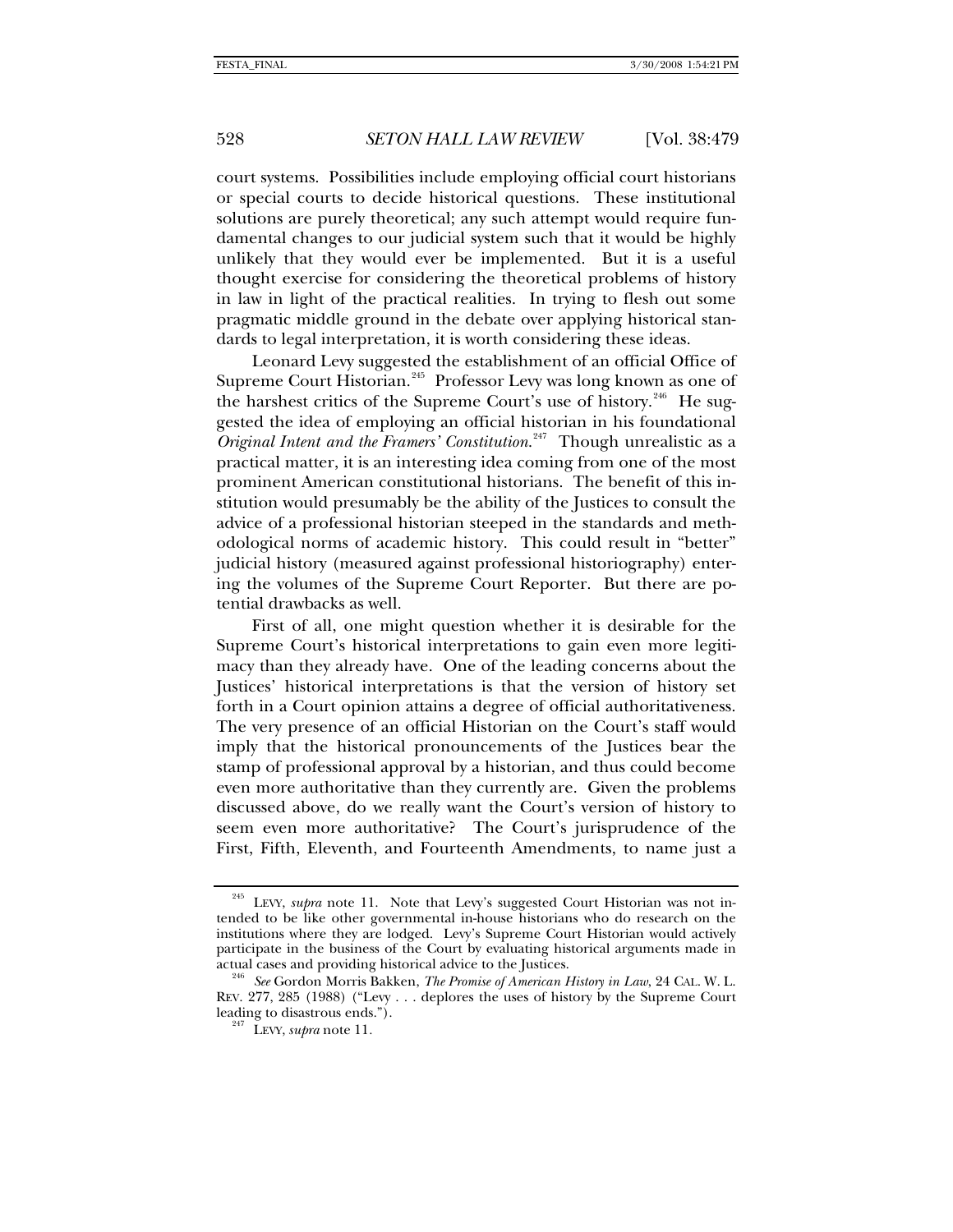few, has produced enough quasi-authoritative "history" as to give advocates of either side of any issue ample fodder for their arguments. The same is the case with structural constitutional questions such as sovereign immunity or federalism. Especially for those critics uncomfortable with the use of history by the courts, there is good reason to hesitate at the prospect of an even weightier imprimatur being lent to the description of "Framers' intent" by a Justice Black or a Chief Justice Rehnquist or a Justice Souter resulting from their ability to run their opinion drafts by an official Court Historian (or not).<sup>[248](#page-50-0)</sup>

Nor would the presence of a Court Historian resolve controversies over whether the Eighth Amendment was meant to fix the meaning of "cruel and unusual" by the standards of 1789 or according to "evolving standards of decency"; nor whether the Second Amendment was meant to protect an individual or a collective right. These issues in the contemporary debates have a purpose that has more to do with our collective memory of constitutional meaning than with specific historical interpretations of discrete provisions based on evidence. Moreover, they are so entwined with contemporary issues in the culture wars that any perceived input from a Court Historian would be unsatisfactory to one side and would only draw greater attention to the potential for partisan influence in scholarship. Putting a historian on the staff of the Court could even undermine the legitimacy of the historical profession in the public's eyes by seeming to place the profession in the service of reaching particular contemporary policy outcomes, thus compromising the very objectivity that might make it seem at first glance like a helpful idea.

Furthermore, having an official historian on the staff would not likely push the Justices to undertake any more of a rigorous, methodological approach to consulting history. Many Justices might think they understand history without the aid of a consultant. Chief Justice Rehnquist authored several books on legal history during his ten- $ure.<sup>249</sup>$  $ure.<sup>249</sup>$  $ure.<sup>249</sup>$  Does anyone really think that a Justice Scalia or a Justice

<span id="page-50-0"></span><sup>248</sup> *See, e.g.*, Printz v. United States, 521 U.S. 898, 971–76 (1997) (Souter, J., dissenting) (stating that his historical view of *The Federalist* controlled his decision); Wallace v. Jaffree, 472 U.S. 38, 91–114 (1985) (Rehnquist, J., dissenting) (arguing that the leaders of the founding generation intended a closer relationship between religion and government); Everson v. Bd. of Educ., 330 U.S. 1, 16 (1947) (Black, J.) (declaring that the Framers established a "wall of separation between Church and

<span id="page-50-1"></span>State"). 249 *See generally* WILLIAM H. REHNQUIST, ALL THE LAWS BUT ONE: CIVIL LIBERTIES IN WARTIME (1998); WILLIAM H. REHNQUIST, CENTENNIAL CRISIS: THE DISPUTED ELECTION OF 1876 (2004); WILLIAM H. REHNQUIST, GRAND INQUESTS: THE HISTORIC IMPEACHMENT OF JUSTICE SAMUEL CHASE AND PRESIDENT ANDREW JOHNSON (1992). As of this writing, Chief Justice Roberts has not appeared to show much of a historical bent in his opin-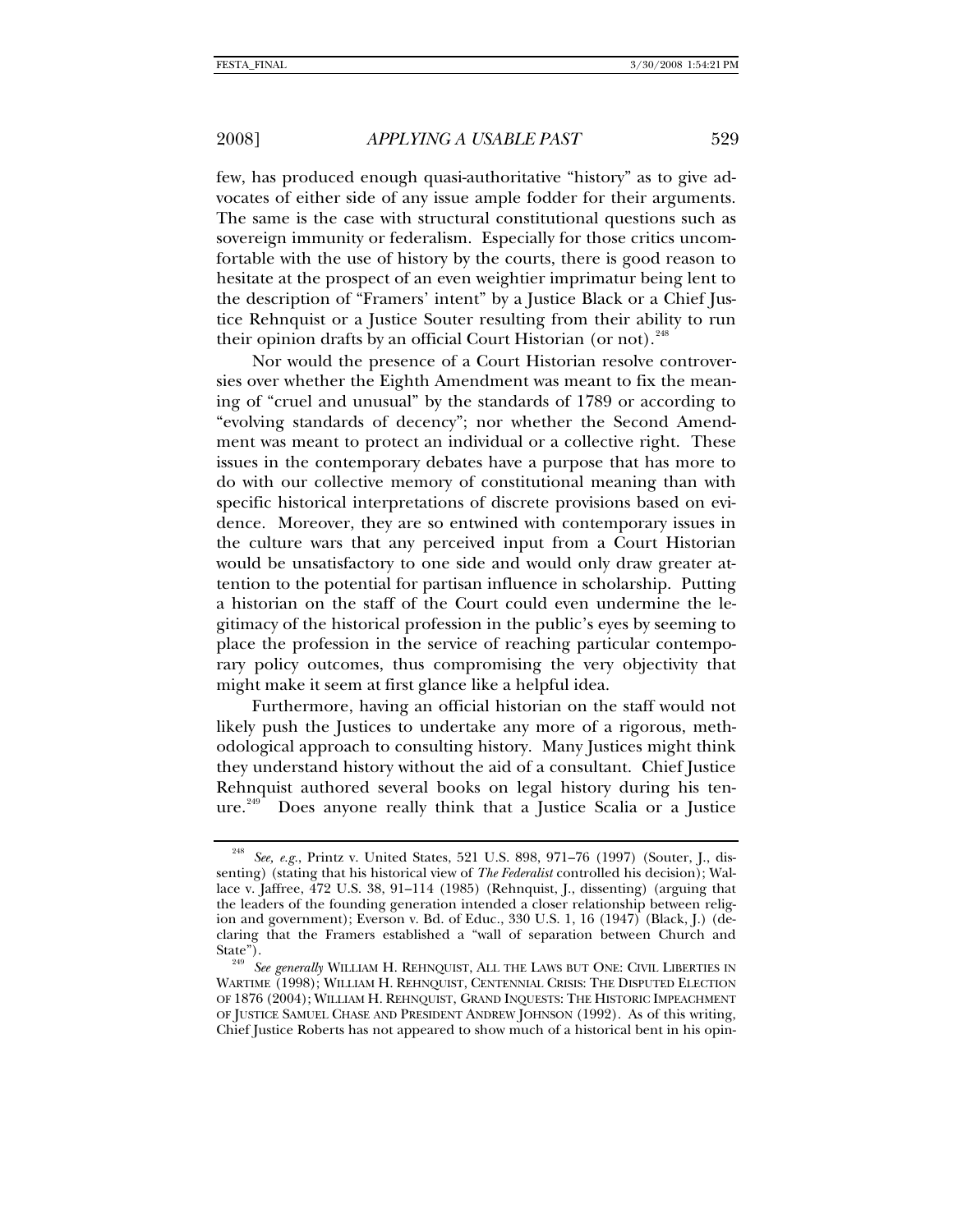Souter—to take two Justices who often make historical inquiries in their opinions—would call the Court Historian into his office and say, "I have absolutely no idea what the founders thought about issue *X*. Can you help me consult the historical evidence?" Of course not. The legal realists among us would likely suspect that judges get a rough sense of how to decide the case first, and only thereafter do they review historical or other evidence to help construct a persuasive, well-reasoned opinion. And this highlights one of the underlying tensions we have identified with using history in law: the different purposes for which lawyers and historians use evidence. Finally, this proposal would do little to rebut the critique of professional history itself as a less than purely objective endeavor, at best, or subordinated to political or polemical goals at worst. Would a conservative Justice rely on the input of a liberal historian, or vice versa?

Adrian Vermeule has recently suggested that we consider the idea of "lay Justices," that is, the appointment of Supreme Court Jus-tices who are not lawyers.<sup>[250](#page-51-0)</sup> Vermeule argues that it would enable the Court to have Justices with expertise in fields other than law including history. $251$  This argument takes Levy one better by offering the possibility of one or more historians not just on the Court's staff, but as voting (and, perhaps more importantly for our discussion, opinion-writing) members of the Court itself. Of course, Vermeule does not expect this to happen, but it is a useful exercise in how to think about bringing historical expertise to bear on legal questions at the highest level. $252$ 

Another structural possibility, in theory, is the establishment of special courts or special judges to decide questions of historical meaning, presumably staffed by judges with more expertise in law and history. While American courts are mostly general-purpose courts, or divided only broadly into criminal and civil dockets, we do have some courts with special functions that allow the judges to develop expertise in the subject matter. Bankruptcy courts, family courts, and the Court of Federal Claims are examples of courts that have jurisdiction over cases that present certain types of issues. Even

ions—in fact he may take a more limited approach toward applying external evidence than his predecessor and former mentor—but it was also well publicized during his confirmation hearings that he won prizes for his work as a history major at Harvard. *See* John G. Roberts, Jr., http://www.oyez.org/justices/john\_g\_roberts\_jr/ (last visited March 28, 2008). 250 Adrian Vermeule, *Should We Have Lay Justices?*, 59 STAN. L. REV. 1569 (2007). 251 *Id*. at 1570 ("[I]t would be a good idea . . . to appoint a historian, economist,

<span id="page-51-2"></span><span id="page-51-1"></span><span id="page-51-0"></span>doctor, accountant, soldier, or some other nonlawyer professional to the Court."). 252 *Id*.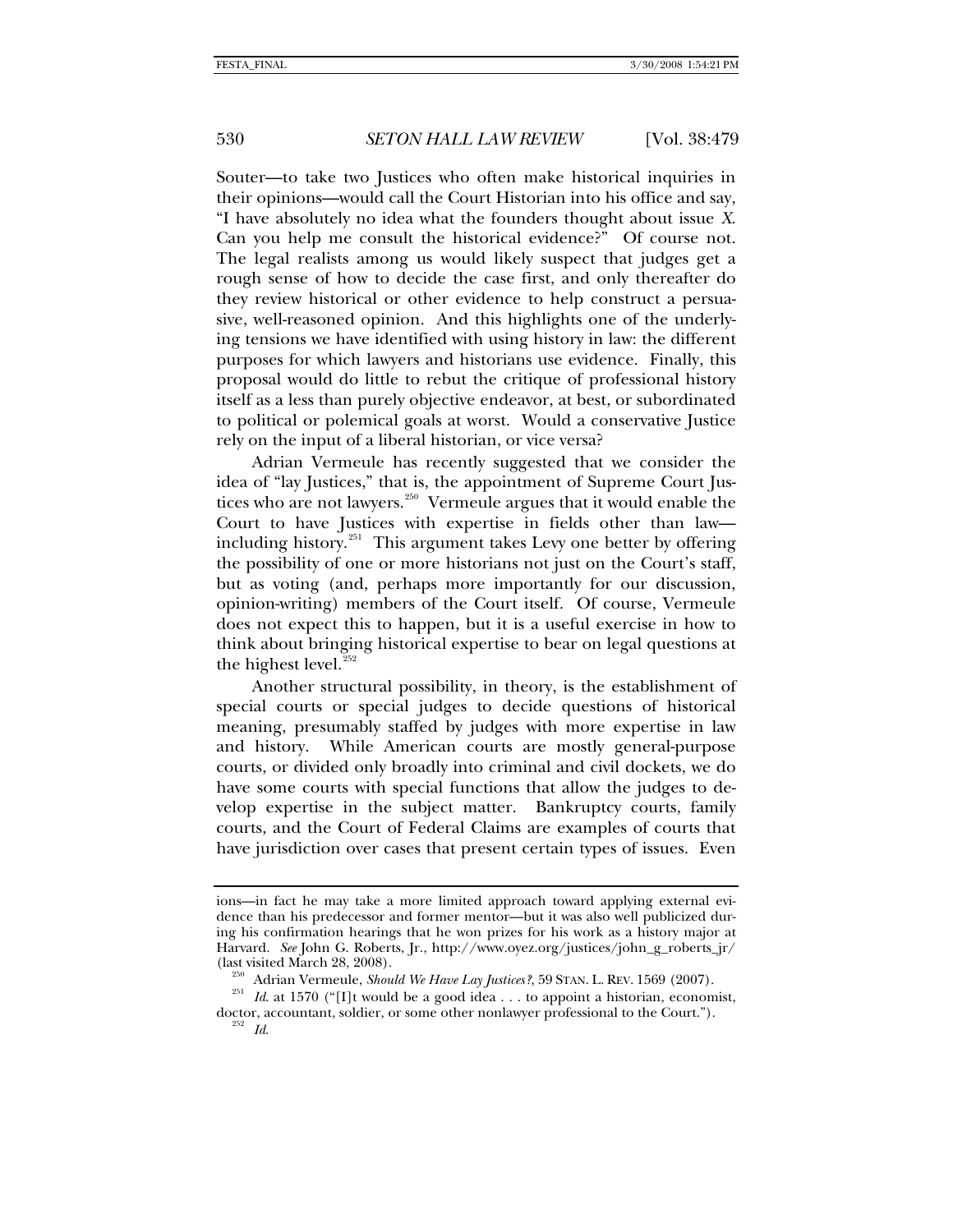if there are other issues in a given case, the specialty court hears the entire case based on the specialty subject matter at issue. And there is a recent trend among the states to develop more special courts to hear specific types of cases. However, having specialty courts that deal with particular questions tends to be a more regular feature of inquisitorial court systems found in other countries. Because the establishment of special courts to determine historical meaning would fundamentally tamper with the existing court structure and is, at any rate, completely theoretical, I will not discuss it in detail except to note that the benefits and drawbacks would be analogous to those associated with Levy's suggestion. But the logic behind this idea is valid and prompts a comparative review of inquisitorial or civil law sys $tems.<sup>2</sup>$ 

Finally, there is one other possibility for providing judges with historical expertise: the appointment by courts (rather than by the parties) of historical expert witnesses to testify in specific cases. This idea, while the most realistic, still leaves the judge and the historian susceptible to many of the controversies discussed above, and is in the final analysis unsatisfying. It will be discussed in greater detail below.

## 2. Comparative Law and Pragmatic Truth

Another aspect of the conventional critique of history in law is that the adversarial nature of the legal process results in a less-thancomplete picture of actual historical truth. What if our legal system was less adversarial and more like the inquisitorial systems that some European countries employ? If litigation was driven less by the parties and a stronger role was given to the courts in ferreting out and establishing facts and evaluating evidence, we might get to a more accurate picture of historical truth. If the adversarial nature of the American legal process is the problem, a brief comparison with other judicial systems will be instructive.

The difference between our American judicial system and certain civil law systems in how they might approach historical evidence is twofold. First, as Judge Posner points out, adjudicating the common law is by definition more past-dependent than construing a code because the common law depends on interpreting the legal precedent as it has evolved over time and resolving legal issues according to stare decisis. This is consonant with the finding by Lee Epstein and others that the average age of judges is much higher in the

<span id="page-52-0"></span><sup>253</sup> *See supra* Part IV.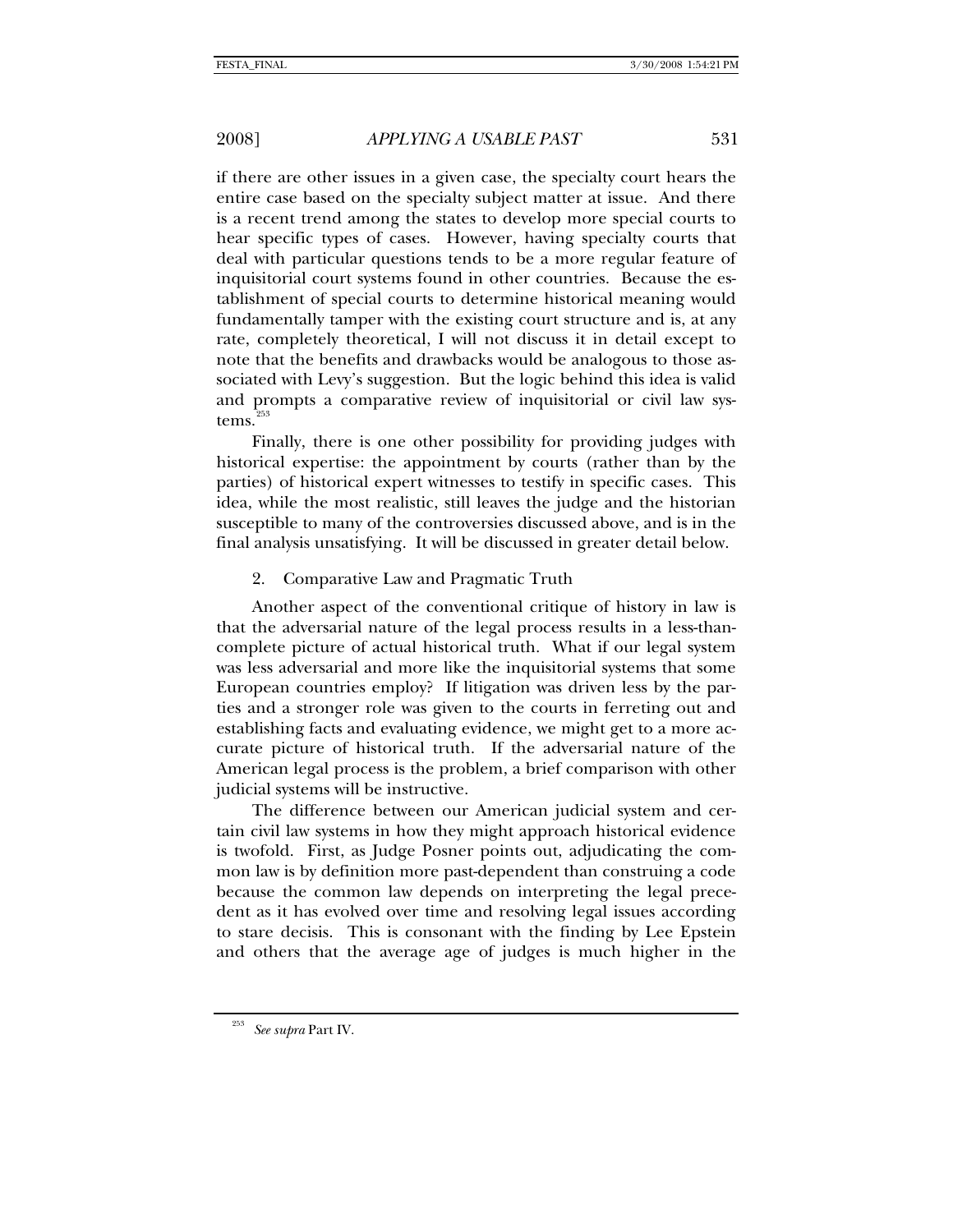United States than in most European legal systems.<sup>[254](#page-53-0)</sup> As Judge Posner notes, while this is partly because in those systems judgeship is a separate career track that lawyers enter at an early stage, it also might implicitly reflect the intuition in the U.S. that older judges, due to the breadth and depth of their experience, may be much better able to have a perspicacious understanding of the array of sources that can influence common-law judging, including history and precedent.<sup>[255](#page-53-1)</sup>

Matthew King examines another comparative difference between the U.S. and other legal systems that has potential implications for interpreting history in law: their different understandings of "truth."[256](#page-53-2) Inquisitorial systems, according to King, engage in a "teleo-logical" quest for "absolute Truth."<sup>[257](#page-53-3)</sup> As discussed above, the American court system is structurally designed to get at the best under-standing of truth through the adversarial process.<sup>[258](#page-53-4)</sup> King refers to this as "pragmatic truth. $\frac{1}{100}$ "<sup>[259](#page-53-5)</sup> The two systems differ in how they use and regulate evidence. In comparing how the two systems treat evidence that was illegally obtained, King finds that exclusionary rules operate as key elements in adversarial systems but are less emphasized in inquisitorial systems.<sup>[260](#page-53-6)</sup> Because adversarial systems such as ours ultimately favor certain rights and values over absolute truth, our courts are willing to accept for decisional purposes a version of truth that they know is less than factually accurate or complete.<sup>[261](#page-53-7)</sup>

Our evidence regime therefore mediates between fact and law: between absolute factual truth and external legal concerns. The classic example of how American courts can favor systemic concerns for rights over absolute truth is the exclusionary rule. If a defendant's guilt in a crime, while real in fact, can be established in court only by evidence that was obtained illegally, the use of that evidence will not be allowed. Suppose a defendant had actually committed a murder, but the only evidence for the prosecution was a handgun obtained in a warrantless search of the defendant's home, in violation of the Fourth Amendment.<sup>[262](#page-53-8)</sup> An American court would find a constitutional violation and not allow the evidence to be used.

<span id="page-53-3"></span><span id="page-53-2"></span><span id="page-53-1"></span><span id="page-53-0"></span><sup>&</sup>lt;sup>254</sup> Lee Epstein, Jack Knight & Olga Shvetsova, *Comparing Judicial Selection Systems*, 10 WM. & MARY BILL RTS. J. 7, 22–24 (2001).

<span id="page-53-4"></span>

<sup>&</sup>lt;sup>255</sup> Posner, *supra* note 1, at 593.<br><sup>256</sup> King, *supra* note 21, at 187.<br><sup>257</sup> Id. at 187–88.<br><sup>258</sup> See supra note 254 and accompanying text.<br><sup>259</sup> King, *supra* note 21, at 189.<br>Id. at 191–92.<br>Id. 2<sup>62</sup> U.S. CONST. ame

<span id="page-53-6"></span><span id="page-53-5"></span>

<span id="page-53-8"></span><span id="page-53-7"></span>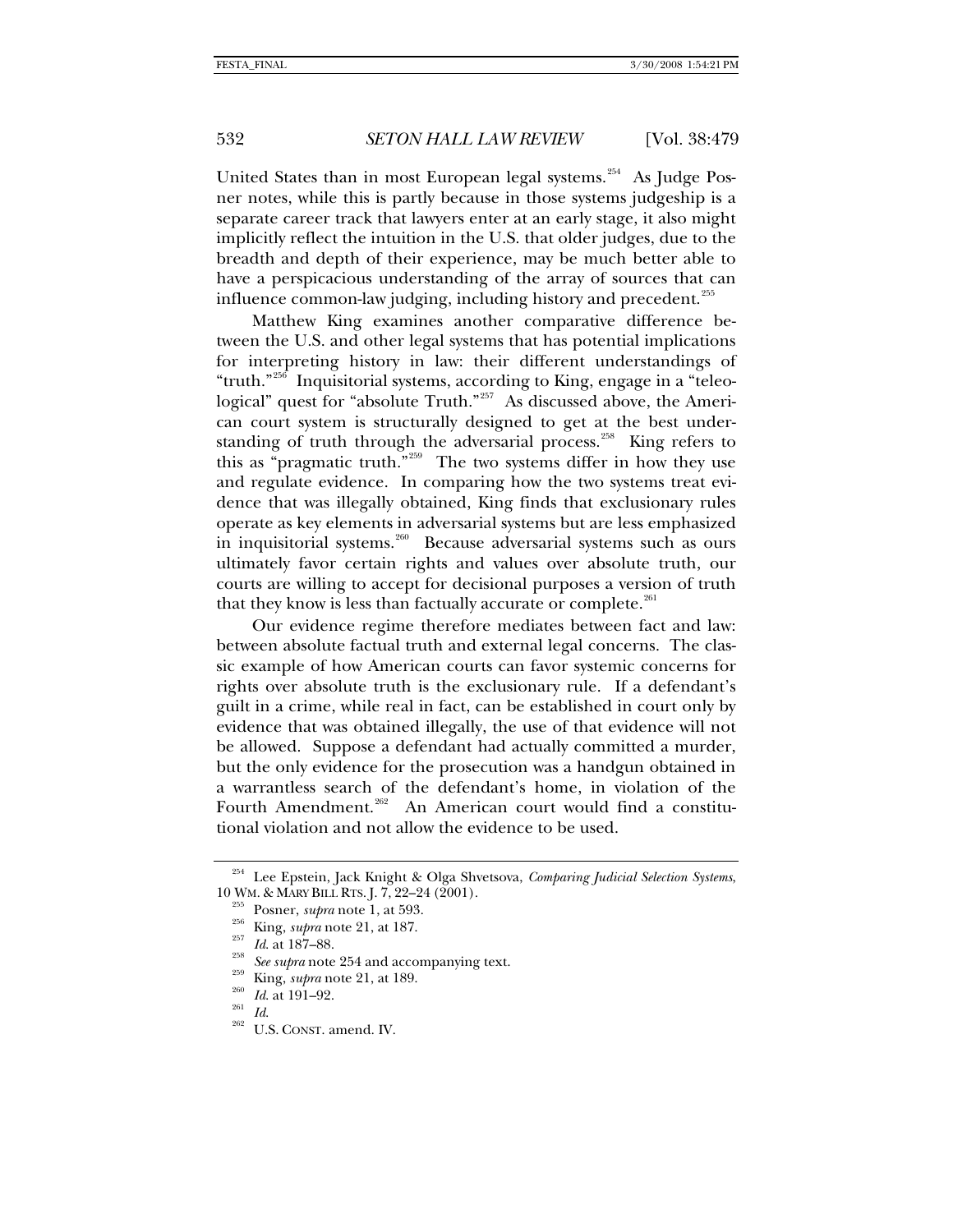In inquisitorial systems, however, the application of exclusionary rules is rare. The court's main priority is to reconstruct an accurate, objective account of the Truth. $^{263}$  $^{263}$  $^{263}$  The inquisitorial court could remain free to consider the illegally-obtained handgun. Individual procedural rights are subordinated to the actual truth of innocence or guilt. While in the U.S. the court would be barred from considering the illegally-obtained handgun, an inquisitorial court could allow the evidence if it assisted in reconstructing the truth of past events. $264$ In the U.S., a defendant can be acquitted despite the existence of illegally-obtained, but excluded, evidence that establishes actual guilt in fact.

American courts, therefore, are willing to settle for something less than perfect accuracy in declaring a legally binding interpretation of events, due to our commitment to systemic and procedural values which we think override the need for absolute truth. This would seem to support the contentions of Tushnet, Sunstein, and others that the rigorous methodological standards of historians might not be appropriate for legal consultation of history.<sup>[265](#page-54-2)</sup> Legal inquiry might have a fundamentally different purpose: to construct the best *working* version of "truth" as it can under the circumstances in order to interpret the legal issues properly at hand.

An analogous concept can be borrowed from basic tort law. In tort, the law instructs the court to draw a line where we are willing to assign liability for acts that caused damage. To find that a given factor is the proximate cause for the injury requires a higher standard of culpability than mere causation-in-fact.<sup>[266](#page-54-3)</sup> As we know, sometimes a factor that *actually* caused an injury is deemed by the law to be too attenuated to assign blame to a party. The classic torts case *Palsgraf v. Long Island Railroad Co.* illustrates the difference between what actually caused an event in fact and what the law will accept as legal causa-tion for use in determining legal questions.<sup>[267](#page-54-4)</sup> In *Palsgraf*, as any firstyear torts student knows, the railroad company's employee actually caused the damage to plaintiff by pushing another passenger onto the moving train.<sup>[268](#page-54-5)</sup> But the company was held not liable because it

<span id="page-54-2"></span><span id="page-54-1"></span><span id="page-54-0"></span><sup>&</sup>lt;sup>263</sup> King, *supra* note 21, at 187.<br><sup>265</sup> Id. See supra notes 158–59, 239–43.<br><sup>266</sup> See ARTHUR BEST & DAVID W. BARNES, BASIC TORT LAW: CASES, STATUTES AND PROBLEMS 242 (2d. ed. 2007) ("A torts plaintiff must do more than show that a defendant's conduct was a cause-in-fact of the plaintiff's harm. The plaintiff must also

<span id="page-54-5"></span><span id="page-54-4"></span><span id="page-54-3"></span>satisfy the requirement of *proximate cause.*").<br><sup>267</sup> Palsgraf v. Long Island R.R. Co., 162 N.E. 99 (N.Y. 1928).<br><sup>268</sup> Id. at 340–41.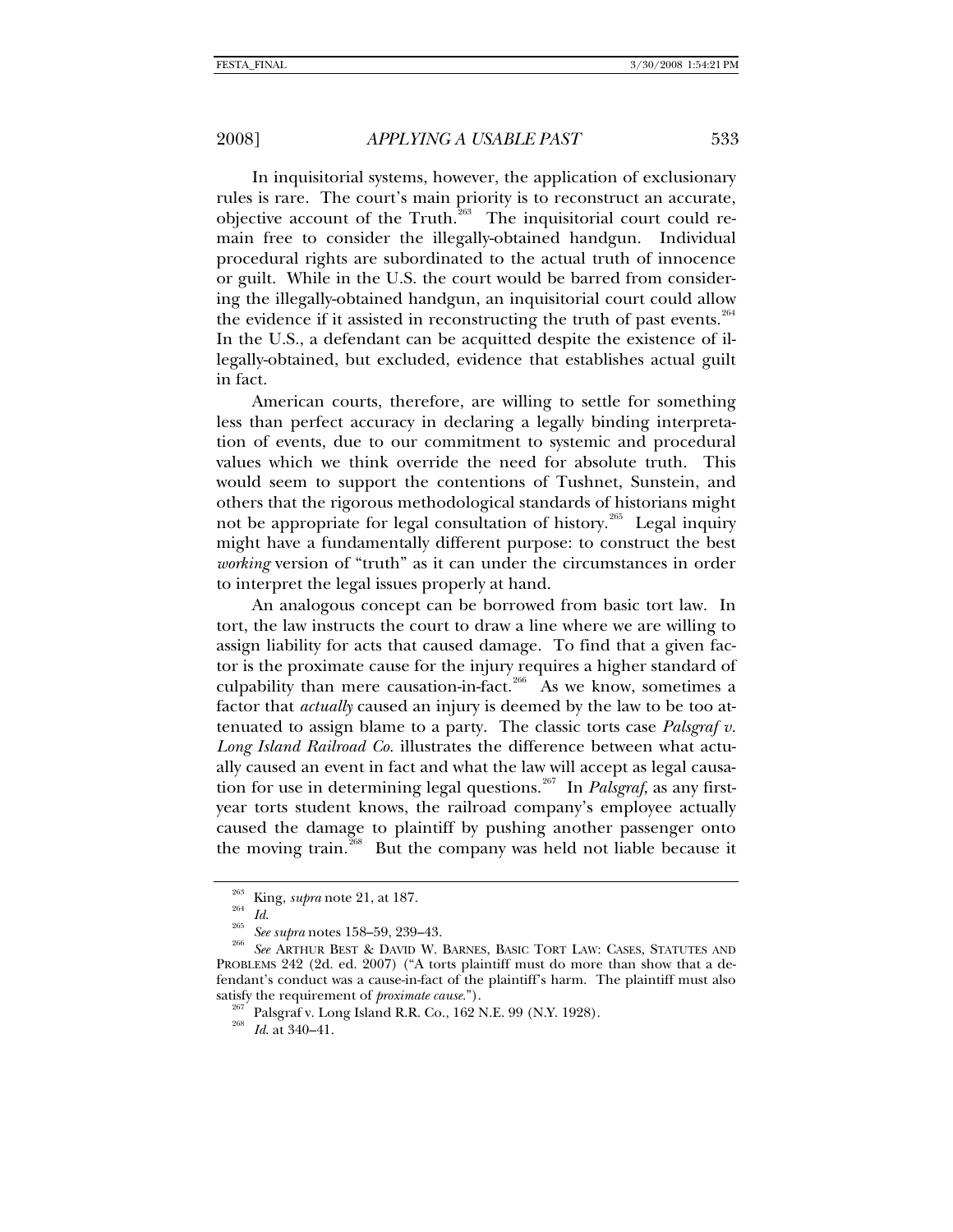was not a foreseeable risk that the passenger was carrying a package of fireworks that when he fell would explode and knock over scales at the far end of the platform, which would in turn fall on the plain- $\text{diff.}^{269}$  $\text{diff.}^{269}$  $\text{diff.}^{269}$  In other words, the actual truth of what caused the accident was not enough to assign fault as the "proximate" true cause under the law.

Historians, too, weigh evidence and make causal inferences to explain historical phenomena. But the legal determination that an act is not the "proximate cause" of an injury that it nonetheless *actually* caused is a legal fiction, a line-drawing exercise in accord with a higher principle (i.e., that liability should not fall on those who do not breach a duty to avoid foreseeable risk), $270$  that the historian is not called on to perform. Historical truth is not so much subordinated in the legal process as it is expected to be working in unison with other rules and norms that constrain the courts and govern the resolution of the actual cases. It is therefore easy to understand why historians can be so unsatisfied with the historical interpretations made by courts in litigation.

My purpose here is not to defend any sort of watered-down version of historical truth, no matter how poorly done, as "good enough for government work." But it must be kept in mind that our justice system holds certain values—especially those individual procedural rights guaranteed by the federal and state constitutions—to be more important than the determination of factual certitude.<sup>[271](#page-55-2)</sup> This is not the same as willful blindness to the truth. Indeed, as the classic example of the exclusionary rule shows, the judge and the parties—and in some cases the public at large—know exactly what the illegally-obtained evidence is and what it purports to show.<sup>[272](#page-55-3)</sup> Despite some cases where we *know* a defendant is in fact guilty of the crime, we nonetheless exclude the evidence necessary to convict. Similarly, sometimes we refuse to assign tort liability for an act that we *know* ac-tually caused an injury in fact.<sup>[273](#page-55-4)</sup> But this does not mean the truth is not known; it is simply deemed to be outside the decisional parameters of the issues before the court. The *historical* truth is thus often on

<span id="page-55-1"></span><span id="page-55-0"></span><sup>&</sup>lt;sup>269</sup> Id. at 340–47.<br><sup>270</sup> PROSSER & KEETON ON TORTS 281 (William Lloyd Prosser et al. eds., 5th ed. 1984).

<span id="page-55-4"></span><span id="page-55-3"></span><span id="page-55-2"></span><sup>&</sup>lt;sup>271</sup> U.S. CONST. amends. IV–VIII.<br><sup>272</sup> *See, e.g.*, People v. Defore, 150 N.E. 585, 587 (N.Y. 1926) (Cardozo, J.) (noting, in famously rejecting the exclusionary rule, that the rule would provide that "[t]he criminal is to go free because the constable has blundered."). 273 *See, e.g.*, Palsgraf v. Long Island R.R. Co., 162 N.E. 99 (N.Y. 1928).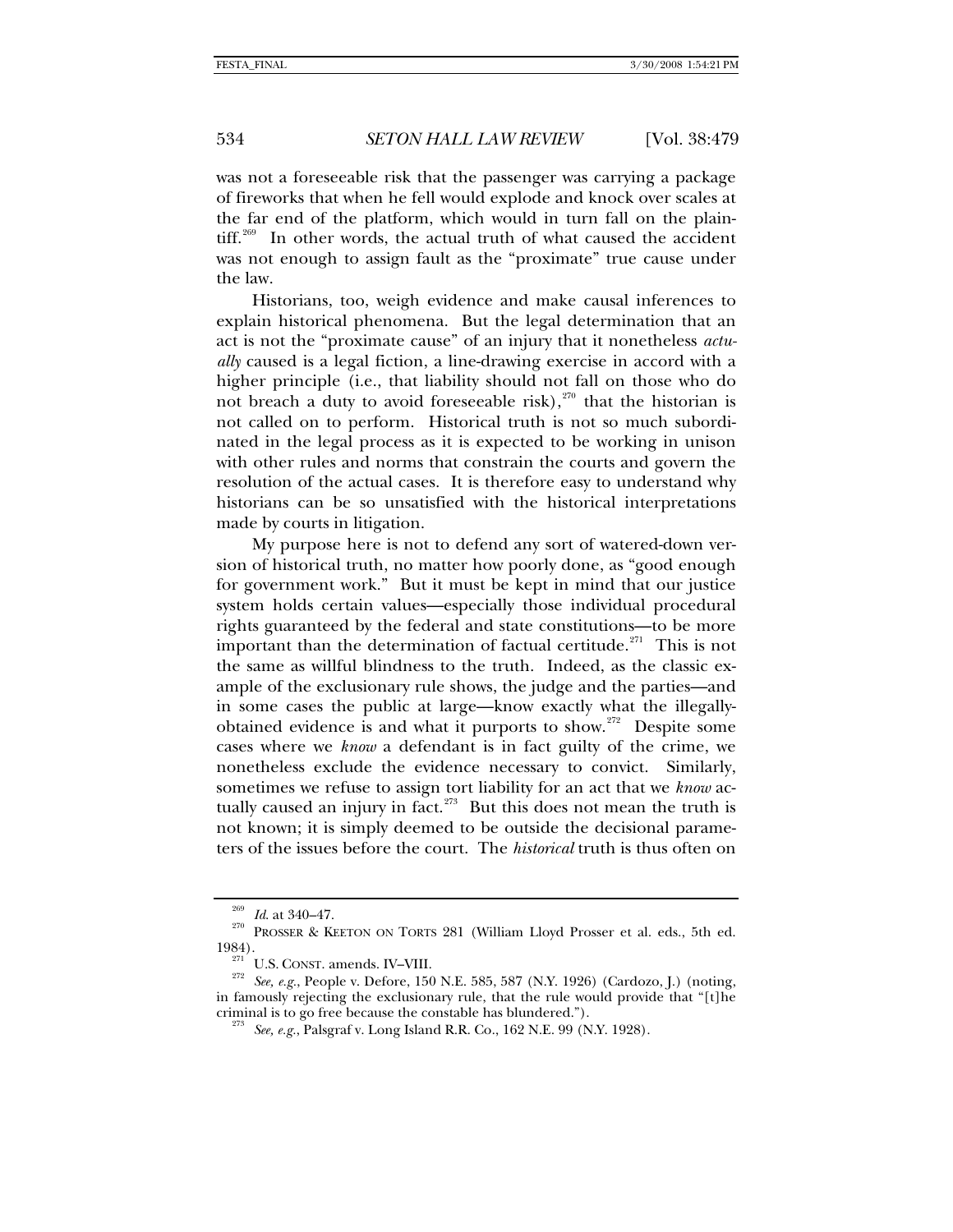the record, even though it is not considered determinative in resolving the case at bar.

### *B. Evaluating Law by Historians' Standards: Translational Solutions*

Returning to the critical view for the moment—the argument that lawyers engaging historical evidence should indeed be required to apply the professional standards of academic historians—the practical question remains: given that most lawyers lack formal training in history, how can we achieve the effective translation of the standards of one profession to another? There is a certain myth that lawyers are sort of junior-varsity historians, or that a substantial percentage of lawyers were undergraduate majors in history and thus might be pre-pared for the challenge.<sup>[274](#page-56-0)</sup> One scholar's informal review indicates, however, that less than ten percent of current law students actually majored in history, a percentage too small for us to rely on comfortably to show any significant level of historical training across the legal profession.<sup>[275](#page-56-1)</sup> But the larger point is that an undergraduate educational background would not by itself qualify a lawyer to authorita-tively engage in professional historiography.<sup>[276](#page-56-2)</sup>

Perhaps increasing the amount of legal history taught at American law schools would help. But this is not practically possible curricular demands are many and resources often stretched; furthermore, law schools do not require students to take a course in legal history because for most students the essence of legal education is learning the ability to practice the law as it is today (at the behest of clients who generally do not care to pay lawyers' hourly rates to learn the complex historical reasons why they can or cannot take some practical action under the current law).<sup>[277](#page-56-3)</sup> And even if more legal history was taught, many legal history courses cover only narrow topical areas, and even fewer provide thorough grounding in graduate-level historical methodology. It is far from certain that a few extra legal history offerings would have any effect toward producing a generation of lawyers steeped in the norms of professional historiography.

<span id="page-56-0"></span><sup>274</sup> *See* Chief Justice Randall, *Foreword—The Importance of History to Modern Lawyering*, 68 IND. L.J. (1993). 275 Melton, *supra* note 4, at 386 n.41 (determining that during a given period, less

<span id="page-56-1"></span>than ten percent of incoming law students at the University of North Carolina Law School were undergraduate history majors, and concluding that this percentage is too small to generalize any academic historical competency across the legal profes-

<span id="page-56-3"></span><span id="page-56-2"></span>sion). 276 Flaherty, *supra* note 3, at 526. 277 *See* Melvin I. Urofsky, *Courts, Legislature and History: Having Faith in Time*, 27 CUMB. L. REV. 941, 942 (1996).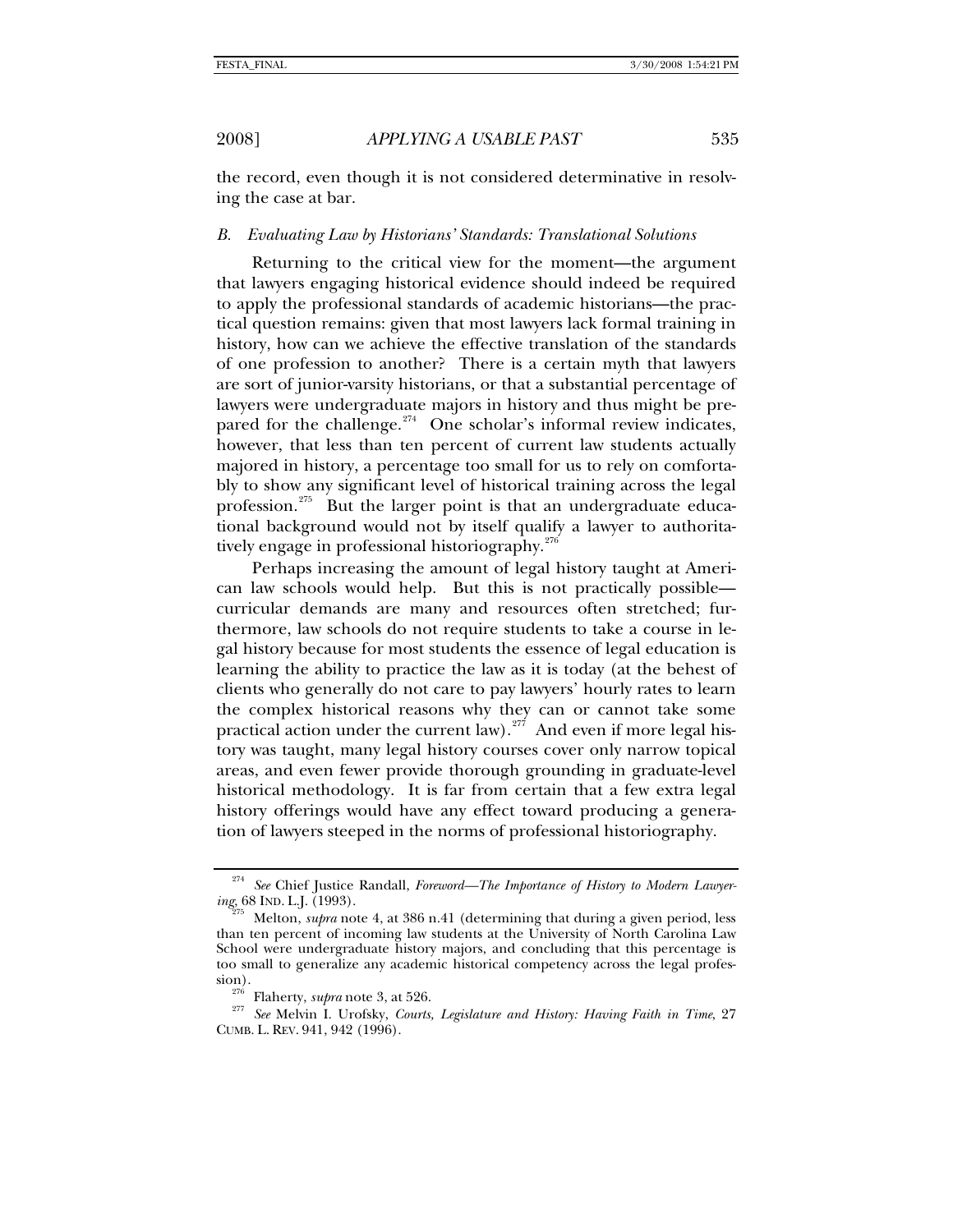A more likely scenario is the one discussed at various points above, $278$  that of directly appealing to lawyers and judges who consult history to learn about and apply the standards of professional historians to the best extent possible. While the majority of commentators usually arrive at this suggestion as a concluding thought when attempting to reconcile the normative question of using history in law, at least two scholars have written to provide practical advice to lawyers on the effective and appropriate ways to use history—though with decidedly different attitudes.

In one of the leading articles from the height of the controversy over originalism, H. Jefferson Powell attempts to prescribe "Rules for Originalists."<sup>[279](#page-57-1)</sup> Of course Powell, who made one of the first and most famous critiques of originalism as a normative enterprise, $^{280}$  $^{280}$  $^{280}$  offered this purported "rulebook" tongue-in-cheek. But after going through his litany of rules, lecturing would-be originalists on points from "[h]istory itself will not prove anything nonhistorical," to "[h]istory never obviates the necessity of choice,"<sup>[281](#page-57-3)</sup> Powell indicates that his historical standards are not meant simply to debunk originalism, but also are a serious way of understanding the proper approach to historical inquiry. He concludes that there is a legitimate role for consulting history in interpreting the Constitution, but only when lawyers go about it with the close attention to the norms and limits of the his-torical method he prescribes.<sup>[282](#page-57-4)</sup>

Buckner Melton better accommodates the reality that history is and will be used in legal arguments. He provides a more practical, user-oriented aid for lawyers attempting to grapple with historical method in his article *Clio at the Bar: A Guide to Historical Method for*  Legists and Jurists.<sup>[283](#page-57-5)</sup> Melton does not weigh in on the normative debates. He writes for the lawyer or judge who is faced with the practical reality of having to marshal evidence in support of legal argu-ments.<sup>[284](#page-57-6)</sup> Accepting the fact that history has become an increasingly important factor in legal interpretation, Melton attempts to provide the practitioner with a usable guide to historical method.<sup>[285](#page-57-7)</sup> He offers a summary of historical method and its potential applications, an in-

<span id="page-57-0"></span>

<span id="page-57-1"></span>

<span id="page-57-3"></span><span id="page-57-2"></span>

<sup>&</sup>lt;sup>278</sup> See supra Part V.A.<br><sup>279</sup> Powell, *supra* note 12.<br><sup>280</sup> Powell, *supra* note 35.<br><sup>281</sup> Powell, *supra* note 12, at 662–91.<br><sup>282</sup> Id. at 695.<br><sup>283</sup> Melton, *supra* note 4.<br>Id. Id. at 381–83.

<span id="page-57-4"></span>

<span id="page-57-6"></span><span id="page-57-5"></span>

<span id="page-57-7"></span>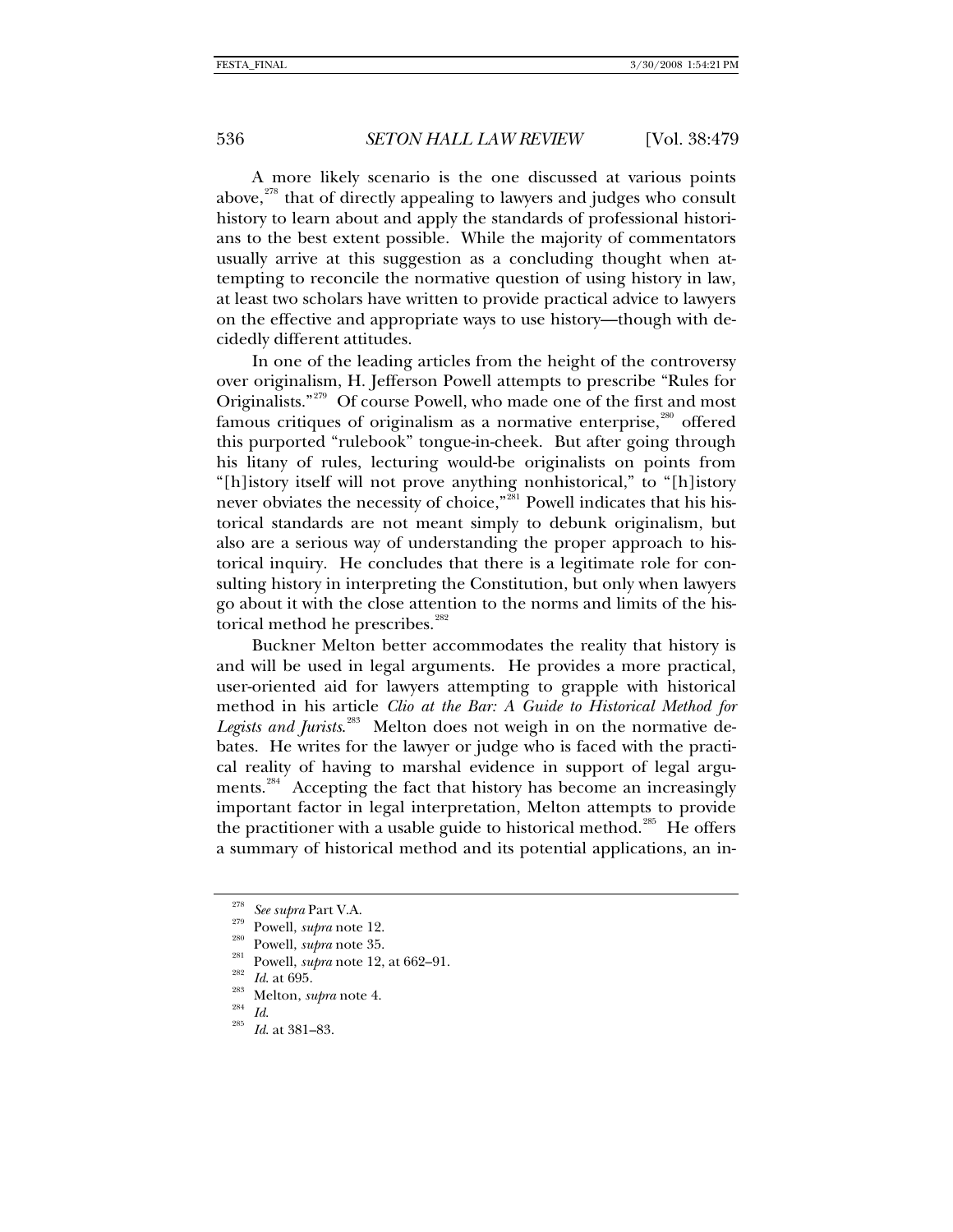troduction to historiography and its potential uses for lawyers, and an extended review of historical standards for locating and evaluating sources and making causal inferences.<sup>[286](#page-58-0)</sup> In short, Melton's *Clio at the Bar* is the most sophisticated and successful attempt to undertake the nuts-and-bolts effort, suggested by others, at translating the methodological standards of professional history to the practicing legal community. By focusing on lawyers and judges, rather than on scholars and theorists, as his intended audience, Melton has also taken the approach that has the greatest potential to reassure the historical profession that its standards can be observed even in the context of adversarial litigation.<sup>[287](#page-58-1)</sup>

The bottom line is that it is probably unrealistic and impractical to expect lawyers and judges to meet the standards of academic histo-rians and produce professional-quality historiography.<sup>[288](#page-58-2)</sup> I heartily endorse the notion that lawyers should strive to approximate these standards as an aspiration. $^{289}$  $^{289}$  $^{289}$  It will not always happen, but we can hope for incremental improvements. Indeed, the interdisciplinary application of history by legal scholars may have improved over the last generation.<sup>[290](#page-58-4)</sup> More importantly, we must keep in mind that the legal process requires expertise from many different fields other than history—fields with which lawyers and judges have as little or less experience than they do with history. Yet we do not banish categorically all evidence that relates to other fields just because the lawyers are not experts. Instead, we apply legal standards to review and evaluate that evidence. This can be done with history, too.

### *C. Evaluating History by Lawyers' Standards: The Law of Evidence*

This Article, like most of the commentary and debate over the use of history in legal and constitutional interpretation, has focused on the question of conforming legal inquiries in history to the professional standards of historians. This focus is entirely appropriate because precisely what gives observers pause is the perception that untrained lawyers and judges are constructing historical interpretations that do violence to the actual historical record painstakingly crafted by professional historians. Yet it is also possible to ask the converse

<span id="page-58-4"></span><span id="page-58-3"></span><span id="page-58-2"></span><span id="page-58-1"></span><span id="page-58-0"></span><sup>286</sup> *Id*. 287 *Id*. 288 Kramer, *supra* note 6, at 391. 289 Landau, *supra* note 124, at 486 (arguing that "judges who turn to history must commit themselves to doing it right"). 290 KALMAN, *supra* note 3, at 224.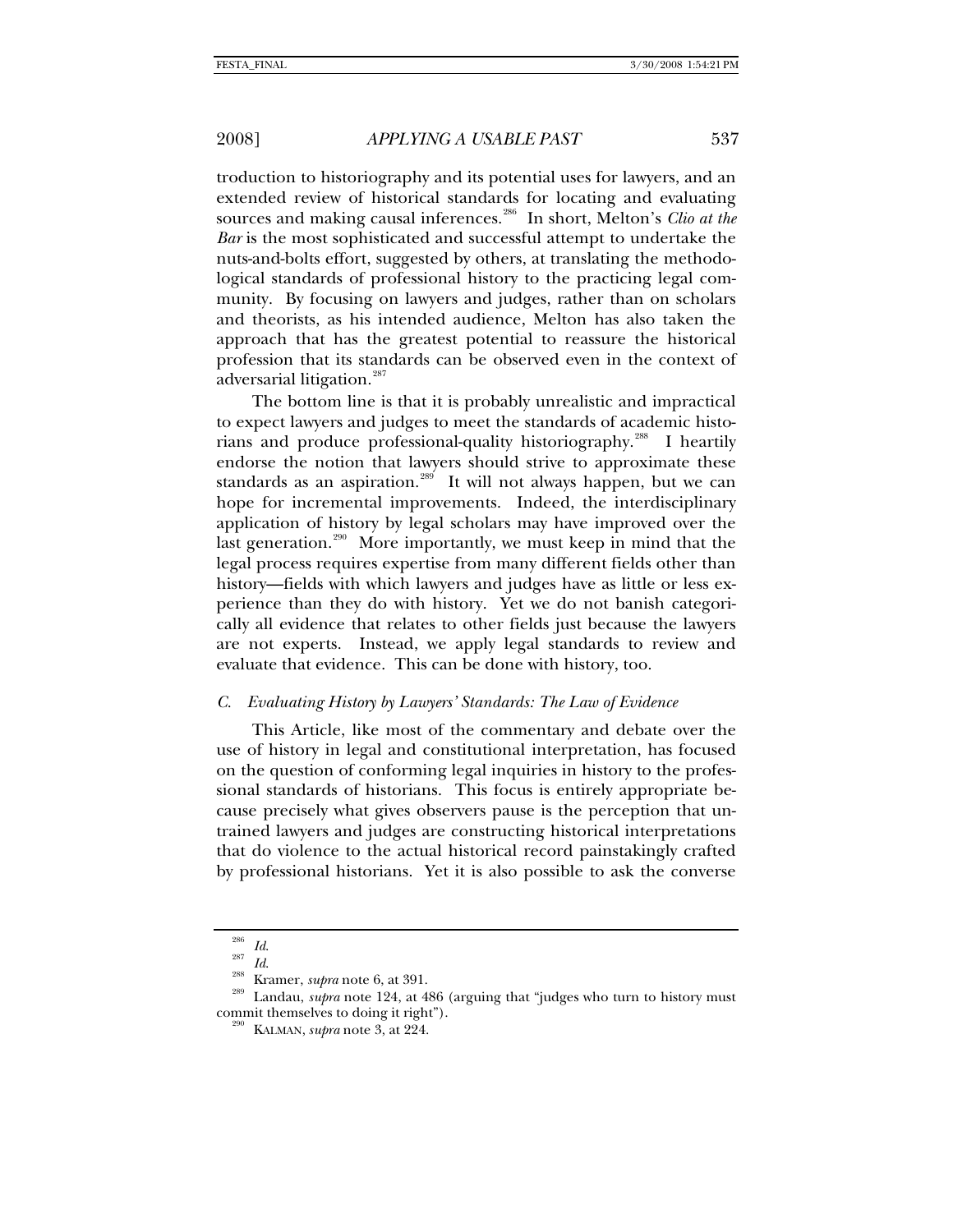question: do the standards of the law offer anything that might help reconcile the legal use of history with the concerns of historians?

The use of history in law is at bottom a question of evidence. And there is one set of basic procedural rules which governs litigation and already operates—at least in theory—to allow for the review of historical arguments according to the professional standards of his-tory: the law and rules of evidence.<sup>[291](#page-59-0)</sup> The Federal Rules of Evidence and the generally similar state evidence codes provide the framework for (impartial) judges to assess the admissibility and relevance of the evidence offered by the (adversarial) parties to litigation.<sup>[292](#page-59-1)</sup> I contend that the rigorous application of the evidence rules to scrutinize proffered historical evidence can mitigate some of the methodological concerns that the commentators have expressed. This will admittedly affect only a subset of the areas in which historical inquiry has been identified as problematic: namely, court cases at the trial level where specific historical issues are being litigated and specific historical evidence is being offered.

Yet it is precisely this setting—the trial courtroom—where history-in-law is the most troubling and has the potential to set on the record an erroneous but authoritative interpretation of historical fact. And given the traditional appellate deference towards a trial court's findings of fact, $293$  getting the story right at that level is extremely important. Legal scholars can also profit from extra attention to the canons of evidence law when exploring the past. I am not claiming that the rules of evidence will solve all the problems of history in law, especially in the highly controversial cases that command public attention. But in an area of such well-worn debate, incremental improvements can be very helpful. Evidence law gives us a framework for understanding how history can work within the parameters of the legal system to provide useful information for solving cases, while maintaining reliability under the standards of the historical profession.

<span id="page-59-0"></span> $291$  While each state has its own law of evidence, the majority of states conform to the Model Rules of Evidence, which are similar to the Federal Rules of Evidence. Since constitutional litigation is a federal issue and will likely end up in federal court,

<span id="page-59-2"></span><span id="page-59-1"></span>the Federal Rules will be discussed for the purposes of this paper.<br><sup>292</sup> FED. R. EVID. art. IV ("Relevancy and its Limits"). U.S. CONST. amend. VII (stating that "no fact tried by a jury, shall be otherwise re-examined in any Court of the United States, than according to the rules of the common law").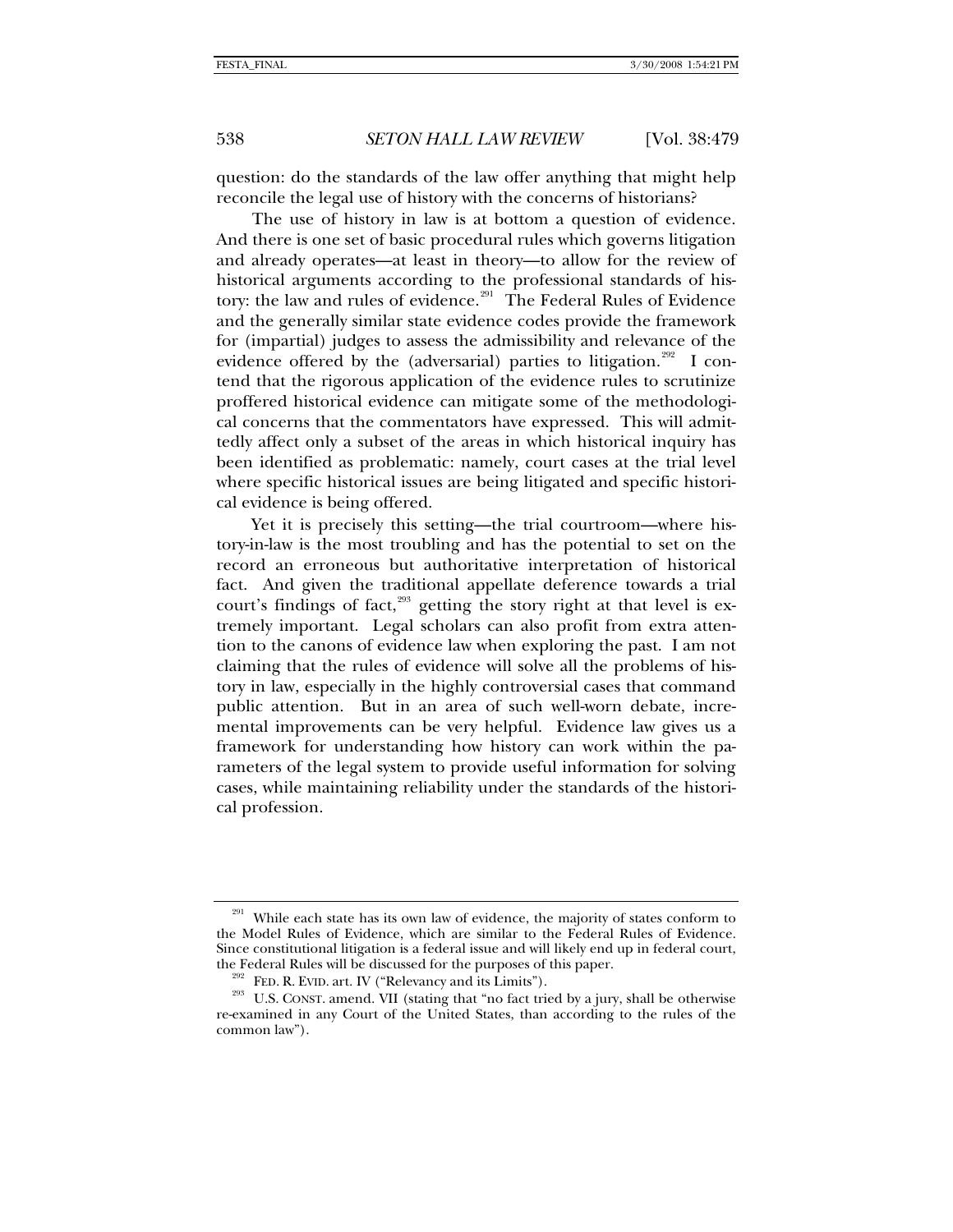# 1. Historical Evidence and Relevance

Another facet of the critique of history in law is that in the litigation process, historical arguments may seem to draw attention away from the central issues in the contemporary dispute.<sup>[294](#page-60-0)</sup> But historical evidence, like any other kind of evidence, must be judged relevant to be admitted. Article IV of the Federal Rules pertains to relevancy. $^{295}$  $^{295}$  $^{295}$ To consider its possible application to historical evidence, the logic of the Rules is simple. Rule 401 defines "relevant evidence" as "evidence having any tendency to make the existence of any fact that is of consequence to the determination of the action more probable or less probable than it would be without the evidence."<sup>[296](#page-60-2)</sup> Rule 402 mandates that all relevant evidence is admissible to be heard by the court and that all irrelevant evidence is inadmissible.<sup>[297](#page-60-3)</sup>

A judge, then, has the authority to question the relevance of offered historical evidence, and if she determines that it does not have any relation to facts bearing on the elements of the proponent's case, that evidence can and should be excluded.<sup>[298](#page-60-4)</sup> Furthermore, Rule 403 requires the exclusion of evidence that, although relevant, might cause unfair prejudice or mislead the jury.<sup>[299](#page-60-5)</sup> Evidence that is not relevant to the legal claims or defenses in the actual case must be ex-cluded.<sup>[300](#page-60-6)</sup> Statements that are offered only to try to sway the jury without any bearing on the issues before the court are not admissi-ble.<sup>[301](#page-60-7)</sup> This underscores the previously described key difference between the professions: the arbiters of legal truth (courts) are constrained to drawing inferences about the past only from evidence that is relevant to the cases and controversies that are properly before the tribunal. $302$  Historians, on the other hand, are even less constrained in this regard: they can construct their narratives of the past from whatever information is available, even if unrelated to a specific inquiry.

<span id="page-60-3"></span><span id="page-60-2"></span><span id="page-60-1"></span><span id="page-60-0"></span><sup>&</sup>lt;sup>295</sup> Farber, *supra* note 20, at 1013<br><sup>295</sup> FED. R. EVID. art. IV ("Relevancy and its Limits").<br><sup>296</sup> FED. R. EVID. 401. <br>**297** FED. R. EVID. 402 (providing that relevant evidence is admissible except where prohibited by the Rules of Evidence or other law).<br><sup>298</sup> *See id.* <sup>299</sup> FED. R. EVID. 403. The rule requires a balancing to determine whether the

<span id="page-60-7"></span><span id="page-60-6"></span><span id="page-60-5"></span><span id="page-60-4"></span>probative value of the evidence is "substantially outweighed by the danger of unfair prejudice, confusion of the issues, or misleading the jury, or by considerations of undue delay, waste of time, or needless presentation of cumulative evidence." *Id.* <sup>300</sup> FED. R. EVID. 402. <br><sup>301</sup> FED. R. EVID. 403. U.S. CONST. art. III.

<span id="page-60-8"></span>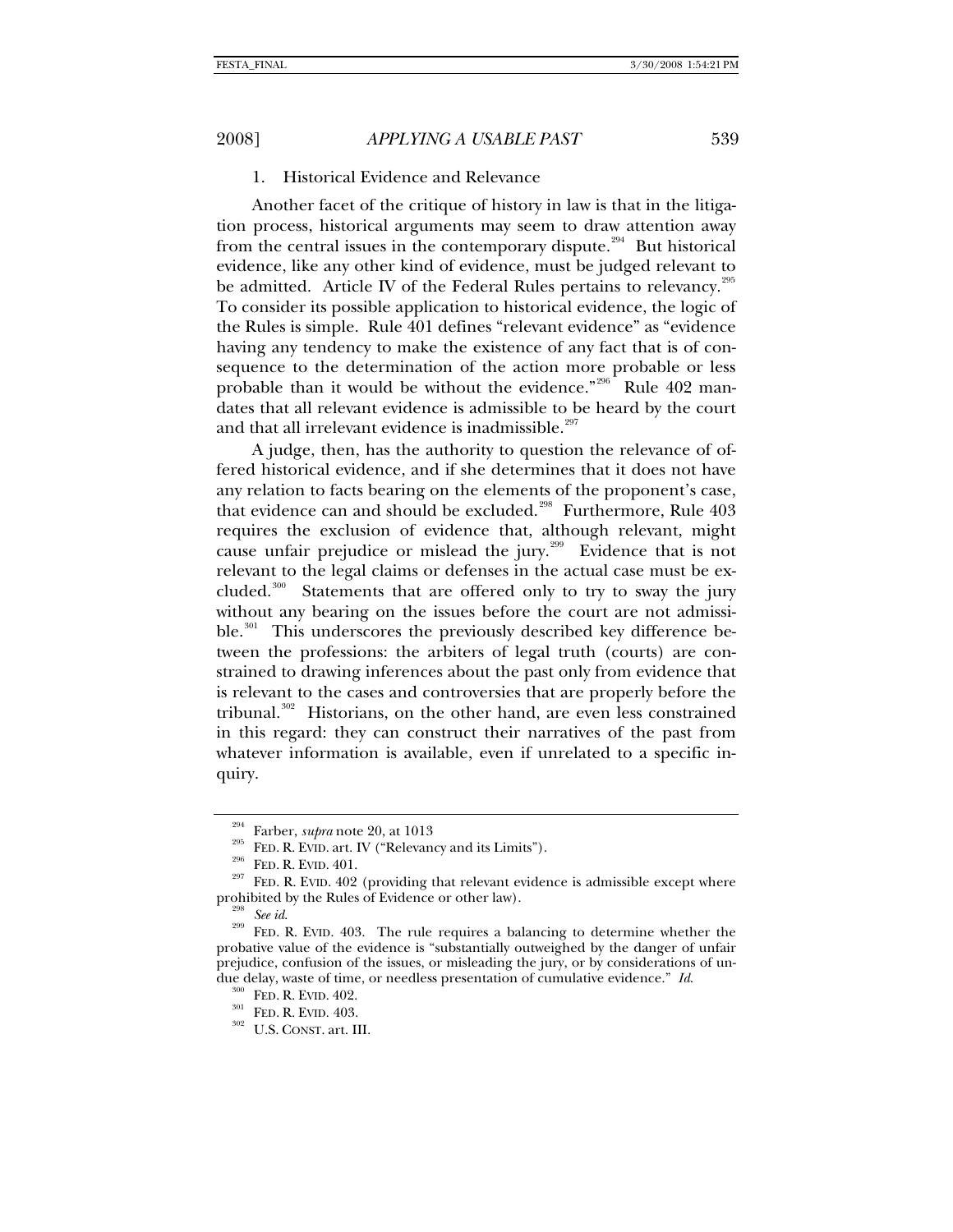Returning to the church-state context as an example, imagine that a party offers at trial as an assertion of purported historical fact a statement that "the Founding Fathers intended America to be a Christian nation."[303](#page-61-0) If the judge scrutinized the proposition under Rule 401, she would have to determine whether it related in any way to a fact central to the proponent's case. That determination would depend on the parameters of the legal issues properly before the court. If the proponent of the evidence was suing over the denial on environmental grounds of a zoning variance for church construction, it might be unlikely that the assertion (based on a fact-specific inquiry, of course) would have any relevance, and therefore it could be excluded under Rule  $702.^{304}$  $702.^{304}$  $702.^{304}$  If, instead, the proponent was suing for an injunction to prevent the removal of the Ten Commandments from the local courthouse, then the assertion might indeed be deemed relevant (whether or not it is in fact true) and admitted into evidence.<sup>[305](#page-61-2)</sup> Admissibility of evidence, of course, does not mean that the court will ultimately accept it as true—it means only that the court may consider it. The court can hear testimony on historical evidence that it ultimately decides is not credible, not reliable, or not pertinent to the issues before it. Even if the court decides to hear the testimony asserting "the United States is a Christian nation," it can later decide that the assertion was not persuasive, was false, or was disproved by competing evidence.

In other words, the judge or jury may treat historical evidence just like evidence proffered from any other cognate field. I believe that rather than exclude history from the courtroom out of a fear that lawyers, judges, and jurors lack scholarly expertise in that field, we should prefer a world in which competing historical interpretations may be aired and then sorted out by the court's gatekeeping function for relevance, admissibility, credibility, and persuasiveness under the law of evidence.

2. Historians as Expert Witnesses for the Parties

At the crux of the debate over incorporating standards of expertise in history is the assumption that professional historians possess,

<span id="page-61-0"></span><sup>303</sup> A different example of a historically debatable proposition would be that the founders intended to create a "wall of separation"; however, this metaphor has been constitutionalized, according to Kelly, by the law office history of Justice Black. *See* 

<span id="page-61-2"></span><span id="page-61-1"></span>Kelly, *supra* note 2.<br><sup>304</sup> FED. R. EVID. 702.<br><sup>305</sup> *See, e.g.*, McCreary County v. ACLU of Kentucky, 545 U.S. 844 (2005); Van Orden v. Perry, 545 U.S. 677 (2005).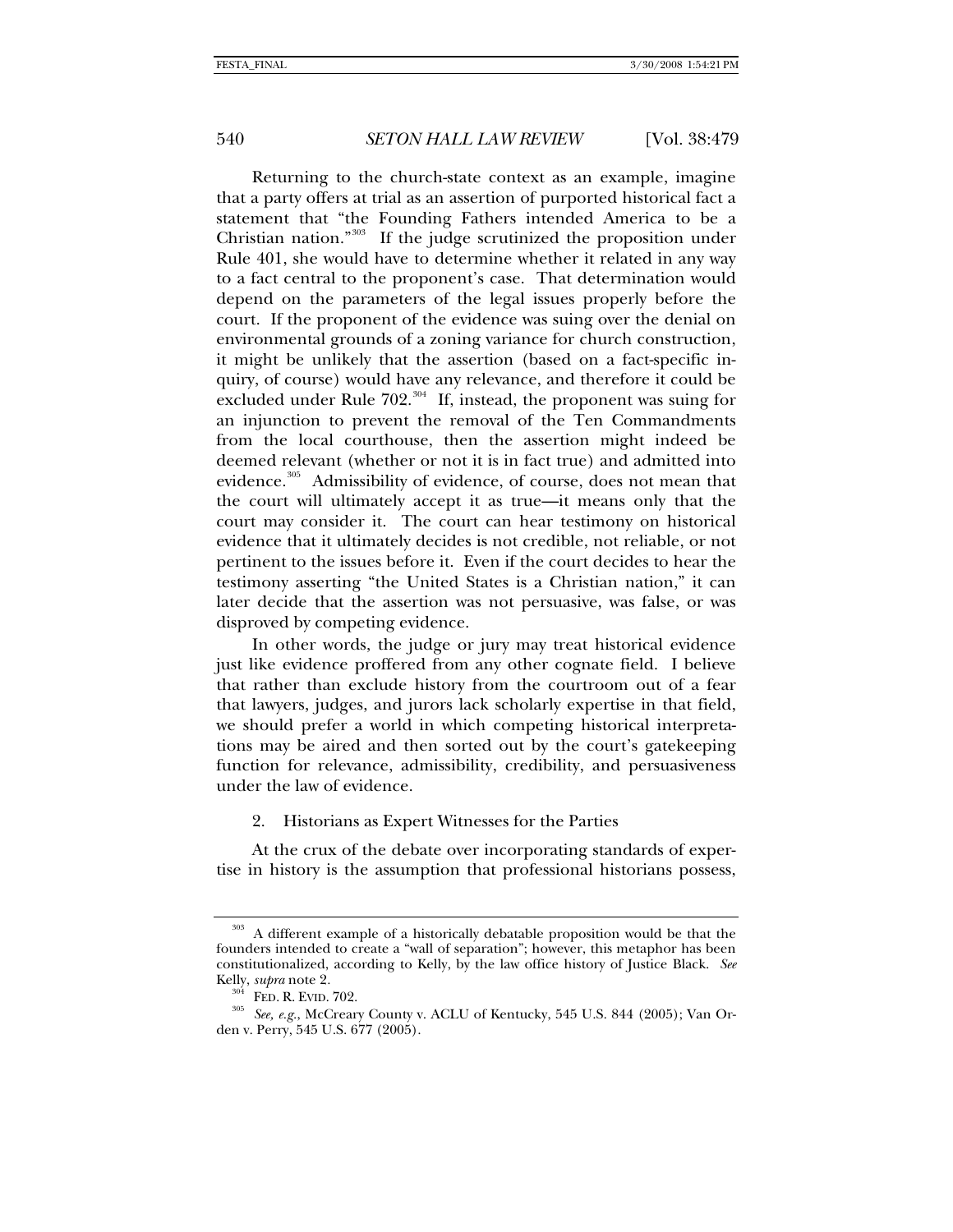and are guardians of, the locus of *expertise* in interpreting history. And in their role as guardians of expertise, it can be argued, historians seek to assert *authority* over the production of historical knowledge. Another interesting section of the Federal Rules of Evidence pertaining to historical evidence is the series of rules governing opinions and expert testimony. Rule 702 allows expert witnesses, provided that minimum standards of reliability are met:

If scientific, technical, or other specialized knowledge will assist the trier of fact to understand the evidence or to determine a fact in issue, a witness qualified as an expert by knowledge, skill, experience, training, or education, may testify thereto in the form of an opinion or otherwise, if (1) the testimony is based on sufficient facts or data, (2) the testimony is the product of reliable principles and methods, and (3) the witness has applied the principles and methods reliably to the facts of the case.

There is a trend in the courts toward the regular use of expert wit-nesses.<sup>[307](#page-62-1)</sup> The evidentiary rule for expert testimony can easily be applied to professional historians. The application of Rule 702 to historian expert witnesses, unfortunately, has been nearly ignored in the debates over history in law.<sup>[308](#page-62-2)</sup> While this will not help constrain random sweeping historical generalizations of the sort described above, it can provide a means by which the professional standards of academic historians can be accounted for when using history in the courtroom.

When, for example, a party offers a witness claiming to be an "expert" in religious history to testify on the historical practice of posting the Ten Commandments in public buildings, the court can inquire into that witness's qualifications.<sup>[309](#page-62-3)</sup> If she holds a doctorate in religious history and serves on the faculty of a history department teaching religious history or serves on the faculty of a divinity school, she will likely qualify as an expert witness by training, and then the court will have to scrutinize the sufficiency of the chain of inferences in her testimony. If she is a historian by profession, but working in a different field and without expertise in religious or constitutional history, the court will have to make a judgment call based on the judge's determination of whether the proffered expert is qualified and

<span id="page-62-1"></span>

<span id="page-62-0"></span><sup>&</sup>lt;sup>306</sup> FED. R. EVID. 702.<br><sup>307</sup> Farber, *supra* note 20, at 1013.<br><sup>309</sup> FED. R. EVID. 702.

<span id="page-62-3"></span><span id="page-62-2"></span>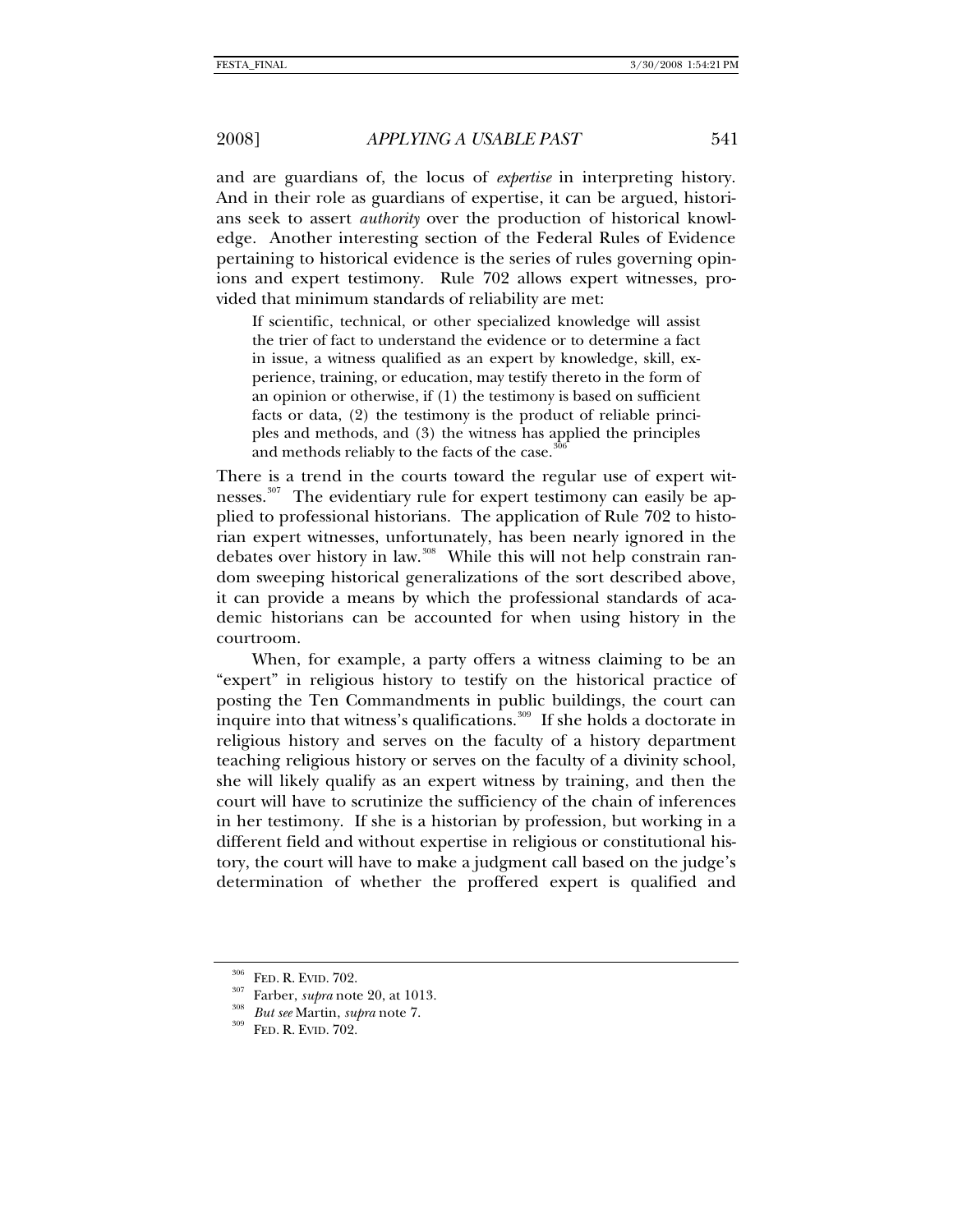whether her testimony will be helpful in determining the outcome of the case.<sup>[310](#page-63-0)</sup>

If the purported expert in religious history is not an academic but is a local minister, or an avocational church historian, he may not qualify based on academic training alone. But he may qualify, indeed, if the subject of his testimony—say, the particular church history of the county or region—is deemed within the realm of his expertise through experience and if that expertise relates to the issues presented in the case. For example, in the case of a denial of a zoning permit challenged under the Religious Land Use and Institution-alized Persons Act,<sup>[311](#page-63-1)</sup> the court may determine that the particular local church history is relevant to determining the historical pattern of land use or the motives behind the zoning decision. Thus, Rule 702 allows courts to weigh and evaluate the claims to be made by historians by inquiring into their professional expertise and credentials. In other words, questions of law take into account the standards of the historical profession.

The reason the Rule incorporates a high degree of flexibility, and does not set forth any specific criteria for what confers "expert" status, is that the courts—and the legal system—are not thought fit or competent to prescribe such standards or to make rulings on the norms and rules that are wholly internal to other disciplines, such as science and history. The structure of American evidence law recognizes that it is not the province of the courts to pass legally binding judgment on the standards of other professions, but rather only to make rulings based on the evidence relevant to the specific cases and controversies before them.<sup>[312](#page-63-2)</sup> The structure of the judicial system serves only to allow litigants advocating alternative explanations to offer experts to comment on the cases and offer authority to persuade the courts. The decision lies with the court on how to judge the purported expert's credentials, knowledge, and credibility—just like with any other witness—and on whether or not to ultimately find the expert's testimony persuasive. Because of this flexibility, the courts are equipped to evaluate experts' opinions on competing truth claims while remaining above the fray on disciplinary border controversies. $313$ 

<span id="page-63-3"></span><span id="page-63-2"></span><span id="page-63-1"></span><span id="page-63-0"></span><sup>&</sup>lt;sup>310</sup> FED. R. EVID. 703. <br><sup>311</sup> Pub. L. No. 106-274, 114 Stat. 803 (2000) (codified as amended in scattered sections of 42 U.S.C.).

 $\frac{312}{313}$  U.S. CONST. art. III.<br>Kalman, *supra* note 44.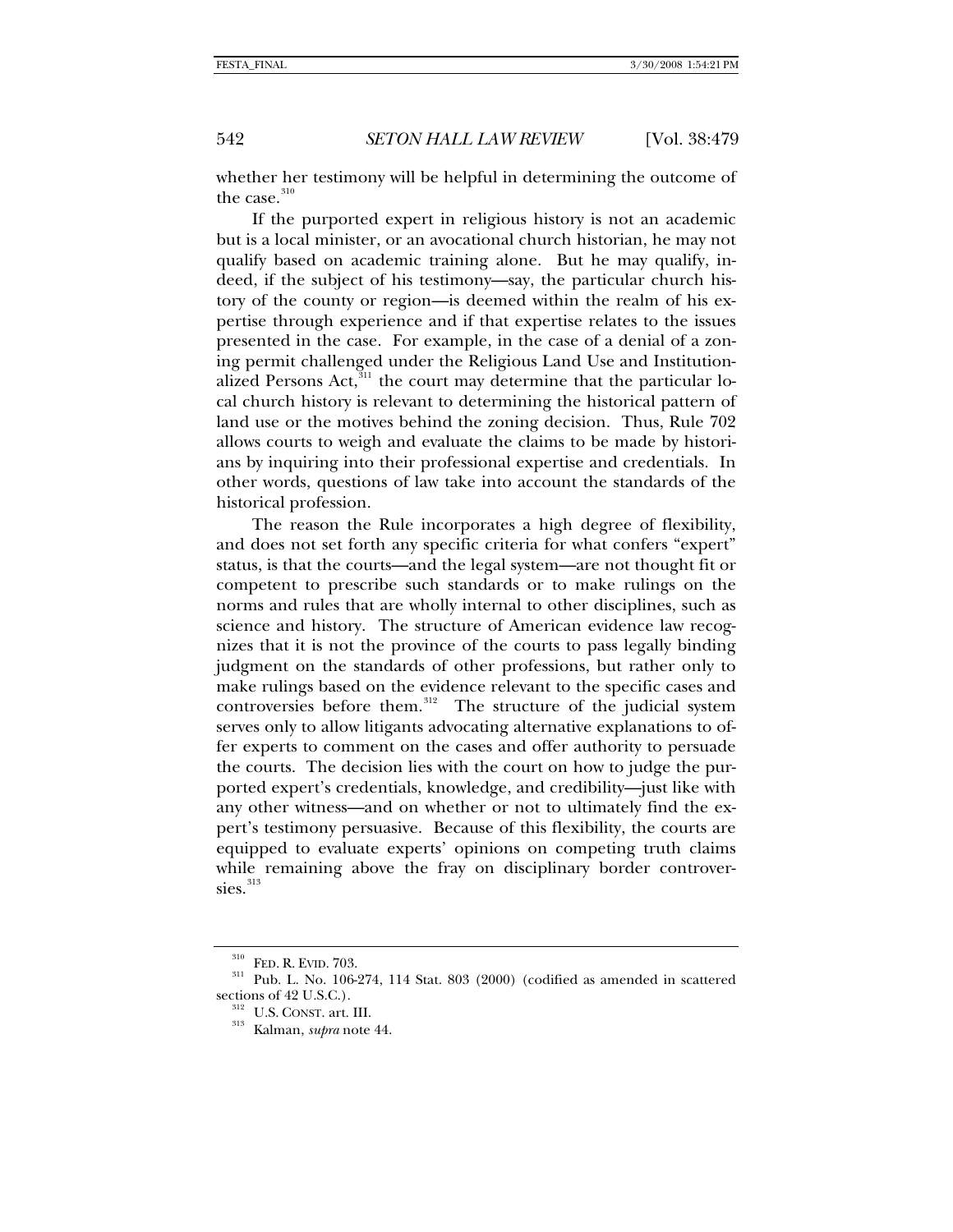The rules governing expert testimony allow historians to exercise the influence over legal questions appealing to history which some feel is necessary. But does this mean the only way to appeal to professional history is by producing a historian in the courtroom? Must Jack Rakove or Gordon Wood get haled into court every time there is a question of historical interpretation? Of course not. Melton provides an effective outline for how lawyers can appeal to pro-fessional historiography in briefs and arguments.<sup>[314](#page-64-0)</sup> Judges can evaluate these claims as to their probative value as well when deciding the case. Often, however, historians do play a direct role in actual litigation, such as in *Brown v. Board of Education*, [315](#page-64-1) or in similar situations such as in testifying before Congress, or even in occasional events such as "truth commissions."<sup>[316](#page-64-2)</sup>

The problematic part of historians serving as expert witnesses derives from the advocacy-versus-objectivity issue. When historians are called as expert witnesses, however, it is generally because they are called by one of the parties to the actual litigation.<sup>[317](#page-64-3)</sup> As with expert witnesses from other fields, historians can then become entangled in a battle of experts. A historian, like other experts, can be influenced by external or internal pressures to offer testimony that favors the side that hired him.<sup>[318](#page-64-4)</sup> This can cast doubt on the ability of a historian expert witness—retained by one of the advocates, who has a particular historical interpretation redounding in its favor—to render neutral, objective historical testimony. Courts and scholars must therefore be aware of such influences and can especially profit from analyzing competing historical explanations offered by the advocates—or by scholars with differing views—to advance their competing theories of history, in order for the court (or, by analogy, the larger scholarly community) to weigh the different interpretations and find the version that is most persuasive as the one approximating historical truth.

3. Court-Appointed Expert Historians

A similar aspect of the critique is the charge that even when actual historians are consulted and relied on as experts, their testimony

<span id="page-64-3"></span><span id="page-64-2"></span><span id="page-64-1"></span><span id="page-64-0"></span><sup>314</sup> Melton, *supra* note 4. 315 347 U.S. 483 (1954). 316 *See generally* Charles S. Maier, *Doing History, Doing Justice: The Narrative of the Historian and of the Truth Commission*, *in* TRUTH V. JUSTICE: THE MORALITY OF TRUTH COMMISSIONS 261 (Robert I. Rotberg & Dennis Thompson eds., 2000). 317 Martin, *supra* note 7, at 1536. 318 Farber, *supra* note 20, at 1011.

<span id="page-64-4"></span>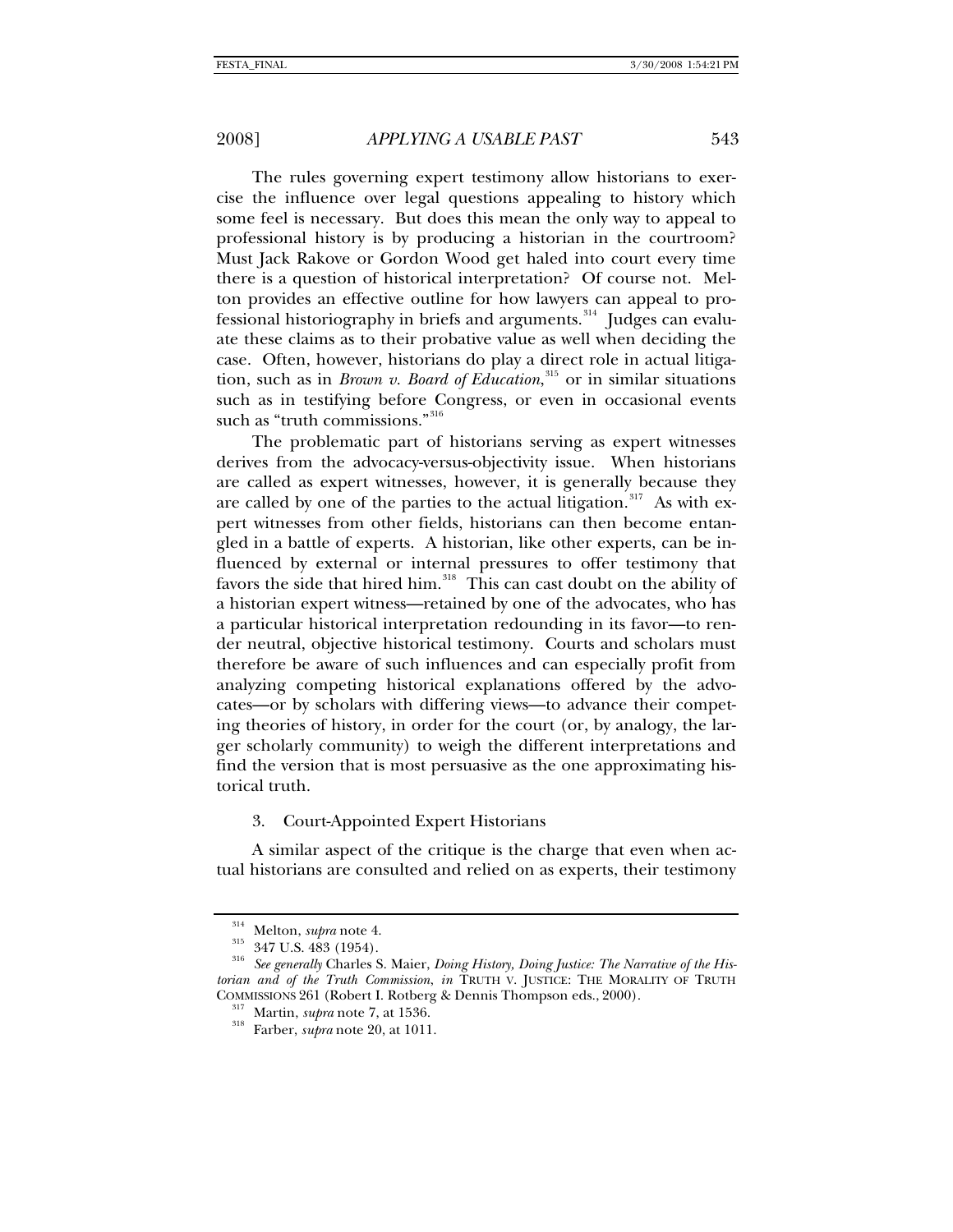and historical interpretations should be viewed skeptically when given in the service of a party in interest because their expert testimony for a party may blur the line between advocacy and objectivity. But what if historical experts were not offered by the parties, but rather appointed by the courts? One final example from the Federal Rules worth discussing in this regard is Rule 706, which allows the court to appoint an expert witness for the court on its own initiative.<sup>[319](#page-65-0)</sup> The judge has discretion to consult the expertise of a professional historian to resolve a difficult or indeterminate question of historical interpretation. The question Rule 706 raises for our purposes is whether to favor the use of expert historians offered by the adversarial parties or to prefer instead historians appointed as experts by the decision-making court.

This scenario highlights perfectly the issues presented by using history in law: the question of advocacy versus objectivity in historical interpretation, and the intraprofessional contest concerning jurisdiction over historical knowledge. Having the courts, rather than the parties, appoint historians as expert witnesses would seem to have many advantages. Most obviously, it would seem to mitigate some of the concern that the expert would feel pressured to offer historical testimony that favored the position of the party that retained him.<sup>[320](#page-65-1)</sup> Instead, it would seem, a historian appointed by the court would have no pressure other than to offer an objective historical interpretation to assist the judge and jury. $321$  In other words, using Rule 706 or its state-law analogues would seem to place the historian within the ambit of the court's role as the objective truth-seeker in the adversarial process.

But there are other concerns with expert historical testimony that Rule 706 will not solve. These concerns are chiefly those that would be imported from the historical profession itself. First is the question whether historians or historiography can truly be objec-tive.<sup>[322](#page-65-3)</sup> While the objectivity question has been prone to being over-stated as a controversy,<sup>[323](#page-65-4)</sup> it nonetheless casts doubt on the notion of

<span id="page-65-1"></span><span id="page-65-0"></span><sup>&</sup>lt;sup>320</sup> Farber, *supra* note 20, at 1011–12.<br><sup>321</sup> Martin, *supra* note 7, at 1544–46.<br><sup>322</sup> NOVICK, *supra* note 8, at 7 (likening the pursuit of objectivity to "nailing jelly to

<span id="page-65-4"></span><span id="page-65-3"></span><span id="page-65-2"></span>the wall"). 323 Schiller, *supra* note 207, at 1170 ("[F]inding a genuinely 'subjectivist historian' is rather like searching for a unicorn. . . . I have yet to meet a historian who claimed that his scholarship was nothing more than fiction or that his 'version' of the events he studied was not an attempt to ascertain the truth. The historical profession is, at its core, profoundly committed to a search for truth about the past.").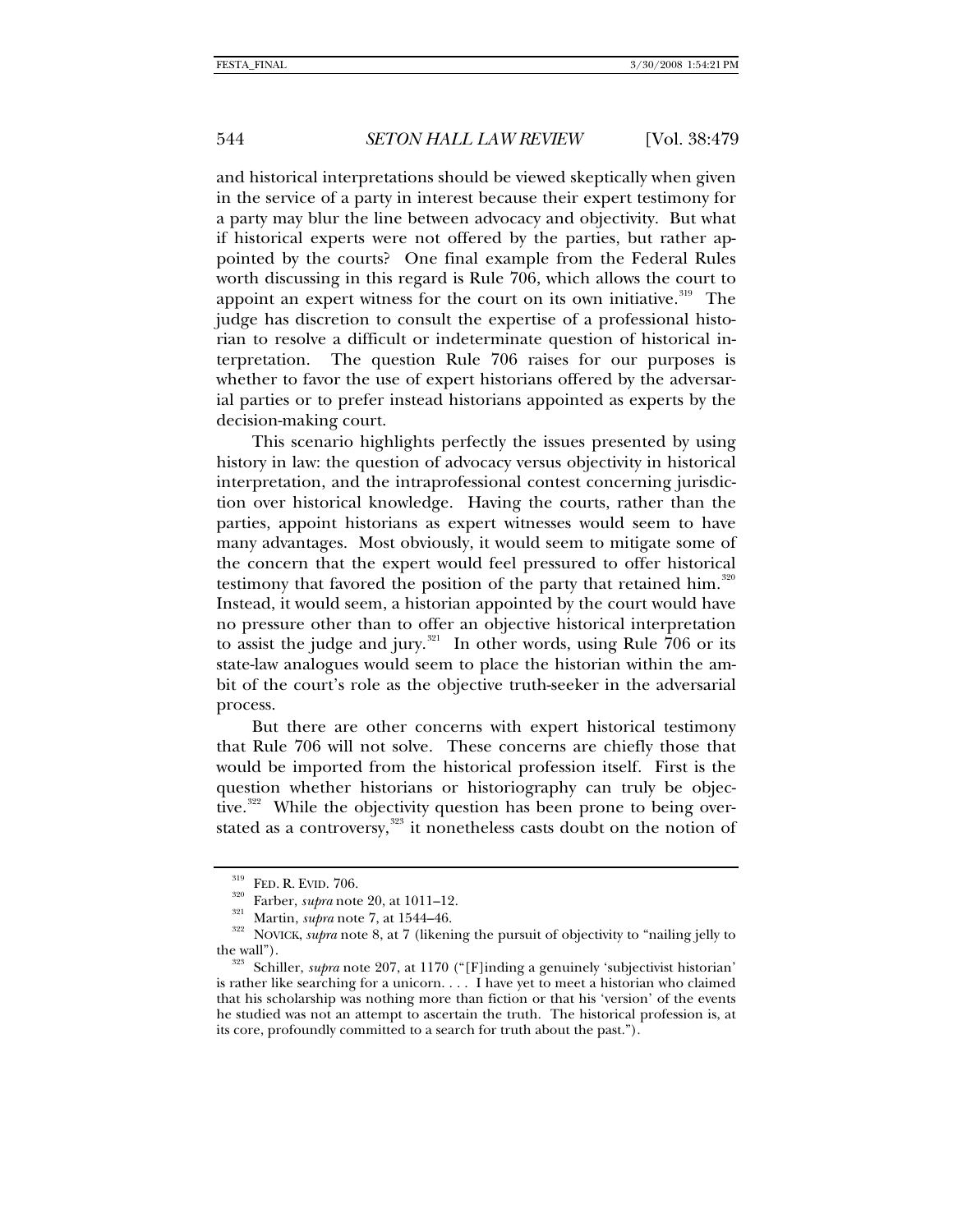court-appointed historians as a panacea. The point of having a courtappointed expert would be to place the expert in a position to render the most objective testimony possible based on her expertise. If historians themselves question whether historical objectivity is possible, this rationale becomes suspect. Even if a historian is not working for one party or the other, his testimony may nonetheless reflect any pre-sumptions or biases that inform his own historical work.<sup>[324](#page-66-0)</sup> At an even more basic level, the fact that (as in any scholarly discipline) historians disagree with one another, belong to different schools of interpretation, and apply different methodologies to their work, undermines the notion that any one historian might be able to step into the courtroom and render expertise that speaks for the entire historical profession.

A related problem with court-appointed historians is that the testimony of a professional historian—as with that of other nonscientific experts—is based on the expert's apparent professional *authority*, signaled through credentialed expertise, rather than on reason or empirical method. A court-appointed historian, unchallenged, might appear to the jury and judge as offering an undisputable interpretation of history based on the expert's authority, and not necessarily from the substantive correctness of his interpretation. Granted, the persuasiveness of non-scientific expert witnesses in general can depend more on authority than on demonstrable, empirical methodologies.<sup>[325](#page-66-1)</sup> But the court-appointed historian might not be challenged by the presentation of evidence that might provide contravening or alternative explanations. Even if challenged by an expert offered by one of the parties, the courtappointed historian would enjoy a tremendous advantage in credibility simply from the perception that he works "neutrally" for the judge. Thus, the expert's cloak of authority might obscure the fact that there may be real controversies in the field, or that the expert's interpretation is tendentious or only one of several acceptable or plausible explanations of the past. Any foray into the literature on the historical profession, as well as common sense observations of the controversies over the public meaning of history, will reveal that history is highly contested and its meaning is ever evolving, both in the public discourse as well as within the scholarly discipline.<sup>[326](#page-66-2)</sup> But a

<span id="page-66-2"></span><span id="page-66-1"></span><span id="page-66-0"></span><sup>&</sup>lt;sup>324</sup> HOFFER, *supra* note 141, at 126–27.<br><sup>325</sup> See, e.g., Kumho Tire Co. v. Carmichael, 526 U.S. 137 (1999).<br><sup>326</sup> NOVICK, *supra* note 8, at 1, 6 (alluding to the work of philosopher W.B. Gallie in calling objectivity an "essentially contested concept").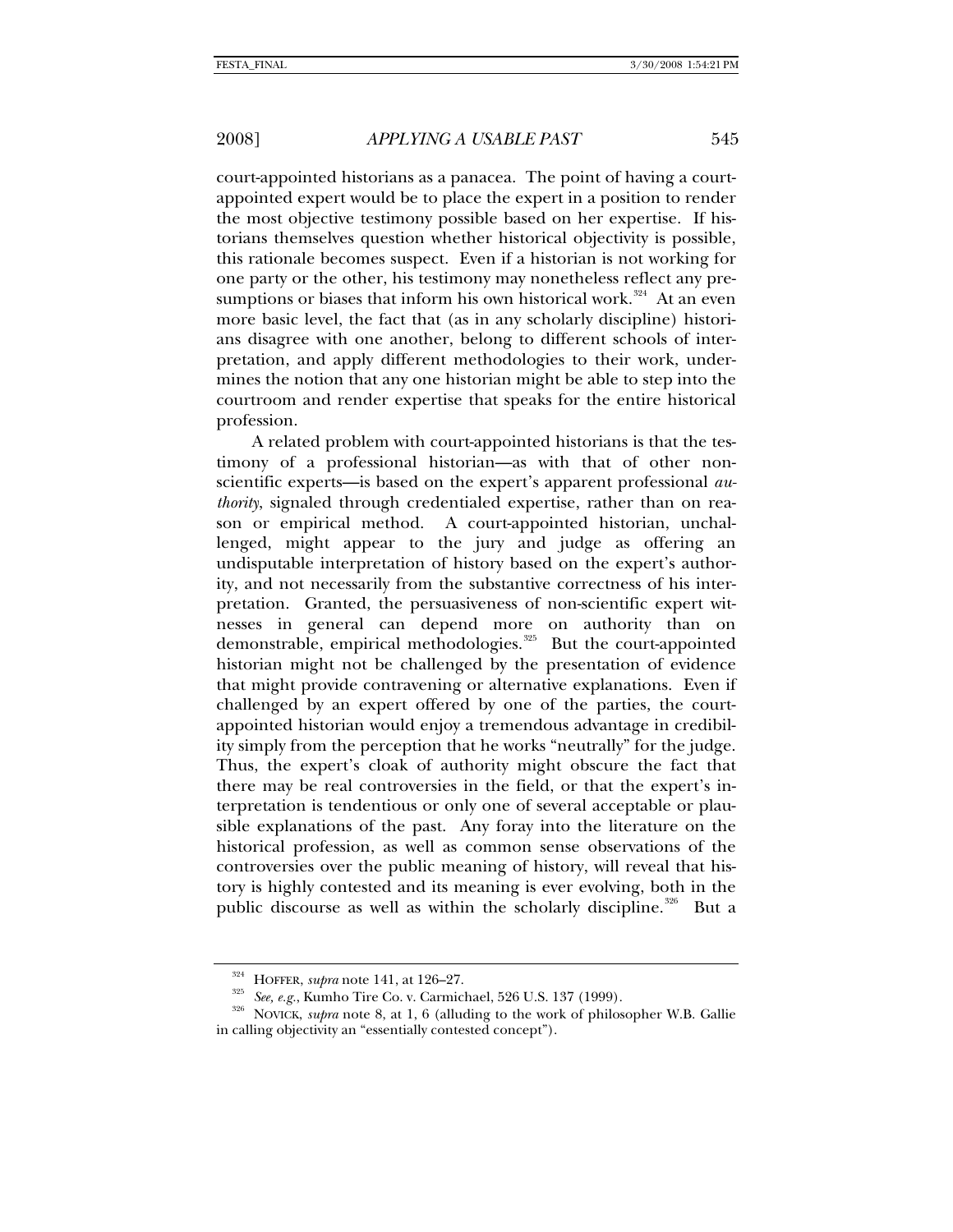court's reliance on a single, authoritative expert to explain history might fail to account for history's complexity.

The appointment of a seemingly neutral historian would seem to assuage the fear that a historian-for-hire might tend to offer testi-mony favorable to the party that retained her.<sup>[327](#page-67-0)</sup> But there is also the problem that having a single historian appointed by the court could tend to limit the scope of possible interpretations that would be offered. As Peter Hoffer amply shows, the historical profession itself is prone to a degree of ideological conformity, not only in its members' policy views, but in the practice of the scholarly discipline itself, in the predominant methodologies used, and even in the choice of subject matter to be studied (for example, "new history" and bottom-up social history have for a generation predominated over now-unfashionable political, diplomatic, or military history).<sup>[328](#page-67-1)</sup>

Thus, if a court were exposed to only the interpretation of one historian, her interpretation would likely be one that is constrained by the currently leading paradigms of the historical profession.<sup>[329](#page-67-2)</sup> A wider range of possible historical explanations would be excluded. An interpretation that is a minority view but is nonetheless plausible according to academic history standards might well be persuasive to the court. Conversely, if the court-appointed historian represented a minority view among historians on a certain issue, the court might never be made aware of the existence of the majority view. And it is the adversarial parties who are best equipped to scan the range of professional views and present such competing explanations to the court for its consideration.<sup>[330](#page-67-3)</sup> Indeed, there are even history litigation consultants available to assist lawyers in finding the best historical ex-

<span id="page-67-0"></span><sup>327</sup> This common critique of expert witnesses fails to contemplate that the expert might feel countervailing pressure to avoid censure from her academic colleagues, as happened in the controversy over the historians' expert testimony in the famous Sears gender discrimination case. *See* Thomas Haskell & Sanford Levinson, *Academic Freedom and Expert Winessing: Historians and the Sears Case*, 66 TEX. L. REV. 1629 (1988);

<span id="page-67-1"></span><sup>&</sup>lt;sup>328</sup> *See* HOFFER, *supra* note 141, at 62–85; AMERICAN POLITICAL HISTORY: ESSAYS ON THE STATE OF THE DISCIPLINE (John F. Marszalek & Wilson D. Miscamble eds., 1997).

<span id="page-67-2"></span>Of course, there is a certain advantage to knowing that an expert's opinion is consonant with the majority opinion in the discipline of expertise. But this notion, which had been incorporated in the regime under *Frye v. United States*, 293 F. 1013 (D.C. Cir. 1923), was rejected in *Daubert v. Merrell Dow Pharmaceuticals*, 509 U.S. 579 (1993), for the less restrictive test that allowed for the testimony of experts, even if not within the "majority" opinion, as long as their opinion is scientifically reliable. *Kumho Tire* extended this to nonscientific expert testimony. *Kumho Tire*, 526 U.S. 137. 330 Schiller, *supra* note 207, at 1176.

<span id="page-67-3"></span>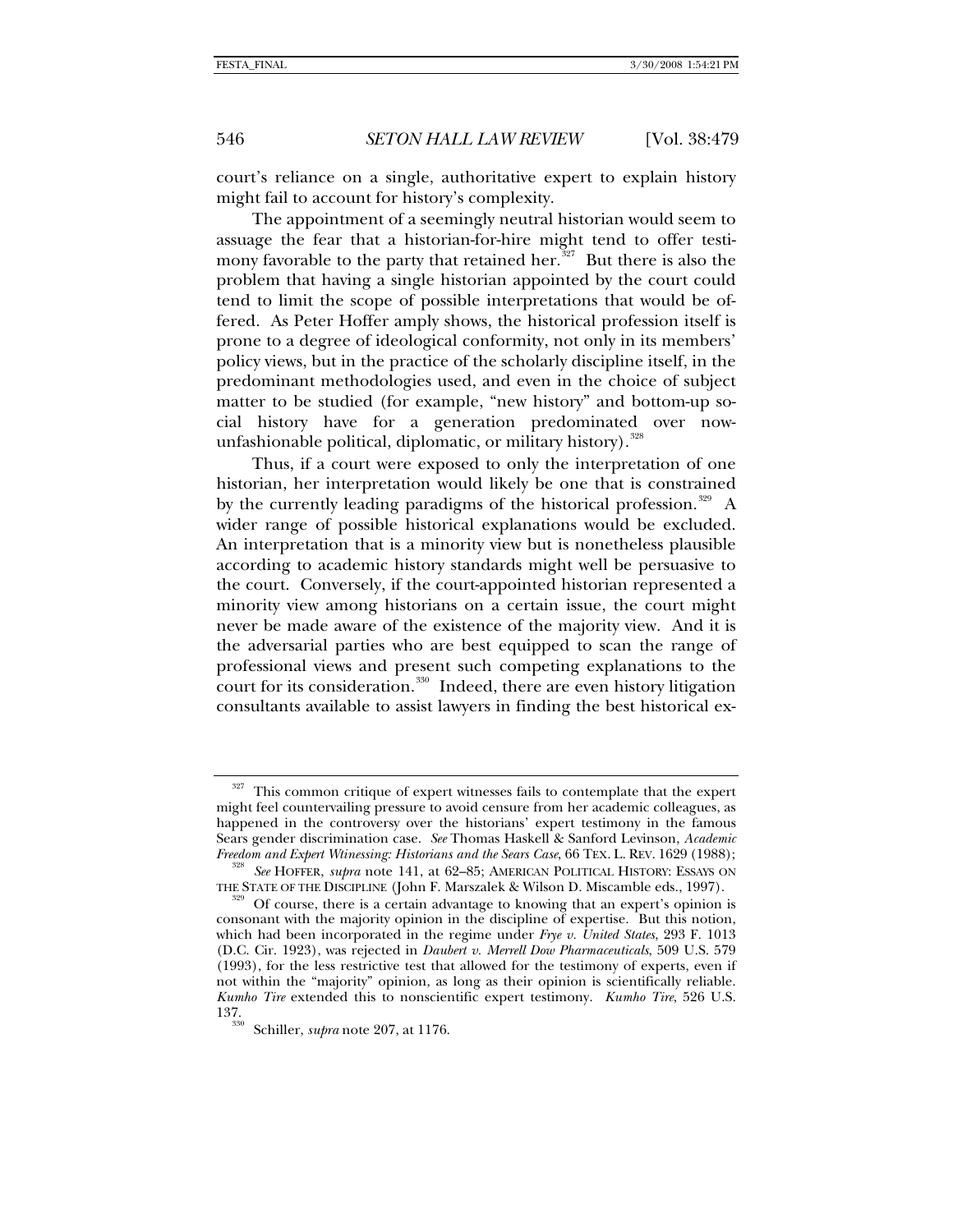pertise and research in preparation of their cases.<sup>[331](#page-68-0)</sup> By allowing both sides to proffer expert historical testimony in their support, the use of expert witnesses from "adversarial" perspectives gives the judge and jury the opportunity to hear different views of historical facts and interpretation, rather than to hear only one version of history.

Perhaps the best practice to follow for courts contemplating history, then, would be to use court-appointed historians where the judge deems it appropriate, but in conjunction with historical experts offered by the parties. This would allow for a range of interpretations to be available but would also give the court a nonpartisan voice to consider for comparison. While the arguments of those who call for the exclusive use of court-appointed historians under Rule 706 have considerable force, a careful study of the professional standards of both law and history as undertaken in this Article cautions against overreliance on any one point of view, no matter how seemingly authoritative.

Methodologically, the desirability of adversarial expert historical testimony in addition to court-appointed historians does not mean that we should have to countenance "junk" history that is unsound. The rules of evidence, if used wisely, equip the court and the parties with the tools to prevent the airing of junk history in the courtroom. Careful attention to vetting the parties' historians under the Supreme Court's framework for evaluating nonscientific experts set forth in *Kumho Tire* can help mitigate, if not totally obviate, the risk of junk history (and as the history scandals show, even the most highlyregarded professional historiography can nonetheless be based on "junk" methodology or evidence).

Greater attention to historical method on the part of judges and lawyers, of course, will help enforce higher scrutiny for ensuring that expert historians—even adversarial ones—still meet minimum stan-dards of qualification, admissibility, and reliability.<sup>[332](#page-68-1)</sup> Judges can evaluate and incorporate professional standards for ruling on expert historians' qualifications and on the relevance, admissibility, and per-suasiveness of historical evidence.<sup>[333](#page-68-2)</sup> Advocates can increase their sophistication in offering, challenging, and cross-examining profes-sional historians.<sup>[334](#page-68-3)</sup> Unqualified historians can be challenged under

<span id="page-68-3"></span><span id="page-68-2"></span><span id="page-68-1"></span><span id="page-68-0"></span><sup>331</sup> *See, e.g.*, The History Associates, Inc., http://www.historyassociates.com (last visited Mar. 28, 2008). 332 Melton, *supra* note 4. 333 *Id*. 334 *Id*.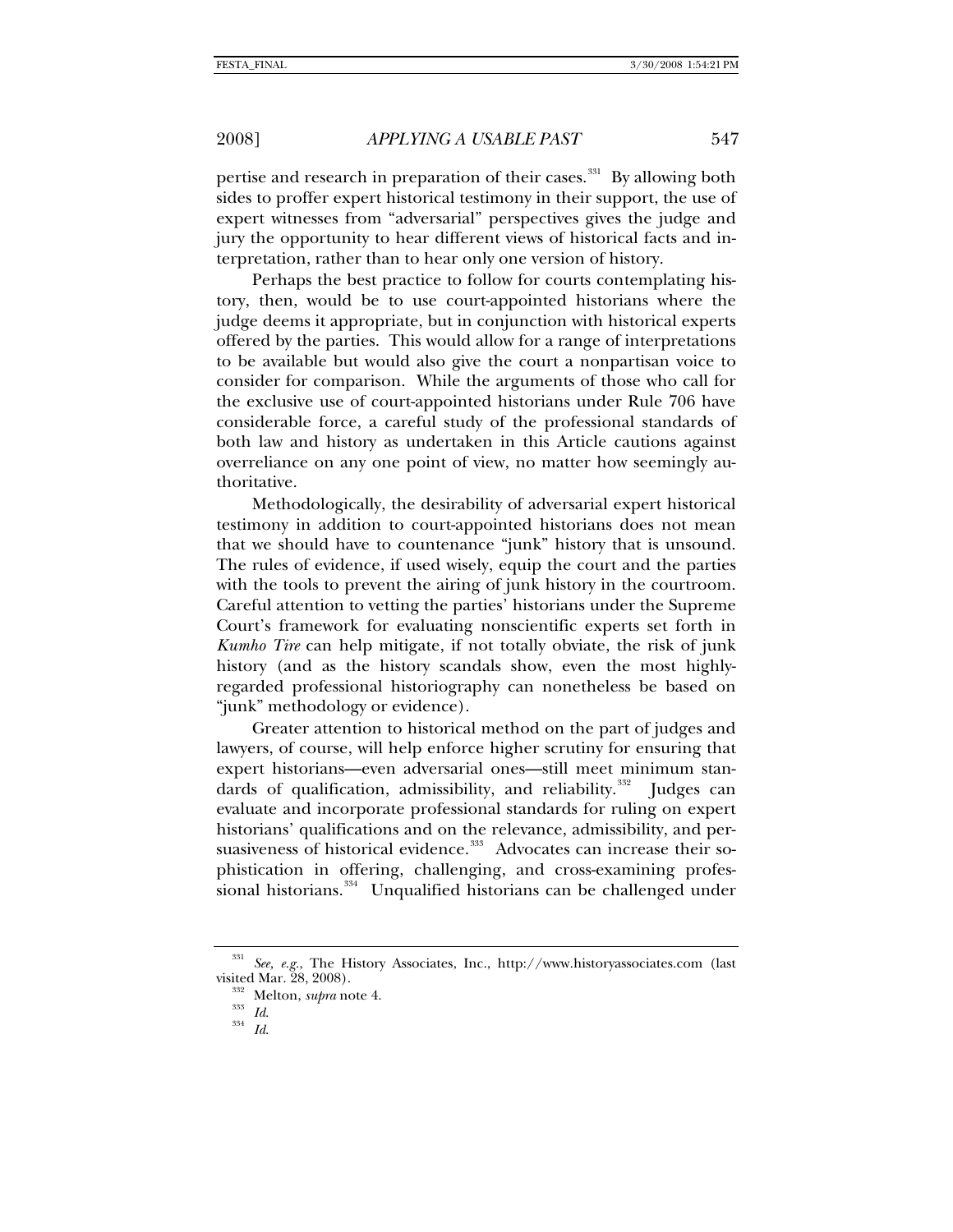the standards of Rule  $702$ ,<sup>[335](#page-69-0)</sup> and tendentious testimony can be un-dermined on the merits.<sup>[336](#page-69-1)</sup> Despite critics' legitimate concerns about using history in law, a greater awareness of the applicability of traditional evidence law to historical evidence is probably the best approach towards ensuring that when lawyers do history, they do so responsibly.

**\* \* \***

As acknowledged above, the evidentiary rules will apply only in the small percentage of cases on courts' dockets where historical claims are made. Many instances where litigants make appeals to history consist of broad assertions during argument, and these are often more for anecdotal and persuasive effect than for proving a specific element of any claim or defense. Because of this, however, it is in a sense easier to reconcile the alleged problem of the seeming crosspurposes of law and history in evaluating and using evidence. Lawyers appealing to history for the purpose of argument are subject both to rules of professional conduct that require a modicum of honesty and, more importantly, to rules of evidence that allow the judge and jury to evaluate the relevance, credibility, and persuasiveness of the claim in assessing truth. The rules of evidence give the court the flexibility to consider—but not the duty to adopt—the claims of any expert proferred as an authoritative source on historical matters. The operation of both advocacy and objectivity in the courtroom is merely an assignment of roles. The ultimate purpose of the American judicial system is, similar to the historical profession (and however imperfect), to ascertain an operative understanding of the truth.

## 4. Are Historians Any Different from Other Experts?

I believe this inquiry is worth further study, and not simply because of the scope of its potential impact. The reason this previously unexplored application of the debate over history and law is so compelling is that Judge Posner and other critics who castigate courts for using history seem to charge that because neither lawyers nor judges are "qualified to resolve historical disputes" they should not entertain them at all. $337$  Along those same lines, however, it could just as accurately be said that neither are judges qualified to act as forensic scientists, psychologists, environmental chemists, land-use planners, sociologists, engineers, or experts in any of the other areas of

<span id="page-69-2"></span><span id="page-69-1"></span><span id="page-69-0"></span>

<sup>335</sup> FED. R. EVID. 702. 336 Schiller, *supra* note 207. 337 *See generally* Posner, *supra* note 1.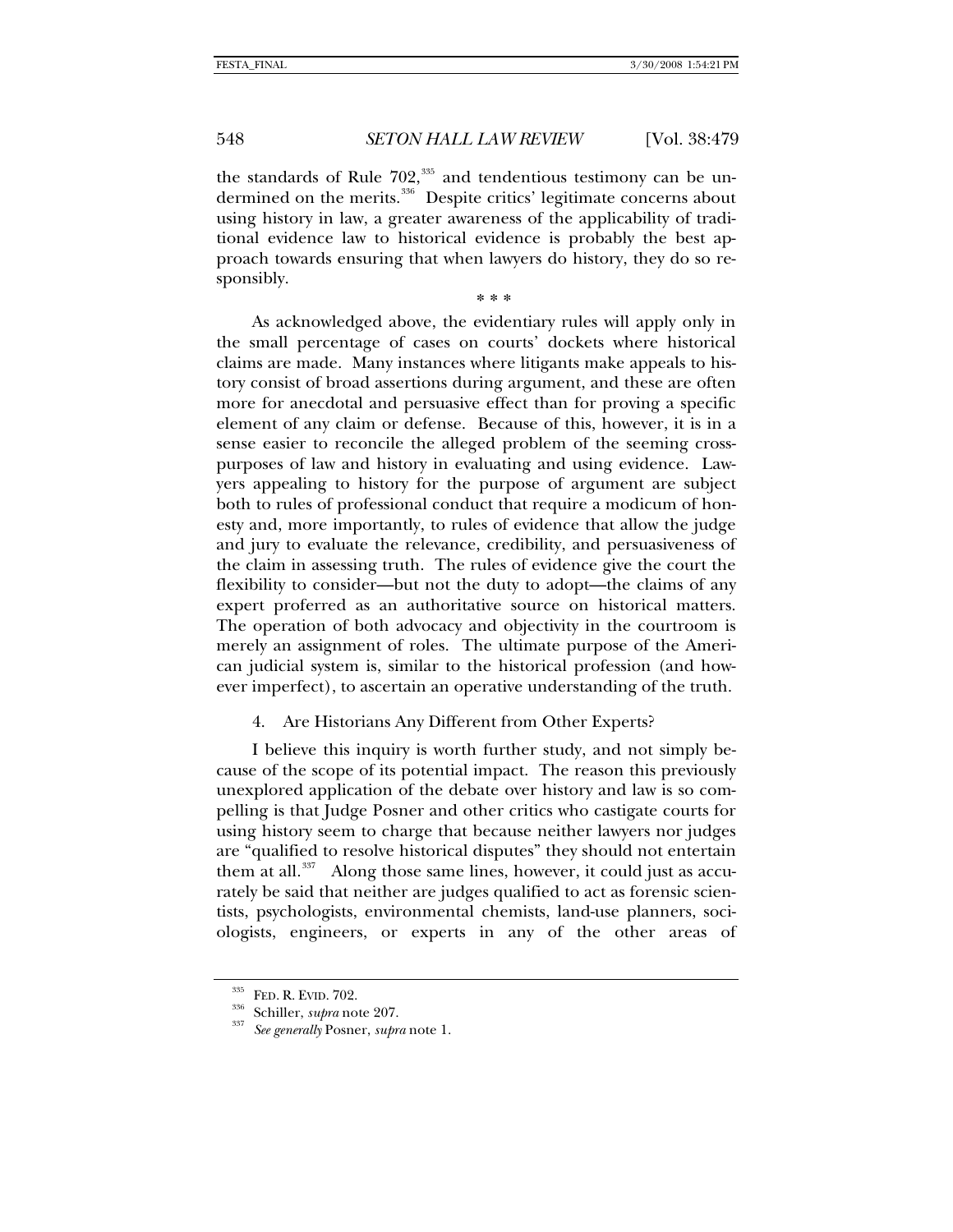professional expertise of which courts nonetheless regularly avail themselves, all mediated through the law of evidence. Yet no one claims that these experts should be barred *categorically* from the courthouse door because judges are not certified or up to speed with those experts' internal professional standards in forensic science, psychology, and other disciplines.

It is safe to say that most judges are not scientifically competent personally to perform the forensic laboratory testing to determine to a degree of scientific certainty the identity of a criminal or the innocence of a death-row inmate based on DNA analysis lifted from a twenty-year-old cigarette butt.<sup>[338](#page-70-0)</sup> Yet we do not expect our judges to be so trained, nor do we bar such evidence from consideration merely for the courts' lack of scientific expertise. Courts have to decide cases and controversies that involve questions from many professional areas in which the judge may not be a trained expert. There is no reason courts should be deemed qualified to make decisions based on expert scientific evidence, presented to the court according to generally acceptable professional standards,<sup>[339](#page-70-1)</sup> but then categorically prohibited from entertaining similar disputes regarding historical interpretations.[340](#page-70-2) In fact, the *Kumho Tire* doctrine explicitly contemplates nonscientific expert evidence, and historical evidence falls rather easily into this framework. If we step back from the law-andhistory context and think of history simply as one of many cognate fields that can be brought to bear on legal questions, we might be less concerned as long as generally-applicable evidence law is complied with. None of this is meant to imply, of course, that the law is not rocket science.

## *D. Evidence Law and History in Legal Scholarship*

This Article has sought to address general critiques of the use of history in law by examining the phenomenon both in legal scholarship and in litigation. I started this analysis by examining the uses of history by legal scholars of different ideological persuasions<sup>[341](#page-70-3)</sup> and then compared the scholarly issues to using history in the courtroom

<span id="page-70-0"></span><sup>338</sup> *See* Andrew P. Thomas, *The* CSI *Effect: Fact or Fiction*, 115 YALE L.J. POCKET PART 70 (2006), http://www.thepocketpart.org/2006/02/thomas.html (discussing the "CSI Effect," where prosecutors have argued that juries have higher expectations for the level of scientific proof in a case because of popular television shows such as the forensic investigator program *CSI*).<br><sup>339</sup> See Daubert v. Merrell Dow Pharmaceuticals, 509 U.S. 579 (1993).<br><sup>340</sup> Nor are courts in fact so constrained, according to the Supreme Court's *Kumho* 

<span id="page-70-3"></span><span id="page-70-2"></span><span id="page-70-1"></span>*Tire* doctrine. Kumho Tire Co. v. Carmichael, 526 U.S. 137, 149–150 (1999). 341 *See supra* Part II.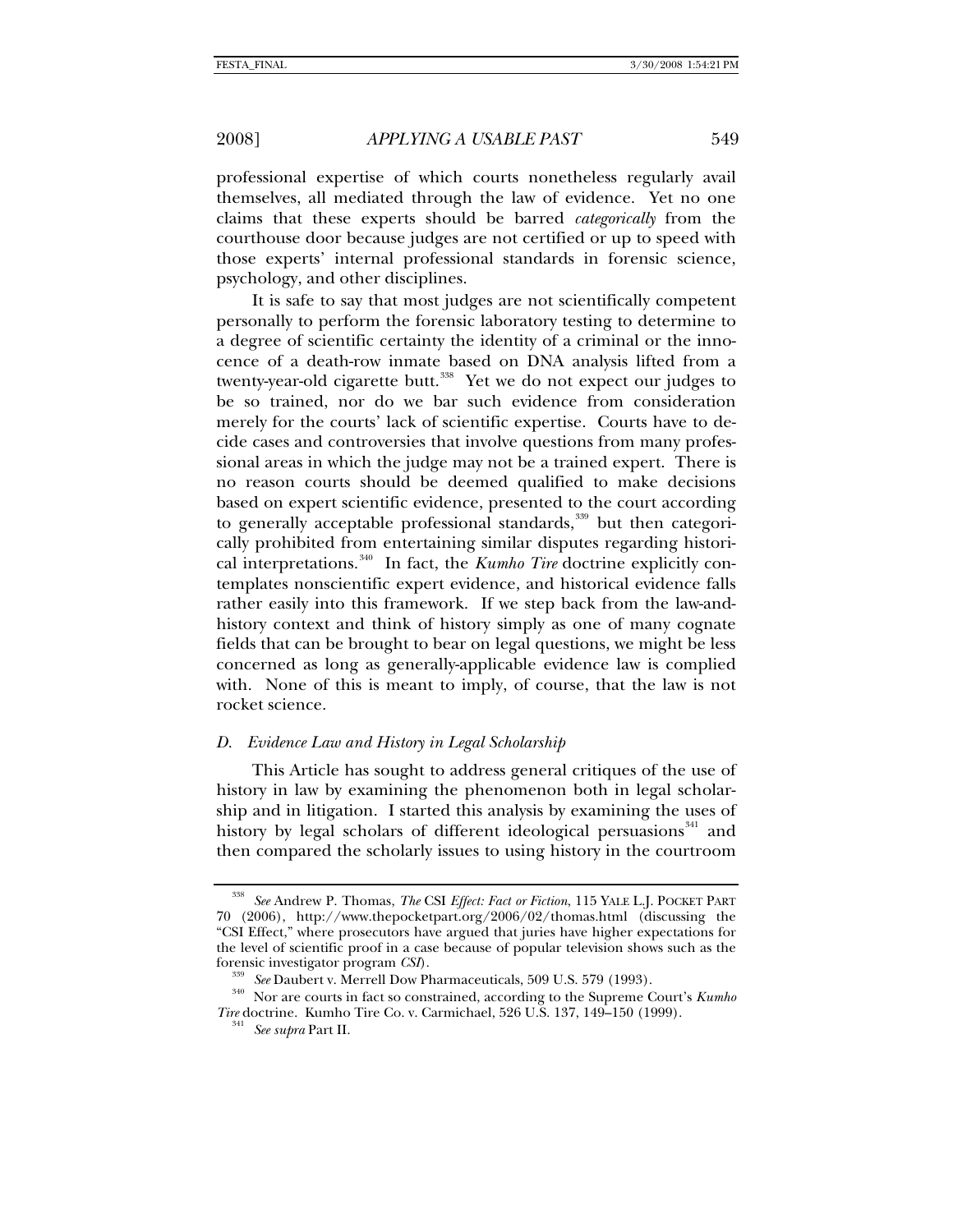through the prism of evidence law.<sup>[342](#page-71-0)</sup> Now let us bring the analogy back to academia. The foregoing has shown that the application of evidence law to historical arguments in actual cases and controversies makes sense, in part because the rules of evidence, by definition, govern the litigation process. My argument is that using evidentiary rules and standards rigorously to evaluate historical claims in the courtroom is an idea that has been underemphasized in both theory and practice and can to some degree assuage concerns about parties' offering competing versions of the past to persuade the decisionmakers in the court system.

The remaining question to address, then, is how this might apply to legal scholarship, where scholars are not bound per se by the rules of evidence. It is essentially a matter of encouraging individual scholars to incorporate the ideals and the norms of evidence law when engaging in what would be considered historical analysis. The law of evidence that applies to historical arguments (as well as to those involving any other area of professional subject-matter expertise) provides a mechanism to ensure that historical evidence, when offered by a party to a controversy, will be relevant and reliable. This principle can be a guideline for legal scholars investigating the meanings of the past. Legal scholars should take care to ensure that their historical evidence is relevant, reliable, contextually appropriate, and faithful to the historical record.

For legal scholars, using evidence law as a framework to guide historical analysis in law is, like nearly all academic canons, largely a matter of self-regulation. To the extent that this serves as an exhortatory guideline, I contend that it is nevertheless one that can be both effective and reasonably feasible in practice. Indeed, I believe it would be much easier to ask legal scholars to think in terms of evidence law than it would be to try to instill grounding in the disciplinary norms and methodologies of the historical profession, whose members spend years cultivating the expertise that applies to their work. Many legal scholars who need to analyze historical evidence or arguments might more easily be able to think in terms of evidence law than historical method, and I believe that we would end up with "better" lawyers' histories as a result.

In the area of scholarship, the argument that a rigorous application of evidence law could lessen our concern over the fact that advocates may offer competing historical accounts in the litigation context is applicable at the broadest, systemic level. Evidence law provides

<span id="page-71-0"></span><sup>342</sup> *See supra* Part V.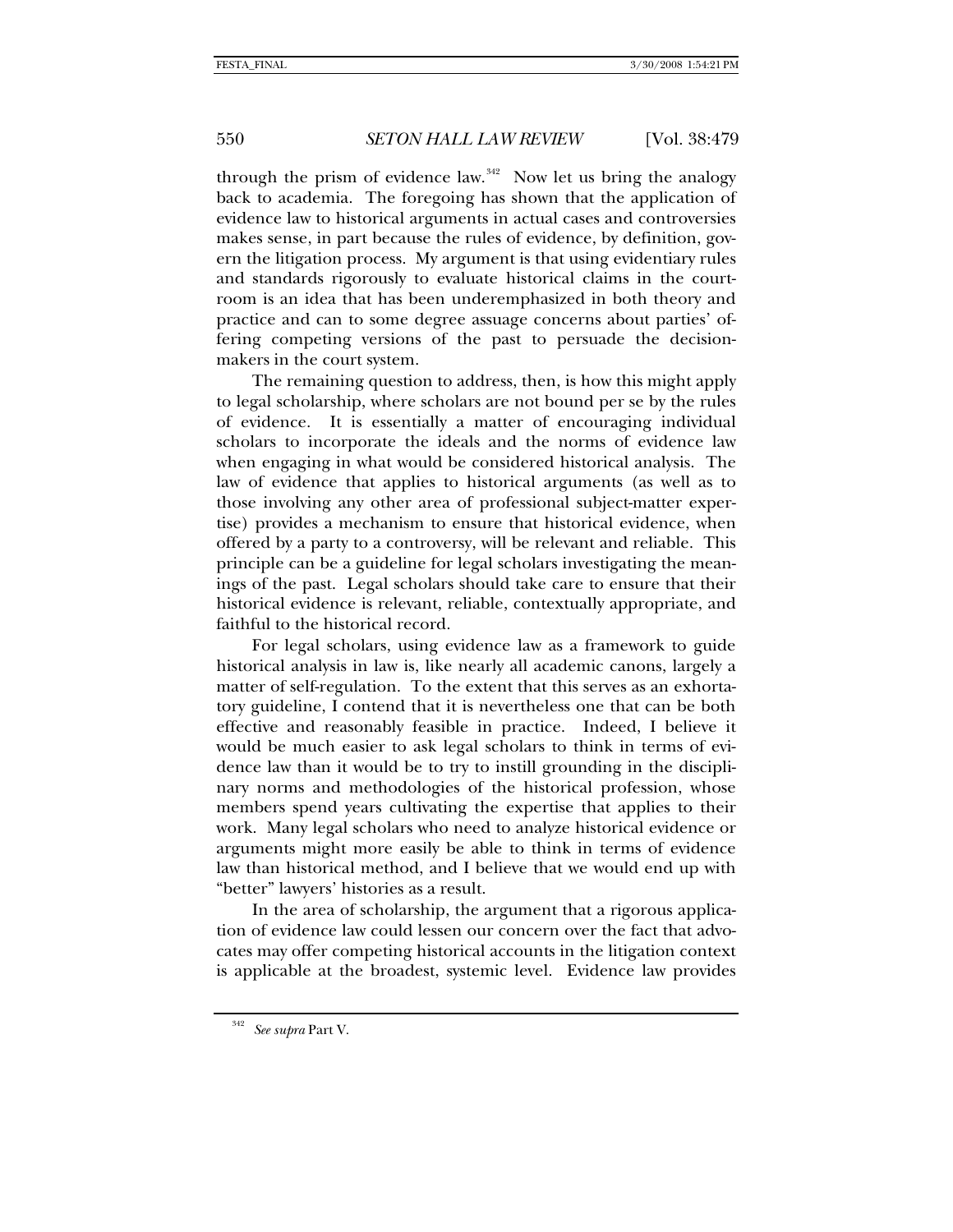## 2008] *APPLYING A USABLE PAST* 551

that a neutral, "objective" arbiter—the court, comprised of judge and jury—will evaluate all of the proffered historical evidence and assess its credibility and persuasiveness in rendering the court's interpretation of the past. Analogizing the court's role in litigation to that of the broader scholarly academic community—including both legal scholars and historians—in judging the accuracy and persuasiveness of various interpretations, we can understand that historical arguments can make valuable contributions to understanding the law without necessarily sacrificing all disciplinary safeguards.

I must emphasize that I do not contend that it is permissible for legal scholars to shape their historical arguments in the light most favorable to their ultimate position on an issue. An academic thesis is most emphatically not a scholar's "client." We still may (as we usually do) end up with astoundingly different historical accounts from different legal scholars. However, this is not necessarily a bad thing. Just as the judge and jury evaluate historical arguments according to the law of evidence, the larger scholarly community can evaluate different claims and interpretations, offer competing hypotheses, synthesize various approaches, and move toward consensus or continue to debate legitimate differences. Thinking in terms of evidence law will help ensure that regardless of whether legal scholars disagree over history, the arguments offered will be evaluated for their reliability and their relevance to the legal issues at hand. Historians, furthermore, can contribute to this process.

As with subject-matter expert testimony in court, the possibility of competing scholarly accounts of the past does not mean that we must excise categorically all forms of historical evidence deployed in support of legal arguments simply because of the professional status or credentials of the interpreter. Professional historians may indeed be best equipped in the abstract to study and interpret history. But lawyers by nature must work with information from many different fields, ranging from the hard sciences and technology, to economics and social science, to culture and history. Because resolving questions about the past is central to the study and practice of the law, advocates and legal scholars necessarily will have to look to history at times. And, as Goldsmith and Vermeule point out, legal academic arguments can be examined, discussed, and aired out in the broader academic discourse.<sup>[343](#page-72-0)</sup> Indeed, because of the nature of legal scholarship, with literally hundreds of academic journals engaging in continuous debate over the meaning of the law, it may even be more

<span id="page-72-0"></span><sup>343</sup> Goldsmith & Vermeule, *supra* note 172, at 156.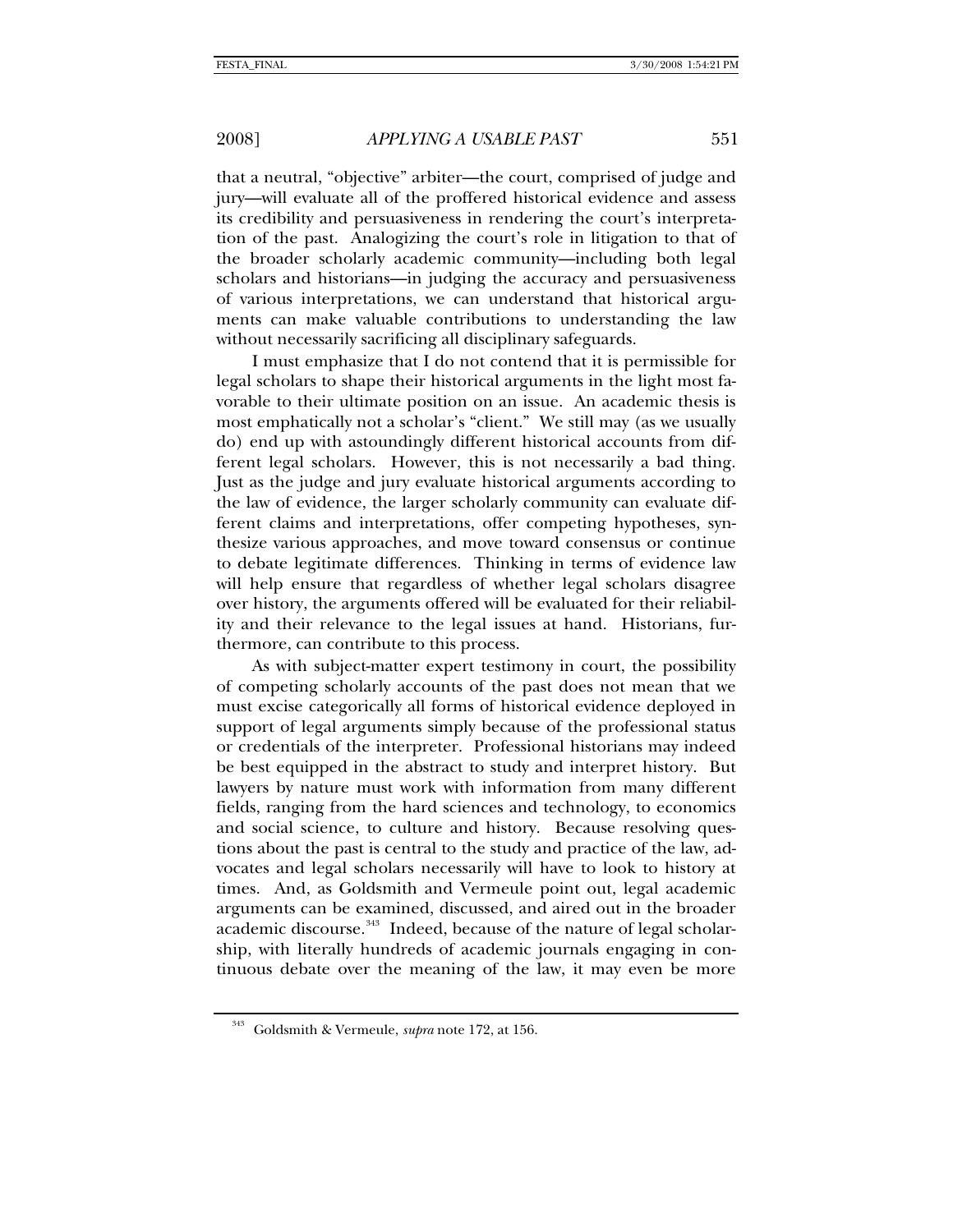552 *SETON HALL LAW REVIEW* [Vol. 38:479

likely in law than in other academic disciplines that poorly-done history will be exposed, discussed, and repudiated.

We still rely on individual scholars to behave ethically and to avoid offering false, fabricated, or tendentious historical evidence in support of a given position. But evidence law principles show that there can be some degree of systemic review for historical arguments made at law.<sup>[344](#page-73-0)</sup> At a minimum, the risks inherent in allowing members of the legal profession to engage in serious historical inquiry are outweighed by the benefits gained from using history to inform the law. In a sense, asking scholars to evaluate historical arguments according to the standards of evidence law is no different from applying professional norms and ethics to scholarship in any other area of legal scholarship. And these norms are, of course, already practiced widely. A simple matter of increasing the consciousness of the standards of evidence when working with history will likely have a salutary effect.

# VI. CONCLUSION

While the normative debates over the issue are interesting and useful, the use of history by lawyers, judges, and legal scholars is on the rise and shows no signs of going away. The law is intimately entwined with history, and the current dominance of historical interpretations in legal interpretation and in public debates about law underscores our collective need to look to the past to explain our current law and politics. The sociology of the professions shows how this trend poses challenges to traditional disciplinary jurisdictions over production and evolution of historical and legal knowledge. The canons of objectivity and advocacy seem to posit an additional problem for using history in law. In practice the law of evidence allows us to account for differing professional standards and offers us a workable, if imperfect, system for responsibly evaluating historical evidence offered by the parties or by expert witnesses.

The best practice for courts would be to use court-appointed historical experts in addition to—but not to the exclusion of—those proffered by the parties. Additionally, lawyers and judges (as well as legal scholars) who give due attention to historians' methods will have a substantial advantage in offering, countering, analyzing, or evaluating historical evidence. If we invite historians to "scold the law scholars for doing law-office history, for 'getting it wrong,' ironing out context and discontinuity to muster the past into present ser-

<span id="page-73-0"></span><sup>344</sup> *See* Martin, *supra* note 7; *supra* Part V.C.